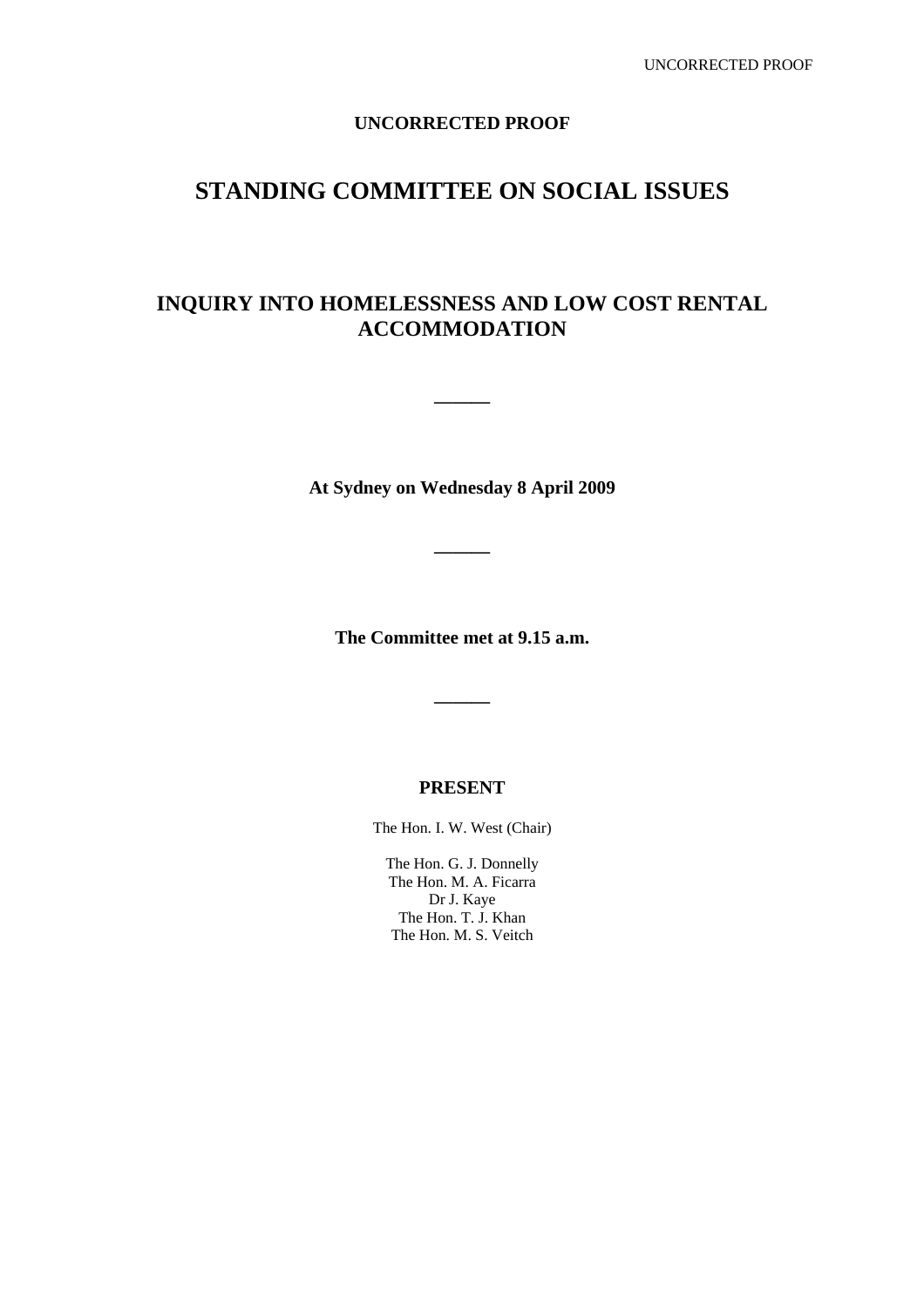PAUL GODFREY VAN REYK, Community Engagement and Content Manager, National Homelessness Information Clearinghouse, P.O. Box 221, Petersham 2049, affirmed and examined:

**CHAIR:** We appreciate your giving us your time this morning. Would you like to make some opening comments before we ask questions?

**Mr van REYK:** I will start by explaining what the National Homelessness Information Clearinghouse is and how it works so that you get a sense of what I can offer by way of information today. The National Homelessness Information Clearinghouse was established in August 2008 under a contract from the Federal Government's Supported Accommodation Assistance Program to a company called Energetica, which is a small business which primarily develops IT services for the not-for-profit sector. They have that contract until June 2010. The contract basically provides funding for two staff days per week to develop content and engage the community in the aim of the site.

The site's aim is to be a single source of information in Australia for homelessness data, homelessness research, responses to homelessness and policies and programs developed around homelessness. It takes not only Australian information but also international information. It is meant to be an interactive site so the proposal that we are working on and working to is to make sure that it becomes a place where those seeking to address homelessness in Australia at all levels, both government, not-for-profit and private, can post successful programs they are running, engage in discussions about building professional practice and publish research. We also regularly promote events around homelessness and keep track of news on homelessness around the country. That is the primary function and we have been operating since August 2008.

For your information, since then we have had 20,000 visits to the site, which is pretty good, and that it is a site in a sector that unfortunately, I think, is still a bit technologically reluctant. That is something we are certainly trying to break down. About one-third of those visits have been from people in New South Wales. It is not just city-based; I checked today and we have had visits from Armadale, Grafton, Dubbo, Bathurst, Taree and Orange. It is quite widespread. The site is based on open source software. It tries to look for the best developing software in interactive technology, positioning ourselves for the new NBN network that is about to be rolled out. We would like to be at the forefront of that.

My job as content manager and community engagement manager is to keep the content flowing and to be as up-to-date as we can on what is happening in terms of homelessness responses both nationally and internationally, to attend forums and conferences and post material from them, and to be the community engagement person, which means that I am the one who is responsible for keeping track of where stakeholders are up to and actively seeking information from people who have information to provide. For example, the most recent thing we did was that I attended a one-day forum last week put on by Mercy Foundation and the City of Sydney called "Housing When?" We have just developed podcasts of all talks delivered there and they will be on the site tonight. That is the kind of stuff that we do. We go to a conference and put up all the information so that it becomes available not just for those who attend the conference and not six months down the track when someone remembers to put them on the site but as immediately as possible.

That is the context, I guess. The information that I can talk with you about is certainly not around the key worker aspect of your inquiry but very much about an aspect that is emerging, not so much preferred but evidence-based successful approaches to chronic homelessness.

**CHAIR:** How would you define, first, homelessness and, secondly, how would you define social housing or the social housing market on both the supply and demand side?

**Mr van REYK:** Let us start with homelessness. It is a contested area, as you know, in terms of definitions. The classic definition that is currently used as the basis for a number of Australian programs, including the rollout of the Federal Government's white paper, was developed by Chamberlain and is about three kinds of homelessness—primary, secondary and tertiary. Primary is the one that most people are evidently concerned about—the chronically vulnerable homeless or rough sleepers, if you like. Interestingly, I heard yesterday at that forum that the City of Sydney is working with a different kind of notion of homelessness, which looks at the idea of home in three contexts—home as a notion of the self, relating to the physical environment, and relating to the community. I think it is a more valuable way of looking at it because home has more meanings than simply not having a physical structure. It means not having relationships within the community that are fundamental to stabilising and normalising a person's life. The kinds of models we are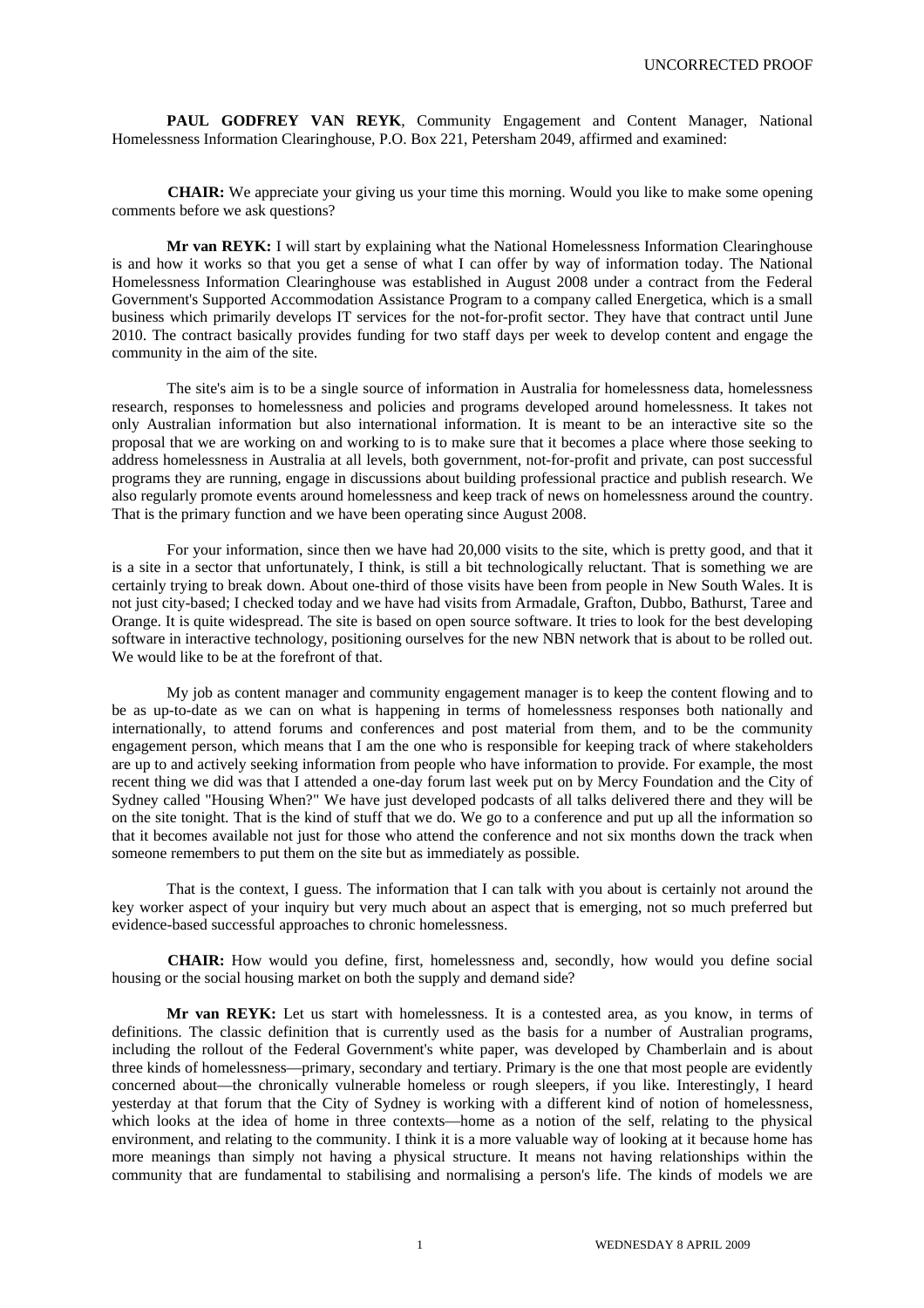seeing emerge now are very much recognising the symbolic and identity issues around homelessness and not simply the day-to-day survival aspects of homelessness.

In that regard we need to look at homelessness certainly for those on the streets but I take the point also made by Madge McGuire, from Catherine House in Adelaide, at the forum the other week, that simply looking at chronically homeless who are street sleepers can define out a lot of people who are homeless. Her particular concern, and one that has been ongoing in my 20-odd years in the sector, is for hidden homeless, particularly women experiencing domestic violence who do not necessarily end up sleeping rough, because it is one of the particularly unsafe places for women to end up, but nonetheless have poor options in terms of how they deal with the actualities of homelessness—the relationships aspect of homelessness, the identity aspects of homelessness and certainly the safety aspects of homelessness. They are being forced into trading sex for homes—we know there is evidence of that—or continuing to live in dangerous relationships.

Similarly we have to remember that there are a large number of young people who are the classic couch surfers, if you like, who are not evidently on the streets but I think are definable as long-term chronic homeless. The other group I have concerns for, which I think is ignored—this comes out of some work I did on the North Coast when I was looking at a State Environmental Planning Policy [SEPP] network there—is what I call the chronically episodically homeless who are vulnerable to homelessness. This is a group of people who live in what we would call public housing and who clearly spend the bulk of their income meeting their housing debts. Every time there is a small family crisis that means an upsurge in family expenditure they are threatened with not being able to pay the rent and hence with eviction from either private or public accommodation. I think they are a very hidden group because what tends to happen is that they have short-term solutions that are classically cash handouts for quick-fix rent payments but certainly not long-term solutions to the fact that another crisis is going to come along and that yet again they will be in that situation.

When we think about homelessness we have to be prepared to be very broad in the way we conceive of it. Looking at that notion of the self and the physical space and the relationships as being fundamental is useful. I have also been doing some work with the Association to Resource Co-operative Housing where we looked at cooperative housing as a way of affordability for people who would otherwise be in public housing in particular. What emerged from that form of housing, which consciously seeks to develop community and neighbourliness within a housing company, is that people enjoyed a stabilising of their life in ways that enable them to address the other parts of their life that are getting overwhelmed by homelessness. For many people homelessness does get in the way or overwhelms their life. We are looking these days to solutions based around establishing people in a home, not a shelter or a refuge, so that services can then be put in place to deal with the longer term or critical aspects that are interfering with their development of self, family, identity, community relationship and so on.

For me that is where social housing falls. As we know, the cost of social housing has only really been articulated fully in the last few years. We have always talked about public housing or council housing. The unfortunate aspect of that has been to see it as a residual form of housing. The trend now is not to see it as a residual form but to see it as an essential part of housing policy at local, State or Federal level. For me that is where the social aspect comes in. We need to be seeing housing as a social need, which if addressed has longterm benefits. Stop me if I ramble too much.

**CHAIR:** No, this is excellent. Do not stop.

**Mr van REYK:** You will probably hear this today because I know you will be hearing from Sue Cripps from Homelessness NSW and Felicity Reynolds from Mercy Foundation. I am sure they will alert you to some work done by the United States Interagency Council on Homelessness, otherwise known as USICH. They have recently looked at 65 cost-benefit studies in the United States of what is now being called the "housing first" model, which is to provide people with State-based housing or affordable private rental, and support services, versus supporting them on the streets. They are finding extraordinary economic arguments for shifting the focus towards housing people first and then providing services. If you look at the material from USICH, I have a round figure here that across 65 studies they found that if you do what is currently being done, which is shelters and outreach crisis-type services that have no transition into permanent housing in a different mode, you are looking at a range from \$US140,000 to \$US250,000 per year per person in health and mental health care. So that is the drug addiction services, that is entry into emergency and into hospitals, that is emergency health kinds of services, that is crisis payments, and all that.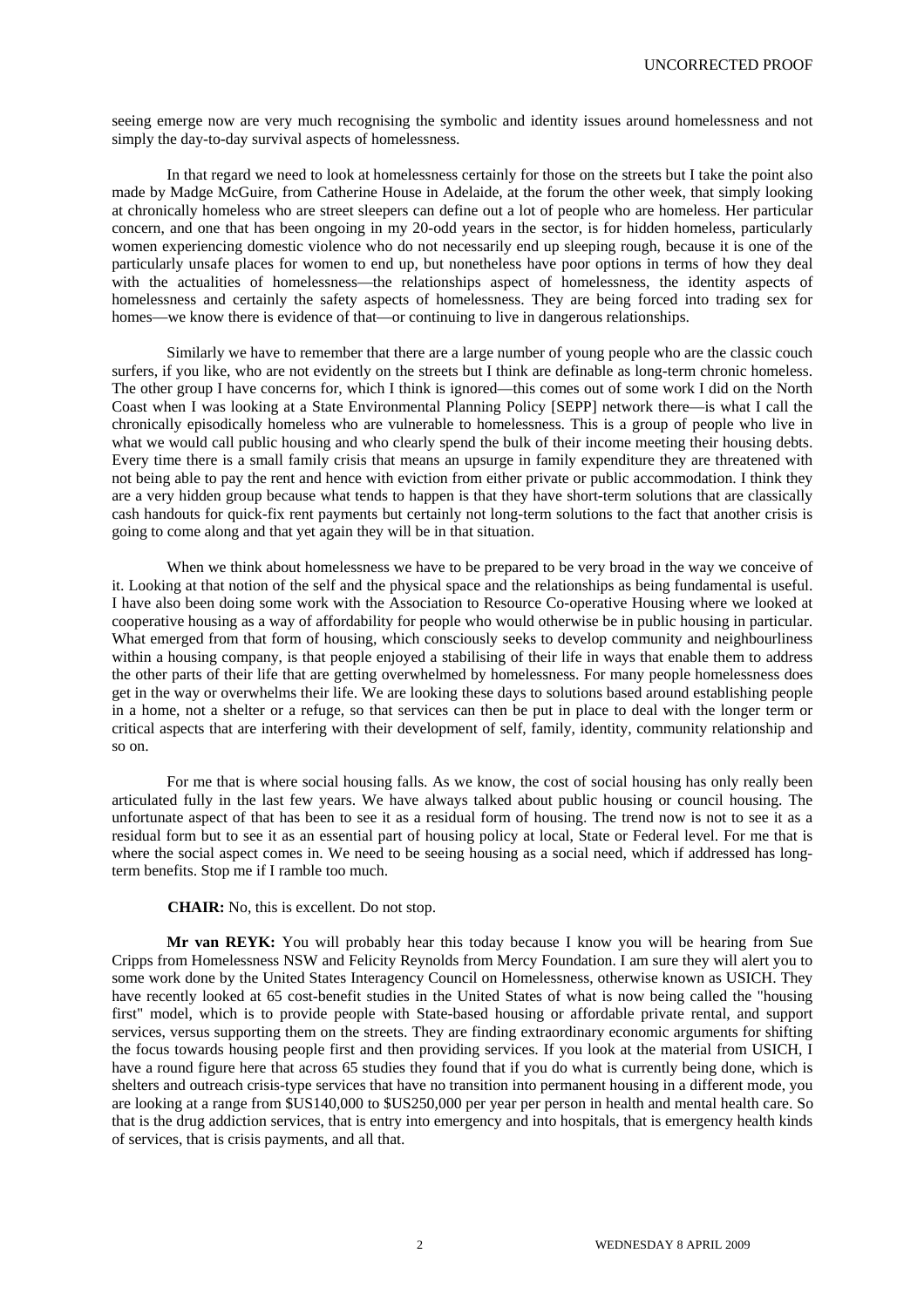If you go to this model where we are looking at shifting to housing people in affordable housing and then providing services as wraparound to them where they are, the cost comes down to somewhere between \$35,000 to a maximum of \$165,000. That is a huge drop in the kinds of services that we are talking about. One of the concerns we have as a sector—and I speak as a person from the sector because I worked in the sector 25 years before I took on this job which now I see as moulting the use of the sector—is that, as we know, with the Federal initiatives under the National Affordable Housing Agreement, the national package on homelessness and the economic stimulus in January, we have an unprecedented opportunity for using vast amounts of money, the figures of which vary from \$9 billion to \$17 billion depending on how you can act together, to address in the social housing sector an alternative way of dealing with what are bound to be either a long-term economic drain, by continuing to do what we are doing, or a long-term economic benefit by providing a stabilising and normalising function through which we can then get people who have the capacity, once well housed, to address issues that affect them and that are a drain on the State's programs. We can get them to address those and therefore that will lead to a lesser drain on the State in the long run.

Again I reflect on information from a program run by Dr Sam Tsemberis and others called Pathways to Housing which, in the United States in New York, deals again with the most chronically homeless. I know that I am talking about the most chronically homeless, but I think that these are things that can apply also to housing women in domestic violence situations and housing older young people who can manage themselves in private accommodation. The basic principles articulated in this model are that you give a person a house that is theirs to maintain and keep forever. It is not intended, as current public housing policy is, that they will somehow look at to move them from that into some other accommodation. This is their permanent accommodation, be it either through private rent through a landlord who agrees to be part of a program, or publicly provided social housing, or community provided social housing premises. It is theirs. What you do is that you do everything that you can to help that person maintain the premises because we know that once that person becomes homeless again, they fall back into the cycle that we have tried to rescue them from.

The Brisbane City Council is currently doing quite an effective program for this. It is quite a small one. It has been doing it only for the last four months or so, but it is getting some good results with really hard core street sleepers. The program is operated, as I said, on the basis that this is the person's house. The only thing that will have them kicked out of the housing is if they fail on their rent, and it is virtually impossible for them to fail on their rent because quite often their rent is paid of course out of their pension or their allowance or through some kind of garnishee scheme where the person cannot expend that money. What that means is a number of things in the programs that are run. People have a choice about their accommodation. The accommodation is provided in normalised situations. It is not about building ghettoes of the homeless. In a lot of these, in most of these if not all of these new projects, homeless people have housing within a neighbourhood or within a block of apartments that is also housing for other affordable housing or indeed high-income housing.

The notion is to begin a process of social integration by normalising these people's lives. Again, the results are clear. What happens is that the communities in which these people become housed start to perceive the person who is being housed not as homeless, and therefore as somehow disreputable, or a criminal, or whatever, but as a person who was homeless but now lives in housing and has the kind of problems that anybody else might have. They may have a psychiatric problem, they may have an addiction problem, but that is a problem that anybody can have and can be dealt with. Changing these kinds of perceptions starts then to allow the person to get some of that selfhood back and some of their identity back and allows them to again take these steps that are required to bring around their recovery, their rehabilitation, their social integration back into community life.

Again I reflect on the stuff that I know from the work I did around cooperative housing where I investigated work that is done on the concept of neighbourliness and the practice of neighbourliness. It is one of those kind of American terms and it sounds like, "Oh, yeah, what is he saying?", but what it is about is the capacity for people to be encouraged to do the simple daily acts of people in the community, and connection and safety. The simple act of saying hello, the simple act of cooking a meal for the person next door, and the simple act of looking after their house keys while they are on holidays—those kinds of really simple tasks make for a neighbourhood and make the social integration mean that when a person does have difficulties, there is a network around them that is not a state-funded health service, that is not a not-for-profit-funded service, but it is what we have always been aiming for—a community of people around who also provide that kind of connection and that kind of integration.

I think these are the ideas that we are looking at in these models around housing first that I think are the ones that we are looking at for housing first, and where the evidence is that clearly emerging that success will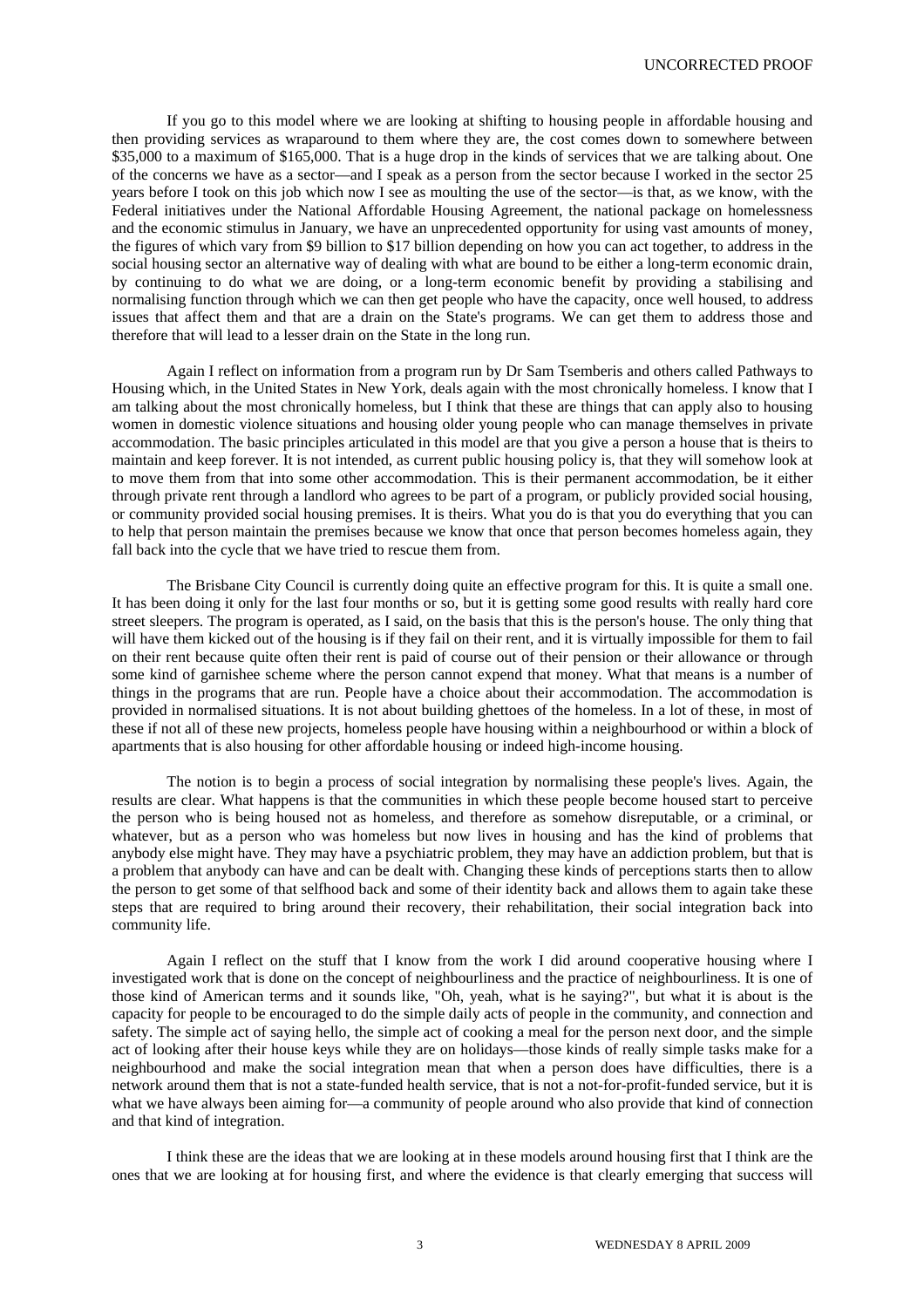come certainly with the volume of homeless. There are multiple figures in Common Ground, which you probably have not heard of and undoubtedly will hear more of around the table in your hearings. It is a program that initially started being based on simply housing people who are already were well on the way with dealing with the issues that work for the homeless. It then decided to focus on those most vulnerable and most chronically homeless. I am just looking at one of its programs, and it achieved in 20 blocks surrounding Times Square in New York in a two-year period an 87 per cent reduction in homelessness. That is a remarkable outcome that any of us would think is fantastic as a turnaround, and that is dealing with the most chronically homeless.

**CHAIR:** Could you describe for me or define for me "it". You said that "it" had achieved.

**Mr van REYK:** This program, Common Ground.

**CHAIR:** Yes, but—

**Mr van REYK:** Common Ground is the sort of project I am talking about that takes along the person, provides them with a house that is rented for them at an affordable rent, and then there is a wraparound series of services. There might be a psychiatric support service, there might be a mental health support service, and there might be a drug and alcohol addiction support service. There are two things from that—

**CHAIR:** So there is a coordination—

**Mr van REYK:** Exactly.

**CHAIR:** There are four basic issues of sourcing the house, the geography, the actual permanency issue, and the neighbourhood issue.

**Mr van REYK:** Absolutely, and the support.

**The Hon. TREVOR KHAN:** Is there a paper that describes that program and the outcomes?

**Mr van REYK:** Yes, there are several. "If you go to our website"—no, if you look at the Homeless Information Clearinghouse, we have the papers that are on there and the presentations that we do, and there are Web links to Common Ground, to Pathways to Housing, and to the United States Interagency Council on Homelessness [USICH]. You will find a lot of descriptions of a range of programs around this. There are two things I want to highlight from it. You are right to talk about the coordination aspect of it. One of the concerns is that we will again roll out a strategy for dealing with chronic homelessness that is all about housing and forget about the other support services.

I was disappointed in the forum that I attended the other day in that while there was somebody from Housing New South Wales there, there was nobody from New South Wales Health. This is the most significant sector that needs to be providing support services for who we are talking about as the chronically homeless. I have been around long enough to have seen memorandums of understanding written over and over and over again between government departments that really ought to be coordinating around tackling the vulnerable and homeless in this coordinated, supportive way but that failed simply because the resources are not put behind these kinds of memorandums. I will be real clear and say that we can take on the housing first model and we can spend all the money on the community sector or the government sector or whatever to build the houses or acquire the houses and put the people in there, but if we do not have the capacity for providing the support services from either the government sector or the non-government sector, particularly for mental health and addiction services, they are going to fall over yet again.

**CHAIR:** The Holy Grail is the whole-of-government approach.

**Mr van REYK:** Absolutely. It is at this stage the only way forward. It is clear from all these studies that that is necessary. I think that is clear. The other thing that I think is interesting that we are starting to do now is something that again Common Ground has developed, and which you will find on its website—a tool called the Vulnerability Index. Why they did this is that they realised that if you go to the community and say, "We're going to address homelessness. It is this big", nothing happens; but if you focus on the most vulnerable you probably achieve the greatest result, and then you can actually go from there to stabilising them and spending the resources on gradually moving the pool out. I reflect on a time a number of years ago when I was up doing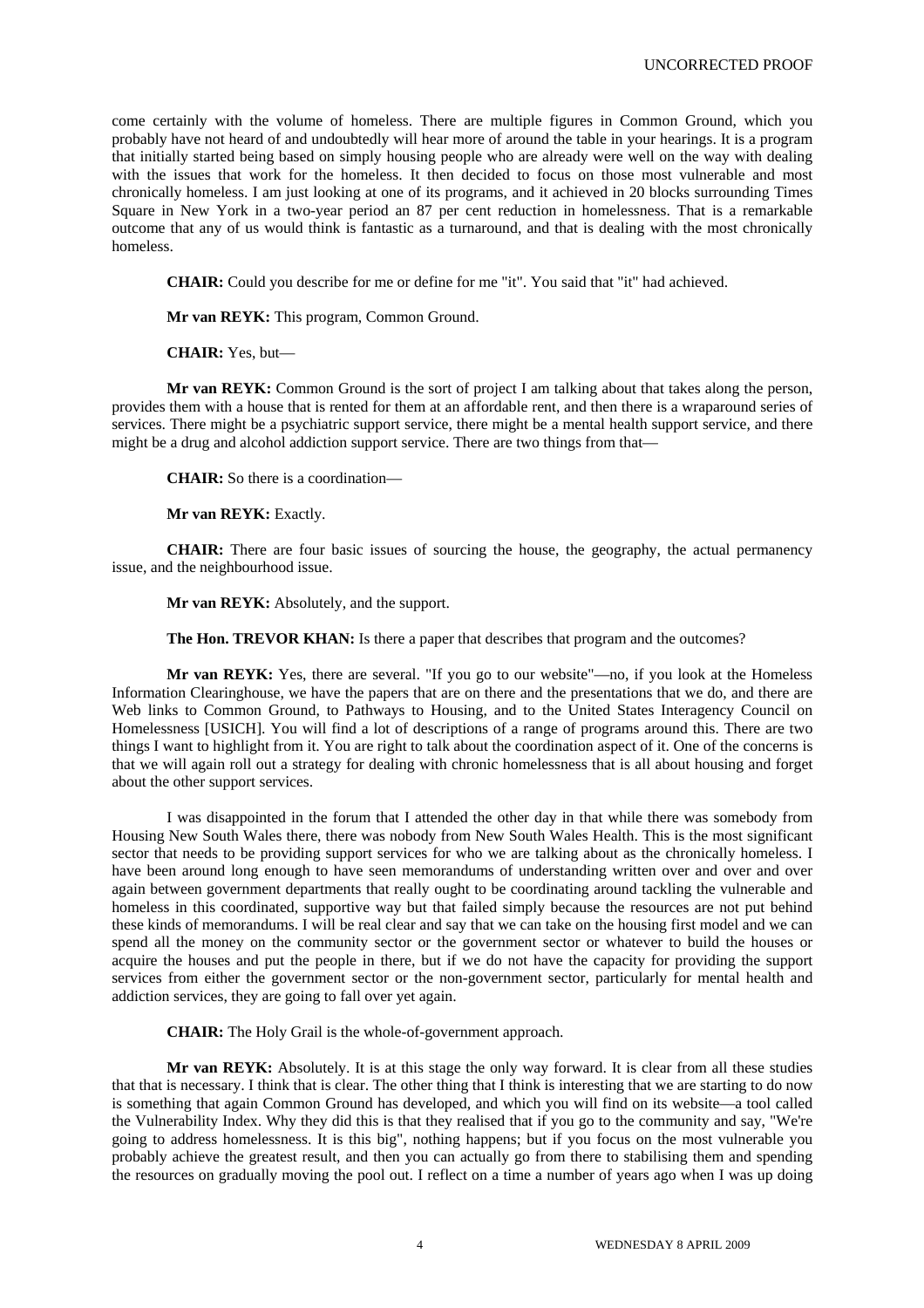some work with the housing estate at Inverell. I went to a meeting of a number of government and nongovernment organisations up there who had come together to work out how best to deal with some of the issues emerging on the housing estate at Inverell. At that stage I looked around and I realised that what was not happening was that these government agencies were not talking to each other about the five families they knew that were the most difficult and the most intransigent, and they were all dealing with them. Lo and behold, if they all sat around jointly and said, "For the next six months, we are going to focus all our energies on sorting out these five families", a significant change would happen on that estate. They agreed to do this. They did it. And the change happened.

**The Hon. MICHAEL VEITCH:** Was it because of the privacy laws that the departments would not talk to each other?

**Mr van REYK:** It is two things. It is territorial. You will find that a number of departments have "my client", and they think, "My numbers are not going to be so good and if my money is dependent on numbers" yes?

# **CHAIR:** Yes.

**Mr van REYK:** There is I think also a mistaken notion currently, both on the part of government departments and in the non-government sector, about what the New South Wales privacy laws say about handling information around common clients. Our privacy laws do not say that you cannot talk together about a person's situation. They simply say that you have to get the person's permission to do so. In my experience, people are quite happy, if they think there is going to be a result and if they think that information will be handled professionally, to allow people to talk jointly. What happens is that there is a need for a tool that assists people to identify who they have dealt with.

Recently the Council of the City of Sydney did its street count again and I think they came up with 200-odd rough sleepers in the inner city. If you could make even half of those 200 people not be there the next time the count happens, think what a magnificent contribution that would be. It simply means departments that are responsible for that taking the bit between their teeth and saying, "Okay, let's make sure that we have the mental health services, the addiction services, the housing and whatever the services it takes." The current financial downturn mantra, "Whatever it takes", is again becoming the driving force here. For too long we have not done whatever it takes. By doing so, as I have said, I think we have got ourselves in a bind where we spend a lot of money on not reducing the numbers of homelessness people. Speaker after speaker the other day said that what has happened in fact is that homelessness has become a growth industry. We spend on more and more resources without making a dent in the numbers.

**The Hon. MICHAEL VEITCH:** Can I ask you about the trends in the homeless profile. Are there any growing trends that we, as a community, should be aware of?

**Mr van REYK:** There are two areas; one, we are continuing to fail those with complex issues, the mental health-addiction side of things. A long-term feeling is that when deinstitutionalised, I am a supporter of, we did not put in place the structures to deal with the needs of those people in terms of housing and where they are ending up and unfortunately what has happened in the way that public housing has gone these days is that those people are becoming the difficult clients in public housing and so their capacity for maintaining their public housing is again reduced and they get continually into that pool of homelessness.

If you talk to any homelessness service, particularly the crisis services, they will say that the proportion of those who are chronically addicted or with complex mental illnesses has climbed through the roof. The public housing system, the mental health system, the emergency system and the hospital system do not want them and they should not be there. The other trend is that I am worried for those people who are emerging as two things: the ones who were cushioned within the financial structures and are no longer so. I am referring to the elderly self-funded retirees is one particular group that is critically emerging now, those who are in the home mortgage area of chronic episodic homelessness that their mortgage repayments were so high that if they have two kids who suddenly need a big output of money, there goes their mortgage for this month or next month or whatever. We are hearing that that is the other situation.

There is always, of course, rural areas. We know that the impact currently of the drought and the economic crisis on rural population is critical. One of the biggest challenges of the Housing First type model is how do you adapt this for rural New South Wales where first, the housing supply is abysmal and, second, where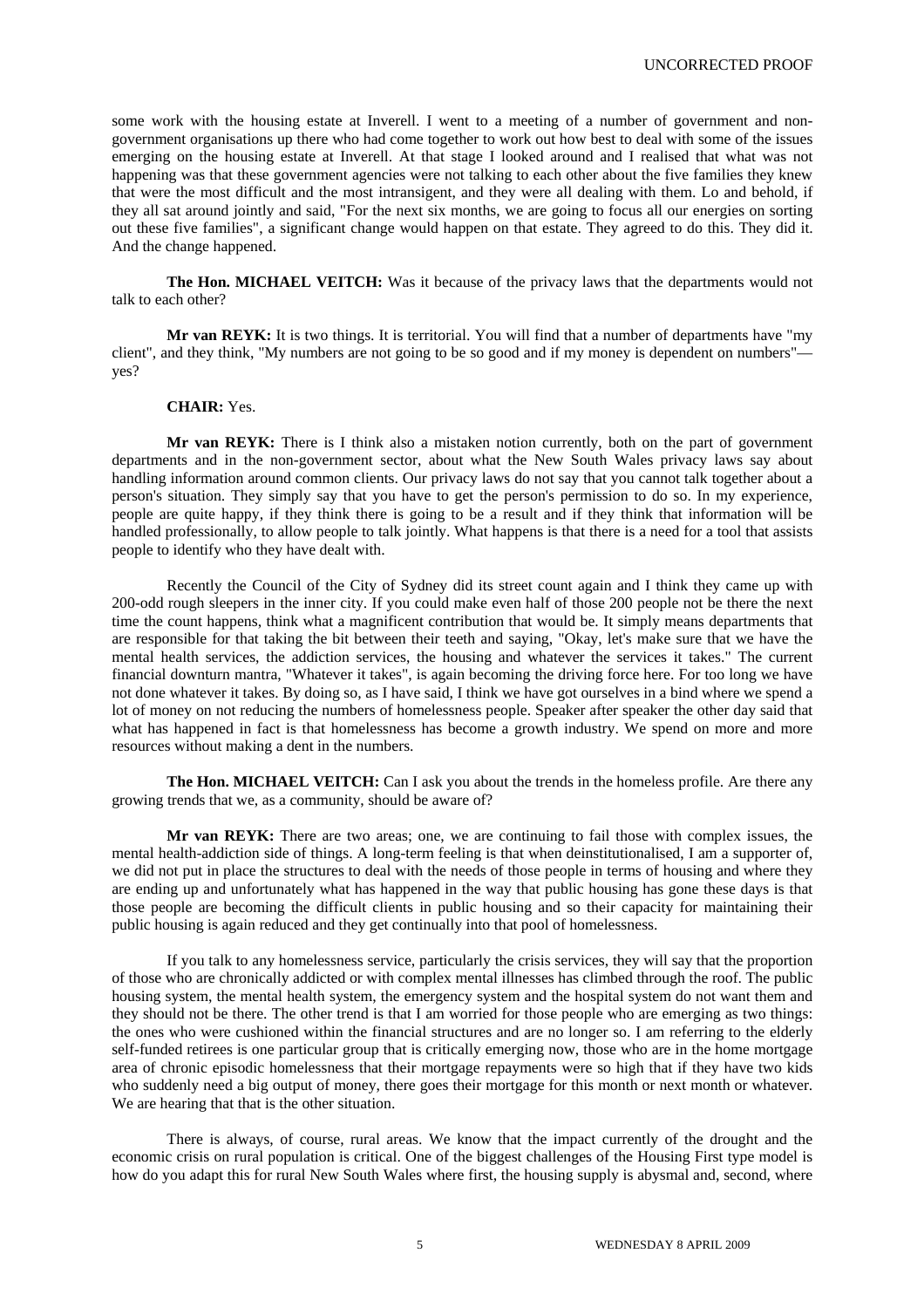community attitudes which may be different in the city environment where they may be more willing to have a Housing First type client next to their nice little house in Wagga Wagga but the services as well. We know that rural New South Wales is incredibly poorly serviced with the kinds of necessary outreach mental health and physical health and addiction services.

**The Hon. TREVOR KHAN:** There is no only a shortage of outreach services.

**Mr van REYK:** Absolutely.

**CHAIR:** Did I hear right yesterday when we heard from Housing New South Wales who said they did not have a shortage of housing in the regional areas.

## **The Hon. MICHAEL VEITCH:** It was along those lines.

**Mr van REYK:** That would be news to workers in the sector who find it always incredibly difficult. The waiting lists are still high and they still find it hard to get people into housing. There is no solution to the long-term issue, apart from also engaging in private providers as part of this process. Moves that are currently being made to look at how you encourage private developers but also existing private landlords to allocate some proportion of the housing to affordable housing and then down the track the Housing First type housing is a difficult question. It is a challenge but it is one that I think we have to take on board.

It seems to be working in America and you have to look at some of those models. I do know I keep going. It is the area that we continually ignore. On outreach, the other thing I have to say is that two things happen when a person is homeless. They have no place that you can deliver a service to. You can deliver services to people who are currently asleep right now in St James tunnel, which is where people have always been. You can do that but you have to deliver a medical service while commuters are walking past and asking, "What is going on? What is this man doing?" and no doubt taking mobile photographs. There is no privacy whatsoever for a person like that.

We also know that these days it is hard to get a service if you do not have an address or a phone. What happens when you put a person in a house is that there is a place to deliver a service to but there is no point expecting that person to come back to you, which is how our service is still tend to be. We still tend to want a person to come to us rather than go to them.

**The Hon. MICHAEL VEITCH:** On the trends, a couple of us were talking after yesterday's hearing about a couple of photos on the Internet about Detroit where there is a growing trend for tent cities due to the economic situation in the United States. We could not readily identify with that happening just yet in New South Wales.

**Mr van REYK:** You know where it is happening—in caravan parks. Caravan parks are now renting tents to people and they are charging as much as they charge to rent a caravan on site.

#### **The Hon. MICHAEL VEITCH:** But for a tent?

**Mr van REYK:** For a tent.

**CHAIR:** Where is this?

**Mr van REYK:** Caravan parks in New South Wales, on the North Coast, I saw some recent studies. I am a big advocate of social housing groups taking over caravan parks because what is happening currently again—another trend—is that caravan parks are going upmarket and so are these, traditional places for people who need affordable accommodation, not the best accommodation at least it was a place where a service could come, but they no longer have it.

**CHAIR:** Did you mention a study of that on the North Coast?

**Mr van REYK:** I saw some reports; I have not seen a formal study, but I am certain that if you talk to the Tenants Union New South Wales and you are having a presentation today also from Adam Farrar from the Federation of Community Housing, they will be able to tell you and if you also talk to Shelter New South Wales, they have three places where you will find that information. If you are not doing inquiries on the North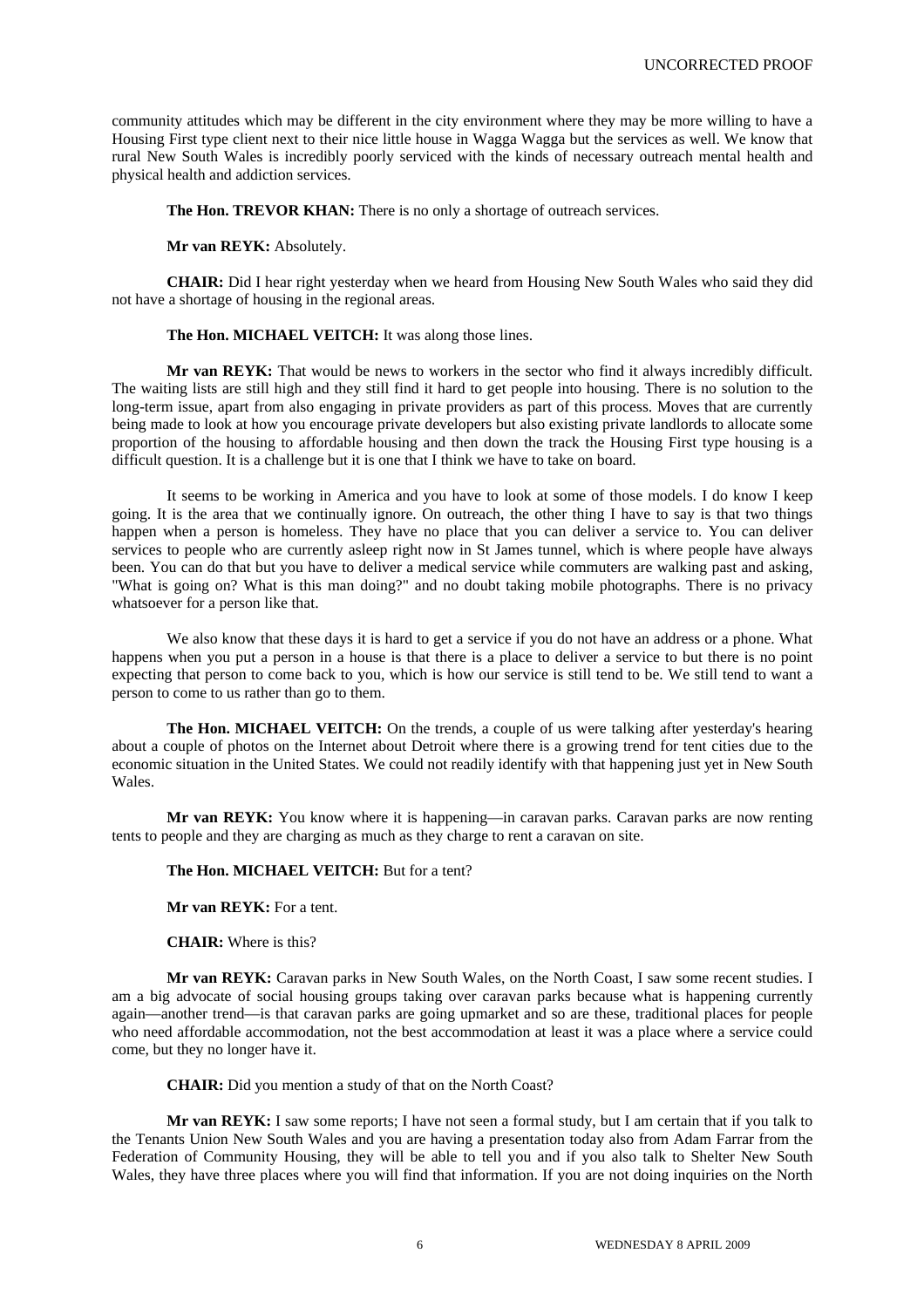Coast it is probably a good idea to see about talking to some community housing services up there, who will be able to tell you how critical the issue around caravan parks is for them.

**CHAIR:** Could you give an examples of models in Australia or overseas that we should be looking at?

**Mr van REYK:** Housing First is a critical model at this stage. I do not want to be one of those people who says, one-size-fits-all and I always recognise that we will still need crisis accommodation because there are still needs for even Housing First and you have to have property to put the person into and there will still be some people for whom some kind of transitional support is necessary before they can even take on a Housing First type house. There are some people for whom shelters may still, in a minimal way, be a necessary option. So without throwing that away, having that transition where you move somebody as early as you can from either a crisis—what we did wrong, as a person who was a party to it, back in the 80s when we first set up the Support Assisted Accommodation Program was we did everything as crisis and thought that would be a solution and people would go back home. We discovered we were wrong, thought we would support them so we developed medium-term accommodation and we still did not take this step of putting them either back to home or into stable accommodation and they are the only two options. We developed an intervening system that became log jammed.

We focused on a transition in a short period to a long-term solution, be it in the home or elsewhere. That is the type of models that have been developed or planned. Otherwise look at Home Grown in Victoria, which is going that way. When you talk to Mercy today, Felicity Reynolds will tell you the way they are going. I know the City of Sydney is looking at doing a Housing First sort of model. If you look at the cost of what has been done you will ask why is there a question about what the solution here is?

When I talk with women who run the supported accommodation service for women escaping domestic violence at Maitland, the Maitland refuge, Carrie's Place, they will tell you that if they had housing that was safe, secure and affordable for women escaping domestic violence, they would break the cycle of the chronic homelessness that these women suffer, either the real homelessness or the hidden homelessness of having to be stuck in a situation where they constantly get abused. You just see this critical need for an emphasis of housing people who can manage their house and given a modicum of support, not social worked to death but given support that is appropriate when they want it and when it can help them maintain their housing.

**The Hon. TREVOR KHAN:** I live in Tamworth but when I am in Sydney I live in the inner city down at the bottom of Oxford Street. At five o'clock in the morning I go out from a walk and on the morning like this morning I will see a young fellow asleep in a doorway of one of the pubs. No doubt he has had too much to drink but what alternatives did that lad have apart from sleeping in a doorway?

**Mr van REYK:** Currently, clearly the alternatives would be that he would go to a men's shelter of some sort, the Matthew Talbot Hostel, the St Vincent de Paul, or the Sydney City Mission.

**The Hon. TREVOR KHAN:** How many beds are available in the Matthew Talbot Hostel?

**Mr van REYK:** I do not know the figures. You would have to ask them that. The fact that there are something like 200-odd people who are sleeping on the street at the last count, which is a count that is done once a year—I think it was done in August-September—

# **The Hon. TREVOR KHAN:** Who does that count?

**Mr van REYK:** Sydney City Council does that. They would have the figures. We have to remember, though, that for some people a shelter is not much better for their sense of self than being on the streets. What people like Phillip Mangano from the States and Sam Tsenberis say is, "What people never say to that person in that doorway is, 'What do you want to not have you sleep here tonight?'" And when they ask that question the answer they got was "A house, a home". When you give them that, then you can say, "Okay, now what can we give you to keep you here?" Then the answers can be, "I do have an addiction problem." "Well, it would be good to get my mental health issues attended to". "Gee, I've got HIV".

It is about asking the wrong questions, if you like, always assuming what the answer is for that person and a big lesson from these people was still ask the open question and then see what you can do to meet the expectations of that person in such a way that you can then deal with the things that you can see, but also what can be done but then they can say "I won't accept you doing something about that right now". A classic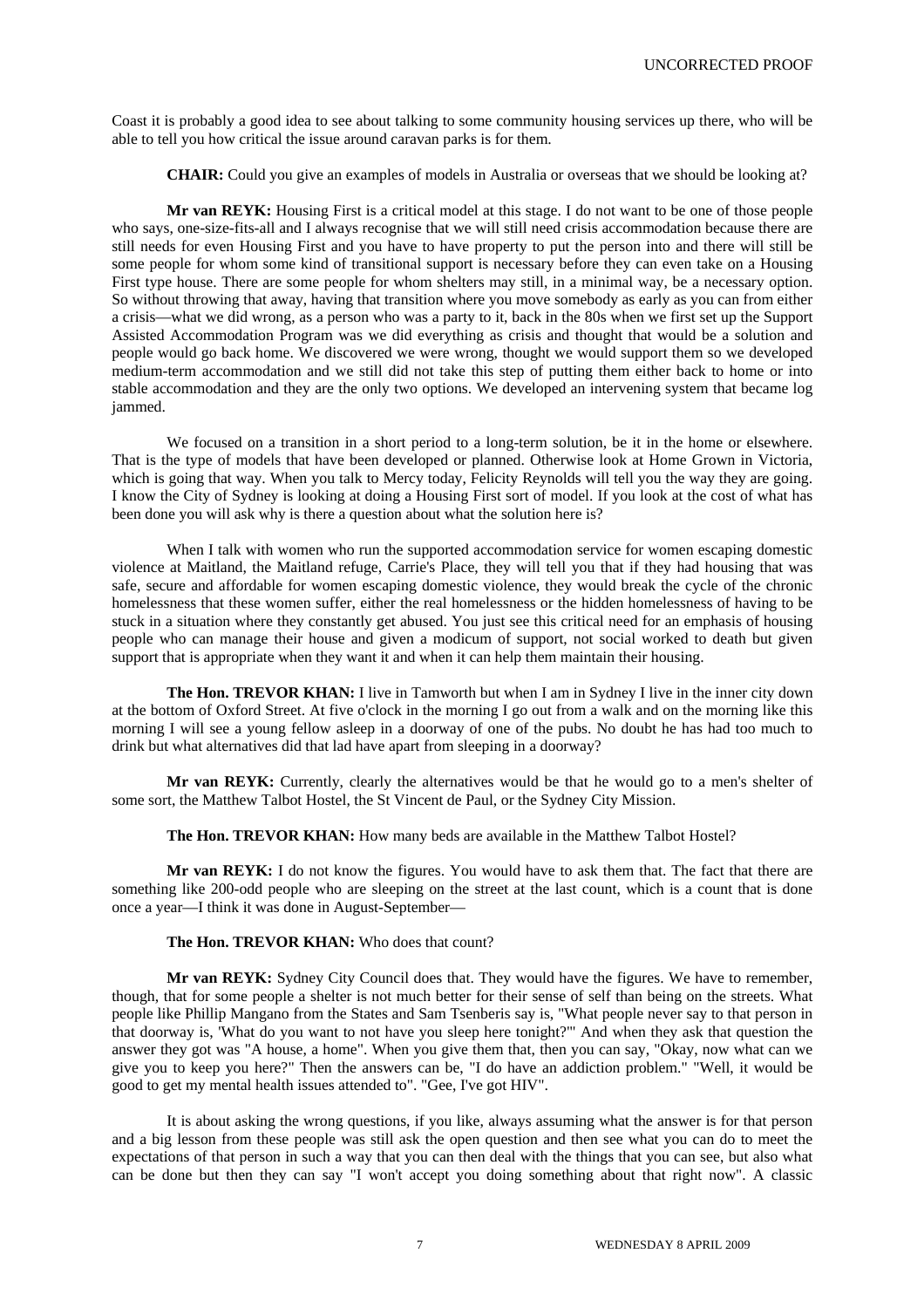example, not from the housing sector, I talked a long time ago with an Indian doctor, a Bombay rich paediatrician, who decided to do some work in the slums of Bombay with people who had HIV. She opened up a clinic but nobody came. She went to the women and said, "Why aren't you coming. HIV is a really important issue for you and your babies." They said to her, "See that tap over there. That's the only tap for 5,000 of us and the water is foul. You get that tap fixed and then we will come to your clinic." She did and they came to her clinic. The moral being, find out what the real issue is for somebody, fix that and then look at the other things that you might think are important that you can also offer them a fix for.

**The Hon. TREVOR KHAN:** Can we go back to "I want to house". What do you say the expectation is that they would have in terms of the house? Is it a three-bedroom with a large backyard?

**Mr van REYK:** What a lot of these models are based on is not three-bedroom accommodation. If it is a single person, they look at a reasonable unit for a single person on a modest income as being an apartment that they would feel was good, homely, comfortable, safe and secure. That is all people are looking at. Obviously, for a married couple they are looking at a unit or house that somebody on a modest income would feel was pleasant, safe and secure—something that makes them feel like they have a home. Again, when we look at the studies around the concept of "home"—and they are probably worthwhile having a look at; I mentioned a couple in a paper I did for the Association to Resource Cooperative Housing—

## **The Hon. MICHAEL VEITCH:** Is that on your website?

**Mr van REYK:** It is not on that website; it would be on the website of the Association to Resource Cooperative Housing in New South Wales, which I think is www.arch.org.au. It is clear that "home" is very much about security and a sense of a space that is yours. It did not matter what the space was, as long as you could make it yours. When people get housing first under the Pathways Program, they are taken around to places where they can purchase furniture they like, and there is an expectation only that they will keep some basic hygiene standards and damage standards. Otherwise they can live in that space as they like. They can be a bag lady in that space, as they like. They are not back on the streets, and they are receiving support—and hopefully one day we will get some of those bags out of the house. But, nonetheless, it tries to keep them as comfortable as possible, to give them an aspiration that they might have around normal life.

One of the other people who spoke the other day, Rokus Loopik, has tried to put housing first into the Netherlands context. He said he had a look at what homeless people who have been housed for a while do in their houses. He said they watch TV, they cook a meal, they have long baths, and they invite friends over. In fact, they do just what we do. What he was pointing out is that most of the homeless people again have a chance to do what anybody else would do in a house, and that as long as they have a space where they can do what everybody else does, it improves their self-esteem, it normalises them, it gives them the capacity to feel great: I can now deal with stuff that will help me continue to be this normal person.

**The Hon. TREVOR KHAN:** If you are trying to assist the 200 people who are homeless in the centre of Sydney and get them off the streets, where do you provide them with their home?

**Mr van REYK:** And that is where the funds that are coming through the National Affordable Housing Program and the National Homelessness Partnership, and also the economic stimulus package, come into play. But we need to be looking at a couple of things: Let us do a warehouse conversion for the homeless, and not for the rich, or let us look at a lot of the empty office space that is around. We know that there is a massive amount of office space that was built but was never taken over. Let us look at conversions of that office space. For affordable housing, that is a mix of the chronically homeless plus the others. Let us look at whether the public housing that we are going to be renovating could be used for that kind of purpose as well. The stock is there. It might not be classically called housing stock. But the building stock is there, even in the inner city.

**The Hon. TREVOR KHAN:** Does the housing stock need to be close to where the people have been living homeless?

**Mr van REYK:** The evidence is that it is probably a good thing to do that because they do have some connections. Most of them will have already been in contact with some of the support services that are going to continue the support, so that kind of disruption is not a useful thing. So, yes. Could you house 200 people who are chronically homeless in the city of Sydney? I cannot see why not. I can walk around and probably find half a dozen buildings which can certainly be used for that kind of purpose. I really do not see that the stock is an issue.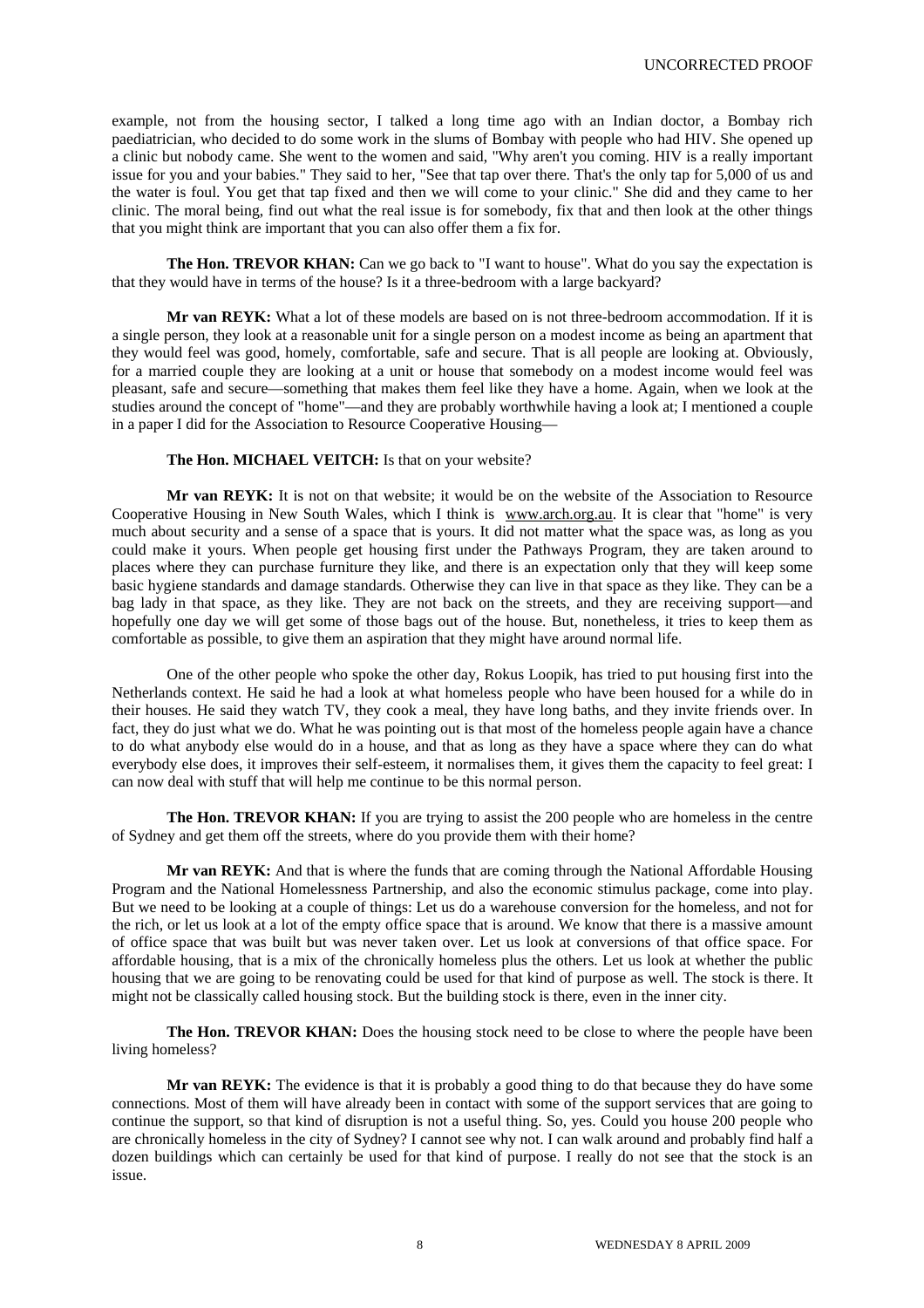You have a whole series of architecture faculties in the universities here who are engaging at a theoretic level and at a student project level with these kinds of housing issues. I notice, because I also work with, at times, people like Colin James and Peter Fibbs from the architecture faculties at Sydney University, who would love to become involved in projects that are about not just affordable housing, which they are already doing, but ecologically sustainable social housing. The cooperative housing that has been developed over the last 10 years—have a look at some of those dwelling models. They are extraordinary—really easily replicable.

**CHAIR:** Can we go back to your Bombay and example and the woman who was obviously enthusiastic and a driver, someone who was prepared to do something. Let us assume for the moment we come across a model that is flexible enough to deal with the fundamental issues of supply, geography and permanence, as well as the issues of community neighbourhood and support mechanisms. I am thinking of the example in Bombay. They identified the tap, and they fixed it. What we seem to have a problem with on many occasions is that issue of the driver—that lead agency in the whole-of-government exercise. Do you have any innovative ways of dealing with that?

**Mr van REYK:** I do not think you would have any problem with funding quite effective agencies, frankly, if you put it out there. I know that a lot of the funds that are coming through will go towards the community housing and social housing sector, and I think that is an appropriate place. But I also think a partnership has developed between that sector and the State Government, or indeed local government. I think there is a very persuasive argument to say that local government has been a hidden resource in all of this, in all kinds of ways. Again, Liz Giles made a very eloquent proposal that local government can often have quite an immediate contact with its community because it engages with its community on a number of very day-to-day levels. Rates, rubbish and roads puts you into pretty good contact.

But, of course, local government also has control over a number of public spaces where the chronically homeless reside. You can develop those kinds of partnerships that say Sydney City Council, through its Inner City Homelessness Outreach and Support Service and the various other things it does, which is a partnership between the local council and not-for-profit and State departments. That, to me, is one of those fundamentally significant models to look at and try to replicate in other places.

You might also want to have a look at the Gold Coast, which is currently having incredible problems around homelessness, as we would expect, with self-funded retirees taking on a lot of accommodation. A fantastic homelessness network has been set up there, which again integrates government, local government and non-government organisations who do things like joint referral process, coordinated case management, coordinated case planning, and again are doing an extraordinary job in bringing the range of services together to address long-term resolutions to chronic homelessness.

**CHAIR:** Can you identify that Gold Coast model a little more?

**Mr van REYK:** I can send through to Glenda the contact for that. If you go to our website and look at the papers on the Queensland shelter conference 2009, I think another Liz did a presentation on the Gold Coast model there. We are not short of models, is my message to you. We have the models. We now have, as everybody keeps saying at every conference I go to, a once-in-a-lifetime capacity, with the funds that are coming through, and a once-in-a-lifetime commitment—certainly from the Federal Government and I hope from the State Government as well—to do something serious to change what we have been doing. The models are there, the champions are there, and the lead agencies are there. The structures are there. Phillip Mangano said: We do not need the moral arguments anymore; we do not need the bleeding heart arguments anymore. We know them. If you need the hardline economic arguments, we have got them. There are no arguments left to not doing what we know we can do.

**CHAIR:** So what would stop us?

**Mr van REYK:** Just an absolute lack of will.

**The Hon. TREVOR KHAN:** Also a lack of insight?

**Mr van REYK:** No. A lack of knowledge about the economic stuff I have been telling you about. We have not had good economic studies done of the costing as they have in the United States. But those models are not that different, I would think, if you applied them here. That information, however, has been put into the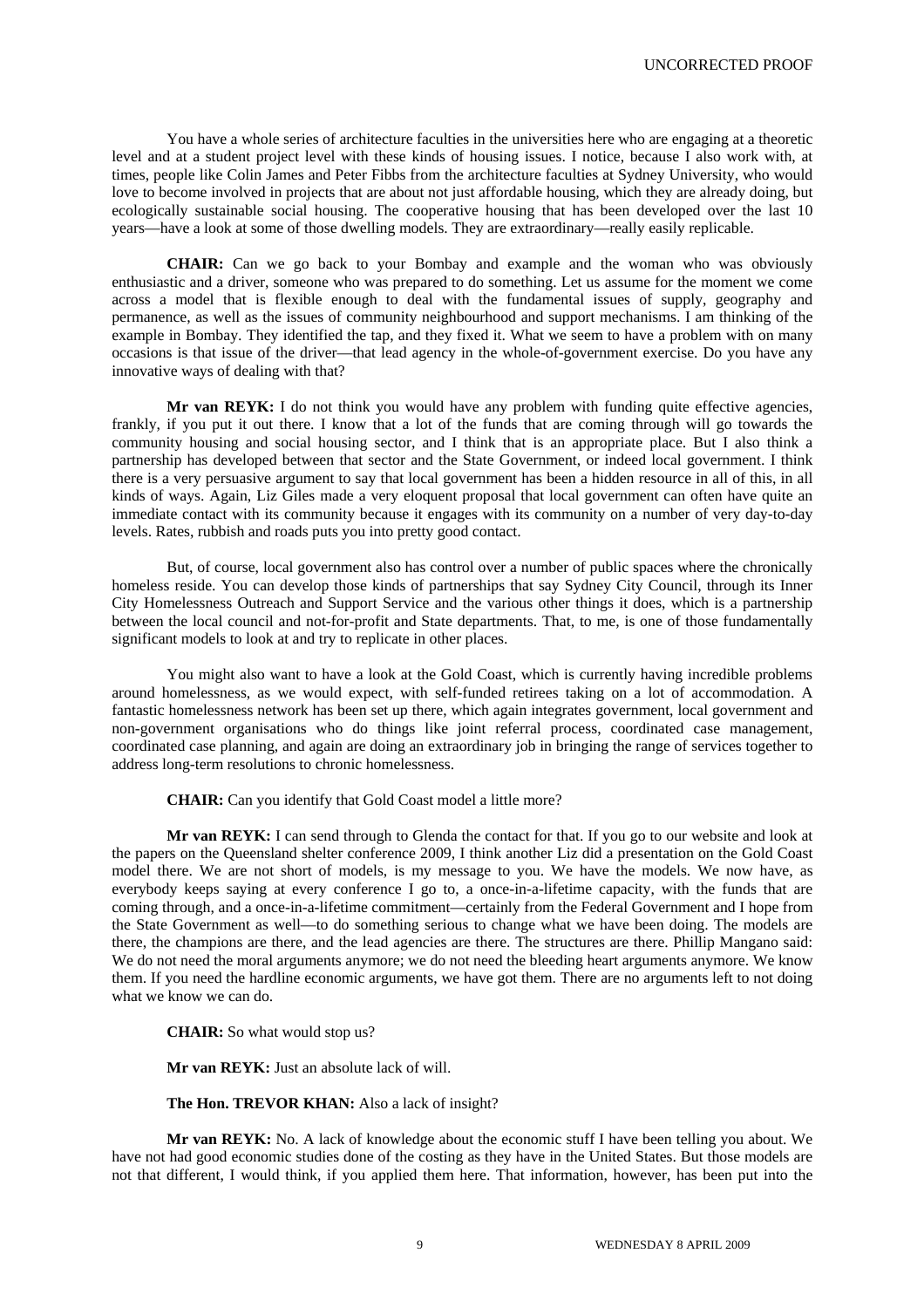sector, which is why I am putting it in the sector now. I have done that so we can have the discussion about the reality of the economics of this. But you are not going to see that economic return in the next 12 months, if we start doing something now. You are looking at four or five years down the track, and you have to be prepared to say: This is something where we are really prepared to wait for this turnaround. We know we can get an immediate result in getting the people off the street physically. So you will not even see them. The savings will happen in the mid to longer term. But they will happen—the evidence is clear.

**The Hon. MARIE FICARRA:** We all thank you for your presentation. It has probably been the most enlightening presentation, in terms of an overview, an evidence base, your previous experience, and your saying what has not worked in the past. We make our recommendations, they go to the Minister, and then the Minister goes to the bureaucrats. The bureaucrats all look after their own positions: their performance indicators, the number of clients, and the way they have been doing things. Do you believe that they understand what the evidence is?

**Mr van REYK:** I would have to say that I think in Housing New South Wales at this stage you have got the chance with the people who are currently running the community housing and social housing aspect. I think they are on the ball. The manager of that unit was at the forum the other day—

**The Hon. TREVOR KHAN:** Who is that manager?

**Mr van REYK:** I am trying to remember his name. I will send it to you. He was on the ball. Interestingly enough, Phillip Mangana reflected that what used to be the Department of Housing is now Housing New South Wales. He said: What a great aim, to house New South Wales. I thought, yes.

**The Hon. MARIE FICARRA:** I have to tell you, they gave us evidence and did not inspire us at all. I am sorry, they did not inspire me. And they did not touch on the material that you have presented.

**Mr van REYK:** I was a bureaucrat once, and I know that if I was heavied by my Minister to go on something, I would do it. I will give you an example. I recall a wonderful day when I, as a bureaucrat, was taken by my senior manager to sit at a table with the Director General of Community Services at that stage, with the budget coming up. He looked at my boss and said, "My son is running a youth homelessness refuge on the Central Coast. It's shocking. We have got to get more resources for them. What can you give us for a budget bid?" We went away, and in two hours came back with a budget bid for \$10 million. We got it, because the department made it its number one priority.

There are people in those departments who can do that, who have got the ideas, who are just champing at the bit to be given the space in which to do it, and if what they feel is that when they put their hands up somebody will say, "Yes", that it is "Yes, we will", not just "Yes, we can".

**CHAIR:** As you say, the will is around.

**Mr van REYK:** Yes.

**CHAIR:** If there are no more questions, thank you very much for your assistance this morning, it has been very enlightening.

**Mr van REYK:** I will remember to send those details through to you. But have a look at our site, I think you will be impressed.

**(The witness withdrew)** 

**(Short adjournment)**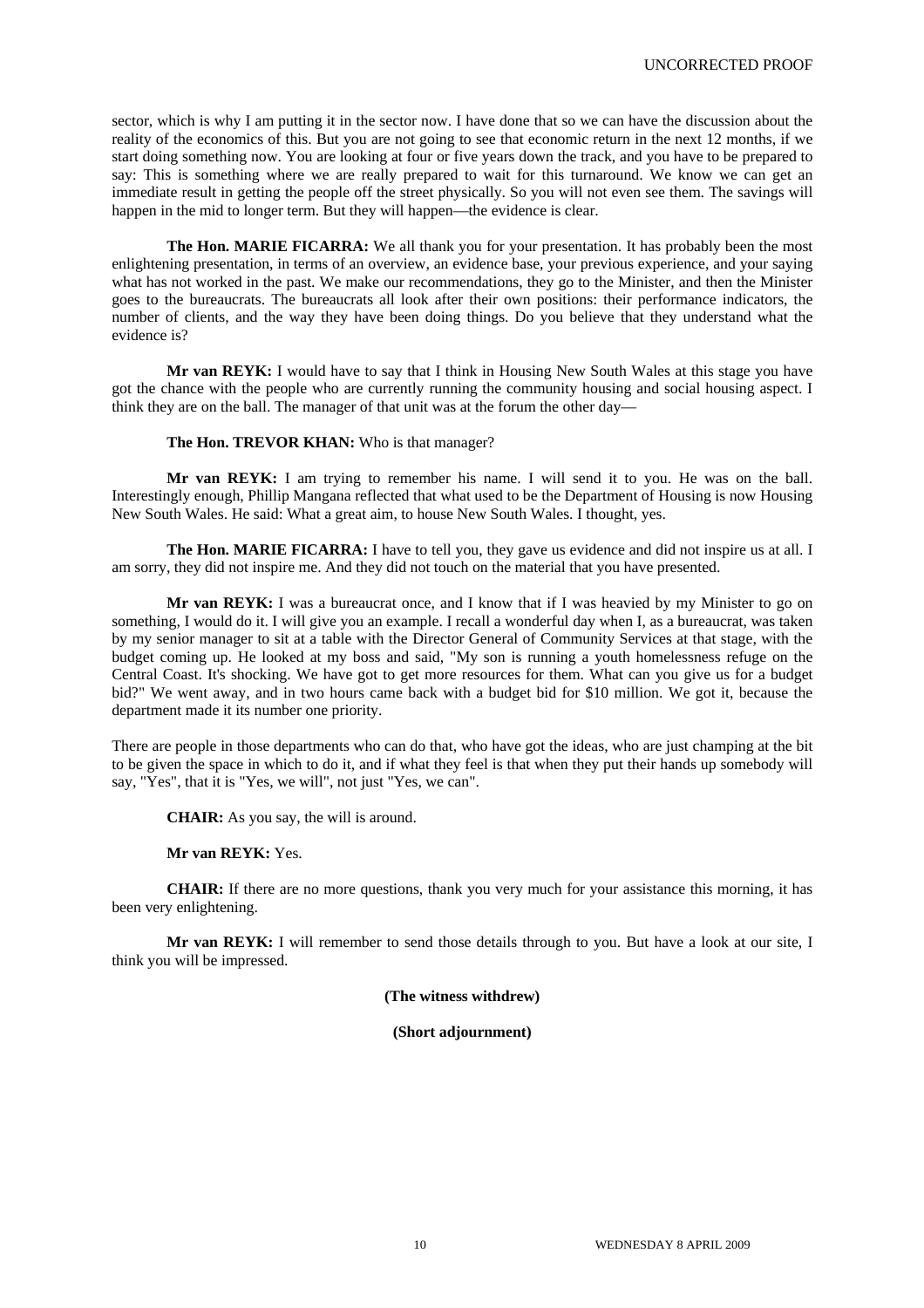**JOANNE MARY BROUN**, Director General, Department of Affairs, 280 Elizabeth Street, Surry Hills, affirmed and examined:

**CHAIR:** We thank you for being with us this morning. Would you like to make some opening comments?

**Ms BROUN:** Yes. Obviously, at the outset, we understand and accept that housing is one of the most significant issues facing Aboriginal people both in New South Wales and across Australia, and that has really manifested by previously poorly constructed and substandard housing, overcrowding, homelessness, as well as reduced access to the private housing market, particularly rental, as a result of affordability, availability and racism, and that continues to be the case. I think any strategies need to address all of those elements.

At the 2006 census New South Wales had Australia's largest Aboriginal population with 29 per cent of the Aboriginal population of Australia living in New South Wales, and 70 per cent of those people live in major cities or inner regional areas, and a large number—more than half—live in the corridor that encompasses Newcastle, Sydney and Wollongong. That is a point I will make throughout this presentation, because it is worth remembering we are focusing on a largely urbanised population. Fifty-seven per cent of the Aboriginal population of New South Wales are 24 and younger, and 83 per cent are aged 44 or younger; and nearly onethird of Aboriginal households in New South Wales live in social housing compared to 6 per cent for the non-Aboriginal population. Clearly, that is also as a result of reduced access, as I said before, to private rental markets for the other reasons that I stated.

Sixty per cent are in rental accommodation compared to just under 30 per cent for all households in New South Wales, and for the purposes of this inquiry the Aboriginal homelessness rate is 110 per 10,000 people compared to 40 per 10,000 people for the non-Aboriginal population. That is the sort of background. But in terms of where we are heading, the Aboriginal population in New South Wales is expected to increase to over 170,000 by 2011—so it is about 150,000. I will come back to that later because it is a factor of a younger population, greater family formation and those sorts of points.

Population projections indicate that Aboriginal communities in western New South Wales will continue to fall, and Aboriginal people are also leaving Sydney, moving to the north and Central Coast and to some communities on the South Coast. So there is that sort of spread, that sort of movement towards the coast as well from the outer areas. There has been a significant increase of people moving from some of the smaller remote communities in the far west into Broken Hill as well, and, at the same time, non-Aboriginal people moving out of those places. Aboriginal social housing dwelling need across New South Wales was 4,270 dwellings required in 2008 and expected to increase along with that population increase to 4,830 dwellings by 2011, and the majority of that is needed in urban and regional locations.

Both the New South Wales Government State Plan and Two Ways Together, the New South Wales Government's Aboriginal Affairs plan, recognise the interrelationship between access to quality housing and improvement in other areas of wellbeing. In response to a lot of your questions it is important to draw a correlation between other areas of disadvantage and housing. A child is not going to maximise their potential to learn unless they have a safe and secure home, and access to affordable accommodation close to employment opportunities played a key role in improving economic outcomes. Again, that will come up in some of the other responses, because employment, as an element of improving economic participation and wellbeing generally, is critical.

The Overcoming Indigenous Disadvantage report in 2007 found that poor housing conditions associated with most headline dimensions of Aboriginal disadvantage, and highlighted that the importance of housing as a determinant of Aboriginal health and wellbeing includes the quality and the condition of the housing and it can influence those health outcomes. Overcrowding obviously increases the chances of other health outcomes and is a personal stressor as well. Similarly, the New South Wales Chief Health Officer's reports recognised that the physical and social environment that Aboriginal people live in are a determinant of health, and that Aboriginal people are at greater risk of exposure to behavioural and environmental health risks. Poor housing, overcrowding and inadequate basic facilities have all been associated with higher rates of infectious and parasitic diseases.

There has been significant investment at both a national and a State level in both mainstream and Aboriginal specific housing. As I am sure you are aware, on 5 February COAG agreed to a \$42 billion National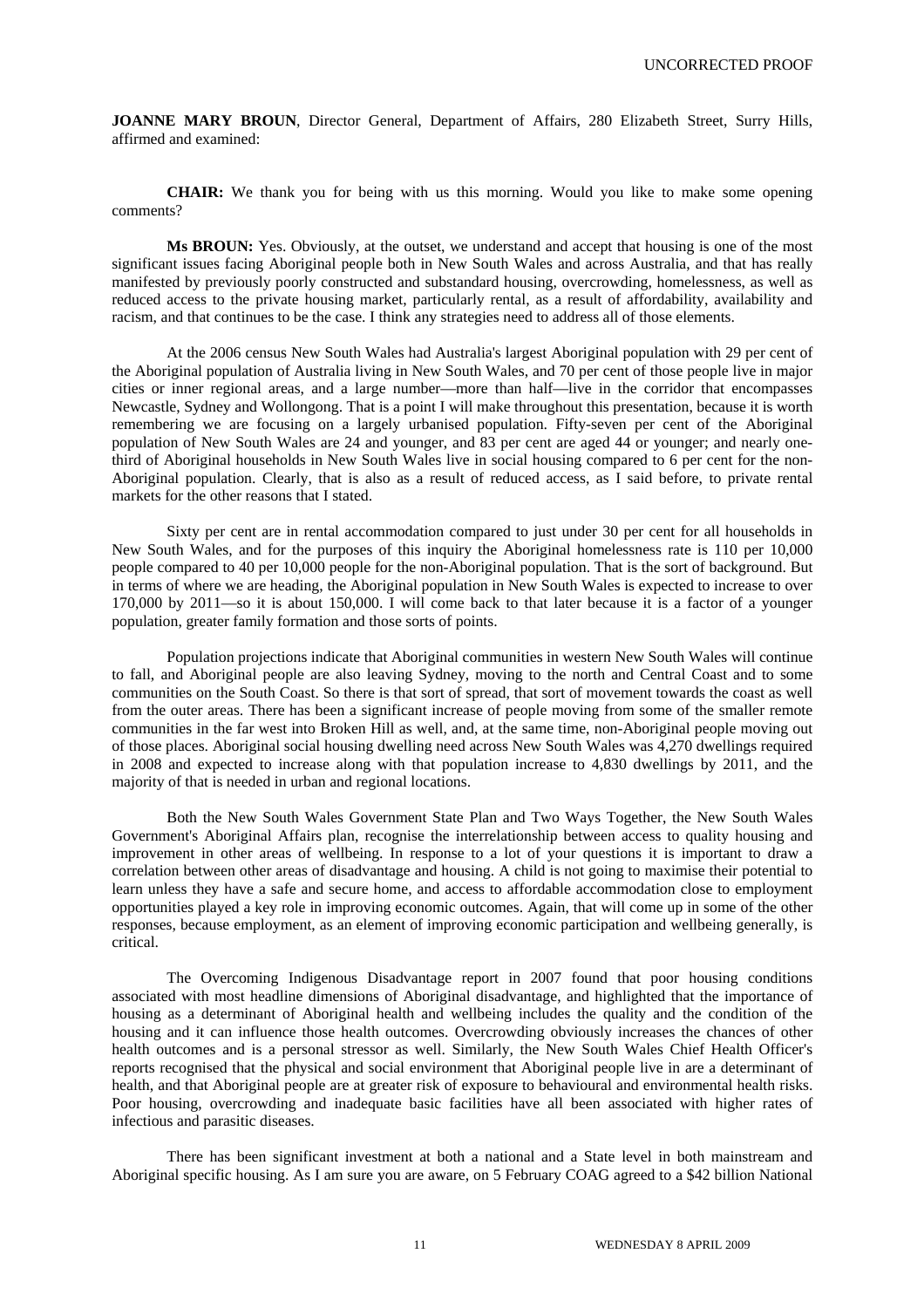Partnership Agreement on Nation Building and Jobs Plan. That agreement includes \$6.4 billion from 2008-09 to 2011-12 for construction of around 20,000 social housing units and maintenance to 2,500 public housing dwellings nationally. So there is a huge investment currently being rolled out. For New South Wales that will mean 6,000 new social housing dwellings over the next three years and upgrades to around 830. As well as having housing benefits to those that require social housing, including Aboriginal people, this investments provides significant employment and training opportunities, particularly through the implementation of the Aboriginal Participation and Construction Guidelines, and I think I spoke about those in the previous inquiry; it is trying to get that added value out of government contracts to ensure we get employment for Aboriginal people in those contracts.

The National Affordable Housing Agreement that commenced on 1 January 2009 will provide \$6.2 billion nationally over five years, and that is an increase of \$46 million over the current forward estimates. Under the new Commonwealth-State financial arrangements, New South Wales continues its considerable commitment to housing and in 2008-09 will provide \$151.1 million over and above its commitment under the previous Commonwealth-State Housing Agreement. Under the National Partnership Agreement on Homelessness the Commonwealth will provide an additional \$400 million nationally for homelessness over four years from 2009-10, and the States will match that \$400 million agreement. The agreement sets a target for a 75 per cent overall reduction in homelessness by 2013, and a 30 per cent reduction in indigenous homelessness by 2013. It also sets a target of a 25 per cent reduction in rough sleeping by 2013. The New South Wales Government is currently developing a homelessness strategic plan, which will see the implementation of those COAG commitments.

The National Affordable Housing Agreement aims to address individual and structural causes of homelessness. In addition, governments are committed to a genuine reduction in the number of people who experience multiple periods of homelessness. COAG also agreed to, and this is one of the big elements of it and very exciting, a 10-year national partnership agreement on remote indigenous housing. Under this agreement the Commonwealth will provide an additional \$1.94 billion over 10 years. Almost \$400 million of that will come through New South Wales, so that is \$396.8 million, to address significant overcrowding, homelessness, poor housing conditions and the severe housing shortage in remote indigenous communities.

While that investment is welcomed, New South Wales is committed to ensuring that the needs of urban and regional Aboriginal communities, which make up the majority of Aboriginal people in New South Wales, remain a priority. What is worth taking note of is that part of this money is only directed to remote communities in New South Wales as well as nationally. So it does limit how much of that money can be spent in those urban areas, which, as I mentioned, have the highest levels of growth and are more than half the population in those areas.

The Department of Aboriginal Affairs, which is not a service delivery agency, tends to work closely with Housing NSW and the Aboriginal Housing Office as the key agencies with responsibility for delivering affordable housing. But what we do in that role to improve Aboriginal people's access to affordable housing includes leading the implementation of the State Plan Priority F1, improved health, education and social outcomes for Aboriginal people, and looking at that as a wholistic plan, and Priority F1 includes a specific target to ensure that all Aboriginal communities have access to environmental health systems, and I will talk about that further as well.

Part of that role obviously is influencing New South Wales government agencies in their development of policies and delivery of services to overcome Aboriginal disadvantage, and that is not just with the housing department, that clearly could be with any department trying to influence the development. So it might be access to other services, whether it is in the health department or other departments, facilitating the New South Wales Government Aboriginal Affairs Plan, achieving that sort of collaborative approach of relevant agencies and, again, trying to get agencies to work together and collaborate on addressing Aboriginal issues, but doing that with input from Aboriginal communities and doing it in assessing what are the service delivery gaps and overlaps and review those results and make sure that that is fed back into planning. Housing infrastructure obviously is a key in all of that work.

We also provide advice to the Minister on the impact of these government programs and services and the impact that that is going to have on Aboriginal people, and that includes the department's input and participation in the Homelessness Action Plan, making sure that the needs of Aboriginal people are adequately reflected—and that does not mean necessarily a separate section on Aboriginal people but it means to make sure that the strategies will address specific Aboriginal issues. We have a role in administration of the Aboriginal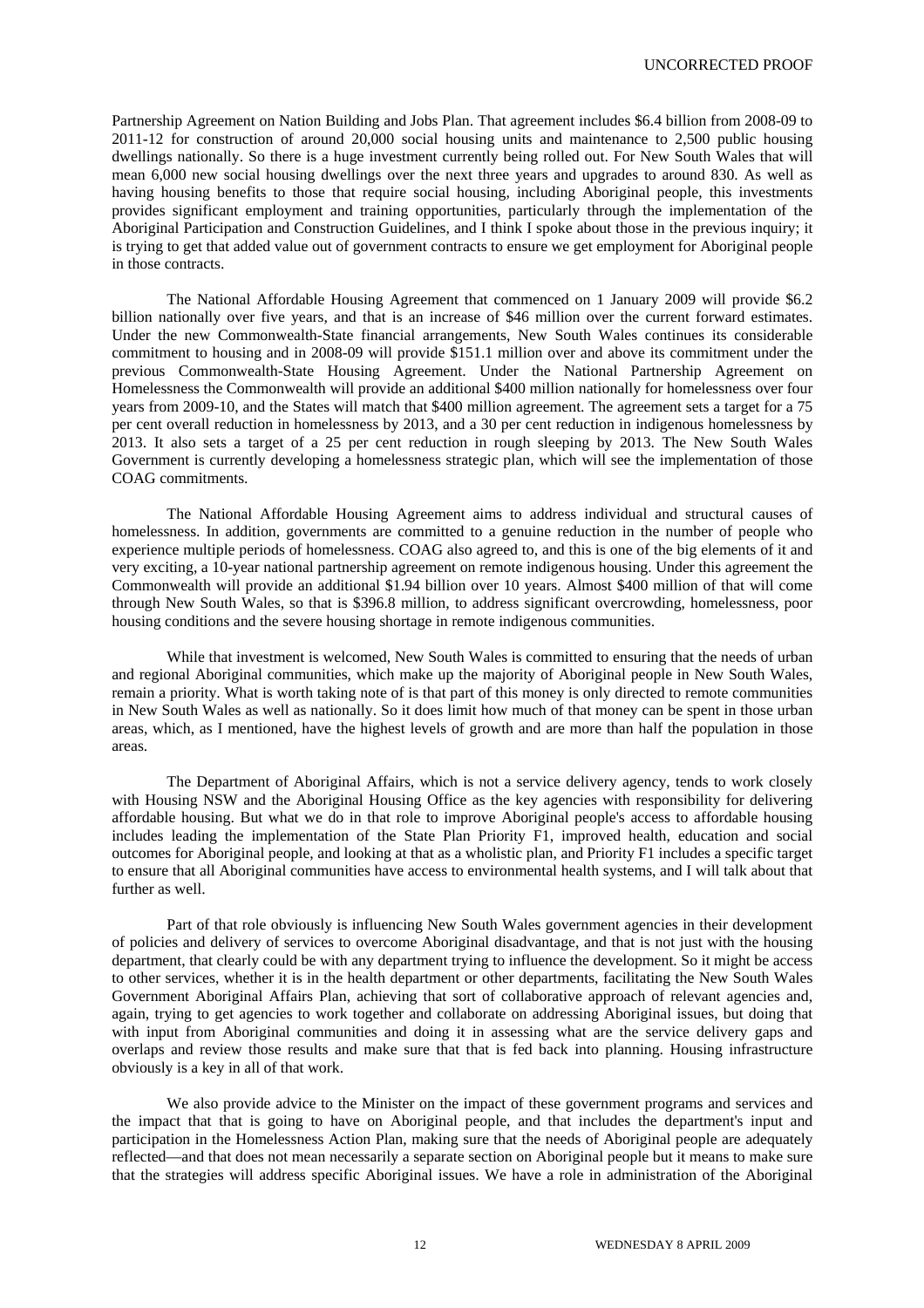Land Rights Act, and you have asked a specific question around that, which I will respond to shortly. A big element of our role is supporting and facilitating the participation and decision-making of Aboriginal people themselves so they have a strong role in government service delivery through regional engagement groups and community working parties and those sorts of structures.

A key program we have been delivering for some time and is due to complete in June next year is addressing Aboriginal communities' housing and infrastructure needs through the Aboriginal Communities Development Program, and to the end of January 2009 that program has delivered 173 new houses and 61 replacement houses; 91 houses have been purchased as part of the program—where that is available obviously—and 698 refurbishment and 321 emergency works. Other parts of that program include a water and sewerage program and housing for health, which is delivered by the health department, which cannot really be called refurbishment because it just deals with the health infrastructure within a house—making sure the toilet is operating, making sure the pipes work, making sure the electricity is safe.

The vision of the Department of Aboriginal Affairs is to achieve social, economic and cultural independence for Aboriginal people in New South Wales. Clearly, that is not something the department does on its own; it has to rely on numbers of other government agencies being more responsive to the needs of Aboriginal people, increasing their understanding of Aboriginal issues and cooperating and collaborating on addressing those issues. So, that is a big part of it and that is the sort of role that we take—bringing agencies together. An example of how this happens in practice can be seen through the development of Two Ways Together regional action plans, which have been developed by regional engagement groups led by the Department of Aboriginal Affairs, and have State and Commonwealth agencies at the table working on issues identified by community representatives.

The message is not doing it without the peak body representatives or community representatives at the table so that we are not developing up a plan that they are not engaged with and have ownership of those issues. The action plans enable community representatives to work with government to identify those key goals and the actions that will be taken. For example, within the Hunter region better housing was identified as a goal and a range of actions aimed at improving the understanding of the level of housing need in the region, and improving that coordination of agencies. What we continue to find is that lack of coordination across service providers. I have not got too much more.

It is really about targeting where the need is. Some of the data that I have used is as important in meeting the need as just setting up the system. You have to know where the need is, where it is moving to, what the trends are. I would expect that a lot of communities identify housing as a priority for local level action when we do our two ways together partnership community program and we run that out. The planning process being implemented will ensure that communities have a strong voice in identifying those priorities and working with agencies, so having agencies and community at the table in developing that plan.

I think I have mentioned previously the roll-out of our partnership community program, and I will probably talk about that a bit further but we are recruiting to a whole range of positions which I have spoken to you about before. I have also set up a couple of extra area officers if you like to oversight that work and drive that work, so I am going to have an office in Newcastle and one in Dubbo which we previously did not have. That is as a result of having a lot of those extra partnership community project officers out there. Not all of those positions are filled yet. We are in a second round of recruitment. Their first role, once they are out there, is to develop up these action plans with the communities. In some places, they have been started and are at various points, and in some places they need some more work. That is probably where I will leave it in terms of the opening statement. You have sent through a number of questions so I can respond to those as well.

**The Hon. TREVOR KHAN:** Did you have the opportunity to read both the interim and final report of the inquiry into indigenous disadvantage?

## **Ms BROUN:** Yes, I did.

**The Hon. TREVOR KHAN:** Did you also have the opportunity to read the transcripts of the evidence given by various government departments during the course of that?

# **Ms BROUN:** Some of it.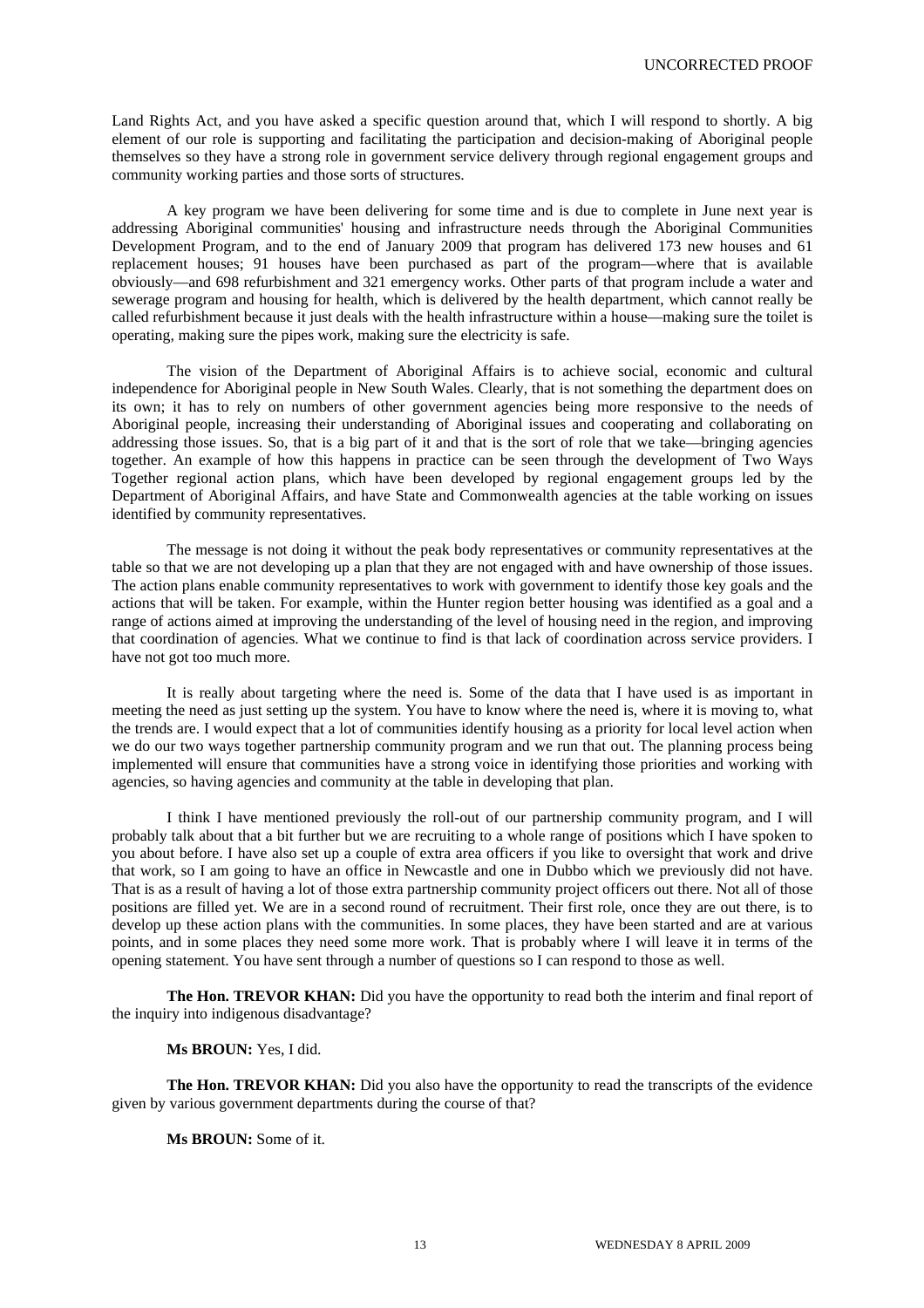**The Hon. TREVOR KHAN:** Officers of the Department of Housing gave evidence, and from my recollection they were asked questions about overcrowding, particularly in non-metropolitan areas of their housing stock. Did you have a chance to read their evidence?

Ms BROUN: No, I do not recall reading it.

**The Hon. TREVOR KHAN:** My recollection of that evidence from the department was essentially that there was a denial of their being an overcrowding issue in Department of Housing stock in rural and regional areas? If my recollection is correct, what do you say about that proposition? I am speaking particularly in regards to housing stock in Aboriginal communities.

**Ms BROUN:** Firstly I am at a disadvantage because I have not read what they have said and I was not here yesterday either so I am taking it on face value about whether it is denial or they might not have the evidence that there is overcrowding. I actually worked in housing for eight years in Western Australia. It is hard to get a grip on the extent of overcrowding in Aboriginal housing for a couple of reasons, one being tenants being unwilling to identify how many people they have got in a house at any point in time.

## **The Hon. TREVOR KHAN:** Absolutely.

**Ms BROUN:** You cannot necessarily rely on the census data as well as we would like to, and the Australian Bureau of Statistics [ABS] needs to do some more work on that. There is a lack of trust around giving that sort of information whether it is to the ABS or to government about who is in your house at any certain point in time. That is a big part of that problem of saying there is not an overcrowding issue and yet the community would say there is but they are not necessarily confirming who is in their house on any given night.

The Hon. TREVOR KHAN: Is the answer that the anecdotal evidence really demonstrates that in many Aboriginal communities there is a very significant problem of overcrowding in many households? You would almost have to be blind Freddy to deny that.

**Ms BROUN:** The figures we have show about 10 per cent of Aboriginal housing is overcrowded in New South Wales.

**The Hon. MICHAEL VEITCH:** What is your definition of "overcrowded"?

**Ms BROUN:** Yes, I think that is a point worth making as well. What are you calling overcrowding? Is that two people per house? There are Australian standards around overcrowding and it depends on adults or children and all those sorts of things. Is it overcrowding of a large family in a three-bedroom house that might have eight people in it as opposed to three families in one house? There are probably some definitional issues around overcrowding. The statistics are showing that there is overcrowding in social housing and that is quite a small number. It is saying 4.2 percentage of overcrowded housing in social housing in the 2001 census down to 3.8 per cent in 2006.

**The Hon. TREVOR KHAN:** Are you comfortable with that proposition?

**Ms BROUN:** They are the figures.

The Hon. TREVOR KHAN: No, are you comfortable with that proposition?

**Ms BROUN:** What I would suggest is that the statistics are not necessarily correct. That does not mean there is a denial, it means, as I said, people are disinclined to actually identify overcrowding in their housing or to identify who is in the housing and how many people are in the house.

**The Hon. TREVOR KHAN:** Yesterday a proposition was put with regards to the availability of housing stock, and please correct me if I am wrong, again directed at the Department of Housing. I think the general answer to the proposition that there was a shortage of Housing NSW stock in rural and regional areas was a denial of that proposition. What do you say about that?

**Ms BROUN:** That there was a shortage of housing stock?

The Hon. TREVOR KHAN: That was the proposition that was put and that was not agreed to.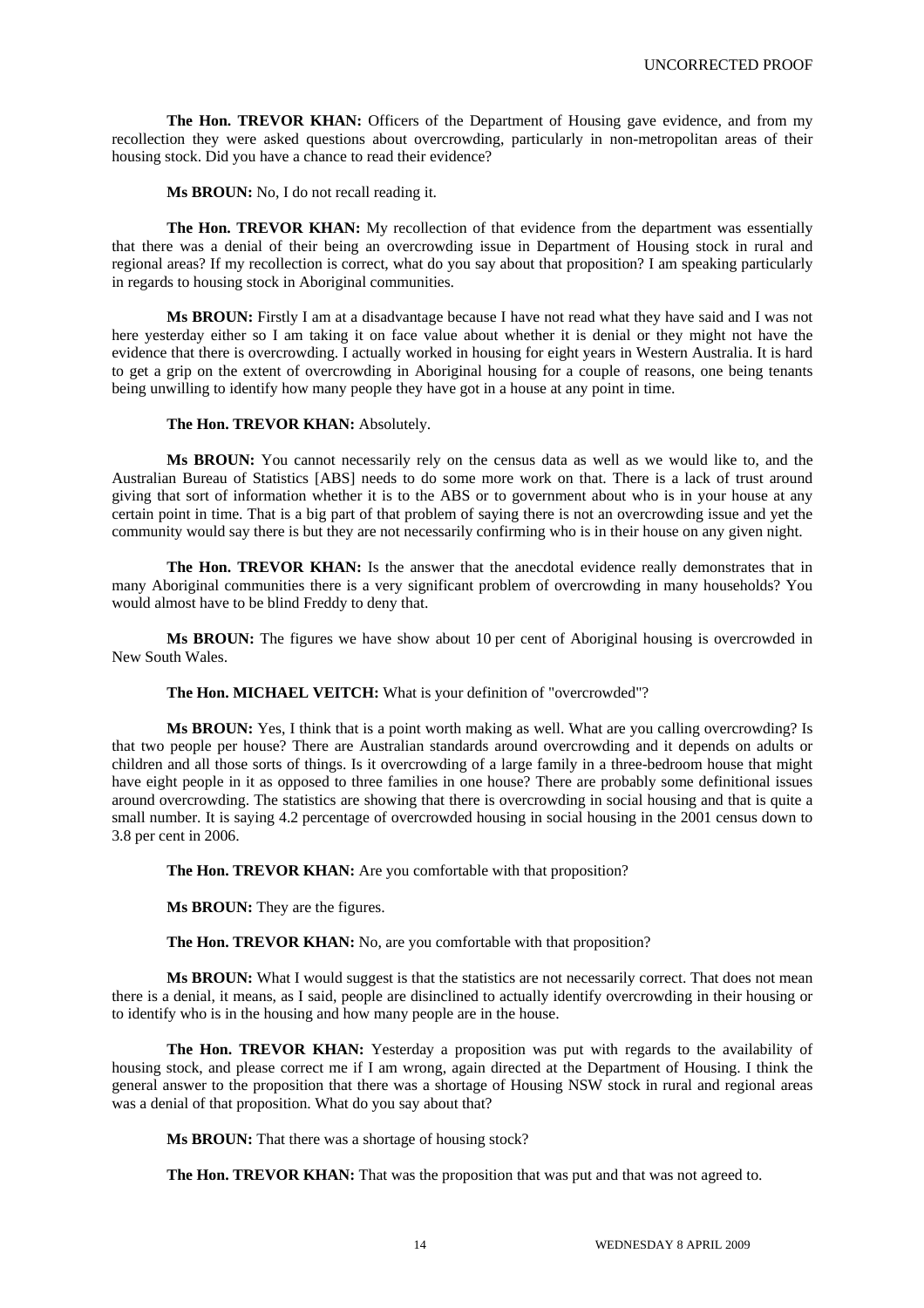**Ms BROUN:** The figures I used in my opening statement were that Aboriginal social housing dwelling need across New South Wales was 4,270 dwellings in June 2008 and expected to increase to 4,830 dwellings. Those projections are based on current identified use of social housing, if you like. I would suggest there are different ways you address need and it is not just around provision of social housing. Increasing access to private rental might be one of those ways to do that and, as I said, there are barriers to people accessing private rental, which includes racism. I think we would all be aware that that is the case?

# **The Hon. TREVOR KHAN:** Yes.

**Ms BROUN:** Affordability would be another issue. The actual accessibility and whether the housing is there—not all towns and locations have a good private rental market. But equally I think more can be done about private ownership and the figures again from our report, and based on the census, were that in 2001, 9,245 households were purchasing or had purchased housing, so fully owned or purchasing housing increased in the 2006 census to 13,157. So that is about a 4,000 difference in the number of people either owning or buying a house. I think that is a way to address the need and the pressure on social housing as well.

**The Hon. TREVOR KHAN:** Yesterday evidence was given that essentially showed that over the past 12 months ending in January there has been almost a halving of investment in the purchase or construction of private rental dwellings overall.

**Ms BROUN:** Over the whole market do you mean?

**The Hon. TREVOR KHAN:** Yes. If that be the case and if that is reflected across New South Wales then if that were to continue that cuts out the potential of the shortfall in the need for social housing coming from the private rental market, does it not?

**Ms BROUN:** I suppose my first point is it is difficult to suggest a general trend from one year's data.

The Hon. TREVOR KHAN: I would agree with that.

**Ms BROUN:** Secondly, the first home owner's grant is currently out there. I would be interested in trying to find the take up of that by Aboriginal people because we have already seen that that is having an impact on the sort of figures that you are talking about, as it was intended to, but I would be interested to know what is the take up of Aboriginal people in that area as well.

**The Hon. TREVOR KHAN:** Are you aware that data is available that since 2003 there has been a marked flattening in investment of monies in the private rental market compared to in the home ownership market so that rather than it being simply one year, it would seem that there is an increasing shortage of people willing to invest in the private property market?

**Ms BROUN:** No, I am not aware of that.

**The Hon. TREVOR KHAN:** If that be the case, would you agree with me that taking into account the large percentage of the members of the Aboriginal community that are forced to rent, that the impact of a withdrawal of investment in the private rental market creates an even more urgent need to look at the provision of social housing for members of the Aboriginal community.

**Ms BROUN:** Firstly, as I said, I think the Aboriginal people's access to private rental markets is limited any way. There are less Aboriginal people in that private rental market. Secondly, whether there is a trend in some of the data is the other point.

**The Hon. TREVOR KHAN:** Accept that there is a trend—

**Ms BROUN:** but I do not think we could rely on the private rental market to address all the need that is outstanding.

The Hon. TREVOR KHAN: But the public housing stock is not increasing at the rate of which your figures indicate there is a need for social housing?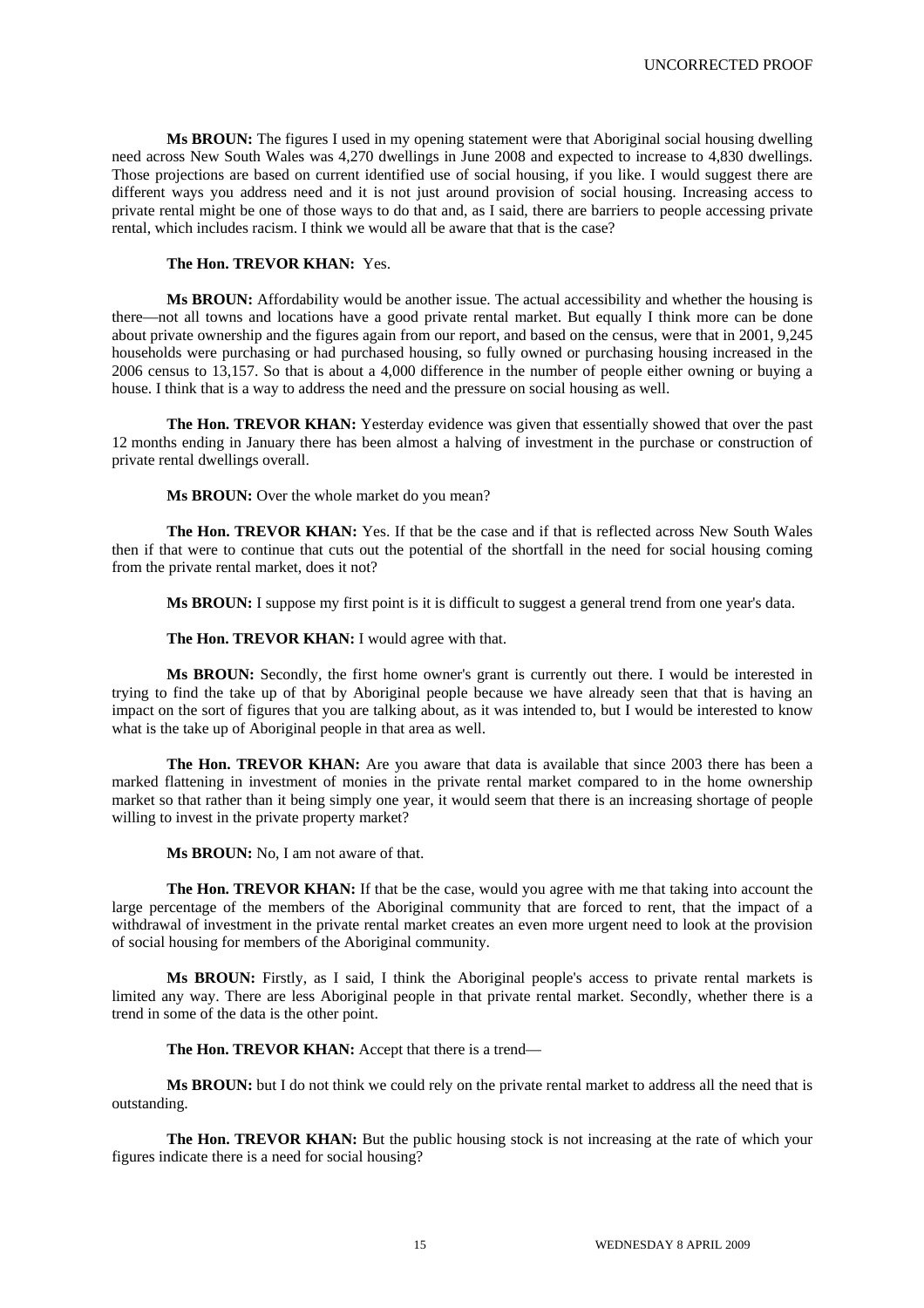**Ms BROUN:** There is a major injection of new funds at the moment which will actually address some of that outstanding need but what I am saying is that while there might be an injection into social housing for new dwellings, and there is, there is also areas we need to examine like home ownership. There is one of your questions around the role of local government and there may well be a role in doing joint ventures with local government to provide some social housing but in a different model on the ground. That is one way this could be done, it could have those sorts of joint venture type arrangements or some incentives to private investors around renting to Aboriginal people.

One of the programs that I was working on in Western Australia was between Housing, private investors and the private rental market to ensure that they improved access to Aboriginal people so that they could actually rent those houses. That meant doing two things: providing support to the tenant and the landlord and the real estate agent in dealing with those tenants. It was a bit of advocacy and liaison between the private landlord and the tenant coming into that private rental market often for the first time. Sort of helping them in through that process but also guaranteeing that you would be there to go and address some of the issues if they arose in that tenancy. That actually did improve the level of access Aboriginal people were getting in the private rental market. I am not sure that covers your question around the decline in the rental market and the accessibility issues though is a big problem.

**The Hon. TREVOR KHAN:** I take it you have read the whole of Government response to this inquiry?

**Ms BROUN:** I have got it with me yes.

**The Hon. TREVOR KHAN:** In the whole-of-Government response to this inquiry, which I take it you have read—

**Ms BROUN:** Yes, I have it with me.

**The Hon. TREVOR KHAN:** —there are a number of programs dealing with homelessness. Given your observations with regard to the problem of homelessness amongst the Aboriginal community, what involvement does your department have with such programs as the Inner City Homelessness Outreach and Support Service, the Signpost Hunter Homelessness Assessment and Referral Service, the Orana Far West Safe Houses project, and the Kings Cross Youth at Risk project? They are referred to on pages 44 to 46.

**Ms BROUN:** Our involvement in those would be limited except in the case of the Orana Far West Safe Houses project, which is in a number of communities where we are working fairly intensively and it is linked to some other work we are doing on the ground in those communities.

**The Hon. TREVOR KHAN:** What about the ones in Sydney where a large proportion of the Aboriginal community lives?

**Ms BROUN:** No, we would not really have much to do with those programs.

#### **The Hon. TREVOR KHAN:** Why not?

**Ms BROUN:** Because we are not a service delivery agency. We do not have people coming through the door of the department wanting us to help them access those sorts of services.

**The Hon. MARIE FICARRA:** With the rollout of the economic stimulus package, which is \$6.4 billion nationally to be devoted to housing and housing needs, because we have seen a previous inequity in where resources are directed and given that the indigenous population lives mainly in the north and on the eastern coast, are you confident that the resources will be directed to the major areas of need or are you slightly worried they will not be? It is a wonderful stimulus package if it is delivered appropriately to where the needs are. What is your feeling? Are you happy with the direction in which it is going or should we be making some recommendations?

**Ms BROUN:** Your question is around the \$6.4 billion overall package and where it gets directed. I would have thought, and I am not going to speak for Housing because it is probably better dealt with by them as to where they will direct the money, they have very good data around where the demand is and where the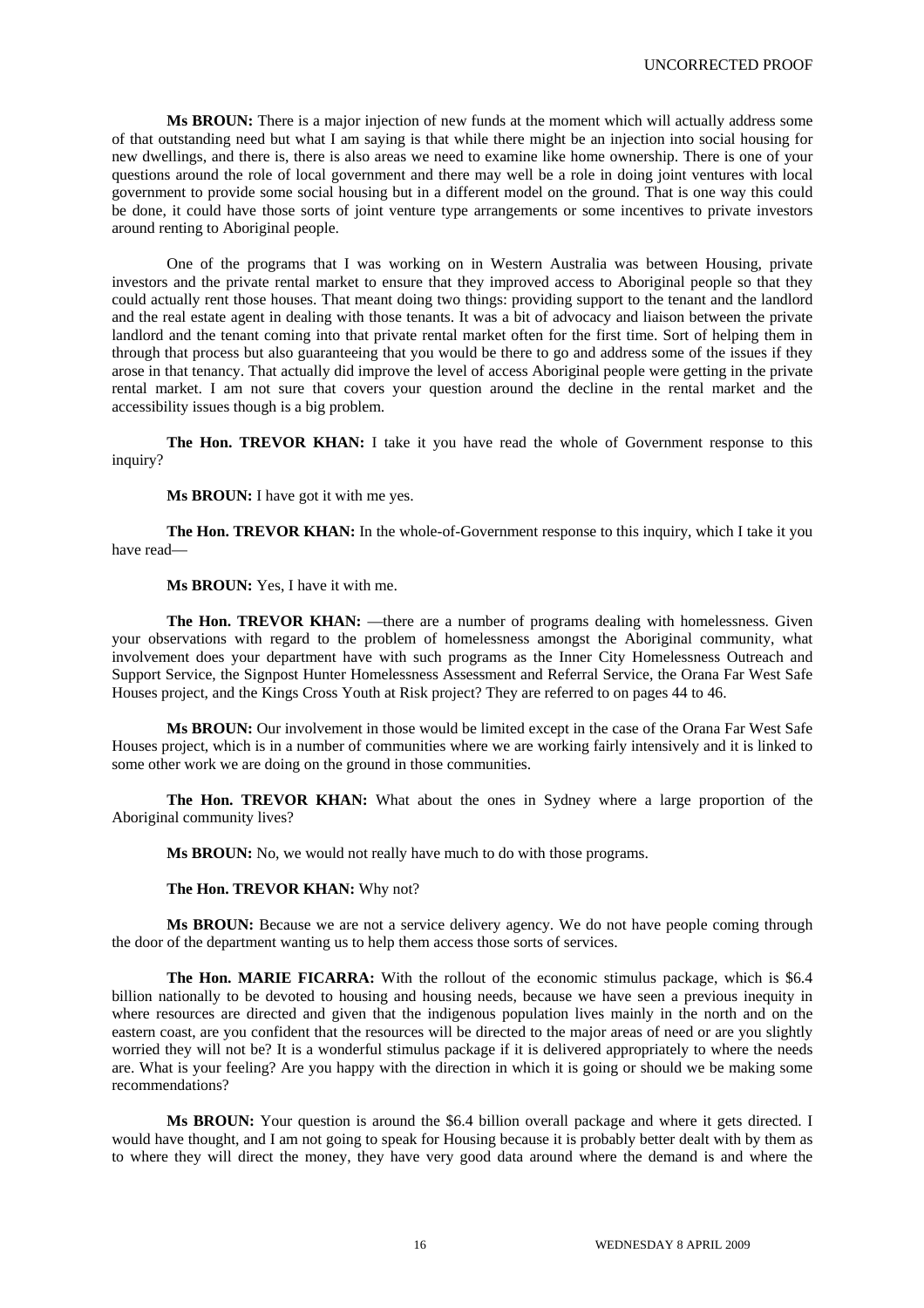growth patterns are. We can provide them with some further information on population projections for Aboriginal people and I think they would take some heed—

**The Hon. MARIE FICARRA:** Is there interaction between your department and their department?

**Ms BROUN:** Yes. In terms of identifying need regionally as well. I referred to that project in the Hunter where extra work is being done to identify where the need is so they can target that resource better. That injection of funds is a fantastic opportunity for social housing to hit the spot in the right places. It is really important we make sure it is in the right places. We also have to make sure that it is well built, for a start, and that it is not all built in one location but is interspersed through the community so we do not end up with the housing estate model that has happened in the past. That is a really important point to make.

We want to get as much value out of it as possible. Part of getting the value out of the \$6.4 billion will be maximising the Aboriginal participation in its delivery, making sure there are jobs for Aboriginal building companies and that when tenders are awarded the contractors are required to have Aboriginal employment plans as part of that strategy. It is really important that we get that tertiary benefit out of those dollars. That means employment.

**The Hon. MARIE FICARRA:** That sounds really exciting if it in fact happens. Is there a process, or are you confident there will be a process in place, given that this has to be rolled out fairly quickly but hopefully not too hurriedly and in a considered manner, so that your departmental expert opinions will be utilised and you will be working in partnership with the Department of Housing?

**Ms BROUN:** Yes. I have had meetings with the Director General of Housing and the Director General of the Department of Commerce around this. I have followed that up with letters to them to make sure that particularly Aboriginal participation in construction issues and getting some employment value out of those contracts are realised. That must not be put aside in the rush to get the program delivered.

**The Hon. MARIE FICARRA:** My last question relates to interagency coordination in this. You cannot just look at housing by itself, as you say. There is health, transport, education and everything else. Are you satisfied that we are beginning to realise we have to coordinate things properly to achieve a certain outcome that is cost effective and socially effective?

**Ms BROUN:** Clearly the population projections I am talking about have impacts on a whole range of agencies, including planning for transport, schools and health services but also local government services. If you are delivering social housing or programs to the homeless, there is a whole range of services that need to be coordinated on the ground. A big part of the department's role is facilitating that and making sure those services are coordinated in a fairly high-level way, because we deal with directors at a regional level to make sure that those programs are being delivered. That is what I was suggesting with the Orana Far West program—working really closely with the key agencies involved in that project, which are the Department of Community Services, Housing, Health and ourselves. Making sure that that is coordinated is a huge part of the activity. Putting a couple of new positions in my department in Newcastle and Dubbo was a response to some of that demand and to improve the high-level coordination with regional directors in those areas.

There is a whole range of other programs coming through the Commonwealth that we also have to coordinate with that activity as well. I think there are some challenges in that. The national partnership agreements on indigenous housing and the \$6.4 billion are not the only money that is going out from either the Commonwealth or the State. There is a whole range of things. There is all the money for schools. Economic development is one of the key platforms we have to work on. We have to make sure the jobs are in the right places as well. Often when I meet community groups and go to regional engagement groups, transport to those locations is really critical. You do not want to set up people where there is no transport service to town and they are isolated even further. That tends to be a key issue.

One of your questions was about social cohesiveness in communities. That is really important. We must remember there is a local government level as well and they need to be part of these solutions. That means it is important for cohesiveness to deal with whole community issues rather than marginalise Aboriginal issues. The indicators might be worse but they obviously reflect some of the other issues that are happening in a local government area.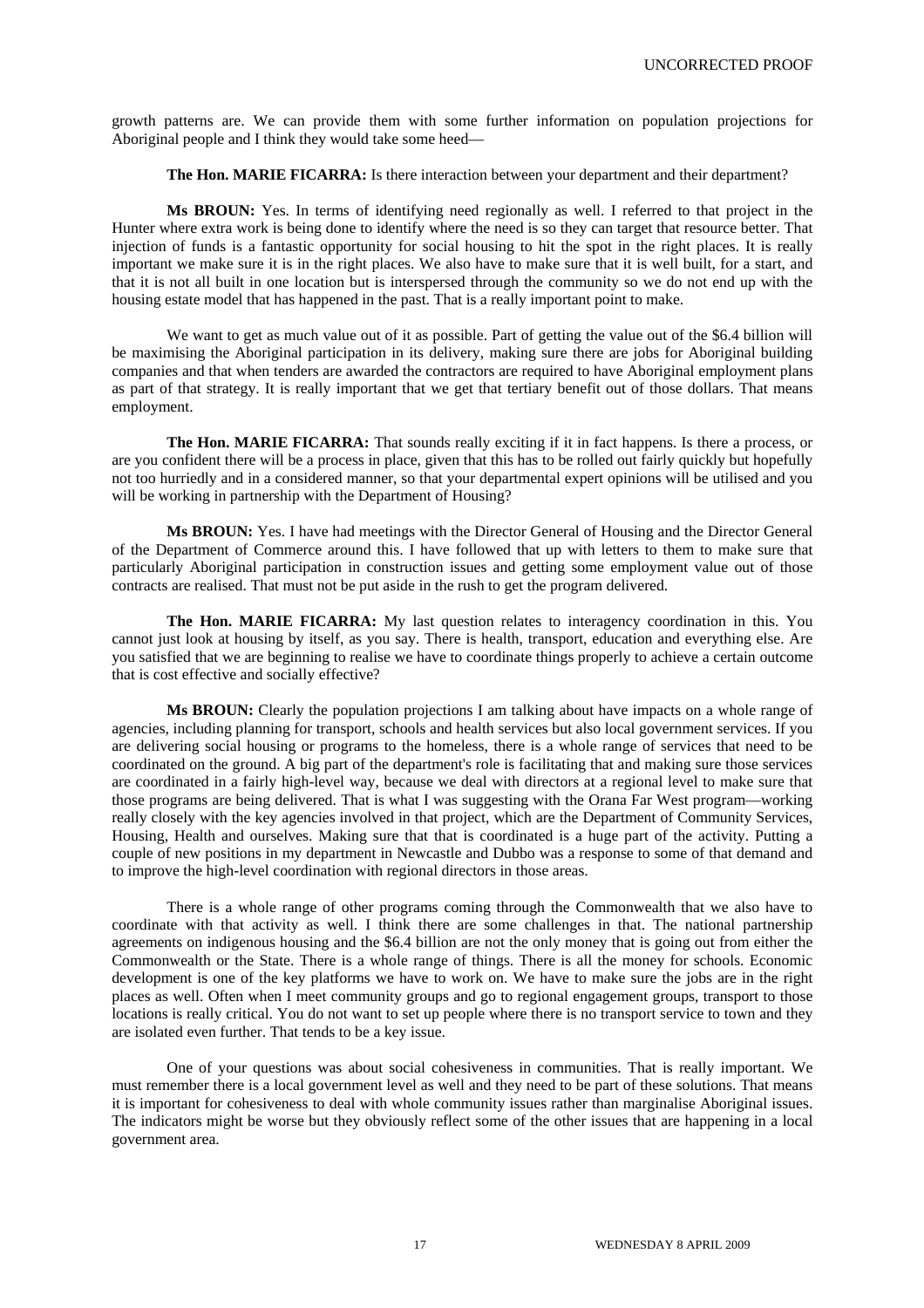**Dr JOHN KAYE:** Yesterday we heard from the Association to Resource Co-operative Housing with a fairly enthusiastic description of how cooperative housing works, which is subtly different from the way that a lot of local land councils do housing. It is more about the tenants owning it rather than the community. Is there a role for cooperative housing within Aboriginal communities to address Aboriginal homelessness?

**Ms BROUN:** I am not sure what your definition of housing cooperatives might be as opposed to the way a land council might operate. Land councils often do manage their housing stock and tenants are involved with that, so often the people on the board would be tenants.

**Dr JOHN KAYE:** The cooperative housing model is more where the tenants form a community of interest rather than being elements of a community where there is provision for that community. It is almost total control by the tenants rather than control by the community.

**Ms BROUN:** I think you would find there are probably some Aboriginal organisations and communities that work like that anyway. There is a range of models for community and social housing and all of them might be fit for use in different locations and different communities. I would not exclude any of those models. Even private ownership is one model. Community ownership should not be negated as something that is wrong. It can often have all sorts of benefits for the community, but there is some work to be done on the capacity of that sector to manage housing stock.

**Dr JOHN KAYE:** Can you describe what that work is?

**Ms BROUN:** There are two things. The skill level of the indigenous community housing sector often needs some extra work. As you mentioned, land councils often manage their own housing stock. Their capacity to do that and their viability as organisations are not consistent. Land councils are some of the best in the indigenous community housing sector but also some of the worst. Some of that comes down to the skill level, some to the model itself, and some of it comes down to the money and subsidies flowing through those organisations. Community housing is not necessarily a very sustainable model. It often needs crosssubsidisation. There is a whole range of issues. One is that there are a lot of community housing organisations and often they are trying to do too much. You often need to combine some of them to get the economy of scale in one sense, not in a monetary sense but in a capacity sense.

**Dr JOHN KAYE:** We have heard a lot recently about the transfer of housing to the community sector, specifically from Federal Housing Minister Plibersek but also from the State Government through Minister Borger. I imagine this will have an impact on a large number of public housing tenants over the years—the next decades—and an impact on a large number of Aboriginal people who are public housing tenants. Can you describe what you think that impact will be and whether you think that is a beneficial challenge or is it a change that will disadvantage current Aboriginal public housing tenants and possibly future Aboriginal public housing tenants?

**Ms BROUN:** I have some notes on this. I think it is worth talking about the advantages and disadvantages. I know it is an issue that New South Wales Housing needs to do more work and evaluation on. I think it is a Housing issue, but I will suggest a couple of things more from my experience in housing in Western Australia. One of the areas is the viability of the community housing sector. If you are a very small organisation you are less viable in a monetary sense but also in being able to attract good personnel and things like that. If you can grow that sector through numbers but also through support and training the overall viability of that sector may well improve.

I think that still has to be evaluated by Housing, but you would not go down that path until you knew that was the case. I think a couple of the other benefits that might be realised for Aboriginal people through that—and the Aboriginal community housing sector obviously might benefit from some other viability—is also the choice of a community. I think it is important that communities have the choice of the State housing model if they want to go down that path, or the community housing model. Broadening the choice of people is important. The management of that housing stock closer to the community is probably the other benefit that might occur through that sort of model.

**Dr JOHN KAYE:** Do you foresee growth of the community housing sector that is specifically focused onto the needs of Aboriginal people?

**Ms BROUN:** There are probably two answers. There already is a large community housing sector.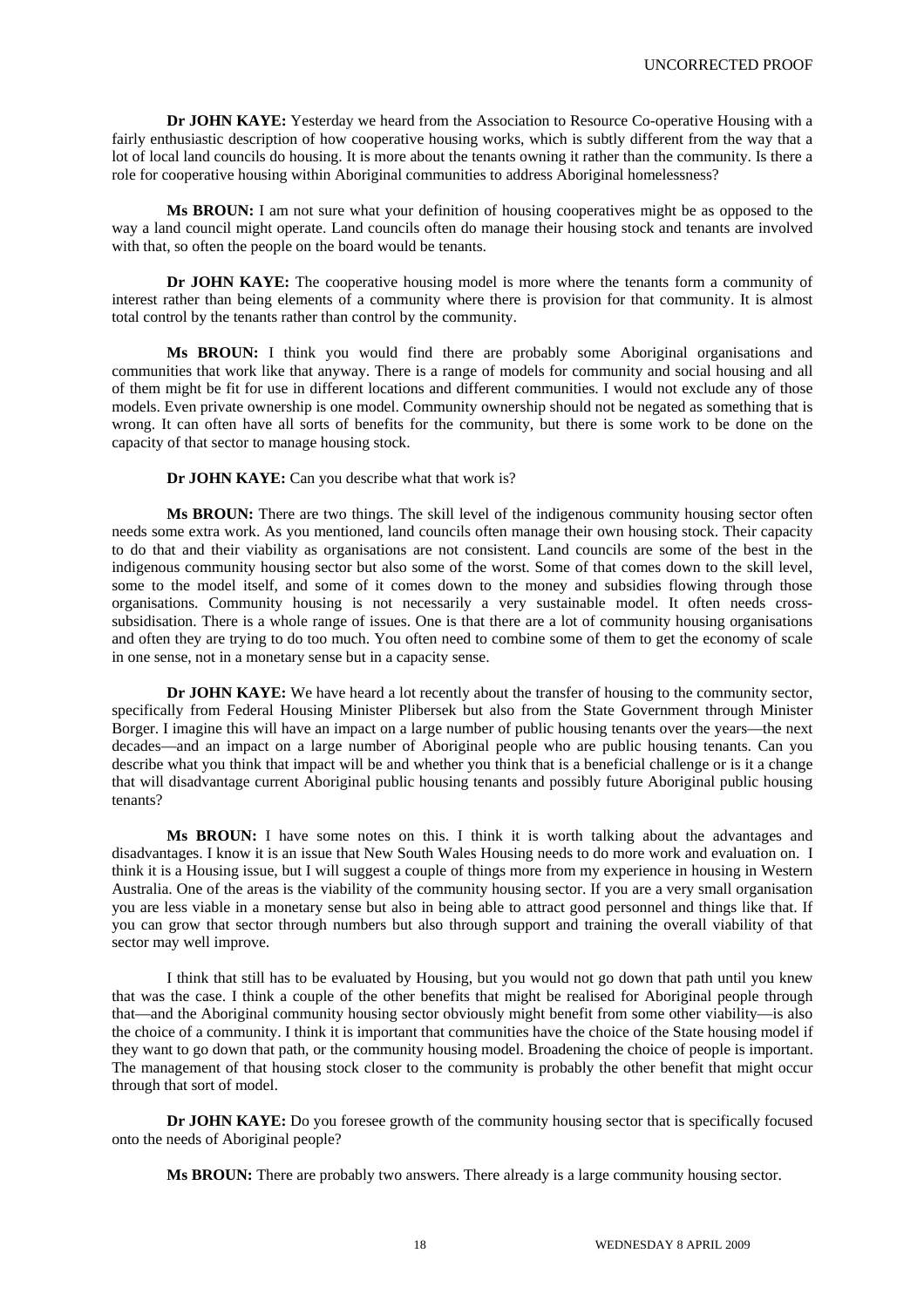**Dr JOHN KAYE:** I recognise that, but perhaps one that is less connected to existing structures.

**Ms BROUN:** Do I see the benefit? Was that the question?

**Dr JOHN KAYE:** First of all, do you see it happening? Do you think it is a good thing if it is happening?

**Ms BROUN:** I am trying to answer this from the perspective of unless it happens with an overall response around the capacity of those organisations. I do not think you can just transfer housing stock and say, "Hands off. It's now up to them." I think there has to be a lot of work done with those organisations, otherwise you will not realise those sorts of benefits.

**Dr JOHN KAYE:** But if the work is done to create the capacity to manage those units and governance and so on, do you see benefits associated with responsiveness?

**Ms BROUN:** Potentially. I am qualifying my answer because until it is evaluated, and you would need to know exactly how that is structured, there are potentially benefits around the choice of the community, control for the community around their housing needs and management closer to the community. Clearly there are some risks in that as well, if it is not done properly.

**The Hon. MICHAEL VEITCH:** Jody, in response to one of the earlier questions you were talking about the Aboriginal Lands Council. Do you think the Aboriginal Land Council has a role to play in the provision of low-cost accommodation for Aboriginal people?

**Ms BROUN:** Yes. I will just find the right question in my notes. The short answer clearly is yes. The New South Wales Aboriginal Land Rights Act, which is unique in its operation, sets out the functions of local Aboriginal land councils and the sorts of functions that they may perform. That includes the provision of community benefits schemes. Under the Act, they can do that. However, amendments to the land rights Act, which commenced operation in 2007, provide that new or existing social housing schemes have to be approved by the New South Wales Aboriginal Land Council. That needs to occur by July 2010, so we have some time to get them up to speed, if you like.

They have to be able to demonstrate that they have a certain standard of housing management. It provides that the Aboriginal State land council cannot approve a new social housing scheme unless it satisfies certain criteria, including that it is consistent with the local Aboriginal land council's community land and business plan; that the income from such a scheme, which might include subsidies from other sources, is sufficient to meet all expenses of the scheme; and that the likely impact of the scheme on the land council has been considered.

Part of that is how much are they taking on as a land council. Some land councils trying to do a lot of different functions. As I was saying, existing social housing schemes will have to be approved. Almost all of the 121 local land councils manage existing social housing schemes. Some of that is because of the title to former reserves and missions being transferred to land councils, so they do have that role on the ground of managing the housing stock in those locations. Since a number of them have done a number of other schemes and bought or built their own housing stock, or have had other houses transfer to them as well.

Local land councils currently own and manage approximately 2,500 houses across New South Wales. They have a really important role. They are on the ground, as you can imagine: 121 land councils almost covers every town in New South Wales. It is probably worth reminding us that there is a burden in managing that level of housing stock on those local land councils. Without there being some sort of recurrent funding, which was transferred to them in 1983—and a lot of that stock needed some work on it and it is the sort of stock we have been doing work on through the Aboriginal Communities Development Program [ACDP]—you cannot just rely on them without that extra support. As I said, there is some work going on now making sure that land councils are managing their housing stock. If they are getting contributions of funding either for upgrade or for the maintenance with the new housing, they have to meet an Aboriginal Housing Office [AHO] standard before they get that, or the housing stock is actually built in the name of the Aboriginal Housing Office until they meet that standard. There are standards in place.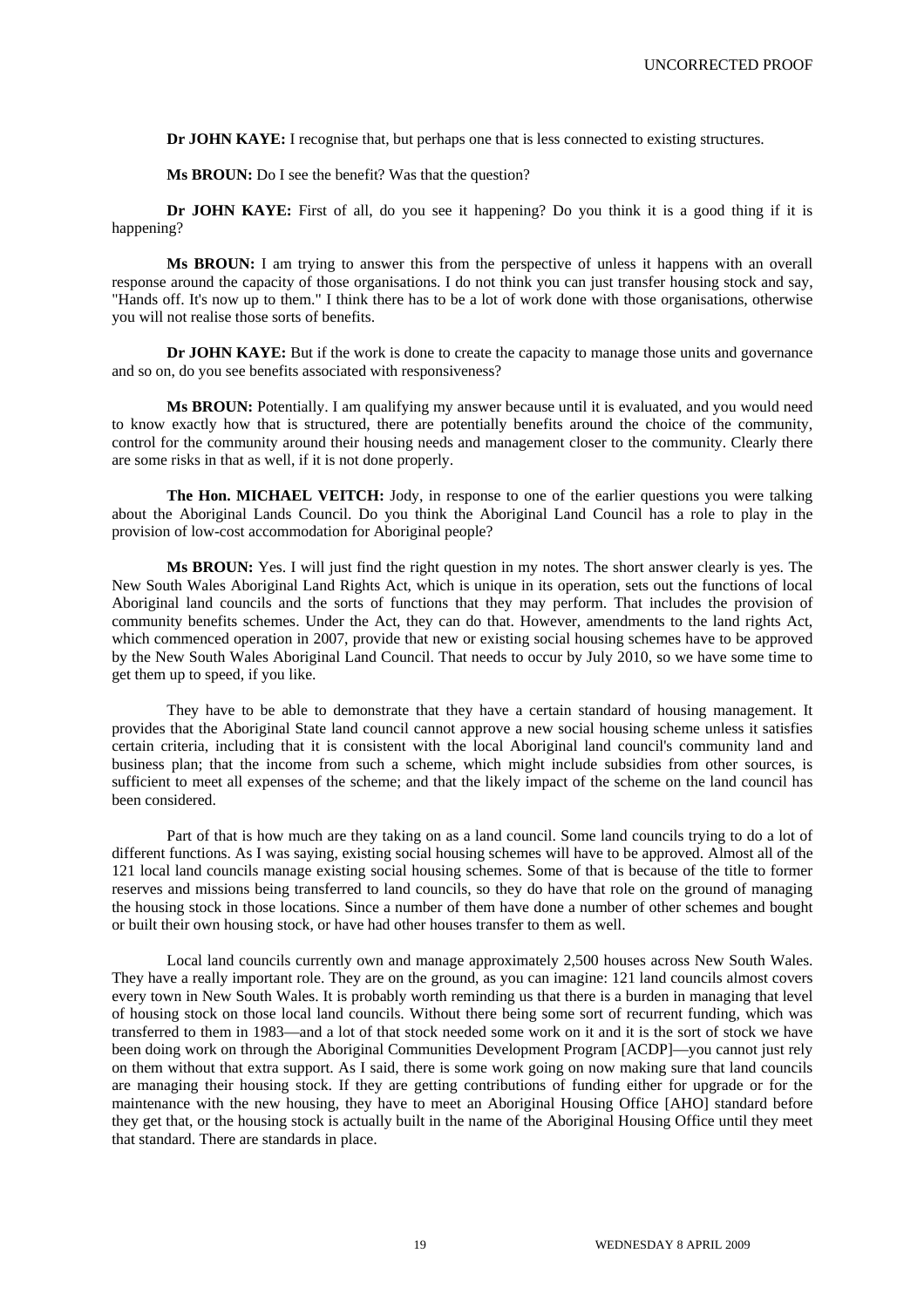The other big part of that burden on land councils is that the land that they have is often big blocks of land. They often have their own water and sewerage issues. They are not always connected to the town water and sewerage. Last year in New South Wales the Government committed to investing in a program to maintain and monitor the water and sewerage systems in those discrete communities, and that is for 63 discrete communities. It is committed for a 25-year period and it is close to \$200 million in total value. The really important element of the program itself is that it has been done in partnership with the State land council in recognition that this is land council land and there is a responsibility on government and on the land councils to make sure that the water and sewerage continues to operate. I think it is really important. We have done some capital works but there is no point in doing the capital works if you do not have a program to maintain the operation of those systems on the ground. There are two roles: there is the housing management role, and there is the water and sewerage role.

**The Hon. MICHAEL VEITCH:** Do you get an opportunity to enhance the role of the Aboriginal Land Council in the provision of low-cost accommodation?

**Ms BROUN:** I go back to my original point. A lot of land councils are really good housing managers and there are a number of others for which that burden causes problems, and that comes down to the sustainability of the stock, the number of houses, whether they have good personnel, and a whole range of other issues. I think it is hard to take a broad-brush approach, and the approach that has been taken under the Land Rights Act is that it has to be consistent with the community's land and business plan. The land council will decide that for themselves.

A number of land councils have already outsourced that management rather than do it themselves, but that does not mean that they give up ownership. They still have a sense of control over that housing, but we have to make sure that the capacity of that sector is built up. You do not want to have stock on the ground that is not being managed adequately. The aim is to make sure that it is being managed properly, the maintenance has been done, and the rent is being collected. It is the whole package.

**CHAIR:** A lot of that stock was historically handed over in 1983?

**Ms BROUN:** In 1983, that is right.

**CHAIR:** It is not necessarily in the best state.

**Ms BROUN:** That is right.

**CHAIR:** Or well located, et cetera.

**Ms BROUN:** The missions, particularly in those 63 discrete Aboriginal communities, are generally located or were originally located on the edge of town. It is not always the case now. In Coffs Harbour particularly, the mission has actually now been encompassed by the rest of the community, and you will find that that occurs in a number of places.

#### **The Hon. TREVOR KHAN:** Dubbo.

**Ms BROUN:** Yes.

**CHAIR:** You might answer question 15 for us.

**Ms BROUN:** This leads to my point about the decisions of local land councils and their right to make that decision. Your first question is about the costs and benefits of subdividing the former reserves and missions with a view to enabling private ownership of land and in some cases improved use of land for housing purposes. The first bit is around what communities want or need. I go back to my point about that really being up to the individual land councils. It is not for us to determine. I do not think it is worth having a blanket approach to this at all. Only those individual land councils can decide whether that is something they want to do. The Land Rights Act in its current form constitutes land councils as independent statutory corporations. But obviously they are being directed by the resolutions of their members. If members resolve to do that, subdivide and sell housing on missions, that is a possibility. But I do not know if you have ever done subdivisions. I have done a couple and they are time-consuming and expensive.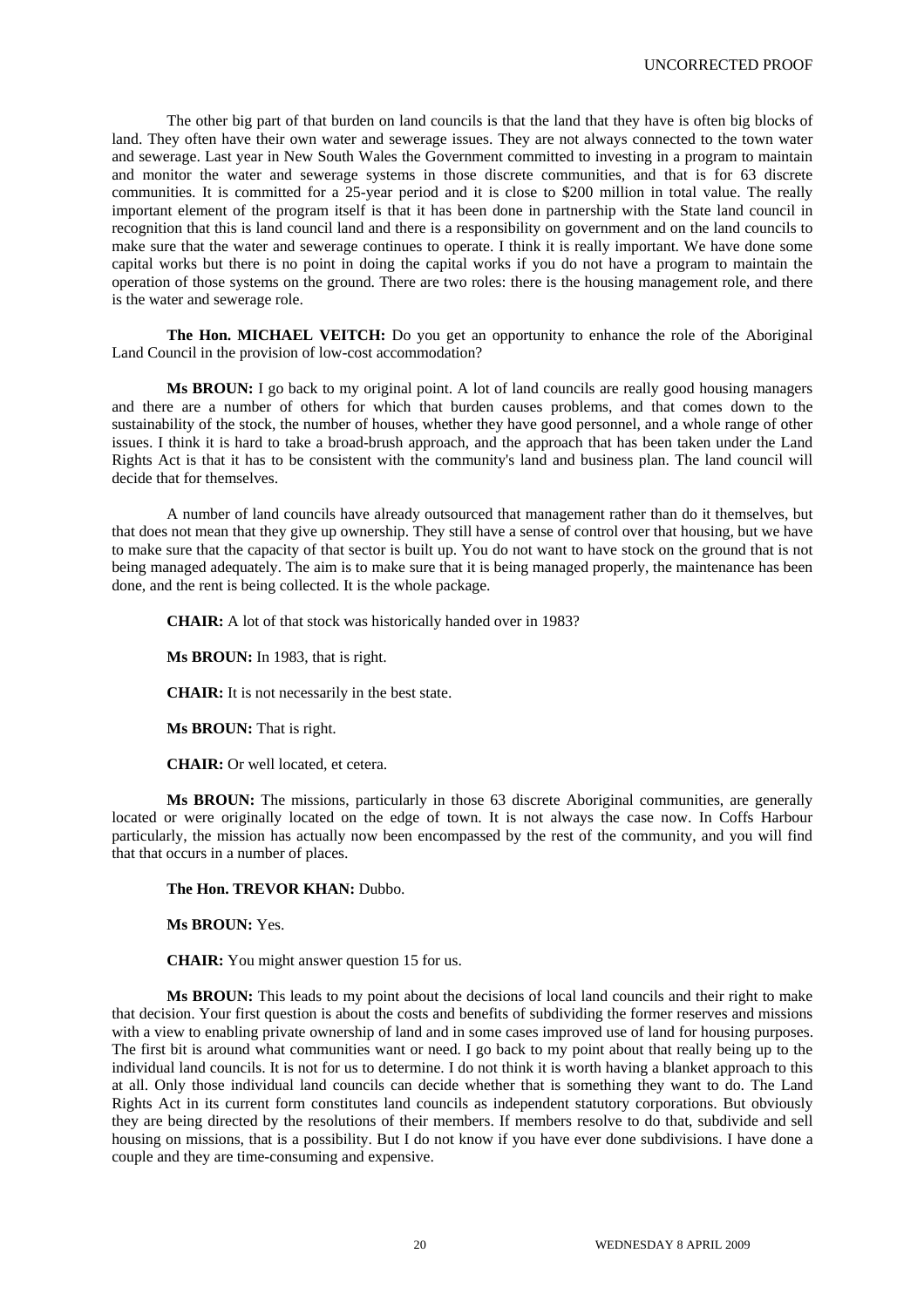Obviously if you are subdividing a large block of land into, say, 20 blocks of houses on it, there is the road network, there is street lighting, there is sewerage and all of those sorts of things that have to be dealt with. I think it is important to remember that that has to be a decision of land councils and they need to take on board all of that information in making that decision. What is appropriate is the second question. Again it would depend on the land councils themselves, some of which own very valuable coastal land. It may well be in their interest to do that. If they do the cost-benefit analysis, they might come out and say, "This is worth our while to do this subdivision", or they might want to keep that land as a whole and hold onto it as a community. But that is really up to them and that is part of their decision-making process.

Land in remote New South Wales probably is a different equation that you might come to and you might come to a very different conclusion about the cost benefit of a subdivision of that land and what it is worth at the end of that subdivision. Your third question was around whether the Department of Aboriginal Affairs was consulted. Obviously there is some work being done at the moment between the State land council and the Commonwealth Department of Families, Housing, Community Services and Indigenous Affairs [FaHSCIA]. The Department of Families, Housing, Community Services and Indigenous Affairs has actually provided the State land council with funding for a pilot project to do this subdivision in a couple of reserves owned by land councils, one in La Peruse and one in Walgett. They are very different locations, obviously. When we see the cost benefit out of that, then there will be some more information to consider.

That is something that the land council will have to determine off its own bat. It is not something we have had a role in, in terms of the pilot project. We have been kept informed but we were not necessarily consulted on it. It is something between the Department of Families, Housing, Community Services and Indigenous Affairs and the State land council. As long as there is no contravention of the provisions in the Aboriginal Land Rights Act, we do not need to be involved. I think the broader issue in that is around the home ownership issue and how that is dealt with. If it is individual home ownership and if the land council does go down that track, what is the impact on the individual who then owns that land in terms of ongoing maintenance costs and those sorts of things if they have to take on those things? There are those sorts of issues but there are also the broader service issues for a town and there might be issues around making sure that the services are provided and that the sewerage system is going to be able to cope with that sort of subdivision.

**CHAIR:** And the loss of ongoing ownership by the land council?

**Ms BROUN:** Yes. That is an important point. If someone has individual ownership, are there caveats on them on-selling that land?

# **The Hon. TREVOR KHAN:** Of course not, if they have ownership.

**The Hon. GREG DONNELLY:** Can I take you to the whole-of-government submission commencing at age 41 and going to page 45, and just taking up the line of questioning from the Hon. Trevor Khan? With respect to these various programs that are specifically nominated, commencing on page 43 and going over page 45, would it be your understanding that indigenous people from time to time may either reside permanently in Sydney or perhaps come to Sydney from time to time and utilise some or all of these services?

**Ms BROUN:** I hope that is the case. I do not have those sorts of figures with me, but I hope that is the case, and I think part of the line of questioning previously was about our involvement as an agency. It is often just as information and we do not have people coming through the door requesting a service.

# **The Hon. GREG DONNELLY:** You are not a service provider?

**Ms BROUN:** No, but you may well have links in pamphlets and things so people can be informed that these services are there. But if someone was looking for a service like this, there are probably services out in the street that can direct them to the right place rather than it being the Department of Aboriginal Affairs. Your first question was whether Aboriginal people are using them. I am not sure of the level of access by Aboriginal people to these programs, I do not have that data, but it is an important issue. If services such as these are funded to provide a service they should also be required to provide that service to Aboriginal people. I think it is important to have Aboriginal-only services that people might feel more comfortable to access but, at the same time, they should not let mainstream services not provide the service, they should also be accessible to Aboriginal people. It should be a requirement of their funding that they need to be providing that service to Aboriginal people.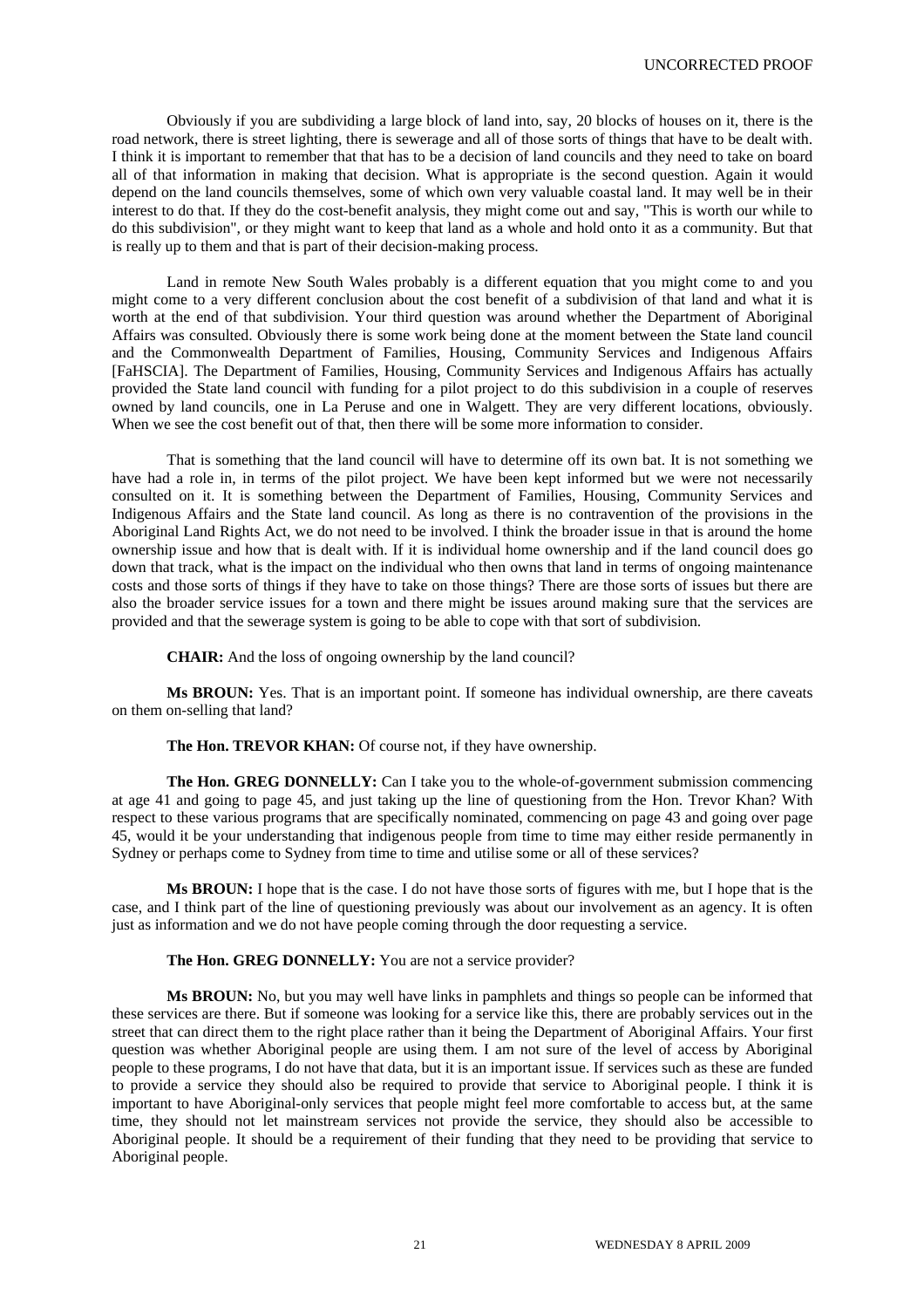**The Hon. GREG DONNELLY:** Putting aside the Orana-Far West Safe Houses Project, which is the one you said you had some general knowledge of, you are not aware whether any of these other services specifically excluded Aboriginal people, are you?

**Ms BROUN:** Not personally, no. I would have to check on my Sydney ones. My Sydney regional manager might be more involved and know more about them than I do, but I do not have that information.

The Hon. GREG DONNELLY: Can I take you to the question now of overcrowding in indigenous housing? I was fortunate enough to be in the inquiries that the Hon. Trevor Khan was also involved with about Aboriginal disadvantage, and there were two reports, as you know. I was interested in the evidence we received from a number of individuals and organisations—and this was something I was unaware of and it has helped me to understand the issue more broadly—about indigenous culture, that with respect to the way in which, shall we say, they live their ordinary lives that community is very important and that from time to time there are events in individual lives and in the lives of the community that bring people together to spend time together, and one example that comes to mind is when there are deaths. For example, there could be the death of an elder and that would bring a number of indigenous people together living under the one roof for a period of time—obviously to experience mourning together and preparing arrangements with respect to the burial, and so on. After that they would be moving on back to where they otherwise reside, in another part of the State or perhaps even to come back to Sydney. Of course, the issue of death is not the only time they come together.

Is it your view that that contributes to part of the challenge in getting some precision on the issue of overcrowding, in terms of what could be overcrowding for a temporary period of time versus continuous, ongoing, overcrowding where you have multiple people under a roof, creating problems like spaces for the children to do their homework, et cetera? Would you mind commenting on that?

**Ms BROUN:** Yes, I think there is a difference between permanent and ongoing overcrowding in a dwelling as opposed to visitors. Visitors can often be in town for six weeks or more, or eight weeks. It depends on the circumstances. It might be accessing a health service, for instance. So people are in town for that business.

**The Hon. GREG DONNELLY:** They have come from a remote area?

**Ms BROUN:** That is right. For instance, I know people have to travel to Dubbo to have their babies, and things like that. That might be for two weeks or something might occur with a baby and they have to stay longer. So, they might well be staying with family in that instance. So, there are temporary or transitional services required in a lot of these locations that might be under pressure and not accessible as well. That is an important element for the Committee to consider, what services are there for people visiting from other places to access services. Is there some sort of hostel-type accommodation or small units that might be let on a onemonth, two-month, one-week basis rather than having nothing available? That needs to be an option to people, to have that that sort of temporary accommodation available.

In terms of overcrowding in a permanent sense, again it comes down to your definition of overcrowding and whether that is a result of extra families being in the house, why are they in the house, is it whole families or just relations or individuals? I think they have done some analysis of this in some other States and Territories, which may or may not inform the situation in New South Wales. It could be quite a different circumstance. When they do the census-type analysis of overcrowding, the way the question is worded is critical, because it is about who is in the house on that night. As I said, a lot of work has been done by the Australian Bureau of Statistics over the past few years to improve its data collection on census night and involve the Aboriginal community in that work, but it is still not a perfect science. So, the data generally would not be as accurate as we would like, I suggest.

Looking at our construction, if someone wants a house, they do not want to move. You might have a grandmother who has grandkids staying with her. Is that necessarily a bad thing? It might be just an extra bedroom that is required, so we have done some extensions on houses rather than whole new dwellings, and I think that is an important element. Some people choose to stay in a bigger household and be part of the extended family, and I do not think we should impose cultural values on to Aboriginal people. Some do not. We will not make generalisations but we have to have models that respond to different needs.

**The Hon. GREG DONNELLY:** But even in western culture that notion of having intergenerational family relationships—living in granny flats, so to speak—is something that happened relatively recently.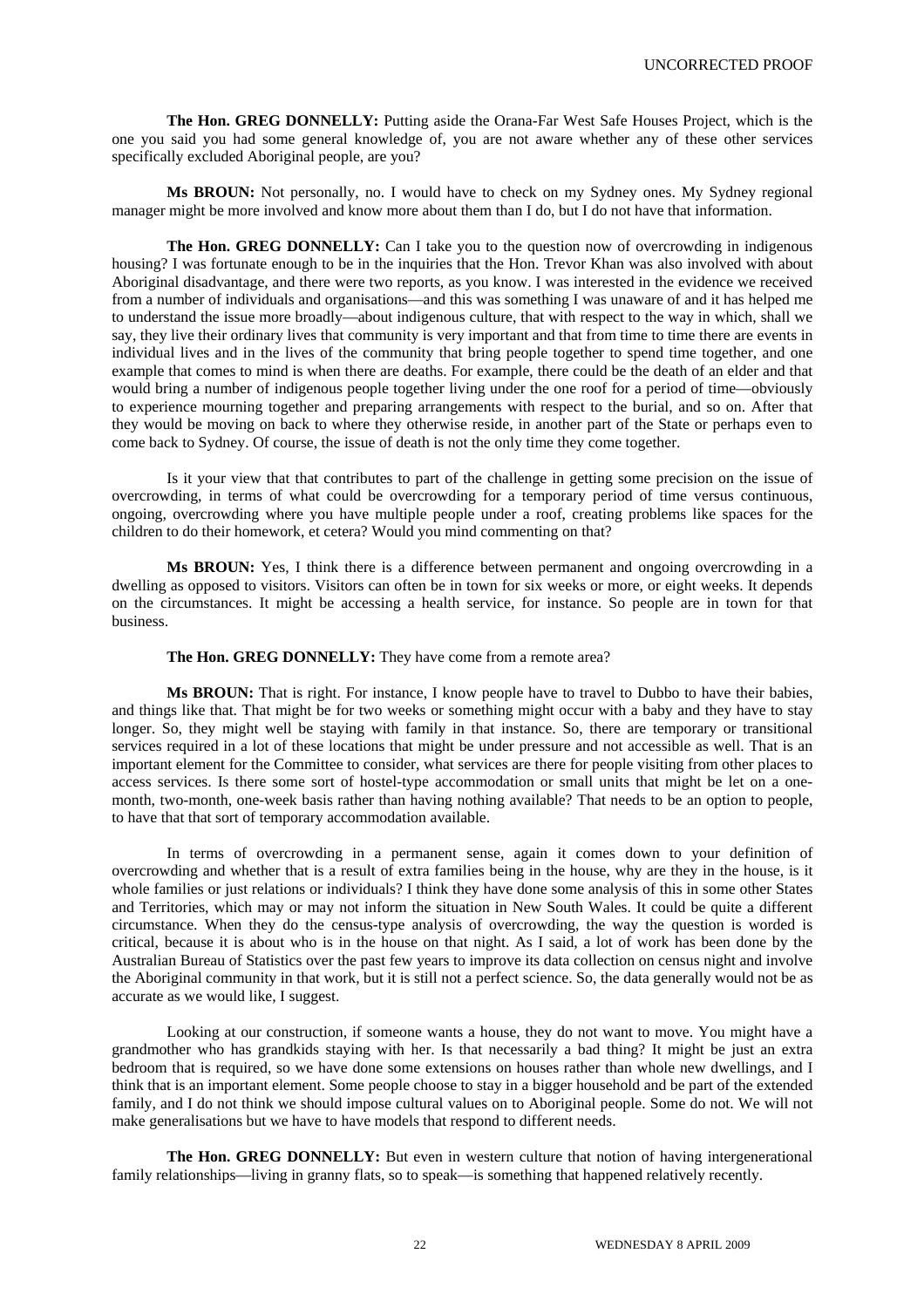## **Ms BROUN:** Yes.

**CHAIR:** I am mindful of the time, and I am mindful of the fact that the Hon. Greg Donnelly has been extremely patient in waiting to ask these questions, so I do not want to cut him off.

# **The Hon. GREG DONNELLY:** I can put additional questions on notice.

**CHAIR:** If it is okay with you that they go on notice?

**Ms BROUN:** Okay. The only point I was going to make is I think it is important in the rollout of any program to look at the household make up and we balance our supply to meet the sorts of demands. In some locations it might be single person's units, perhaps one-bedroom units, there might be a high demand for that, so that those individuals can be out of the family home, but equally there might be a high demand for large family homes or family homes with a granny flat attached, all those sorts of things. My experience in housing was we did a mix of all those things, including houses that were two two-bedroom duplexes but with an intersecting breezeway area that was shared and common space. So you had two families. It was basically a duplex designed for two families of the same extended family so that they could live together. It is important to trial some of those models as well. We do not all need to live in the same sort of houses.

**The Hon. TREVOR KHAN:** We do need kids with beds.

**Ms BROUN:** We do need kids with beds but I think the definition is about whether you need kids with beds in their own bedrooms as well or is it okay for two or three kids to share a bedroom.

# **(The witness withdrew)**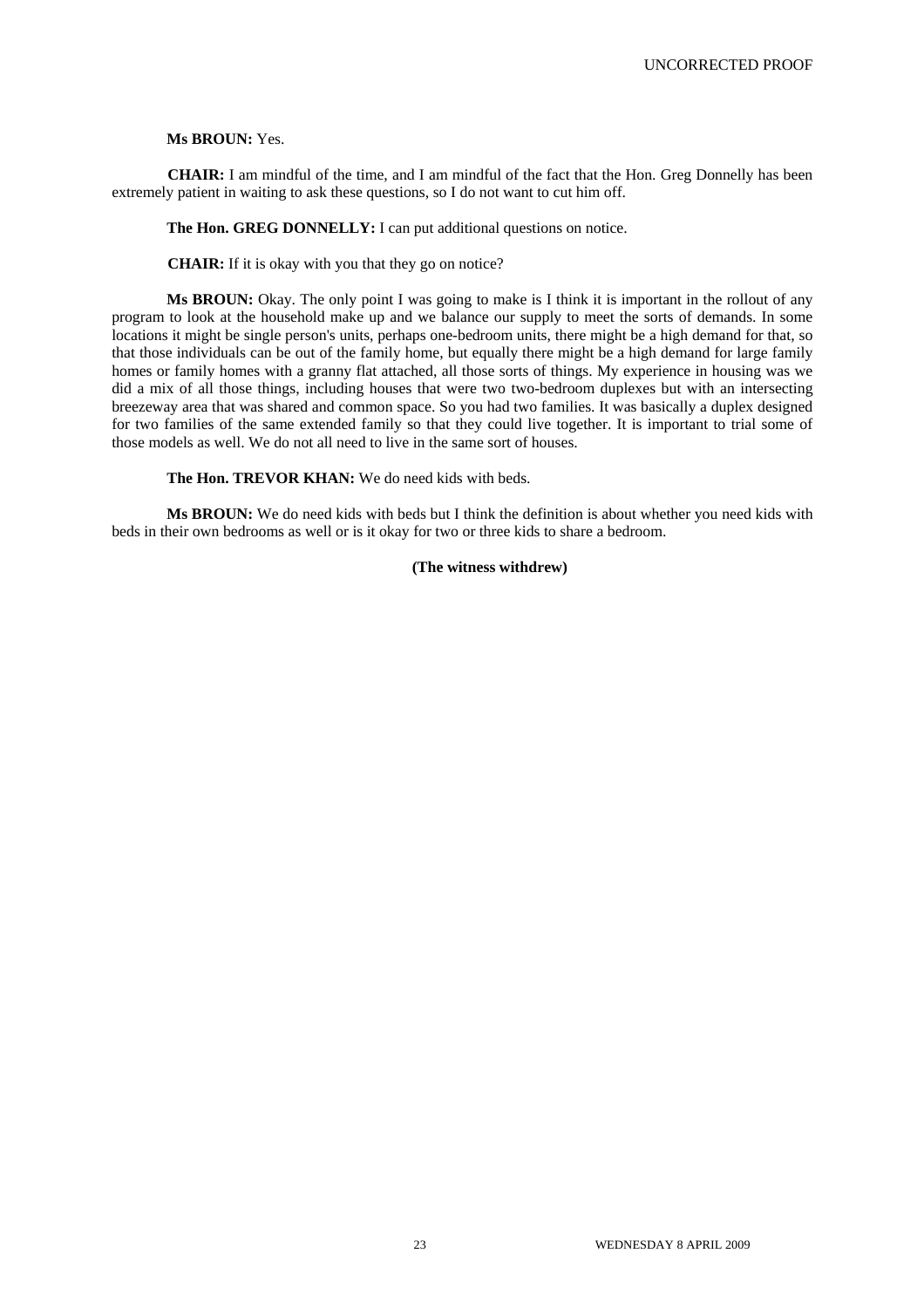**ADAM FARRAR,** Executive Director, New South Wales Federation of Housing Associations, Suite 301, 64-76 Kippax Street, Surry Hills, affirmed and examined:

**CHAIR:** Would you like to make some opening remarks before we go to questions?

**Mr FARRAR:** Yes, I certainly will. The New South Wales Federation of Housing Associations is the peak industry body for the majority of not-for-profit rental housing providers in New South Wales. There are some others, but our providers manage over 90 per cent of all of the non-government social housing and affordable housing in the State.

I think my first remark is to congratulate the Committee on this inquiry. This is clearly one of the most significant issues the State, the country—and at the moment pretty clearly the world—faces. It is one which, at the moment, has enormous opportunity thanks to a range of initiatives from the State Government but particularly, I would have to say, from the Australian Government. It is a moment when we can really make a difference. Regretfully, I have to say it is also an issue which has been absolutely ignored in public policy for a very considerable time, and we have a great deal of ground to make up. The opportunities and the past neglect, I think, come together at the moment to say that this is an ideal time to have this inquiry. So, again I start by congratulating the Committee.

I do think this is very important. It is probably very useful just to start by thinking about the dimensions of the problem. No doubt you have seen the recent National Housing Supply Council's State of Supply report, the new council established by the Australian Government. Just in broad terms, the undersupply of housing that is affordable to households in the bottom two quintiles of incomes, nationally at least, is around 250,000 dwellings. That is how short we are of a supply of affordable housing. In terms of another measure—the trouble is there are too many of these measures all over the place in trying to get a handle on what is the most useful, but they also report on estimates of rental stress in New South Wales.

In January 2006 in Sydney there were 121,000 households in rental stress and another 65,697 in the rest of New South Wales. Those are fairly significant numbers of households in the rental market who cannot afford to pay for their housing. This table I am looking at actually assesses what the impact of a 10 per cent increase in rural rents would be in New South Wales in all jurisdictions. We are facing those kinds of increases with the pressure on the private rental market at the moment, so while at the moment in Sydney 29 per cent of all renters are in stress—a pretty significant proportion—it would rise to 36 per cent with the 10 per cent increase and 35 per cent in non-metropolitan areas. So the challenge is pretty huge.

## **The Hon. TREVOR KHAN:** What is the date of that report?

**Mr FARRAR:** This has just been released by the new council; it is February 2009. Having said that, it is pretty crucial to see that we need to do more than we have done in terms of public policy responses in the past. It is fair to say that this State has affordable housing as one of the priority areas in its State Plan. It is equally fair to say that the measures, which are identified there, particularly the key performance indicators in the State Plan, are almost entirely meaningless, and that is not for a moment to denigrate the efforts and contributions made by the public housing system and the fairly substantial commitments of funds by government. It is simply to say in terms of responding to affordable housing and its impacts not only on individual households but on the whole economy, it is not an adequate response.

We do not anywhere have any kind of public policy process that asks the simple question: What happens if you have that undersupply of affordable housing, that number of households who cannot afford to rent; either they cannot afford to pay what they have to pay or they cannot afford to live where they need to live to access the jobs, the schools or the services which they need? So the first question is what is the impact on our society? We know that in terms of our labour market we have massive rigidities, we just make our labour market in New South Wales inefficient, and that is not good for our economy as a whole. For example, we have councils that have to bus their lower paid workers; councils on the North Shore, who bus them from the Central Coast because those workers cannot live where they have to work. Again I will take the North Shore because it is not the sort of area that you normally think about—

**The Hon. GREG DONNELLY:** Sorry to interrupt because I do not want to break your stream of argument, but you talked about labour market rigidities, then you talked about the requirement to bus people in, in the example you were giving.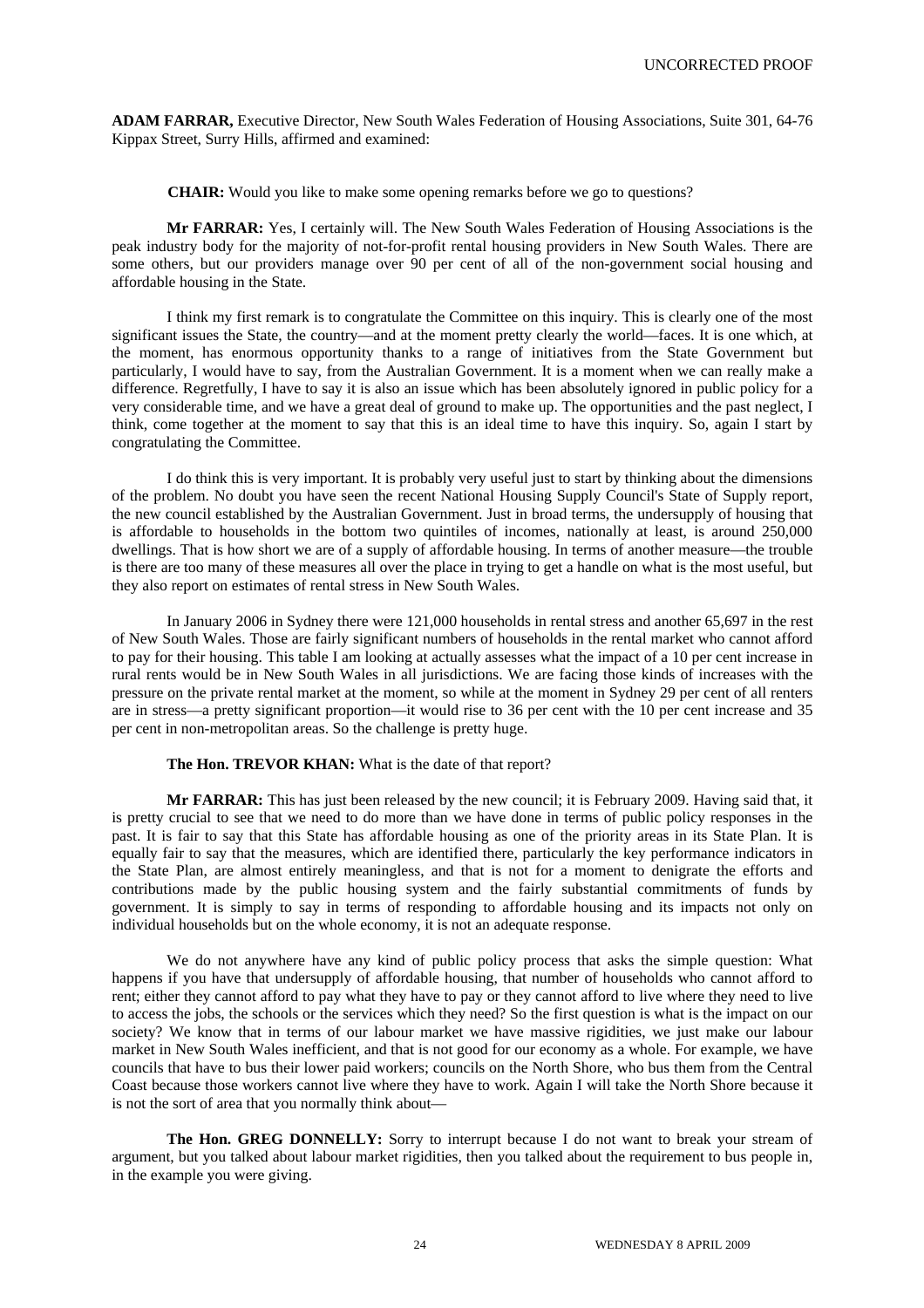**Mr FARRAR:** Yes.

**The Hon. GREG DONNELLY:** That is not a labour market rigidity surely?

**Mr FARRAR:** I think what you find is that if you cannot attract—bussing people in is an imperfect response. It is a fairly strong indicator that the supply of labour does not easily match the demand for labour. That is a labour market rigidity. A temporary solution to solve that by bussing people over very long distances is an extremely inefficient and partial response to overcoming a structural barrier that people cannot—

**The Hon. GREG DONNELLY:** I think that is the point; it is a structural barrier because people cannot afford to live, with the greatest respect, in that part of the Sydney metropolitan area, so it is a structural rigidity rather than a labour market inflexibility, surely?

**Mr FARRAR:** Maybe we are getting into semantics. I do not feel any need to have a debate about it. My point is a very simple one. We cannot get the workers we need where we need the workers.

**CHAIR:** Maybe the definition of labour market is different.

**The Hon. GREG DONNELLY:** I am just trying to get some clarity of term.

**Mr FARRAR:** If you are comfortable with that explanation, that is the only point I need to make.

**The Hon. GREG DONNELLY:** Okay, I understand now.

**Mr FARRAR:** Going back to the flow, I think the other example, which is another very important example, is that we have future demands for particular kinds of workers, again which we are finding increasingly difficult to meet. In this case it goes to the impact on other parts of our social services, but again I will take the North Shore just as a typical example. The North Shore is an area where there is an ageing population with a need for care workers. Care workers simply cannot afford to live in the area where their services are needed and some of the major charities that are aged care providers are finding that a major problem in delivering the services that they need in a lot of those areas. This is simply a general point about the impact. The individual impacts we know, the impacts of the concentration of disadvantage because people simply have to live where they can afford to live or where public housing is provided and the generational problems that that create in terms of ongoing disadvantage are pretty well known.

So our problem is pretty huge and the kind of question that we need in a public policy sense to ask is: What is the problem and what do we need to do to solve it. Not, as we do currently, to say: would it be nice to increase this or that program? And probably always the answer is yes, it would be. The question is: Is that going to provide a solution to the rather important problem that we have? One last, dare I say, rhetorical flourish: It is worth recognising that the underpinning of the global economic crisis today was housing unaffordability. We would not have had the sub-prime problem in the United States if there had not been a demand driven by the lack of affordable housing, so we know it can have a catastrophic effect. There is a little bit of rhetoric in there but there is a good deal of commonsense as well.

That being said, I think we need to look at what the solutions need to be and I am fairly keen to say that I think we need to, first of all, recognise the size of the problem. Take, for example, the recent economic stimulus package, which is the largest expenditure on social housing over a very limited time frame that has ever been made in this country's history. In New South Wales it will deliver around 6,000 new dwellings. I was just talking about the undersupply, and that is billions of dollars of investment, so we have a massive problem. It is a problem therefore that can only be solved by tapping normal market investment, private sector investment in rental accommodation, and redirecting it to the bottom end of the market where it has never been going.

In the past our private rental market at the bottom end has been made entirely of accidental investors a term that has been used for a while, mums and dads, sometimes people who are driven by the advantages of negative gearing but are more rational, if you like, than mums and dads, but nevertheless not the kind of systematic investment in a well-recognised asset class that we have in the other parts of our economy. We need that kind of solution. At the same time we need, if you like, a real estate industry—I am trying to use terms that take us out of the government programming kind of language—a part of a real estate industry, which is able to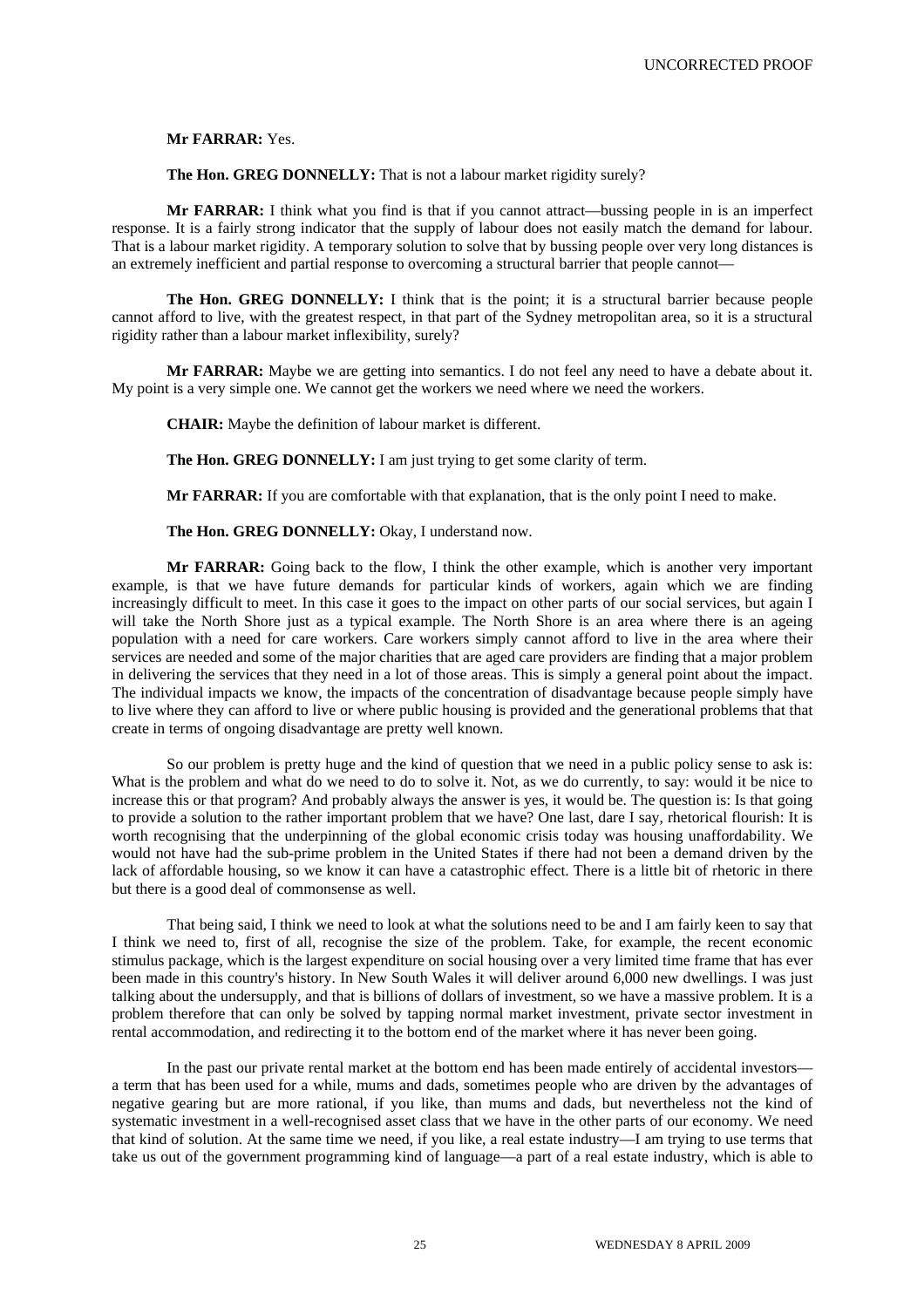manage in the bottom half of the market, which is not the place where the real estate industry at the moment directs most of its attention and has most of its expertise.

Here I turn to my members, housing associations—providers whose job it is to provide responsive housing solutions for lower income households rather than for higher income households. So I think we need to generate a new industry as well as new investment, particularly a new asset class. Lastly we need to recognise that you cannot achieve affordable rental housing without government subsidies and this comes to where I think we are in this very, very fortunate moment. One of the ingredients that we have been missing over many years has been some kind of investment incentive which, rather than driving investment into the top end of the market, which is what negative gearing and capital gains tax exemptions did, but instead drives investment into the bottom end of the market.

The Commonwealth Government's National Rental Affordability Scheme [NRAS] is, for the first time, a go at doing that and it provides an enormous opportunity. Our risk is that in New South Wales we will miss that opportunity, where our need is probably the greatest of all States. So the third crucial element is that we need to see the Commonwealth do more but the State too must make sure that we take advantage of that. What I would like to find here is that while the State Government has committed to providing its matching incentives for the National Rental Affordability Scheme for the implementation phase, it has made no commitment to the expansion phase. The implementation phase is 11,000 properties nationally out of a total of 50,000, with the suggestion from the Prime Minister that if that is successful, we would be looking at another 50,000.

We have a commitment to potentially support 11 per cent of the program and New South Wales' share of that program. I would urge this Committee to recommend that the State Government expand its commitment beyond the implementation phase into the expansion phase and if there is a second round, for that second round too, because it is a crucial part of making sure that we have access to the kind of investment at a scale which can genuinely tackle the problem rather than the limited dollars that go into particular programs.

I think those are the broad policy sorts of settings that I would strongly urge: the development of an industry, the creation of a finance market and public investment or at least public subsidies for that investment. There is one last element that I probably want to throw in, in terms of public investment and I want to say quite a lot more later on and I hope you ask the questions about what would actually drive our industry, but ultimately we also need some direct investment from governments.

The NRAS is a one-size-fits-all model. It is designed to work on average across the country. Well, New South Wales-Sydney is not a market that is equivalent to the average market across the country and as a result more is needed in New South Wales. I would and certainly do advocate that the Commonwealth should look at the model so that it reflects the needs of New South Wales, but I would equally urge the New South Wales Government to provide direct investment so that that direct investment can be leveraged, using the NRAS incentive and using debt finance raised by housing associations so that we get the maximum investment into this very difficult market.

New South Wales provided one small tranche of funds in its Affordable Housing Innovation Fund of around \$50 million. I will let you do the calculations of what \$50 million will do in terms of the problem. Other jurisdictions have put in repeated tranches of hundreds of millions of dollars. We need to do something similar. These are quite pressing issues if we are to respond to the affordability crisis and the growth of a genuinely lowcost part of the rental market and without that we will have band-aid stop gap solutions.

Housing associations in New South Wales can provide a major part of that solution. They have the enormous advantage that they can raise debt finance, that they can operate at a local level, interacting with private developers at a cal level, interacting on the other hand with service providers. So that the range of responses and needs of low-income households can be met at a local level, with local knowledge, building the local trades and the local economy, and getting local responses. We have a tool which can make a huge difference. Now is a great opportunity to grow it.

**The Hon. GREG DONNELLY:** Bearing in mind that we are all settled by the history of the way in which we have done things in the past, that that is a given, are there jurisdictions overseas, either within the country or countries themselves, that you think do low-cost housing quite well, if I can use that general phrase? As part of this inquiry, obviously we are able to look at, and be informed by, what others have done, and we want to look beyond the shores of Australia obviously. With your organisation's experience, are there any particular jurisdictions or countries you would direct us to have a look at?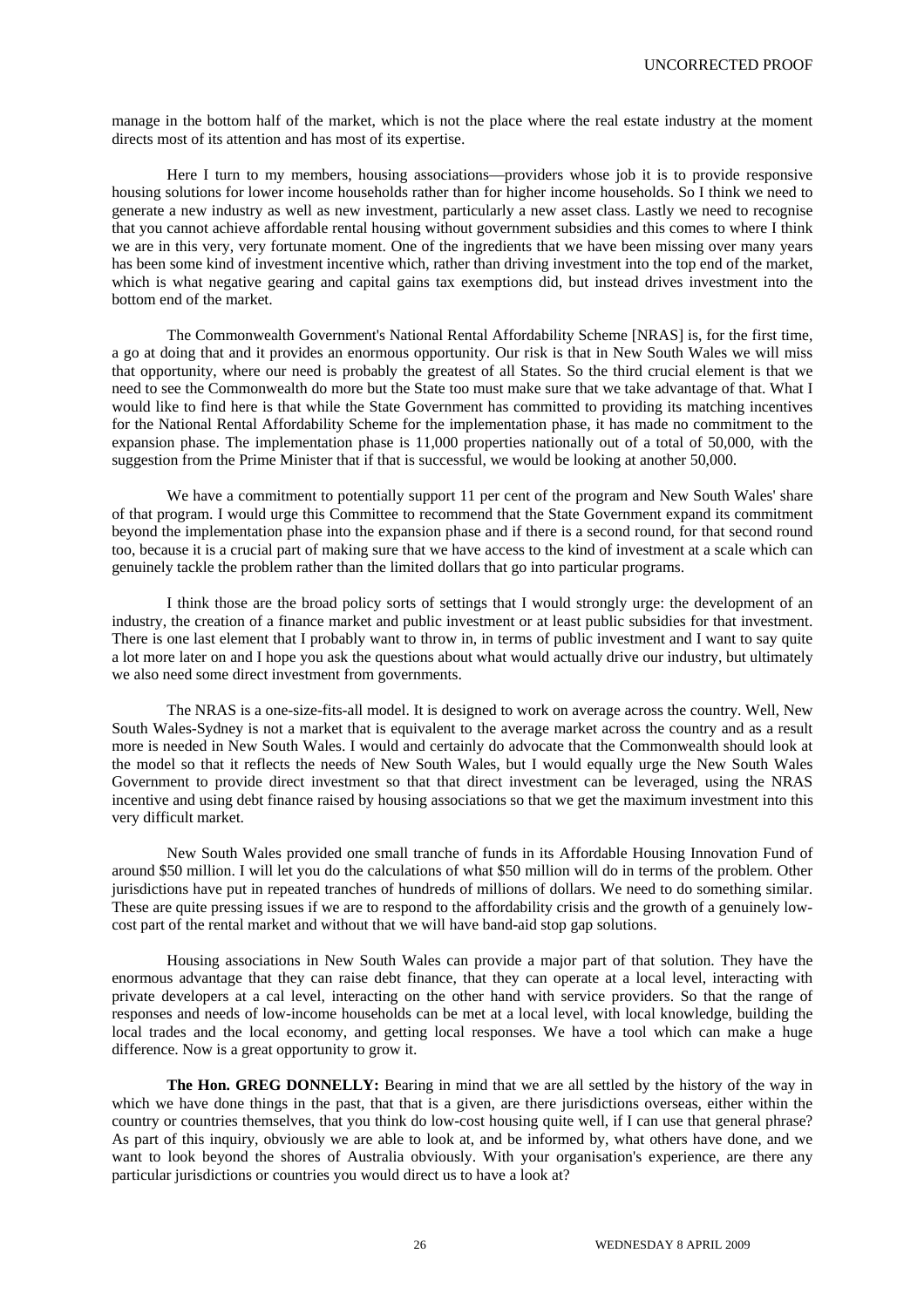**Mr FARRAR:** Yes, but I am very mindful of your initial caveat. In some of the European countries the Netherlands is probably one of the better examples—housing associations provide the majority of housing in their country. As a result, they do not have the same kind of affordability problems that we experience. I might add also that some of those countries, at least initially, were insulated from the shocks of the economic crisis because they did not have that kind of toxic debt in their own systems. Australia, actually, has done pretty well for different reasons. But still, it is one of those things which provides ongoing sustainability. The Netherlands is a very good example, but the scale of the difference is so great that it may be very difficult to use.

The United Kingdom is always a useful reference point. Recognising the differences, there are enough similarities. Making the transition to where they are at from where we are at is doable; moving to the Netherlands system is probably not doable in our lifetimes. I think those are probably useful. There are clearly some very good examples from the United States around bits and pieces of programs: their use of inclusion rezoning, and their low-income housing tax credit. There is a range of measures they use which are good models. But it would be wrong to say that they somehow have a better overall aggregate result. At the moment it would be particularly wrong.

The Hon. GREG DONNELLY: The other thing that governments of either complexion in this State or other States and Territories are criticised for is the slowness with which they arrange for the release of available land for the development of housing. I use that as a general, broad statement. That obviously has implications for low- to lower-cost housing. Do you think that is a valid criticism that can be directed at governments—the way in which and the time they take to release land for development for residential purposes, which includes low-cost housing?

**Mr FARRAR:** In broad terms, no. Clearly there would be examples of delays and ways in which it could be done better. I would not deny that for a second. But, broadly, I do not believe that that is the source of the problem. Take Sydney, for example. The Sydney basin is not, if you like, land rich. It has enormous environmental impacts as we continue to expand, and we have already identified quite significant new release areas. I think a balanced approach already exists. I do not think that that is really the problem.

Access to land does matter. But in Sydney, for example, access to infill sites and increasing densities is going to be every bit as important—perhaps more so—than new release on the fringes. We have to remember that there is a real problem with simply providing affordable housing on the fringes. In the United States some places have moved to a new affordability measure, which does the very commonsense thing of aggravating transport costs and housing costs. If you get cheaper housing on the fringe but have to pay much higher transport costs, the trade-off may well not leave you ahead—in most cases it does not. I think we need to look at a suite of responses, not just new land release.

**The Hon. GREG DONNELLY:** We had evidence yesterday—and it links back to one of the comments you made earlier about parts of the Sydney metropolitan area where it is expensive to live, particularly the inner city area. Let us take the example you gave earlier about parts of the lower North Shore. The idea was that it is important to in some way engineer a situation in which people on modest to low incomes can reside because they are a labour base, which is very important for the functioning of that community whether they be shop assistants, cleaners, caretakers, security guards, childcare workers, or whatever. Is that really a bit of a pipedream idea, or do you think that for the viability of communities that is something we as a Committee should be thinking about in our deliberations in looking at affordable housing?

**Mr FARRAR:** I do think it is important for the viability and the general health of communities that they have a mix of households, a mix of incomes, and a mix of occupations. But I think it is also Utopian to say that everywhere will be, if you like, an even spread of every household. There will be, of course, different precincts with different characteristics, and we would expect that in any interesting city. But I think you can have that observation and at the same time say, "But we do need to ensure that in each community there is access at least to some level, and certainly to the level of meeting the service and employment needs in that region", without saying everything has to be the same.

**The Hon. MICHAEL VEITCH:** Your organisation is a peak body?

**Mr FARRAR:** Yes.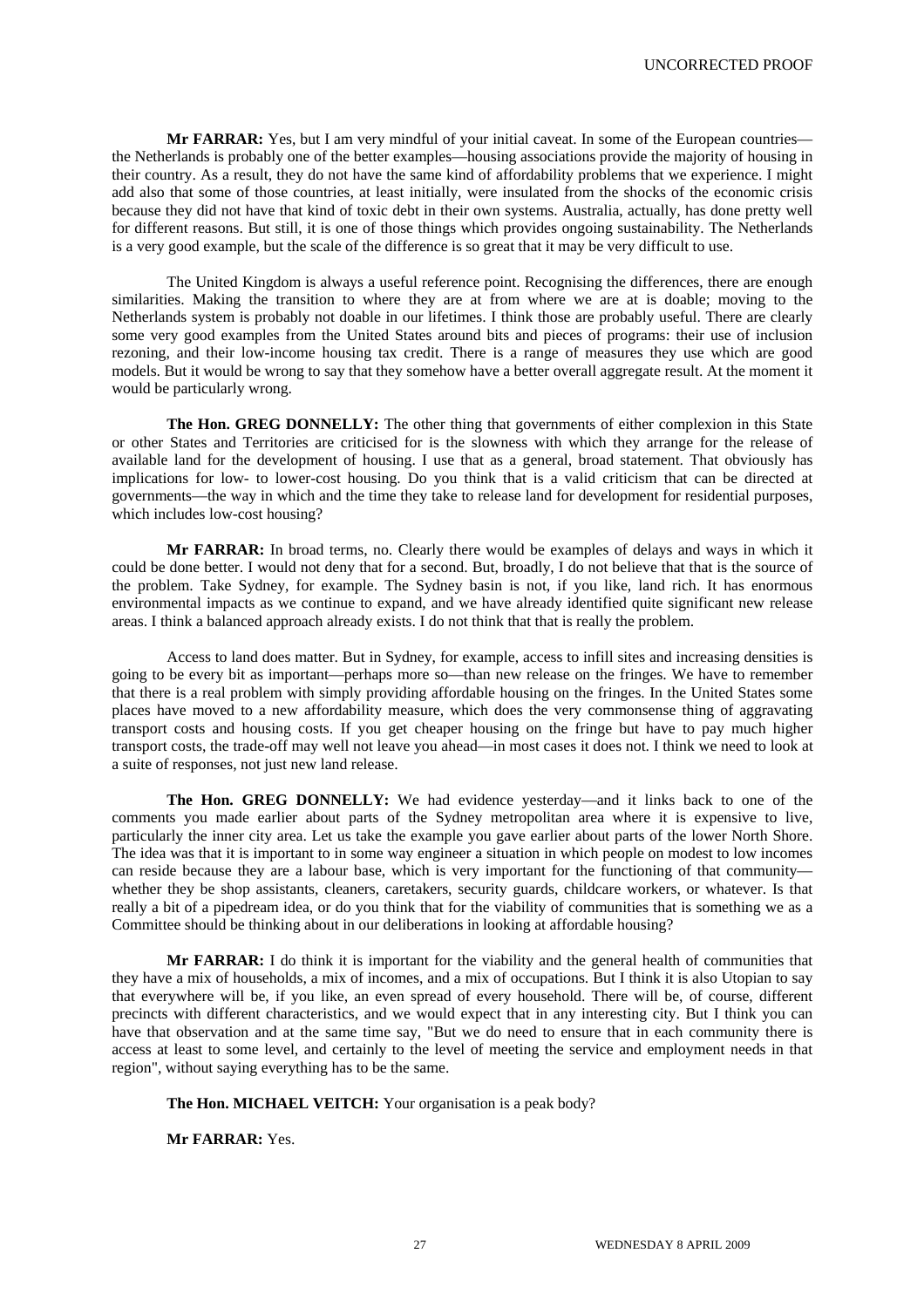**The Hon. MICHAEL VEITCH:** Can you advise the Committee what are the governance structures of your constituency? Obviously they are not-for-profits. How are they structured? What are their individual governance structures?

**Mr FARRAR:** They are all not-for-profits. Increasingly they are becoming incorporated as companies limited by guarantee. Although, initially most of them were either co-ops—not in the sense of a rental housing co-op but just in the form of an incorporation—or mainly associations. But the trend, certainly for all the larger ones, has been to shift to being companies limited by guarantee, and to provide that kind of regulatory oversight under companies law.

They are all governed by boards of directors. There has been a fairly significant shift over the past, I would say, six years, but possibly a bit longer, away from the community organisation management committee. This is a sector that has moved from being a cottage industry, with all the kinds of cottage industry characteristics, to being reasonably robust small businesses. A significant number of our members now manage over 1,000 properties, and they have many millions of dollars of turnover. We are talking about reasonably robust small businesses, although there are some that are still very small and very local. But most of us have moved to expertise-based boards. They have pretty strong backing in terms of their governance practices. As an industry body we have been developing and supporting governance for quite some time. For example, for a number of years we have been brokering in specific training for directors in housing associations from the Institute of Company Directors—and we have a strong relationship with the Institute of Company Directors—to bring that level of governance in.

There would be a mix, obviously. I will think of some examples. One housing association has a director who introduced total asset management to the New South Wales Government. Some have people who were the managers of infrastructure investment from AMP. There are a lot of former chief executive officers of local authorities. You are getting pretty high-calibre people. I am picking the eyes out of that, of course. And there will be governance failures in every business; we see them at every end of town. But a focus on governance is a strong focus; it has been for a number of years. It is well supported, as is the strong and robust training in practices in the sector.

**The Hon. MICHAEL VEITCH:** You spoke about the shift from the incorporated association status to the committee of management model, more and more moving towards the corporations law and the companies limited by guarantee model. Why has that shift taken place?

**Mr FARRAR:** I have to be honest and say that some of it is driven by government. In New South Wales—and this is a trend across the country—there was a tender for a number of providers to be identified as growth providers, and they were then going to benefit from particular additional resources. It has not necessarily played out quite as well as that, but part of the conditions of that were that they changed their form of incorporation. But a number of them are doing that independently anyway. It signals to potential partners, particularly in the private sector, that they know what they are getting. They know what to expect, they know what regulatory oversight they can rely on, and that means it is much easier to do business.

Also, I think some of them simply wanted to lift the bar. Again, a focus on quality is something that this industry has had for some time, and the sector itself, then supported by government, drove the introduction of an external QA assessment system well before there was formal regulation. I am now talking about specific regulation for community housing. This sector has driven quality assurance and later has been a strong proponent of robust accountability.

**The Hon. MICHAEL VEITCH:** When you talk about quality assurance, you are talking about at the ISA 9000 level?

**Mr FARRAR:** ISA 9000 normally applies to industry rather than to human services. Most human services, like childcare accreditation and aged care, have their own sets of standards that they have developed industry on, as have we, but they are nationally recognised standards.

**The Hon. TREVOR KHAN:** What is the shortage of affordable housing stock in New South Wales?

**Mr FARRAR:** Do you want a number?

**The Hon. TREVOR KHAN:** Yes, I do.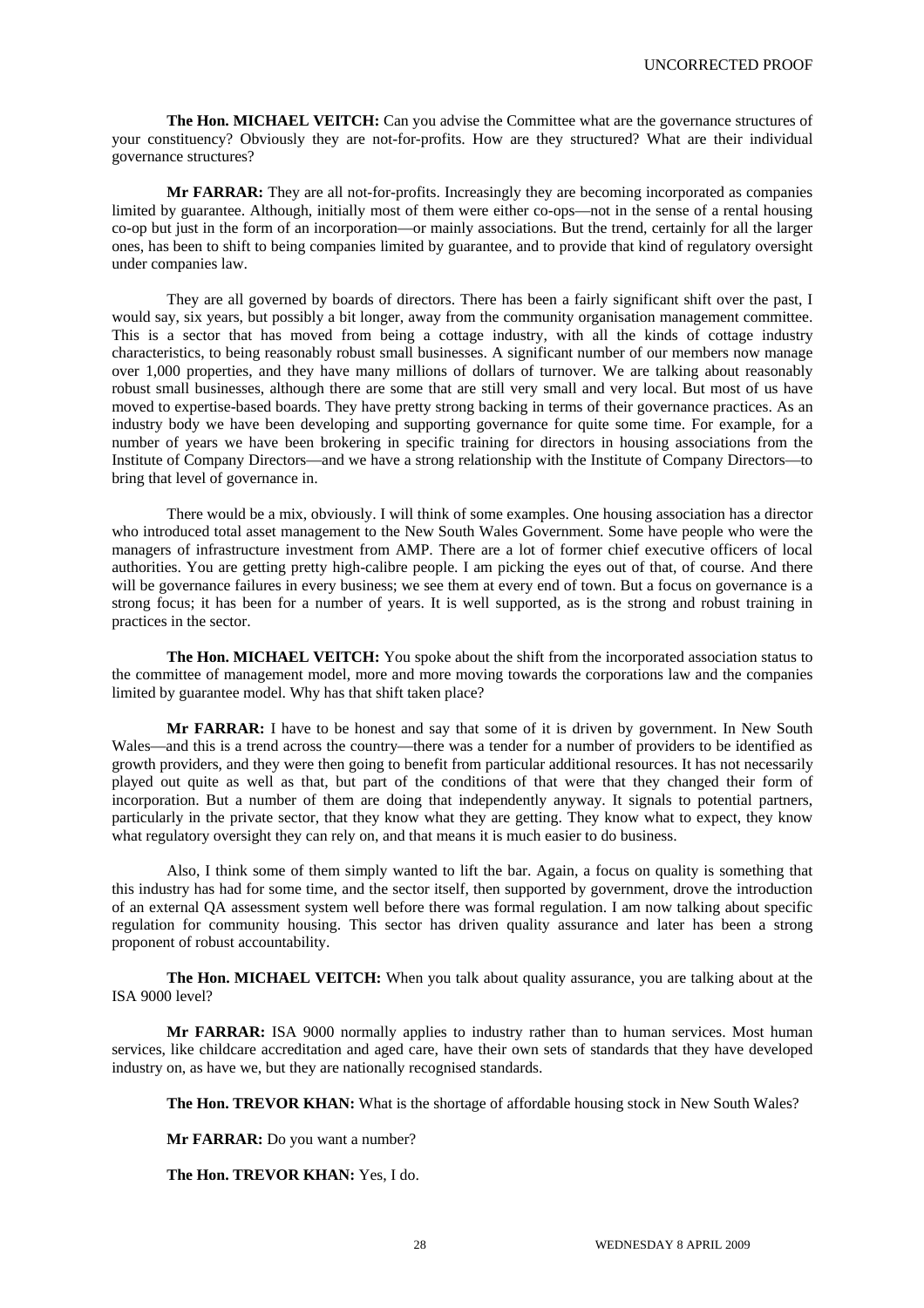**Mr FARRAR:** I am going to have to qualify it because there is no scope for a number. Can I briefly explain why? The reason that it is difficult to give an absolute number is that different kinds of responses might produce different solutions. For example, there is an absolute shortfall—and this is probably the best measure; it is the measure that has been developed by Professor Judy Yates, who looks at the low income two quintiles of households and says: How much housing is there that is currently available at rents which would be affordable to those households? It then looks at the shortfall. I do not have this data for New South Wales, but let us say it is more than one-third of the aggregate number.

**The Hon. TREVOR KHAN:** Let us conservatively say it is one-third of the number.

**Mr FARRAR:** All right. The total number for those two quintiles is around 71,000 nationally. It is 146,000 for the bottom quintile, but as you go up there are people who have more affordability so you may get more stock in, and that is why the number falls. But there is a second factor, and that is that while those dwellings exist a very high proportion of them are occupied by people who could pay more. As a result of that, the number goes up to around 250,000 nationally. Let us say in New South Wales, that is an undersupply of 80,000.

Because each part of the market has different dynamics, that is an aggregate undersupply in rental stock. If you break it up by area, you get a bigger number, simply because you cannot just move it around to average it out. So there may be an oversupply in this area but that is not much use if you are looking for housing over here. But that aggregate number is a pretty good starting point.

**The Hon. TREVOR KHAN:** So 80,000?

**Mr FARRAR:** Yes.

The Hon. TREVOR KHAN: It is a frightening number, I think you would agree?

**Mr FARRAR:** Yes.

**The Hon. TREVOR KHAN:** Under NRAS, and I am not being critical, do I take it that is assumed to produce something in the order of 30,000 dwellings in New South Wales?

**Mr FARRAR:** Over 10 years, yes.

**The Hon. TREVOR KHAN:** But the 80,000 figure is the current figure of what is the shortfall?

**Mr FARRAR:** Yes.

**The Hon. TREVOR KHAN:** We heard from Professor Bill Randolph from the University of New South Wales yesterday, who, amongst other things, indicated that there had been a decided flattening in investment in rental accommodation since about the middle of 2003. Is that your understanding of events?

**Mr FARRAR:** Yes, and that is part of what has been driving the increases in the prices in the rental market. That is cyclical, and you would expect—you would hope—that we would get to the other part of the cycle. But underlying that is a long-term structural increase in housing costs, which then flowed through into the costs in the rental market. It is shown too—and, again, this report is probably useful, it has got a trend of the long-term returns on investment in the rental market—because of the cost of providing new rental housing and the inelasticity on the demand side, we are seeing a decline in returns, and the lower those returns go the lower the investment.

**The Hon. TREVOR KHAN:** Could I suggest to you that Professor Randolph's evidence yesterday, and indeed the ABS statistics, would seem to suggest that between July 1991, which was the start of his graph and January to July 2003 there had been more or less a steady increase in investment that roughly paralleled investment in owner-occupied dwellings, but that from about the middle of 2003 there has been a change in investment patterns, so that whilst owner-occupied dwellings have continued on the same trend line, roughly, the trend line for investment in rental dwellings broke and instead of being parallel has now flattened. If those statistics are correct, that would suggest that it is not a cyclical event but a behavioural change in the private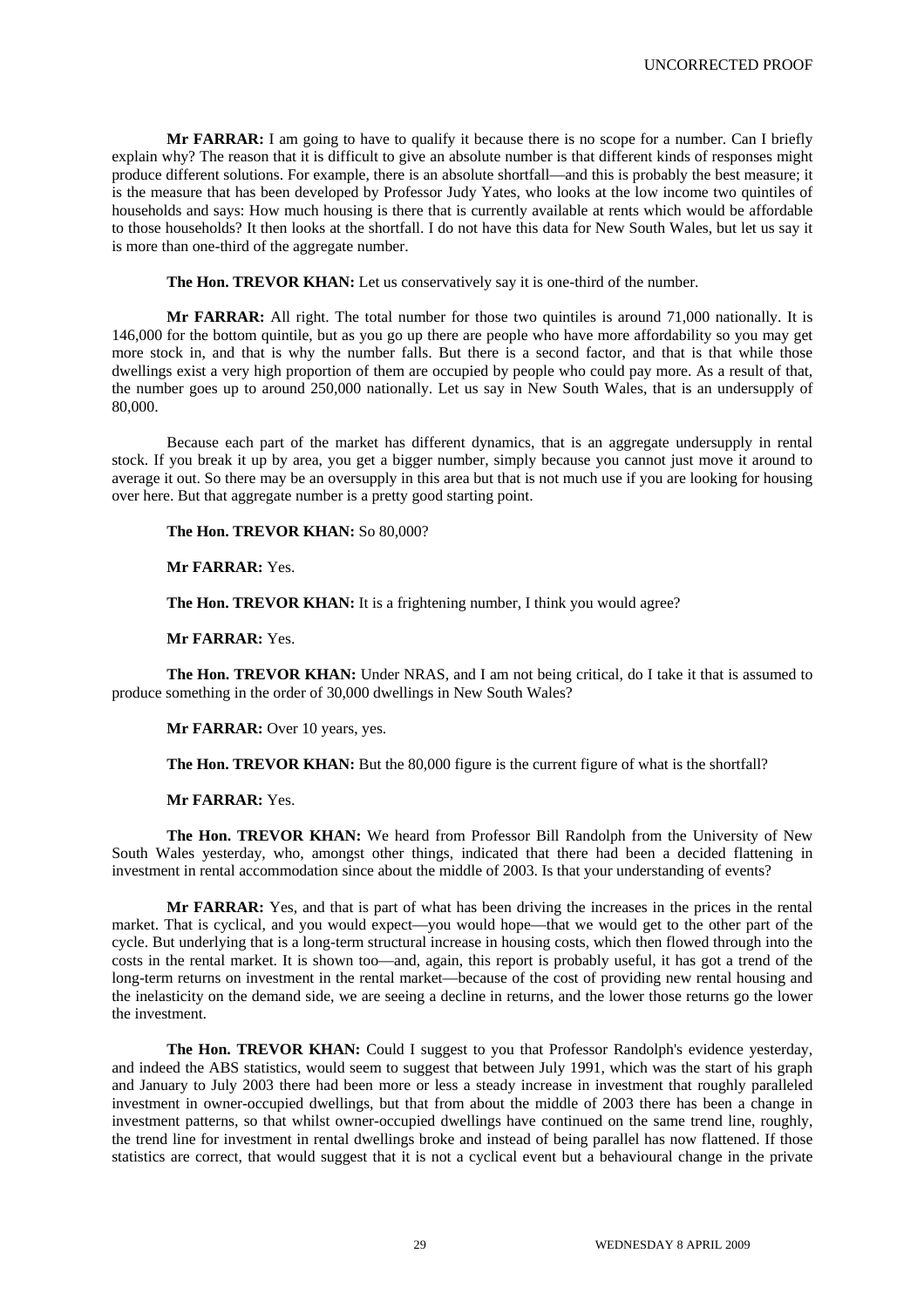investment market away from the provision of rental dwellings. Would you like to comment? Would you like to have a look at the graph?

**Mr FARRAR:** No, I can visualise the graph. I am speculating here, fairly clearly as, I guess, is everybody—

**The Hon. TREVOR KHAN:** Professor Randolph was as well.

**Mr FARRAR:** One of the drivers in investment in rental housing is always a relative attraction between property and—

**The Hon. TREVOR KHAN:** The share market.

**Mr FARRAR:** And we are just in an unfortunate time when neither of them is looking particularly attractive. But normally you will see that shift between the two. That, I think, does drive if not a cycle at least a sort of pendulum from time to time, and that may be partly what was responsible for the shift. But beyond that, and certainly at the moment the other thing which drives a dramatic change is the inability to get access to credit, so we are seeing at least development stalling because developers simply cannot get the financing for their projects. So I think a couple of those factors coming together can make a huge difference. But ultimately I think what we are looking at is a straightforward problem of the returns on investment, and those returns are just not adequate.

**The Hon. TREVOR KHAN:** If your sector were looking at attracting private finance through NRAS or some other government scheme, to meet, let us say, 10 per cent of the shortfall of housing in New South Wales—so, 8,000 dwellings, on the rough calculations, that we would need—how much, and we will assume it is private sector finance or public sector, how much finance overall would your sector need to attract to provide those 8,000 dwellings?

**Mr FARRAR:** Again, one caveat before I start. I just turn to the sort of US experience where the lowincome housing tax credit drove a very substantial increase in development of low-cost and affordable housing. Even there, with a program that has been running for a very long time, in order to make it work they have to package up a whole range of other incentives. In the US they have funds which are provided by local government, by the Federal Government, around urban renewal, so they will access those funds to provide some initial investment. Similarly, in Australia, people will try to attract, for example, donations of land or relatively low-cost land from local government. So part of the initial equity gets parcelled up in some other way, if it is possible, and we do not have as many opportunities—although with more robust inclusion rezoning policies we might be able to do better on that side.

Then you are looking at what you can raise. Again, in the UK, roughly the kind of leverage that government got for its investment was it started off investing about 60 per cent of the remaining finance that had to be raised and the other 40 per cent was debt-financed. It was very, very clearly driven by government, that this was something they wanted to do, and over the first 20 years over  $\pounds 20$  billion of investment was lent into the housing association sector because of a change in the Act, a change in the government policy and the creation, if you like, of a well defined mortgage market for housing associations, and most of the major banks recognised it as a product that they developed and they understood. By the end of that process the balance had shifted: government invested about 40 per cent and about 60 per cent was debt-financed, taking into account that there is, if you like, another component upfront that helps.

**The Hon. TREVOR KHAN:** I do not want to cut across you but if we can go back to the question? If you were to provide 10 per cent of the shortage—that is, 8,000 dwellings—irrespective of the source of that finance, what sort of funds would be required by your sector to provide those 8,000 dwellings?

**Mr FARRAR:** Eight thousand by around \$300,000 per dwelling, so we are looking at—I am always going to be a decimal point out—it is \$2.4 billion or \$24 billion. I am hoping it is \$2.4 billion.

**The Hon. TREVOR KHAN:** So \$300,000 per dwelling is the sort of figure you work on?

**Mr FARRAR:** Yes, and that is what the stimulus package has been working on.

**The Hon. TREVOR KHAN:** Those are frightening numbers by anyone's calculation.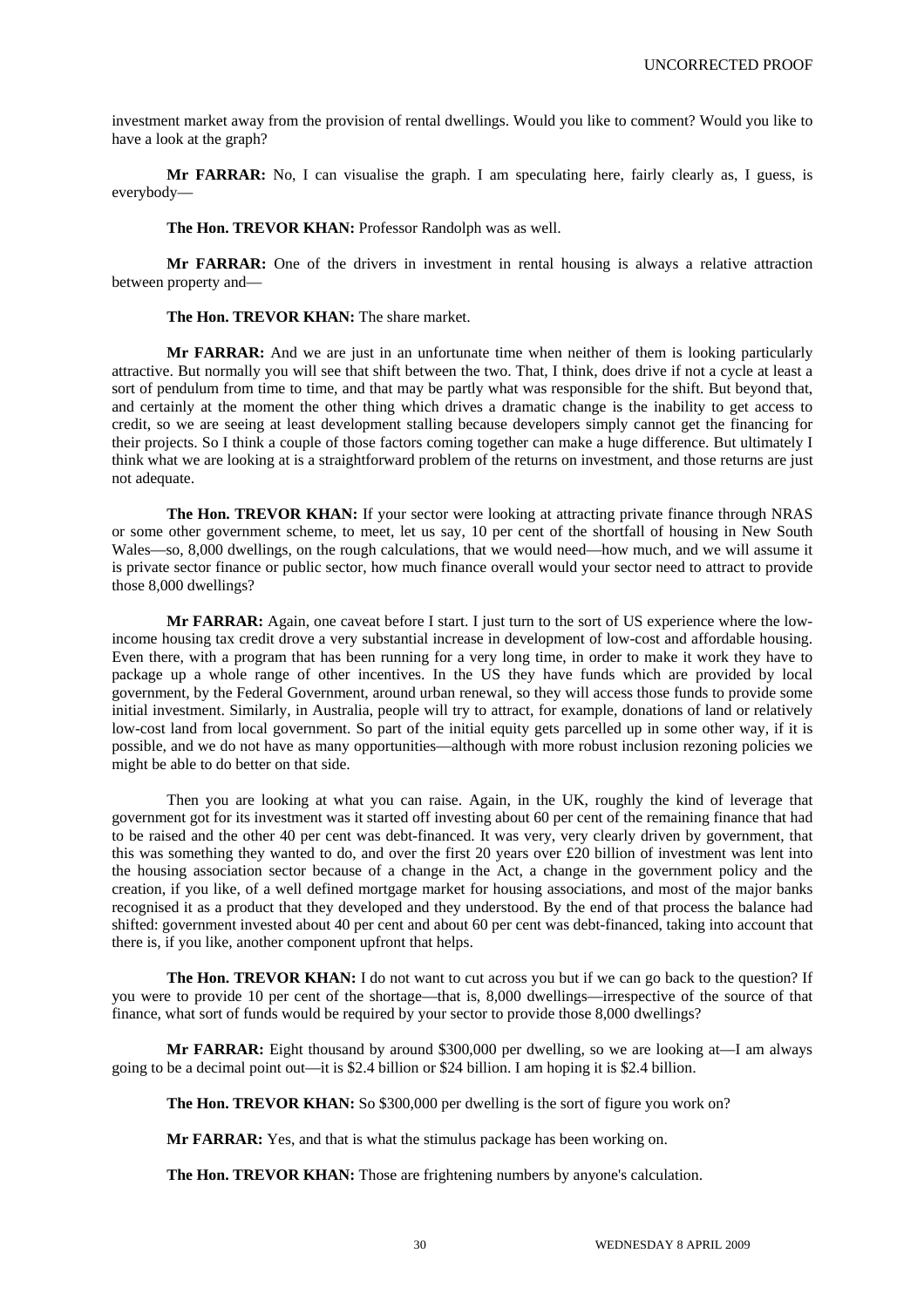**Mr FARRAR:** They are, although you have to remember that the existing portfolio of rental housing, and I am now thinking about across private rental housing, is billions and billions of dollars worth investment. We are talking about shifting investment from one end to the other rather than completely drawing in totally new investment.

**CHAIR:** Thank you very much for being with us; it is greatly appreciated. We have a number of questions on notice that we will be sending to you. Could you please assist us with those?

**Mr FARRAR:** I will certainly do that. There is just one thing I would like to put on the record while I am here. The growth of the community housing sector, the housing association sector, in my view, clearly is pretty critical to making this all happen. But there is at least one very major barrier to being able to do the job I described, and that is the lack of a balance sheet, whether it is doing PPPs like the Bonnyrigg one or the private sector partner says, "How can we work with an organisation if you haven't got a balance sheet to carry risk", or whether it is raising finance and you do not have a balance sheet. We manage a portfolio of around 19,000 properties; some of those are head-leased from the private sector, but a significant proportion is currently owned by government. A major and very, very crucial part of the jigsaw in creating a new sector and new investment is to transfer those assets onto the balance sheet of the housing associations.

**(The witness withdrew)** 

**(Luncheon adjournment)**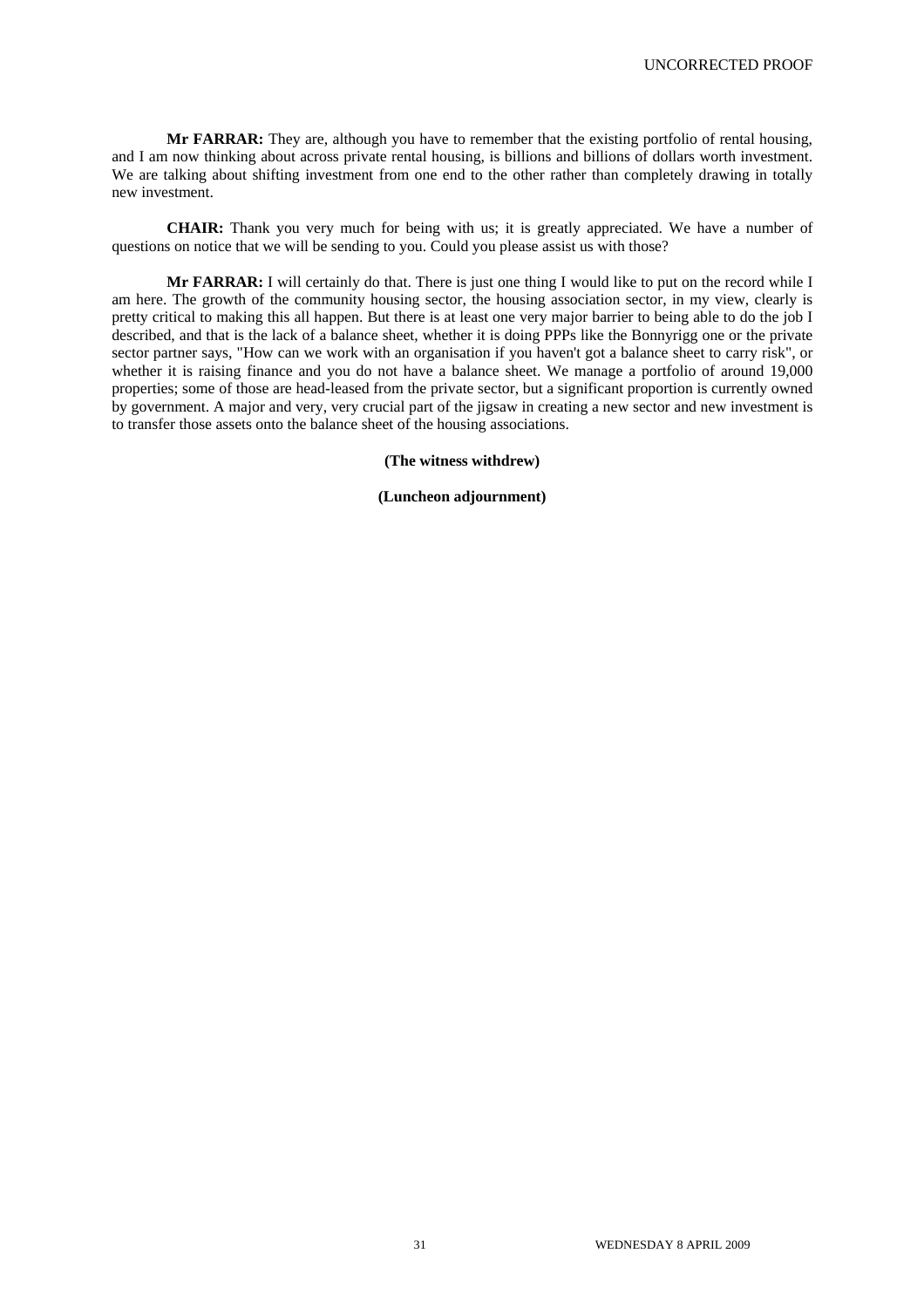**ELERI MORGAN-THOMAS,** National Manager, Housing Services, Mission Australia, level 7, 580 George Street Sydney, affirmed and examined:

**CHAIR:** Do you want to make an opening statement?

**Ms MORGAN-THOMAS:** I am national manager of housing services. I offer apologies on behalf of Leonie Green who is a late withdrawal because of operational matters that happened. Thank you for the opportunity to appear and for inquiring into this important issue. It is obviously very important to Mission Australia so we are pleased that the Legislative Council is taking an interest. I thought I would tell you a little bit about Mission Australia. We are a large national charity. We do a lot of work in the areas of both homelessness and increasingly in housing. The work that we do in homelessness in New South Wales is outlined in our submission and some examples of a number of the services that we provide in the homelessness sphere.

A lot of our clients are people who have become or are at risk of becoming homeless because of a whole lot of things that are happening in their lives, not just about a lack of affordable housing although that is a pretty important part of it. We decided a few years ago that what we did not want to do was just focus on the crisis centre end where you just have an intake of people who are homeless on that night, sometime after lunch, and then discharge them at 10 o'clock in the morning having given them nothing more than a safe haven overnight. We decided we truly wanted to work in a more transformative way with our clients helping them to address the number of issues that are in their lives.

So we have moved to a sort of longer term strategy in a lot of our services which often meant that the number of people that we would have put in overnight has reduced dramatically because we keep people for three months and try to actually make a substantive change. It has affected the way we deliver things. We also recognised that we needed to take more of a preventative and early intervention approach with a lot of our clients which is why we do things like the Housing and Accommodation Support Initiative [HASI] and some of those other things which support people to address the non-housing-related issues. We have consciously done that over a number of years.

One of the things we have increasingly been concerned about is we are able to work preventatively with people to sort out some of the other issues which may be about mental health or drug and alcohol but what we were not impacting on was their ability to obtain affordable housing as well so that you have got the whole package. Sometime last year Mission Australia's board decided that it wanted to make an impact on the provision of affordable housing and to that end that it would establish Mission Australia Housing as a entity that would be a deliverer of housing. That was partly in response to the opening up of some funding opportunities with the National Rental Affordability Scheme [NRAS] and some State funding initiatives but also because it was an important thing for Mission Australia to do.

In the past year we have set up Mission Australia Housing in most States and Territories either in nascent or actual form. We have set them up as separate companies partly to meet compliance and regulatory requirements because the running of a housing business in New South Wales and in Victoria at least is regulated by statute. Internally there are also good reasons to do that. It is a very different business and it is very different business model to the rest of our business. We may be dealing with the same clients but in fact the way you operate a housing business where you have long-term asset management and your ability to manage your asset and cash over multiple years—10 or 20 years—actually affects the quality of your service provision so you need to do that very differently from when you are in a recurrently funded environment like Mission Australia is. We are happy to be regulated. I expect you do not get many people come in and say that but we actually think it manages some of our risks as well. It is also about the credibility of the housing association sector.

I will make a couple of key points that we did not necessarily make in our submission. One of them relates to the stimulus package funding. Mission Australia and most housing associations have a different service offering to Housing NSW, rather than running a large housing delivery system most housing associations have developed their own niche and do things in a different way. You will see in tenant satisfaction surveys that tenants in community housing tend to be happier or less negative about their housing provider than most of the State housing authorities, including Housing NSW. In the case of Mission Australia we have decided to have a strong focus on place management because we know that works well in our community services. If we are able to look at housing in the location that it is in we are able to bring in some of our other services, whether it be social enterprise to grow some local jobs or locate some of our services together, we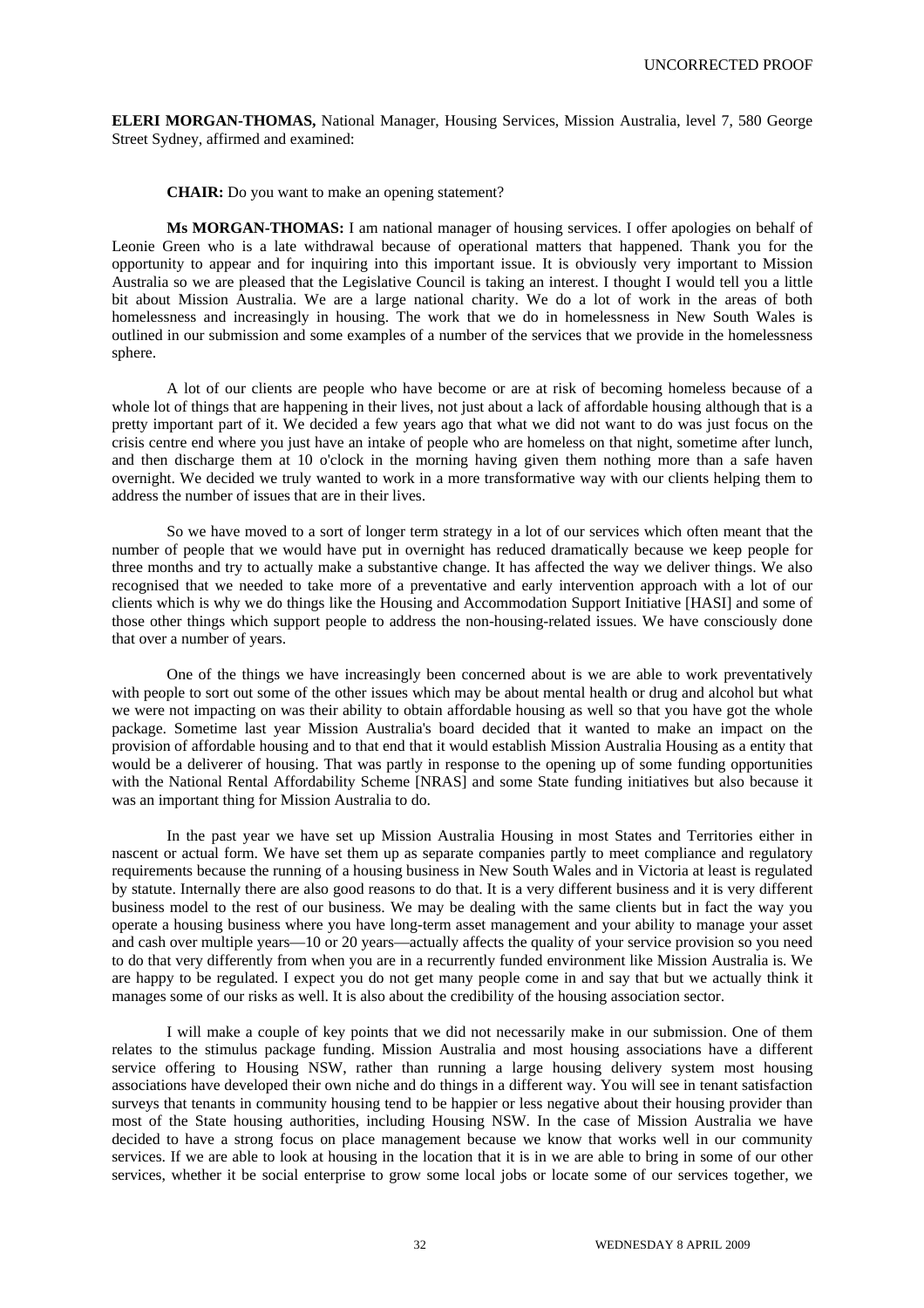know from experience that in locations where we have a strong physical presence, like Millar where we have eight or nine services, that we actually have a much greater impact on that whole suburb, area and place. We will strongly take a place management approach in our housing business.

One of the missed opportunities I think is the approach of Housing NSW to the tendering of the stimulus package where it has chosen to go down a route of tendering that only to people who own properties and things themselves. They will directly purchase those themselves. They have locked out the not-for-profit housing sector. I imagine the Federation of Housing Associations mentioned it earlier today but it is something that will significantly impact on the ability of the sector. Did they mention it this morning? They should have. I will do it on their behalf.

If housing associations were able to tender for that and able to use some of the stimulus money through a different mechanism than the procurement method that Housing NSW go and you significantly build the capacity of the sector, significantly build the ability of those organisations to actually make a difference, and will do it in a way that will probably bring a greater diversity of product than will occur through the current stimulus package. I do not want to make any more comments. I note that you have a number of questions you may be interested in exploring.

**CHAIR:** What is your understanding of the term "social housing"?

**Ms MORGAN-THOMAS:** Probably I think we would say it is an outdate term but how it is commonly used is normally housing that is delivered is where tenants pay a percentage of their income as rent, usually low to very low income earners. We distinguish that from affordable housing—really it is all affordable housing—which tends to be more as rents calculated as a percentage of market rent and more focussed at low to moderate income earners. I think it is probably a false distinction. It is about defining the housing type by the funding model.

**CHAIR:** How do you describe your model? What are the key advantages of your model over other forms of social housing?

**Ms MORGAN-THOMAS:** I think all housing providers—and Mission Australia is no different—try to combine both. The affordable housing options have only opened up fairly recently, and social housing options where something is capital funded. Ideally what you want is to have a mix of social and affordable housing, to use those terms, and to be able to have a flexible service offering to clients. It is really about the clients in the end, not necessarily about you fund it. You need to be able to make it affordable for the people who are in it.

**CHAIR:** I do not understand what you describe as the distinction between the two.

**Ms MORGAN-THOMAS:** It is about how they are funded. Social housing is generally capital funded. Because of the incomes of the people who are in social housing it will not support debt basically. The amount of rent that a tenant can pay in social housing because of their income, and because it is related to their income, means that you can just about cover the management costs and the long-term asset management costs but you cannot actually cover the costs of capital.

**The Hon. MICHAEL VEITCH:** You referred to your enterprise at Millar and that you had more than one programs. What other programs do you have?

**Ms MORGAN-THOMAS:** We actually do not have housing at Millar. When Mission Australia was formed—I do not know what the City Mission was that was out there, whether it was Sydney City Mission, it might have been Liverpool or whatever—it acquired a building there. Because we acquired the building we run a child care centre out of there that works with kids with a whole lot of difficulties.

We have a child and family centre there and some youth services just around the corner. We also have employment services there at the moment. I am uncertain how they have gone in the Jobs Network re-tender. We have had a number of services in Miller that have allowed us, if we wanted to put in another person or a program, to have a base from which to do it rather than go cold into a community and have to re-establish the networks. We know that if we have a building there we always have the capacity to squeeze in one more person and they can benefit from the networks everybody else has and do that work, and people think collectively about how to manage that community and what the issues are for the community.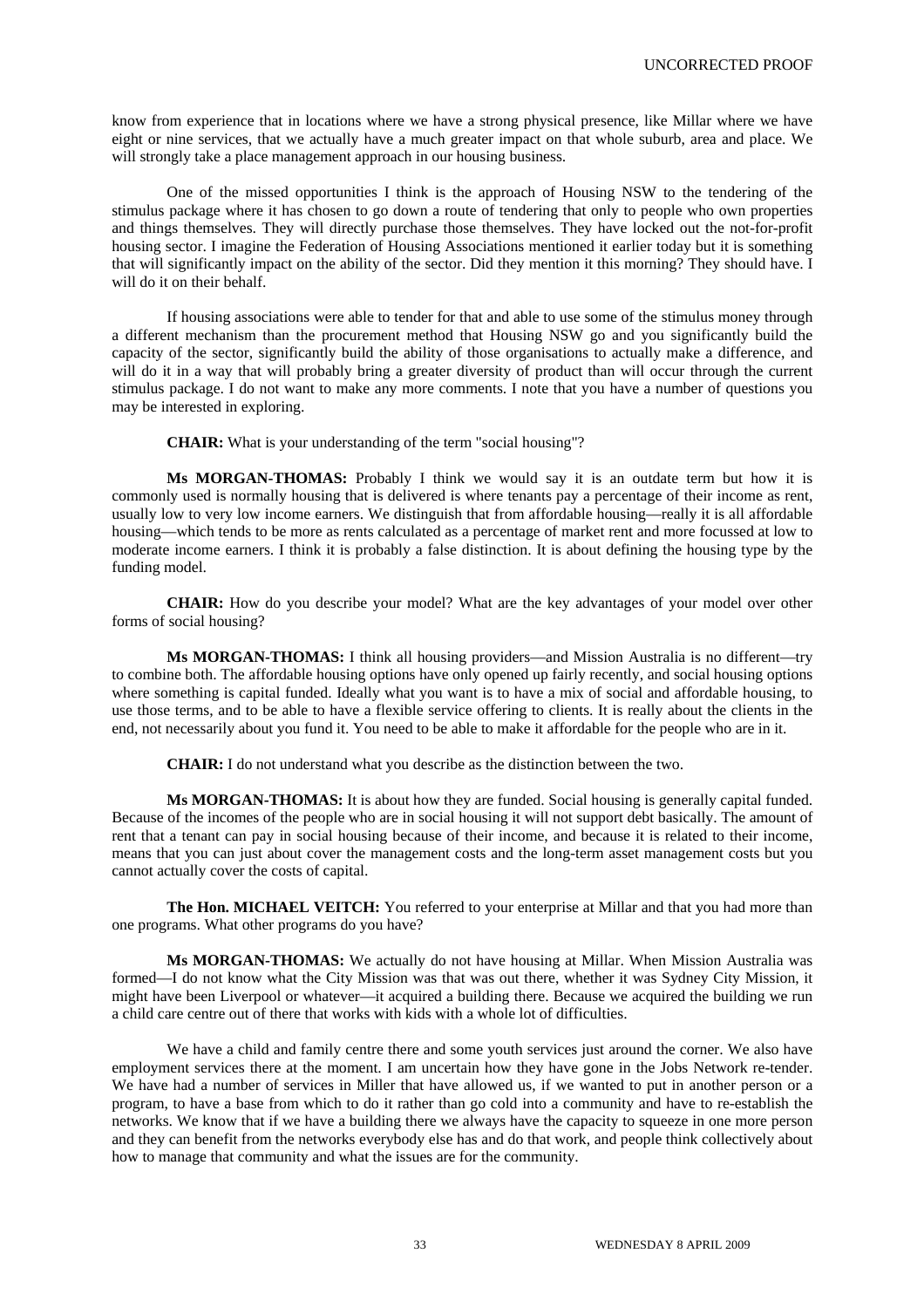**The Hon. MICHAEL VEITCH:** The reason I asked is that this morning one of the witnesses spoke about wraparound services—people being located in a residence or a home with a roof over their head, and then you wrap the services around them. Is your experience with Mission Australia that it would be better to have one provider provide all the wraparound services or would you prefer multiple providers?

**Ms MORGAN-THOMAS:** Our preference is to work with multiple providers because you cannot be all things to all people and the more you try, the more you fail on quality and a whole lot of other things. We know that we have to think about those wraparound services and we would prefer to do them in partnership. In the context of place and thinking about wraparound services you have to think about your networks. We did a fair bit of work a couple of years ago on mapping a whole lot of things such as where we wanted to be and what services we needed to do. In terms of wraparound services specifically for our clients, in our Mission Australia centre in Surry Hills, which is a former homeless shelter that was a proclaimed place and had 60 to 80 people there overnight every night, we significantly changed the service model to longer term accommodation. That has a whole lot of wraparound services. We provide a place where that can happen and others provide the services. We do not employ the dentist who works in our dental surgery but we make available a dental surgery.

## **The Hon. MICHAEL VEITCH:** What is the governance model for Mission Australia Housing?

**Ms MORGAN-THOMAS:** If we were a commercial company it would be a subsidiary. We have a subsidiary company and the board of Mission Australia's housing is Mission Australia's chief executive officer, Mission Australia's chief financial officer and our head of community services.

**The Hon. MICHAEL VEITCH:** Is Mission Australia a company by guarantee and incorporation?

## **Ms MORGAN-THOMAS:** Yes.

**The Hon. MICHAEL VEITCH:** I want to ask a couple of questions about the Kids Under Cover program referred to on page 8 that you are running in Queensland and Victoria. I was quite fascinated by that. Can you explain how that works? It does not operate in New South Wales, does it?

**Ms MORGAN-THOMAS:** No. I will have to take that on notice because I do not know either. We have over 300 services and I thought I was on top of them, but I read that and realised I am not.

**The Hon. MICHAEL VEITCH:** It talks about putting a facility in the backyard of a house. Greg Donnelly was talking about this earlier today. It would be good if you could take that on notice.

# **Ms MORGAN-THOMAS:** Yes.

**The Hon. MICHAEL VEITCH:** How many people does Mission Australia have in housing in New South Wales?

**Ms MORGAN-THOMAS:** Only 16 because we have 16 properties in New South Wales that we are running as housing. We have a whole lot of transitional accommodation. I cannot tell you the number, but it would be about 100, plus we have an aged care facility for formerly homeless older people. So the answer is I do not know but there are 16 in our housing business because we have only got one project in New South Wales at the moment.

**Dr JOHN KAYE:** Your organisation is obviously a faith-based organisation. What percentage of providers of social housing is faith based?

**Ms MORGAN-THOMAS:** Very few I suspect, because most housing associations are standalone organisations. It is very rare and it has been quite challenging for a lot of the regulators to regulate a subsidiary of a larger organisation. I know the Salvation Army certainly provides housing in other States—I do not think it does in New South Wales—under a separate umbrella. They have not constituted that as a separate company as far as I am aware. There are some challenges in being regulated and therefore getting funding.

**Dr JOHN KAYE:** What are those challenges?

**Ms MORGAN-THOMAS:** In order to be regulated in New South Wales and Victoria you have to have housing as your primary purpose. Mission Australia's constitution has a primary purpose which is a lot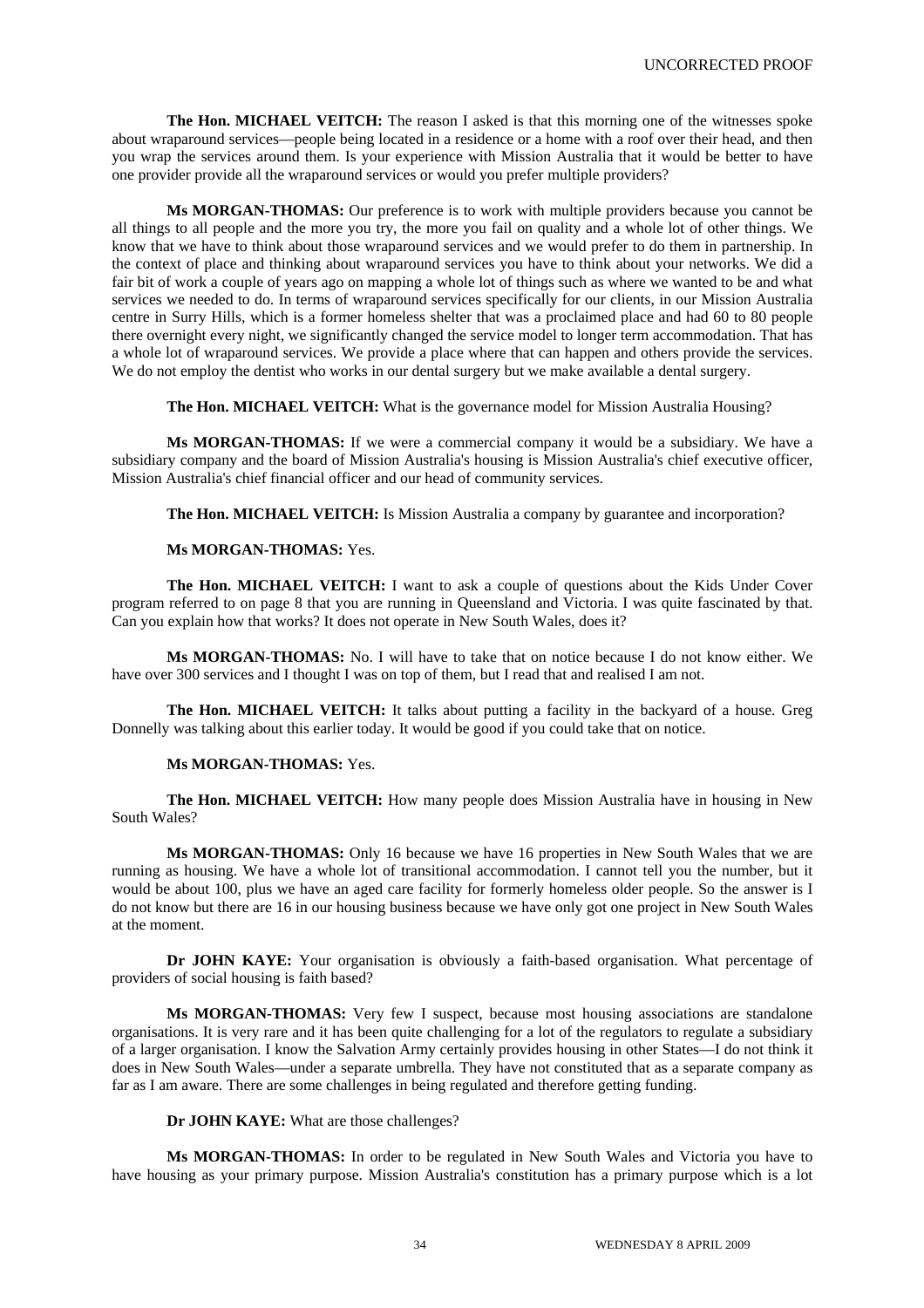broader than that so we were not able to register Mission Australia as a housing provider. In fact, that would have been a bad idea anyway because you want something in a housing business, primarily because of the asset side of things, that is a lot clearer than that and a lot more focused.

**Dr JOHN KAYE:** Can we talk about the foyer model, which I understand is at Miller in western Sydney?

**Ms MORGAN-THOMAS:** It was not one of our services and in fact that particular foyer has closed.

**Dr JOHN KAYE:** Do you run other foyer services?

**Ms MORGAN-THOMAS:** We do not run any foyer services. We are about to open one that is foyerlike in Victoria.

**Dr JOHN KAYE:** That is where you have accommodation associated with a school or TAFE college?

**Ms MORGAN-THOMAS:** Not necessarily associated with the TAFE. Mission Australia is a registered training organisation so it is possible for us to provide some of that training. It provides training, support and accommodation. There are some really big foyers in the United Kingdom. You need a critical mass of young people to make it work and a fairly dynamic place with lots of rooms and things like that. What we will do in the Victorian one, and we would like to replicate this model, is to bring in things like social enterprises, which are supported training and employment programs that have a commercial focus, so they tender for jobs. We have an urban one in Victoria called a Renewal Employment Enterprise Program [REEP], which tenders for small landscaping jobs and things like that. They are doing some work on the housing property we have just bought down there. It has some rectification work to be done and they are doing the cleaning, some of the light maintenance and the landscaping in the gardens. We are contracting them to do that. It means the young people get a job and training in how to do that, so it is supported employment. You put people who have been locked out of the workforce into those sorts of training programs.

**Dr JOHN KAYE:** Is it a successful model?

**Ms MORGAN-THOMAS:** It is. They do not make a profit so it is not successful from that point of view but the profit is in social outcomes, absolutely.

**Dr JOHN KAYE:** So why did the Miller live and learn campus close down?

**Ms MORGAN-THOMAS:** I am uncertain; I think there were some challenges with the funding for that.

**Dr JOHN KAYE:** But the model itself was successful?

**Ms MORGAN-THOMAS:** Absolutely. The model is successful, certainly overseas. I know the Federal Government is looking at a whole lot of foyer models for the Northern Territory. We have had things that were foyer-like in previous years. In regional New South Wales when I was a kid we always had people coming from farms to live in town during the week in supported accommodation. They did training and things like that. That sort of model is not that unusual. It is like a boarding house in some ways.

**Dr JOHN KAYE:** What is different here is that it is specifically targeted at young people at risk of not getting employment and also at risk of social issues arising?

# **Ms MORGAN-THOMAS:** Yes.

**Dr JOHN KAYE:** Would you recommend that as the model that ought to be pursued?

**Ms MORGAN-THOMAS:** I think it is a model that should be pursued, yes. I think it probably needs a little more investment in how it works in the Australian situation and how you can fund it. All the ones that I am aware of in New South Wales have struggled with the funding issue because there is no obvious way to fund it. You try to do it by cobbling together lots of little bits and pieces of funding. That is always unsustainable and you spend a lot of time trying to chase money rather than actually doing the business.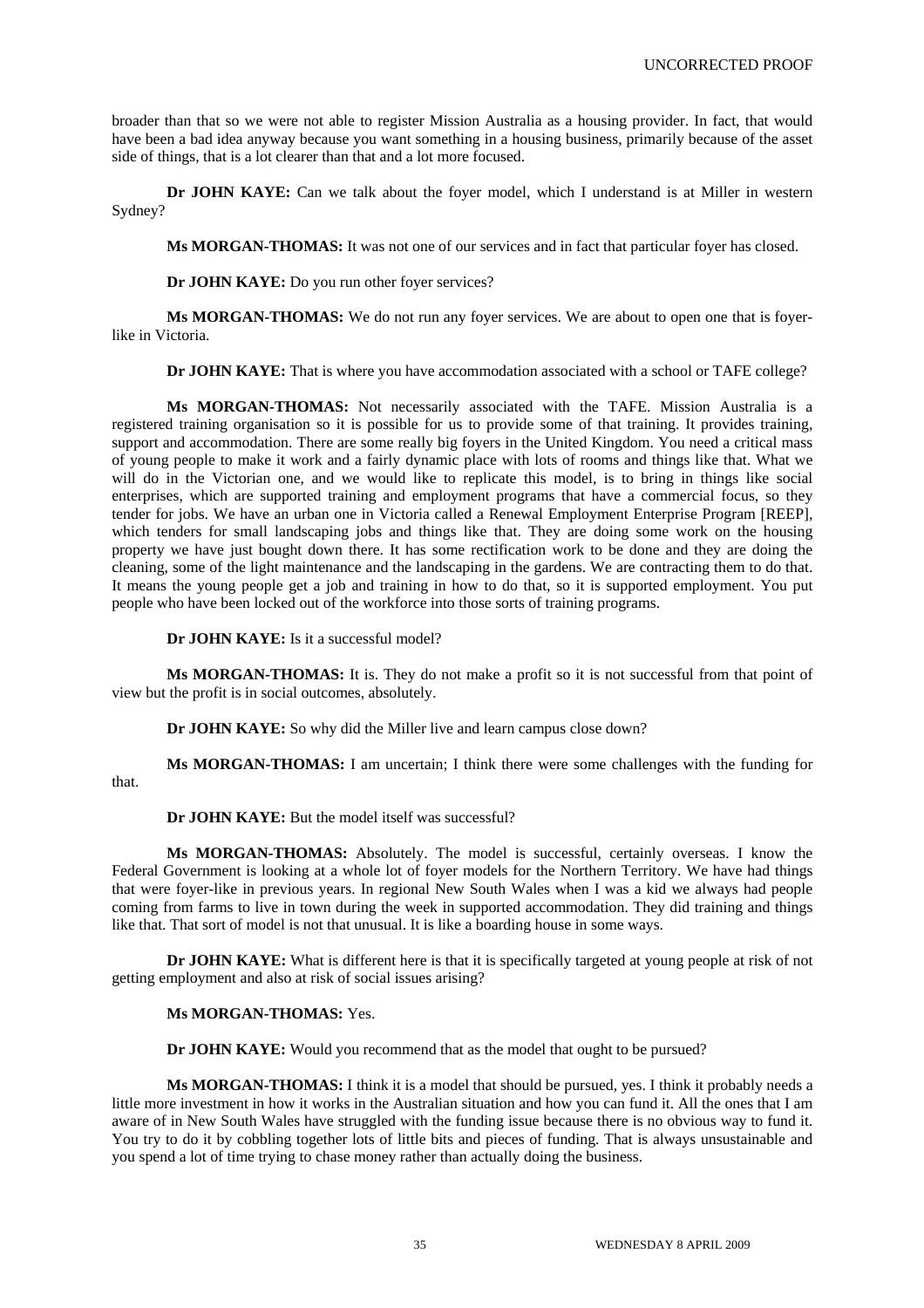**The Hon. MARIE FICARRA:** Question No. 10 asked how the housing provided through your various types of housing association members was distinct from other forms of social housing. Are there pros and cons to that model?

**Ms MORGAN-THOMAS:** At its most basic it is the same service. You are providing accommodation at a subsidised rent to somebody and there are a whole lot of rules about how you do that that are governed by the Residential Tenancies Act and best practice and so on. I think the difference between housing associations and Housing NSW as the main provider of social housing is the style of tenancy management. I think it is more direct and personal and that is reflected in tenant satisfaction. Housing associations are all smaller than Housing NSW so they can bring in innovations, which is very hard to do in a large service delivery system where you have to provide the same service to everybody. It makes it hard to innovate. There is a lot more innovation happening. Some of the things that I know have happened in housing associations that I have looked at with interest and thought I would like to do in Mission Australia are tenant scholarships, where scholarships are offered to the children of tenants to go to school through some form of tenant participation; and rent payment incentives that reward good payer behaviour instead of doing a straight impersonal service.

**The Hon. MARIE FICARRA:** Has Mission Australia been involved in some of those?

**Ms MORGAN-THOMAS:** Not yet because we are very new in managing housing but there are certainly things we would want to include in our service model.

**The Hon. MARIE FICARRA:** Has it been difficult for Mission Australia to get the capital you need for housing from banks and loan institutions?

**Ms MORGAN-THOMAS:** Yes. In the first round of the National Rental Affordability Scheme we won subsidies for 82 dwellings, one of which we had to 100 per cent debt finance. Trying to 100 per cent debt finance anything in this market took 10 years off my life! It was very stressful. Nobody wants to lend you that much money. It is very hard to get a loan-to-value ratio of more than 60 per cent.

**The Hon. MARIE FICARRA:** They would be viewing it as a high-risk investment, wouldn't they?

**Ms MORGAN-THOMAS:** Yes, they do. They are only assessing it on capital. Although in a more normal environment you might assess it on its cash flows, all they are looking at at the moment is capital value and a lot of those sorts of properties are going downhill.

**The Hon. MARIE FICARRA:** Is this part of the reason for the call for an economic stimulus package for your sector to be further considered?

**Ms MORGAN-THOMAS:** Mission Australia Housing would like to have access to some of the stimulus money, not just to manage the properties. If we had access to the capital we know we would be able to secure some loans against those properties. If we want to participate in more of the National Rental Affordability Scheme, because I know we will not be able to debt finance 100 per cent—believe me, I do not want to be carrying that much debt in Mission Australia Housing—we would want to secure that against some of the capital assets. If we have access to capital we can do that. Whereas Housing NSW will get 100 properties and it will own them, with the Commonwealth subsidy we could get 200.

**The Hon. MARIE FICARRA:** Have Mission Australia and/or any other housing association members made representations to the government bodies to that effect?

**Ms MORGAN-THOMAS:** We have asked whether we are able to put in a non-conforming tender. They close tomorrow and we are putting in a number of non-conforming tenders in New South Wales. I suppose the test will be whether they get chucked out!

Every one of those tenders we put in has been with some very well-known developers where we are putting in specific projects. Some of those projects are for multi-unit developments in transport hubs over the top of supermarkets and all those sorts of things. But that is a product that Housing New South Wales does not want to buy because they do not like strata titles. We are quite comfortable to manage strata title properties but, because it is a non-conforming tender, we are confident with our partners that once we get some capital funding, we will be able to get some National Rental Affordability Scheme [NRAS] funding into that and get some mix of social and affordable housing.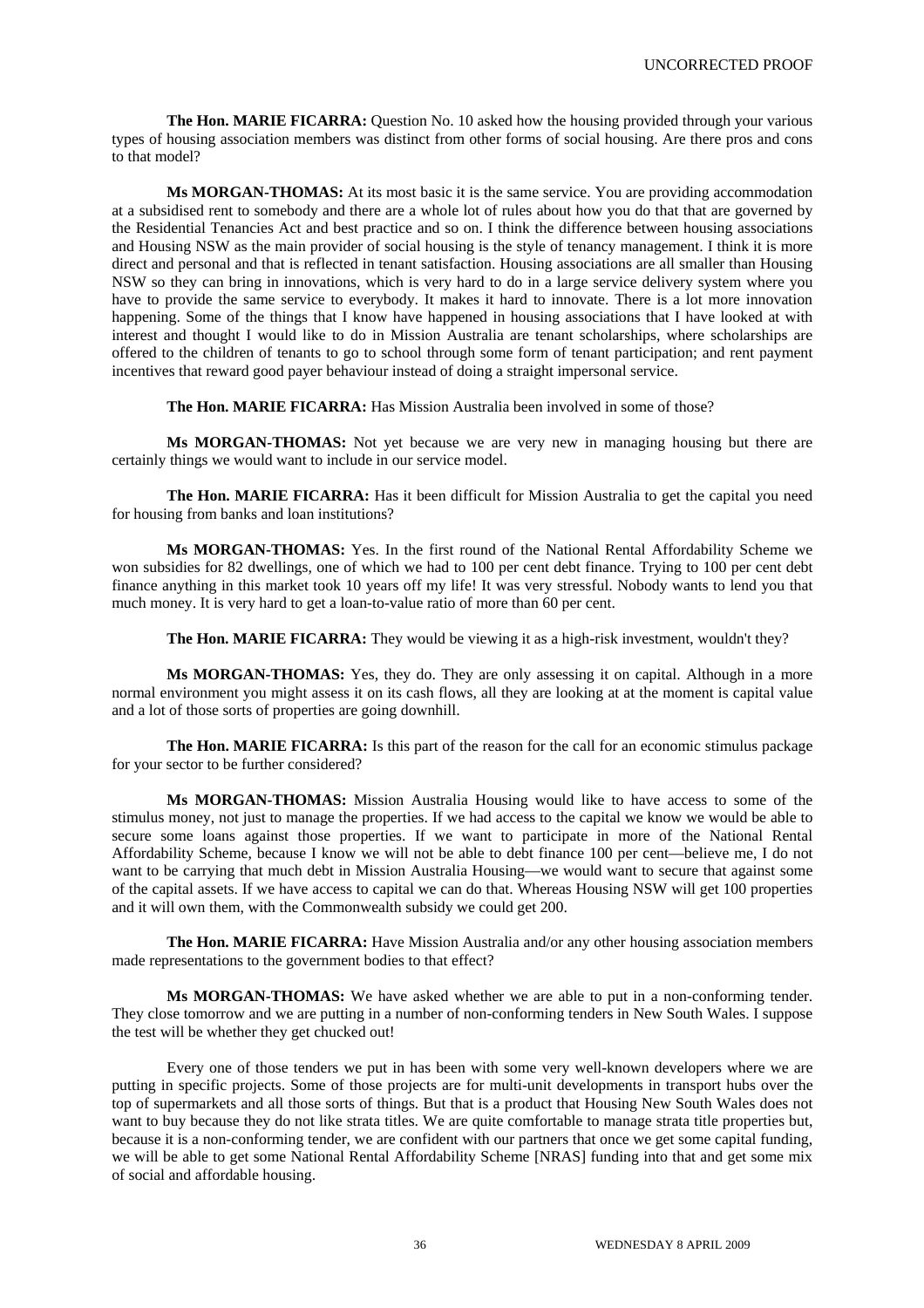**The Hon. MARIE FICARRA:** This is a completely new direction for Mission Australia in New South Wales?

**Ms MORGAN-THOMAS:** It is a new direction for Mission Australia, but we have put a lot of time and effort into thinking about how it will work. One of the advantages is being able to do this in a substantial organisation. We have turnover this year of \$300 million. You have the back office systems and the finance departments and so on to help you make some of those calls about financing the project.

**The Hon. TREVOR KHAN:** Are you able to provide us with copies of those non-conforming tenders?

**Ms MORGAN-THOMAS:** In some of them I have signed confidentiality agreements with some of our partners.

**The Hon. TREVOR KHAN:** I anticipated that might be the case.

**Ms MORGAN-THOMAS:** I suspect they do not necessarily want everybody to know that they are seeking funding.

**The Hon. TREVOR KHAN:** Sure. What I am interested in is getting some indication of the style of projects.

**Ms MORGAN-THOMAS:** Yes.

The Hon. TREVOR KHAN: If there are any that you can provide, I would most appreciate it.

**Ms MORGAN-THOMAS:** I will get back to you. I will check.

**The Hon. TREVOR KHAN:** No problem. I will change the focus because I think everyone else is going to ask you in terms of the Mission's housing issue. I think it is probably because of where I live when I am down in Sydney. I want to talk, if I can, about spectrum apartments.

**Ms MORGAN-THOMAS:** Yes.

**The Hon. TREVOR KHAN:** Are you familiar with the work done there?

**Ms MORGAN-THOMAS:** Yes.

**The Hon. TREVOR KHAN:** There are just a couple of matters in regard to that. It provides crisis accommodation for men who are 18 years or older.

**Ms MORGAN-THOMAS:** Yes.

The Hon. TREVOR KHAN: Where are men under 18 years referred?

**Ms MORGAN-THOMAS:** They would normally go to a youth service rather than that. There are some issues about putting under 18s with over 18s.

**The Hon. TREVOR KHAN:** I am not being critical. I know there has to be an age limit. Is there suitable accommodation for young men?

**Ms MORGAN-THOMAS:** There is nowhere near enough accommodation for people who are homeless, and the latest statistics I saw that came from the Australian Institute of Health and Welfare last week indicate that probably young women are more at risk than young men.

**The Hon. TREVOR KHAN:** I was going to get onto the young women's situation next.

**Ms MORGAN-THOMAS:** In the Mission Australia centre, that is the service I talked about that we substantially changed.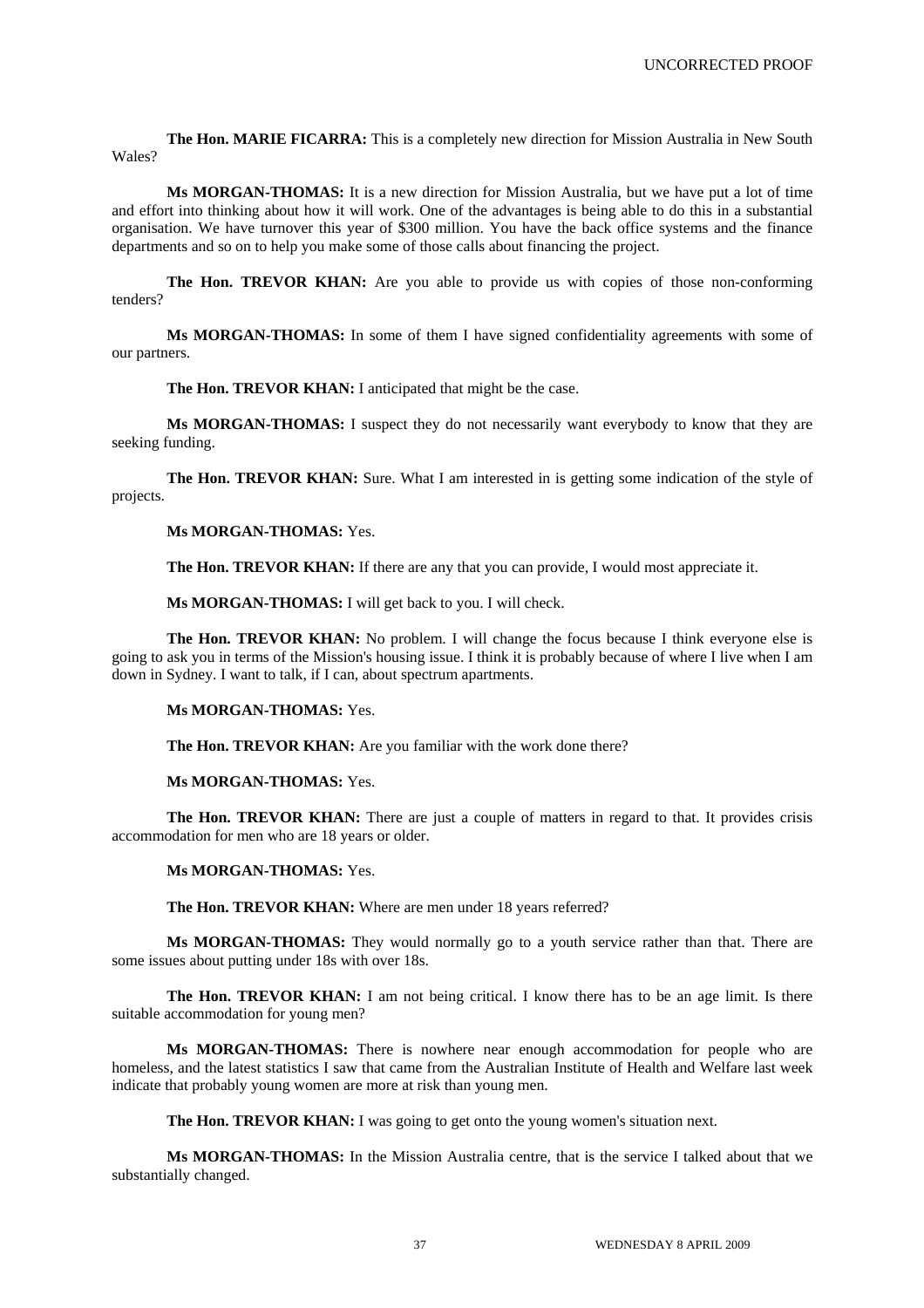## **The Hon. TREVOR KHAN:** I gathered that.

**Ms MORGAN-THOMAS:** We have noticed that the age of our clients was changing; that they were getting younger, and that there were a group of people in that 18 to 35 age group who had not been homeless for very long and were at risk of being institutionalised into homelessness. What we decided was to focus on them very early in their homelessness—before it became a career, for want of a better word.

The Hon. TREVOR KHAN: Would you like to say something more on that because it interests me and what you are seeing on the street in that regard?

**Ms MORGAN-THOMAS:** Most homelessness is hidden. The people you see on the street, particularly young people, are couch surfers. Do you know what I mean by that?

# **The Hon. TREVOR KHAN:** Yes.

**Ms MORGAN-THOMAS:** This is particularly so for young women. You see very few young women living on the street. They are much more likely to be staying with friends in inappropriate relationships or not going back to their families and things like that. The solutions for really young people often actually do not rely on housing. They rely on early intervention working with families and supports around trying to reunite them with their family, if that is appropriate, and if that is not appropriate, it lies in finding some other safe solution which is permanent and allows them to finish school and maintain an engagement. There is an interesting report that came out. I think it must have been an Australian Housing and Urban Research Institute report on housing careers for young people. Young people, when they first become homeless and if you put them into a shelter, quickly learn how to be homeless.

**The Hon. TREVOR KHAN:** They become institutionalised, in a sense.

**Ms MORGAN-THOMAS:** Yes. They find out how to get around the system, and we absolutely would want to prevent that. You do that not through an institutional setting, if you like.

**The Hon. TREVOR KHAN:** You are dealing with the plus 18s. They find accommodation in spectrum. How long do they stay there and where do they go?

**Ms MORGAN-THOMAS:** Up to three months. We work with them intensively over that period. We have a contract with them that is about their responsibilities and our responsibilities in that time on issues they need to work on and that we will support them in. We work with them to find somewhere for them to go. I wish we could say that 100 per cent of the people who come out of that centre had resolved their homelessness issues and all the rest of their life issues. People are more complex than that. It does not work.

We know that that is a lot more successful than our previous approach. Some of them will get into housing through Housing New South Wales or into community housing, or will go and stay with friends in a share house, or will some of those sorts of things. I do not have any statistics on that, I am sorry.

**The Hon. TREVOR KHAN:** That is all right. Some funding for the apartments is provided by the Supported Accommodation Assistance Program through the Department of Community Services [DOCS]. Is that right?

# **Ms MORGAN-THOMAS:** Yes.

**The Hon. TREVOR KHAN:** Part of the support services are provided through which area health service? Is it the South Eastern Sydney Area Health Service?

#### **Ms MORGAN-THOMAS:** Yes.

**The Hon. TREVOR KHAN:** Is any support provided directly from New South Wales Health?

**Ms MORGAN-THOMAS:** Not that I am aware of. It costs us a couple of million dollars a year to run that service. Of that, Mission Australia puts in an awful lot through fundraising and other means.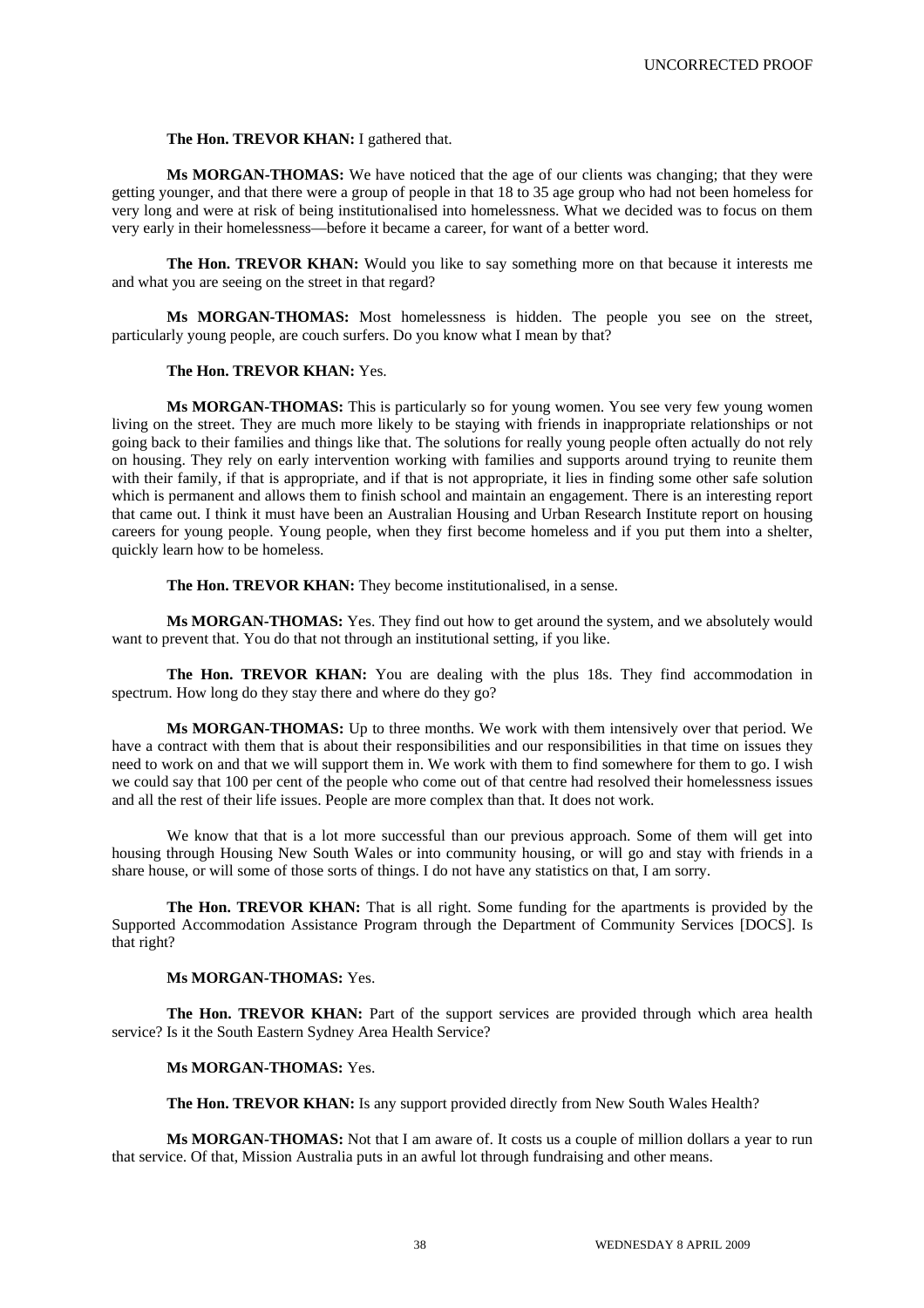**The Hon. TREVOR KHAN:** Are you able to identify how much government support is provided?

**Ms MORGAN-THOMAS:** I think it is about \$800,000, but I can take that on notice and get back to you.

**The Hon. TREVOR KHAN:** Please do. One of the feelings that I get is that there is a lack of an integrated response from government in terms of the provision of services to homeless people.

# **Ms MORGAN-THOMAS:** Yes.

**The Hon. TREVOR KHAN:** What is your experience, or your organisation's experience, in that regard?

**Ms MORGAN-THOMAS:** We put in a fairly substantial submission to the Federal Government's green paper on homelessness, some of which is reflected in our submission where we outlined what the response should be. For a number of years that whole Supported Accommodation Assistance Program [SAAP], which is a Commonwealth-State program, has been underfunded, as has been Housing. It has always been our contribution; it relied on fundraising from most services to be able to fill the gap. We know that more money needs to go into that. We are hopeful that the reforms that come through from the Federal Government's white paper will be reflected at a State level in the way that the SAAP and other homelessness programs are funded. I would expect or I would hope that there would be some fairly substantial reforms in that, not just in funding but actually in the way that we deliver services. We could support a lot more people in housing if there were the support dollars for that rather than being forced into a crisis accommodation model.

**The Hon. TREVOR KHAN:** All right. I think I know the answer to this. Are there many homeless people in your catchment area of central Sydney who are not getting support because of a lack of funding?

**Ms MORGAN-THOMAS:** There are a whole lot of reasons why people do not get support. Quite a lot of it is funding. If you look at the census of 105,000 or 107,000 people on census night who were identified as homeless by the Australian Bureau of Statistics, there are a whole lot more people who are homeless than that, and certainly there are not that many support packages around. It is hard to give you a metric on that one; but, yes, there are a lot of people who do not get supported.

**Dr JOHN KAYE:** What sort of people are not getting support it? What is the characteristic that causes someone not to be supported?

**Ms MORGAN-THOMAS:** In one of our youth services, which has six or eight beds in it, when young people leave that youth service and go out into housing, we can only afford to support two or three of those at a time after they leave. If we have people who leave and we can only support three, so that leaves five. It is just a numbers issue. It is like who gets turned away from getting accommodation in a SAAP service? It is when you turn up, the time you turn up, and where you turn up.

**Dr JOHN KAYE:** Are there specific groups of people who are not getting support?

**Ms MORGAN-THOMAS:** There are some people who reject support, but they are in the minority. There are people who probably are more appropriately supported by somebody else. If they have a severe mental health issue, the way we have segmented and the way that the funding system is segmented, that is a mental health issue to be supported. A lot of people and community services either do not have clinical skills or they do not have mental-health specific skills or drug and alcohol skills. It kind of depends on what somebody's presenting problem is. Often it just depends on where you turn up. If you turn up somewhere in the country, you are much less likely to get something. You are not just wanting accommodation, and you are much less likely to get support.

**The Hon. GREG DONNELLY:** Thank you for coming along and speaking to your submission. It is a very useful submission for us to reflect on. I am just wondering about the cooperative housing model. Witnesses who came yesterday provided us with what was a very enthusiastic endorsement of their model—a model which appears in the Australian context to be quite a modestly utilised model. Would you like to comment on that cooperative style? Do you see it as something that in Australia is under-invested in and something we should do more with?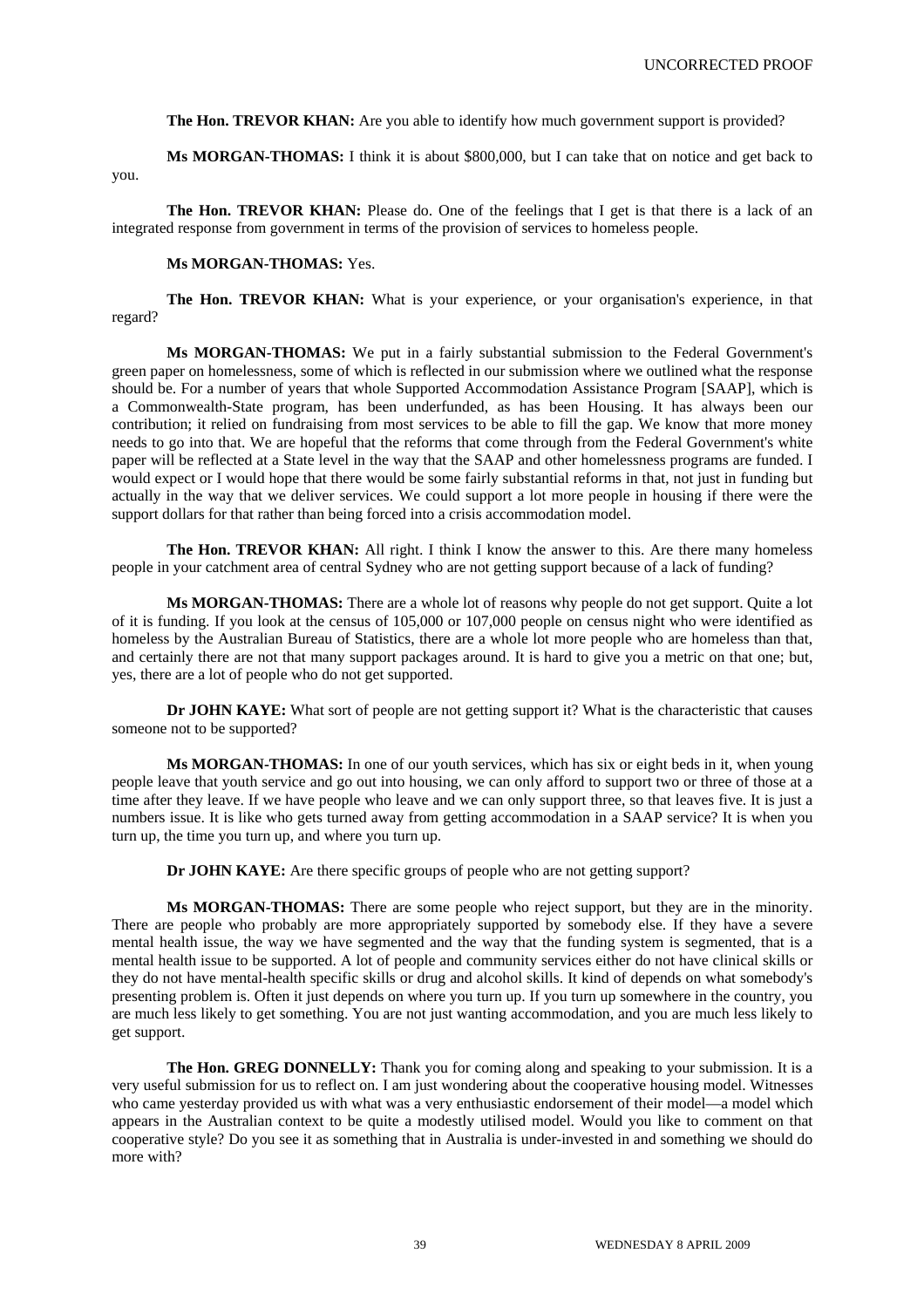**Ms MORGAN-THOMAS:** It is probably not anything that Mission Australia has thought about, really.

**The Hon. GREG DONNELLY:** That is fine. I just thought you might have a view on that. With respect to your submission, Mission Australia has various arrangements that it has in place to assist people who have housing needs. How is it discerned, if I may ask it that way, where to best place the dollars to deal with what is a pretty significant issue out there? You are doing different things with different initiatives. How do you discern which one is the most pressing one you should be reflecting on and doing some work in?

**Ms MORGAN-THOMAS:** In terms of the areas in which we work, we went through a major strategic review just over two years ago. We were assisted in that by Bain and Company, which did a fair bit of pro bono work for us in helping us think about what our strategy is and where we can make the biggest impact. What we realised was the three areas that we wanted to work in were homelessness, youth and child and family, but also employment and training in a separate area of business. We decided that was our focus. But in the way in which Community Services is funded in Australia, both federally and at State level, the government makes a lot of the decisions about where services will go.

Government will put out to tender and we will determine whether it fits in and whether we can run it. Often that will be around whether we have an existing footprint in that area and whether we know that is in need, although normally government funders of those things have determined that there is a need there and we normally would not argue or have a disagreement about that. Then it comes down to a capacity of whether we want to manage it and whether we have the capacity to take it on at that time. You cannot just sit down and say, "I'm going to grow in Liverpool." It kind of does not work like that.

**The Hon. GREG DONNELLY:** You have made that clear for me. In terms of the different types of housing issues, you have the emergency type of housing and then work through to the more permanent housing arrangements that you are involved in establishing. There is need in the whole spectrum, but is there a particular need with respect to that spectrum at the moment, or somewhere along the spectrum at the moment, or is it really an across-the-board need?

**Ms MORGAN-THOMAS:** I think it is across the board, and I think all the data would support that. There is a problem with housing affordability in New South Wales, particularly in Sydney. It is a major challenge to be able to resolve that.

**The Hon. GREG DONNELLY:** What about outside of Sydney? Does your organisation have initiatives outside of Sydney it is involved with, with respect to housing?

**Ms MORGAN-THOMAS:** With respect to housing? More at the crisis end and support for people who are at risk of homelessness. We have that at a number of locations.

**CHAIR:** In terms of supply, geography and mobility, and the issues of neighbourhood support and community support, what role can local councils play in assisting providers, such as you, to possibly source the supply and manage it or assist in managing?

**Ms MORGAN-THOMAS:** One of the really valuable things councils do is provide—quite a lot of councils provide a reduction in rates so it reduces the operating costs, which is very welcome. Some councils I am aware of are more interested in the provision of housing and will do things that help, like social planning studies that help us make an argument when we are putting things up. Others have implemented planning controls and things like that. I think local government could probably do more in the area of planning for affordable housing and making more of their land available for joint ventures. I am aware of a number of aged care facilities around the State that lease land from councils on 30-year leases, peppercorn leases, and have used that. It is expensive to go in and build and if you have access to land, that is a big asset, particularly in Sydney. They could make some of their land available if they had that.

**CHAIR:** I was thinking of Brisbane City Council. I understand it has been doing things to assist in growing the supply without necessarily controlling the supply in venture partnerships in association with a number of organisations, with a government or non-government, a combination of both or more?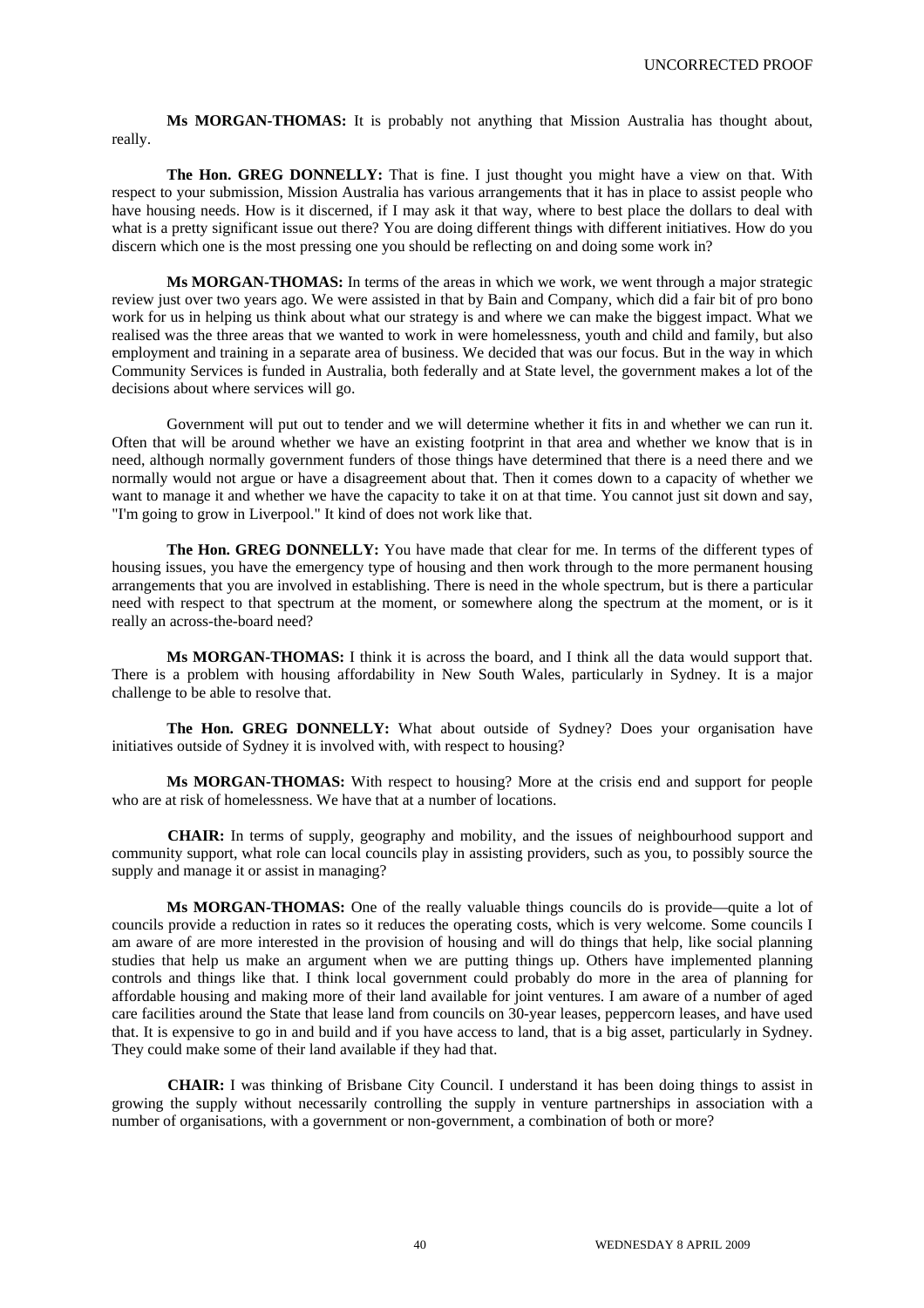**Ms MORGAN-THOMAS:** Yes. Brisbane Affordable Housing Company has been the recipient of some of those joint ventures or partnerships. We would certainly be happy to joint venture. Still, we would need a funding model on our side to be able to enter into a joint venture.

**CHAIR:** But the joint venture may not necessarily involve capital?

**Ms MORGAN-THOMAS:** It may not. But somebody has to have the capital somewhere to be able to build. You may have the land but somehow you have to get the money to build the stuff on the land.

**CHAIR:** With your indulgence, we have a number of questions on notice.

**Ms MORGAN-THOMAS:** That is all right. I think I have them all.

**CHAIR:** There may be a couple more.

**Ms MORGAN-THOMAS: Okay.** 

**(The witness withdrew)**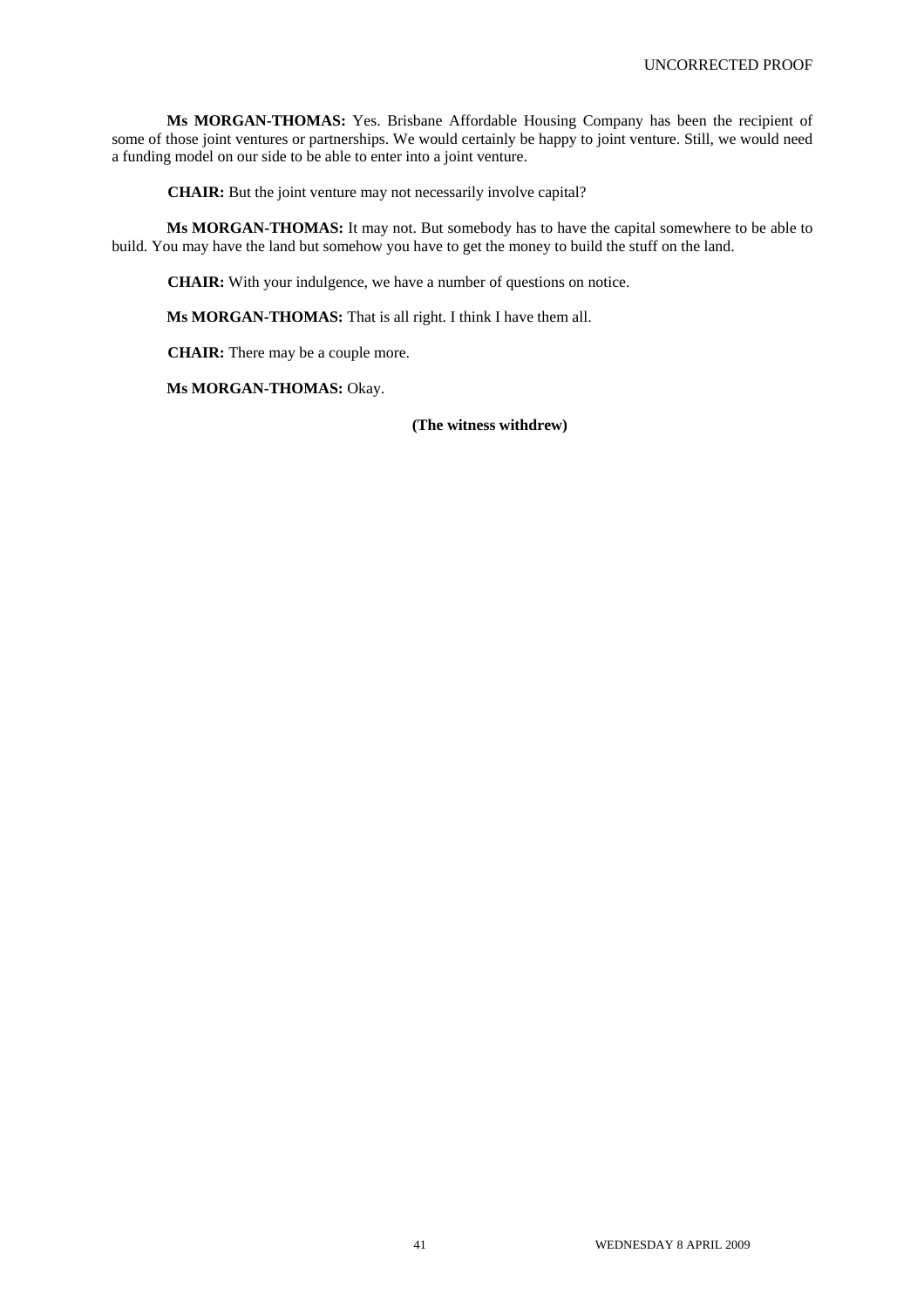**FELICITY REYNOLDS,** Chief Executive Officer, Mercy Foundation Ltd, P.O. Box 3221 Redfern, affirmed and examined:

**CHAIR:** Welcome, and thank you for coming along today. What is the role of the Mercy Foundation and how was it funded? And you may wish to make some other opening comments?

**Ms REYNOLDS:** Yes. The Mercy Foundation was established by the North Sydney Sisters of Mercy in the late 1980s as a way of ensuring that they continue to focus work on people who are disadvantaged. So, they established the foundation with that end in mind. There was a review in 2006-07 and they decided to focus exclusively on the issue of homelessness and, I guess, more specifically where it affected women, but most definitely on homelessness. So, they invited me to be the chief executive officer this time last year. I came on board to refocus the organisation around homelessness, more specifically on the aim to assist to end chronic homelessness. The Mercy Foundation is funded directly by a number of sources of funding the sisters have. We also do fundraising, from time to time, general fundraising.

I also add in introduction that in 2007, when I was working at the City of Sydney, managing a homelessness unit there, I was awarded a Churchill Fellowship and undertook a study in the United States, Canada and the United Kingdom looking at programs for people who are chronically homeless and who are vulnerable. So, I have a specific interest and examination of that area. That meant I went to the United States, Canada and the United Kingdom and looked directly at programs that were assisting with a group of chronically homeless people.

**The Hon. MICHAEL VEITCH:** That would mean you would need to report when you came back?

**Ms REYNOLDS:** I have. Would you like a copy?

**The Hon. MICHAEL VEITCH:** Yes please.

**Ms REYNOLDS:** I brought one for you.

**Document tabled.** 

**CHAIR:** Is there anything further or have you finished?

**Ms REYNOLDS:** No, they are my opening remarks.

**Dr JOHN KAYE:** I apologise for missing part of your introduction. I am not clear, is the Mercy Foundation a service provider in housing?

**Ms REYNOLDS:** No, it is not a direct service provider. It is a philanthropic organisation that runs a number of grants programs and is also an advocate and does education programs.

**Dr JOHN KAYE:** You provide wrap-around services?

**Ms REYNOLDS:** No, we are not a direct service provider. We provide grants and I have introduced some new programs since I started as chief executive officer last year. We have a program called Grants to End Homelessness. I am aware that a grant from the Mercy Foundation will not end homelessness but you can see the aim is to encourage those types of activities and projects that have a clear aim of ending someone's homelessness, most specifically that group that has become chronically homeless and who are stuck there.

**Dr JOHN KAYE:** Your Common Ground building model, which is based on the New York idea—and when I say Common Ground, if I am a tenant in Common Ground I do not own the land but I own the bricks and mortar, is that correct?

**Ms REYNOLDS:** No, Common Ground is a model of permanent supportive housing. That is really all it is. It is about providing permanent, long-term housing for people who have been stuck in chronic homelessness, and the support services to sustain that. It was established in New York initially and they provide about 2,500 units of housing. They intend to provide about 4,000. It has a social mix. It particularly targets people who have been stuck in homelessness but it also targets key workers and people on low incomes. So,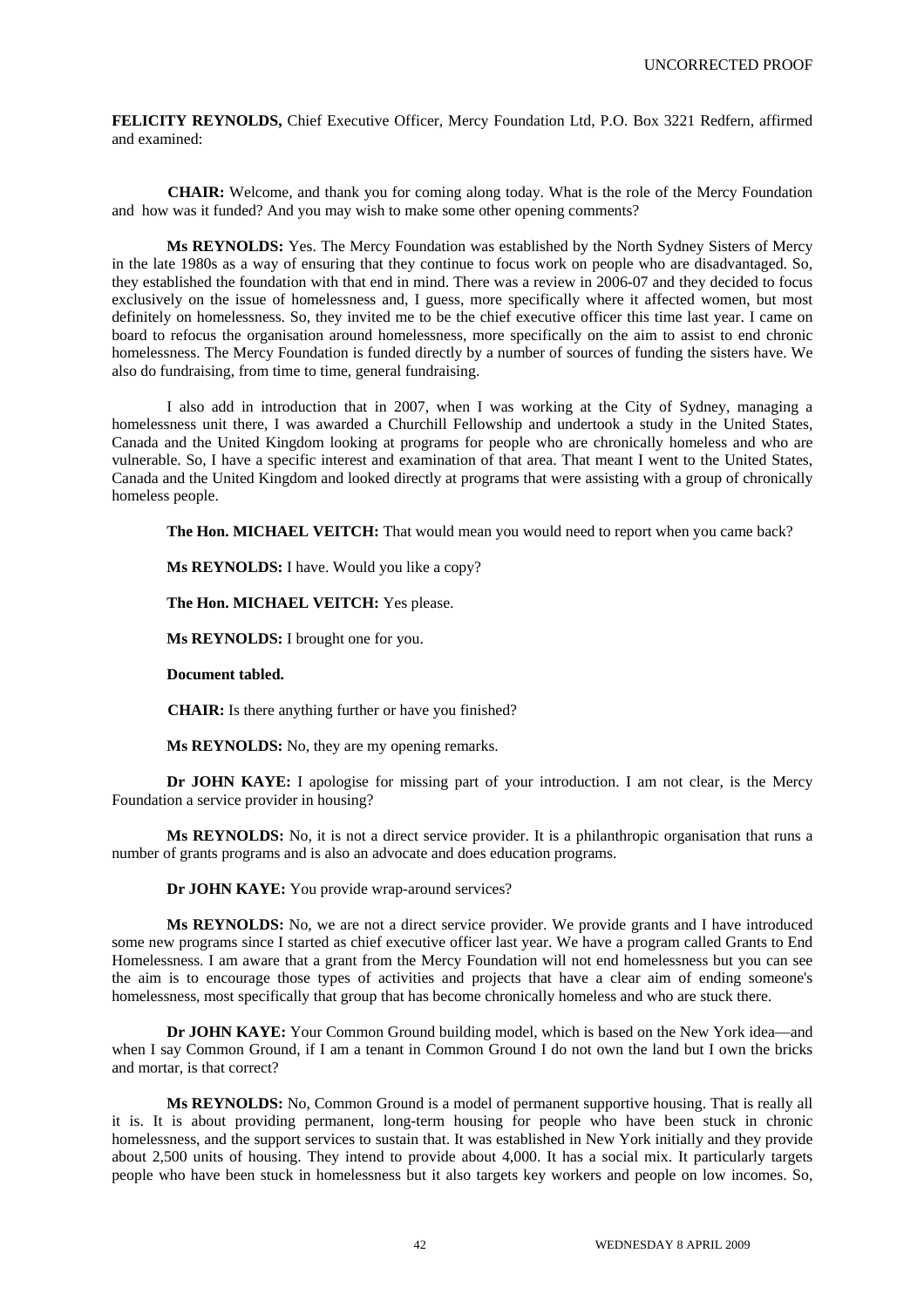there is that social mix in the building. It is a safe place for people. It has a concierge in so far as he ensures that people who live in the building are safe and supported. There is now a Common Ground building in Adelaide. One is currently being built in Melbourne and this week the Tasmanian Government announced it would be developing a Common Ground building. That is primarily because it offers permanent, supportive housing to those people who are currently missing out, those people have been stuck in homelessness for some long period.

**Dr JOHN KAYE:** Are there plans for a Common Ground building in Sydney?

**Ms REYNOLDS:** There most definitely are. The Mercy Foundation has been working closely with the City of Sydney and a number of other partner organisations, including Housing NSW, to try to develop a Common Ground building here in Sydney as an initial start, certainly as a contribution to an increased amount of permanent supportive housing for people who are experiencing chronic homelessness. We have been looking at sites. The City of Sydney did a site audit and we have suggested a number of sites to the Government. We are yet to hear back what might be happening about that, because I understand a number of federal initiatives can assist with funding at the moment like A Place to Call Home, and Some of the Initiatives coming out of the white paper. That is our intention at the moment, to develop that Common Ground Sydney building. I have also had interest from some other people in New South Wales who have been wanting to establish Common Ground elsewhere. It is really important that people understand Common Ground is simply one type of model of permanent, supportive housing. There are other types of models, but it is a really good one for those who need on-site support services and it gives that economy of scale and it also gives that social mix and so it does not encourage what some people might call a ghetto or something like that.

**Dr JOHN KAYE:** Are we talking about a four-storey walk up or a high-rise?

**Ms REYNOLDS:** We are definitely talking of high-rise. In New York—and those of you have visited New York will know it is on a much larger scale than many other cities in the world—they are quite large buildings. They were dilapidated hotels that were not being used by anyone. Roseanne Haggerty, who founded Common Ground, saw empty buildings and homeless people and put the two together. There are a number of tax incentives they have over there federally that encourage private investment to make that happen and do up those buildings. It is a little different here. We do not want a building of 600 units here in Sydney—it is just that the scale would not fit. But the model itself is a really useful one because key parts of the model will assist those people who have been stuck in homelessness. So, the safety aspect, the on-site support service aspect, the fact that the tenancy management is separated from the support management—just as you and I would not want our landlord checking whether we had taken our medication. That is exactly the same respect with Common Ground tenants and, and that tenancy management and support management is separated.

**Dr JOHN KAYE:** You are talking not in 400 but 40 units?

**Ms REYNOLDS:** No. Certainly in Adelaide from memory I think it is around 50 or 60. The one in Melbourne is about 160, 170, and that is currently being built. We would be aiming here to have I think an ideal figure of around 150, but anywhere between 100 and 200.

**Dr JOHN KAYE:** In one building?

**Ms REYNOLDS:** Yes. Bearing in mind half of that I guess are people who just require low cost housing and who do not necessarily have a history of homelessness.

**Dr JOHN KAYE:** It is the current view that high-density, high-rise housing is the right way to go for support and accommodation, in order to give the economy of scale, so there are some bad examples of highdensity, high-rise public housing. What is different about this?

**Ms REYNOLDS:** What is different are those things that occurred, and I think I know which models you are talking about—I just came in from there, I travelled in from Waterloo—what happened was the housing went up but the support services were not there. What we have to make sure happens is that you cannot just provide the housing. Housing is key to any homeless; it is absolutely the most crucial component but you must have the support services and that is what was missing. In fact, other things were missing. If we look at some of the suburbs out west, there was also infrastructure, transport, a whole lot of basic services that were missing.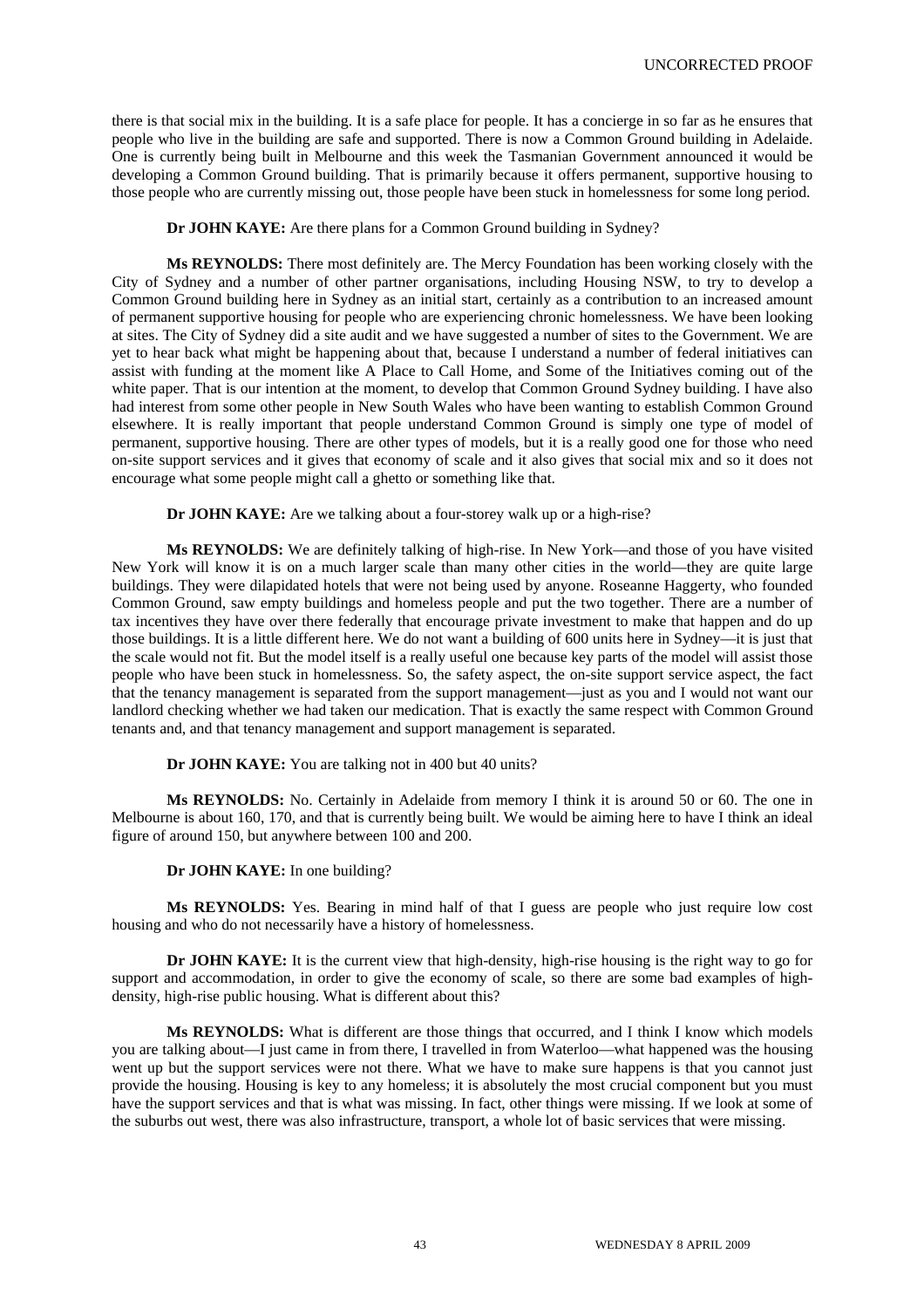**Dr JOHN KAYE:** You are saying that the problem with the 1950s high-rise model is not the geometry but it was the absence of the support services; that there is nothing inherently wrong with putting low-cost housing stacked up into a high-rise model?

**Ms REYNOLDS:** I think it is a bit of both. I think the scale of some of them were just too big anyway, but certainly I think of buildings where you might have 150 to 200 people, certainly where it is a social mix as well, where you are not talking about a whole lot of people who have some disadvantage or disability altogether; you have got the social mix, you have got people who model going out to work, going out to university, going out to training. It is pretty evidence-based. There have been evaluations in New York around how Common Ground has gone. It has a 1 per cent eviction rate is what I was told, so I think that is pretty darn successful as far as being able to normalise housing.

The other important aspect of it is that it is high-quality housing. It looks like any other housing in the street and you or I would want to live there. That encourages very much social inclusion. One of the key things about a Common Ground building is that it encourages the whole community cohesiveness and there are areas in the building that encourage people to come together rather than perhaps what we might have seen in some of those old-fashioned models where they are just a bunch of boxes put together with not many common areas. But, by the same token, it is not the only model. There are some scatter-site stuff like Pathways to Housing that is equally as effective.

**The Hon. TREVOR KHAN:** I am interested in exploring Common Ground a bit further. You talked in terms of on-site support services. Could you explain more what those on-site support services are and how they connect with individual clients?

**Ms REYNOLDS:** The model in New York has a concierge so people do not come into the building without people knowing that they are in the building. I guess you already know and, I am not sure how much evidence you have heard or submissions you have read, but you may have already heard that some people who are quite vulnerable and have been stuck in chronic homelessness sometimes have their public tenancies fail because they are so vulnerable and sometimes they get taken over by friends or people they may be involved with and they are quite vulnerable. For that particular group where you have someone checking who is coming in and out of the building, it can be useful and they can feel very safe.

The support services themselves would be around offering a sense of case management to people. That is part of the model, and those services would be whatever might normally be offered to someone with a mental illness. Certainly there would be someone who would be brokering whatever other support services might be required in order to sustain that tenancy, in fact, the same comment is made, "whatever it takes". For some people that may be quite significant and for others it might be very little. I spoke directly with a Street to Home team in Toronto in Canada a couple of years ago getting people straight from the street into their own permanent housing and that is called Housing First, who said to me that someone who looks terribly complex on the street can sometimes, not always, look a hell of a lot less complex when they are living in a unit, because it is so much easier to get your life together and get some stability once you have somewhere stable to live. It is nigh on impossible to try to do that while you are living on the streets.

**The Hon. TREVOR KHAN:** I do not want to cut across you because you are doing just fine, but in terms of the case manager, who would you envisage in a Common Ground environment providing that? I say that in the context that I get an impression—and this is me—from some of the evidence we have received that there is a lack of coordination of various of the Government-sponsored health services and the like?

# **Ms REYNOLDS:** Yes.

**The Hon. TREVOR KHAN:** Who does that coordination?

**Ms REYNOLDS:** There would be case managers there on site during business hours who would broker that.

# **The Hon. TREVOR KHAN:** Employed by?

**Ms REYNOLDS:** Common Ground or employed by whatever. In New York what has happened, because they do believe very much in that separation of tenancy and support, they contracted out the support services to an organisation called the Centre for Urban and Community Studies. As they said to me when I was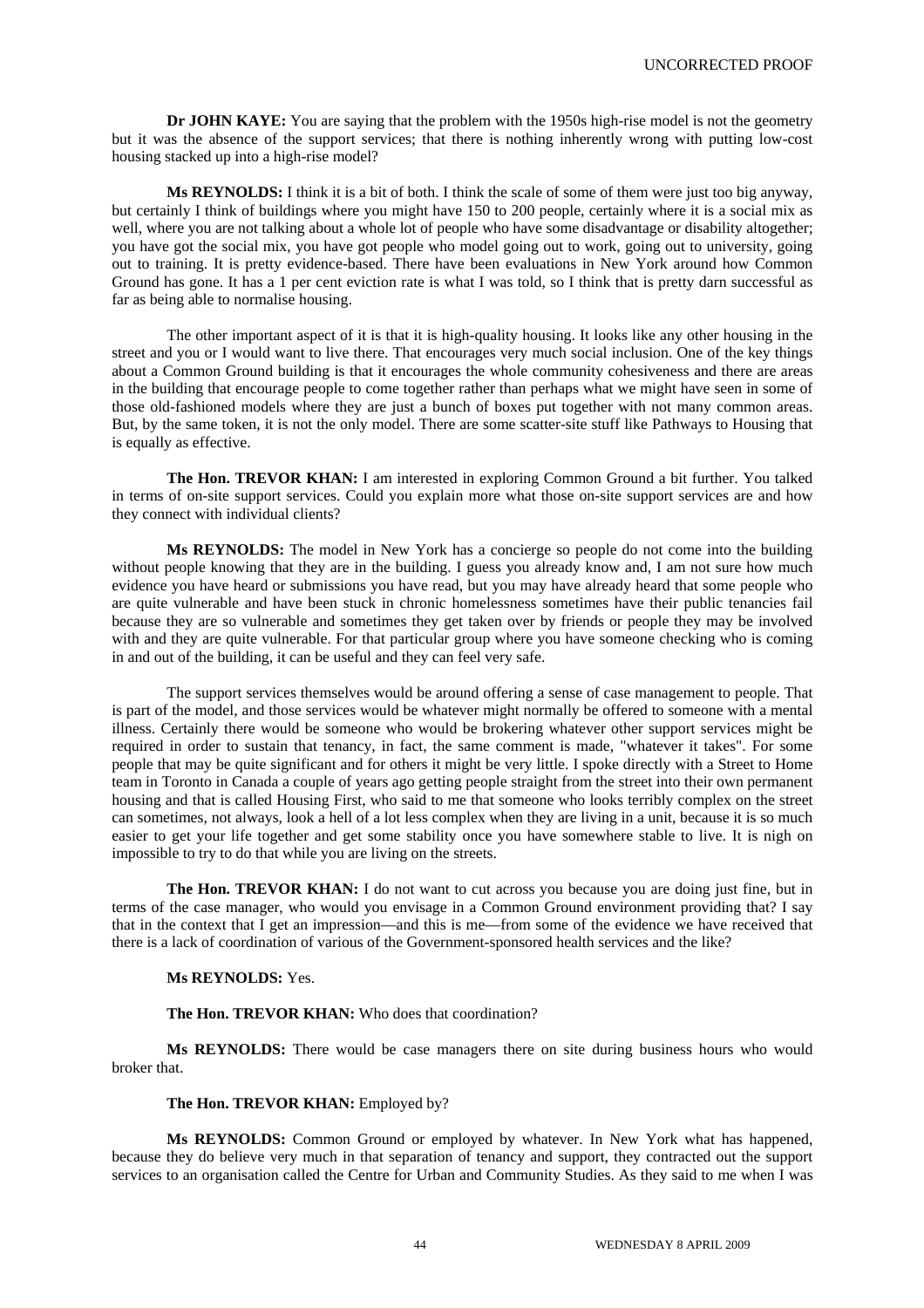speaking with them a couple years ago, they said, "Felicity, we employ the best qualified, most experienced people because we are dealing with the most vulnerable and most complex people." It makes a hell of a lot of sense but it is not necessarily what is currently happening. What we would be looking at would be caseworkers who would work with people living in the building to broker whatever services are needed or to directly provide them. Sometimes it is a matter of ensuring that people are linked up with the local community. It is as simple as that. Sometimes it is a matter of ensuring that the mental health services are seeing people incredibly regularly.

**The Hon. TREVOR KHAN:** In the South Australian, Victorian and Tasmanian experience, who owns the building?

**Ms REYNOLDS:** From memory, Common Ground Adelaide was established by the South Australian Government and it was established as a separate entity called Common Ground Adelaide. I have not checked beforehand but I am almost sure Common Ground Adelaide do. I will double-check that. In Melbourne it is a partnership between Home Ground, Yarra Community Housing and the Victorian State Government. Yarra Community Housing will look after the building and the tenancy, and Home Ground, which is a big provider of homelessness services in Melbourne, will provide the support services. The Victorian Government did have a scheme, I understand, that offered up 75 per cent of the capital costs of that social housing building for that to happen and Grocon are building the building at cost, which is precisely the same commitment they have made here in Sydney to build the building at cost. We need a site.

The Hon. TREVOR KHAN: In terms of the New South Wales or Sydney proposal, are you able to outline what sort of structure of ownership, management and control you or the organisation envisages?

**Ms REYNOLDS:** I still think that is somewhat flexible. We would be looking at a commitment from the State Government. Whether or not it retains ownership and there is a 99- or 49-year lease, that is pretty flexible. It is a matter of making sure the building happens. Grocon is happy to do it at cost; they have made that commitment. We have had a number of other pro bono commitments from other organisations and because I know that the Committee is looking at partnerships with business in the corporate sector, I think what it has shown me since I have been involved in trying to make it happen, is that there is a certain amount of willingness on behalf of the private sector to help try to solve this problem. I have been quite pleased to see the number of businesses that have stepped forward to try to assist in dealing with homelessness, specifically chronic homelessness, and trying to get Common Ground happening in New South Wales.

**CHAIR:** Have you come across a situation where, in that mix, you might have the local council wanting to become involved with land in some form a joint venture with the private sector?

**Ms REYNOLDS:** Certainly the Common Ground development that I have been involved with on behalf of the Mercy Foundation is very much in partnership with the City of Sydney. Their commitment has been significant. They have done a lot of work to help try to make it happen. I do not think Common Ground is a great model outside of urban areas. I think it is an urban one. I think we need to think of some other things for rural and regional areas and I think that is where local government could certainly perform a role. I have actually worked in local government quite a few times throughout my career and I do think it has a great role to perform as far as a strategy to ensure affordable and low-cost housing in the local area. It has obviously got a role in regards to the current type of low-cost rental accommodation, such as unlicensed boarding houses. I think their role in actually trying to ensure high-quality, low-cost boarding houses is something that could be explored further. The State Government could also perhaps have a look at some of the tenancy rights.

**The Hon. TREVOR KHAN:** Has State Rail offered up any land?

#### **Ms REYNOLDS:** No.

**The Hon. GREG DONNELLY:** You can ignore the last question; it was not a serious one. The Government's questions are always serious. With respect to the model you referred to whereby there is a mix of people living in the building. Obviously to establish that in the first instance requires a decision about the range of people, backgrounds and what have you. To maintain that over time so you do not end up with a majority taking over, just through turnover, if you know the answer, can you explain how that is managed over time?

**Ms REYNOLDS:** My understanding is that it is managed insofar as if someone who has had a history of chronic homelessness comes into the building and then ultimately leaves the building further down the track, then that person is replaced with someone with that background as well, and vice versa. You do try to keep the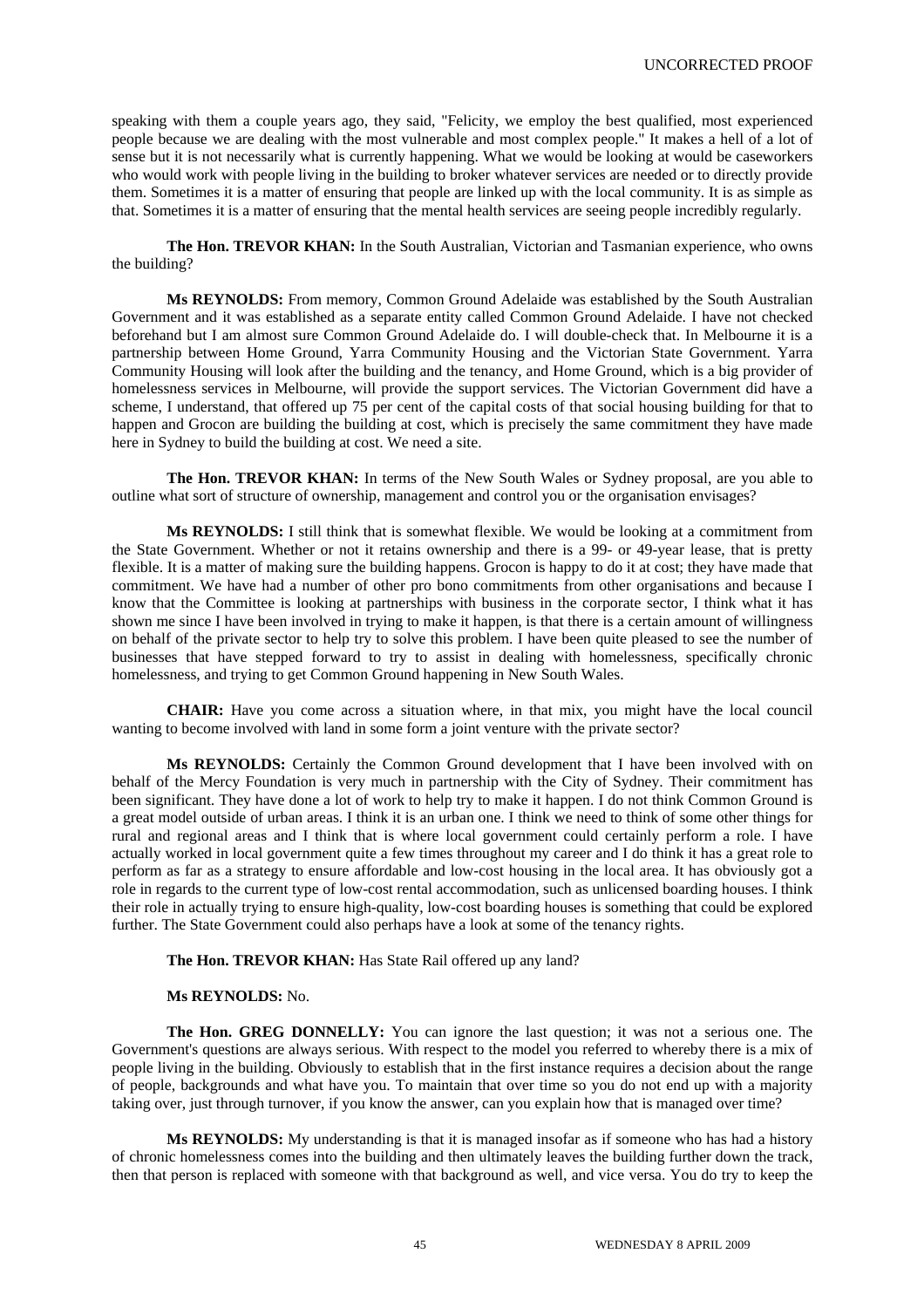mix, within reason. Obviously the important thing is to try to get housing to that group that is currently missing out, so there is a level of flexibility but we have still to see in Australia how that will happen because we have got the Adelaide building; the Melbourne building is still a year or so away from opening, Tasmania has only just made the announcement and in Sydney we are still trying to find a site, so we will have to see how that happens in practice, but the intention is to ensure that people with the most need actually get that permanent housing.

One of the mistakes that sometimes some of us make is thinking that somehow there is this neverending group of people who are chronically homeless. In theory there is not. There have been people who have been stuck 5, 10, 15, 20 years. If we can solve their homelessness and we can continue to put in place programs that are preventative, we should not make the assumption that somehow there is always going to be this bucket of chronically homeless people who need housing. In fact, the United States, through their local plans to end homelessness, have announced this year a 30 per cent reduction in chronic homelessness over the past number of years. I cannot tell you exactly how many years. As you may already know, the British Central Government did this in the early 2000s and they had a significant reduction because they provided the permanent housing and the support that ended people's homelessness and got out of the cycle of going between crisis services, sleeping on the streets and on their friend's couches.

**The Hon. GREG DONNELLY:** I guess this is an age mix across a range of ages, gender, single, family?

**Ms REYNOLDS:** That would be the intention, yes. Certainly the Melbourne design of the building includes studio units, one-bedders and some family units. I know that the Common Ground building that I visited in New York were primarily studios. They were what you would call starter housing, because one of the reasons that we do have this phenomenon of homelessness is the starter housing that we lost. It was lost in New York; it has been lost in the major capitals cities for a range of reasons, so we need to have some more starter housing.

Even though it is out of a sense of equity that we want to make it medium-term or transitional, if you do not give people a sense of permanency, it is really hard to get stable. If you think, "I have to move on again in six months or whatever", there is some evidence to indicate it is more difficult to get stable, so by saying it is permanent, you can assist somebody to get their act together and there is a natural turnover over time or someone may stay there forever and maybe that is exactly what needs to happen because that individual may need that ongoing support for a very long time.

**The Hon. GREG DONNELLY:** I take you to the final paragraph on page 3 of your submission. Are you able to elaborate on that paradigm shift? I was not sure whether you were alluding to government policy behind that paradigm shift, or it was that and other factors operating together.

**Ms REYNOLDS:** There has been a specific Federal-led policy to end chronic homelessness. What they have realised is that the Federal Government cannot do that—just as our Federal Government has realised that, that it needs local communities and the States to do that. The paradigm shift is about: instead of endlessly servicing a problem, realising that the solution to ending someone's homelessness is housing. Some people do not need support, they just need the housing, and some people do need ongoing support. If you provide the support with the housing, you end the homelessness. That is where the paradigm shift has occurred.

In fact, it is not made up either. If you ask chronically homeless people what they want, generally you will find that what they would like is a permanent place to live. That has been done over there, and that is what they found was needed. What they have been doing is encouraging local plans to end homelessness. Just as I would not know what to do in Dubbo, I suspect Dubbo has half a clue what needs to happen in Dubbo. They will know the services on the ground; they will know the types of people who are affected by homelessness there. That is where it needs to come from. Again, that is where local government can perform a key role in helping to bring together those plans. They have been highly effective in the United States. But what they have needed is not just the Government doing it and dropping it on the local community; it has been the local community, which includes the businesses as well.

Businesses are also involved in homelessness. Businesses do all sorts of things to address homelessness that do not necessarily help to end it. And by ending homelessness it becomes not a recurrent cost; it becomes a once-off cost and then you have solved the problem, especially if you have prevention strategies in place as well. Does that answer your question?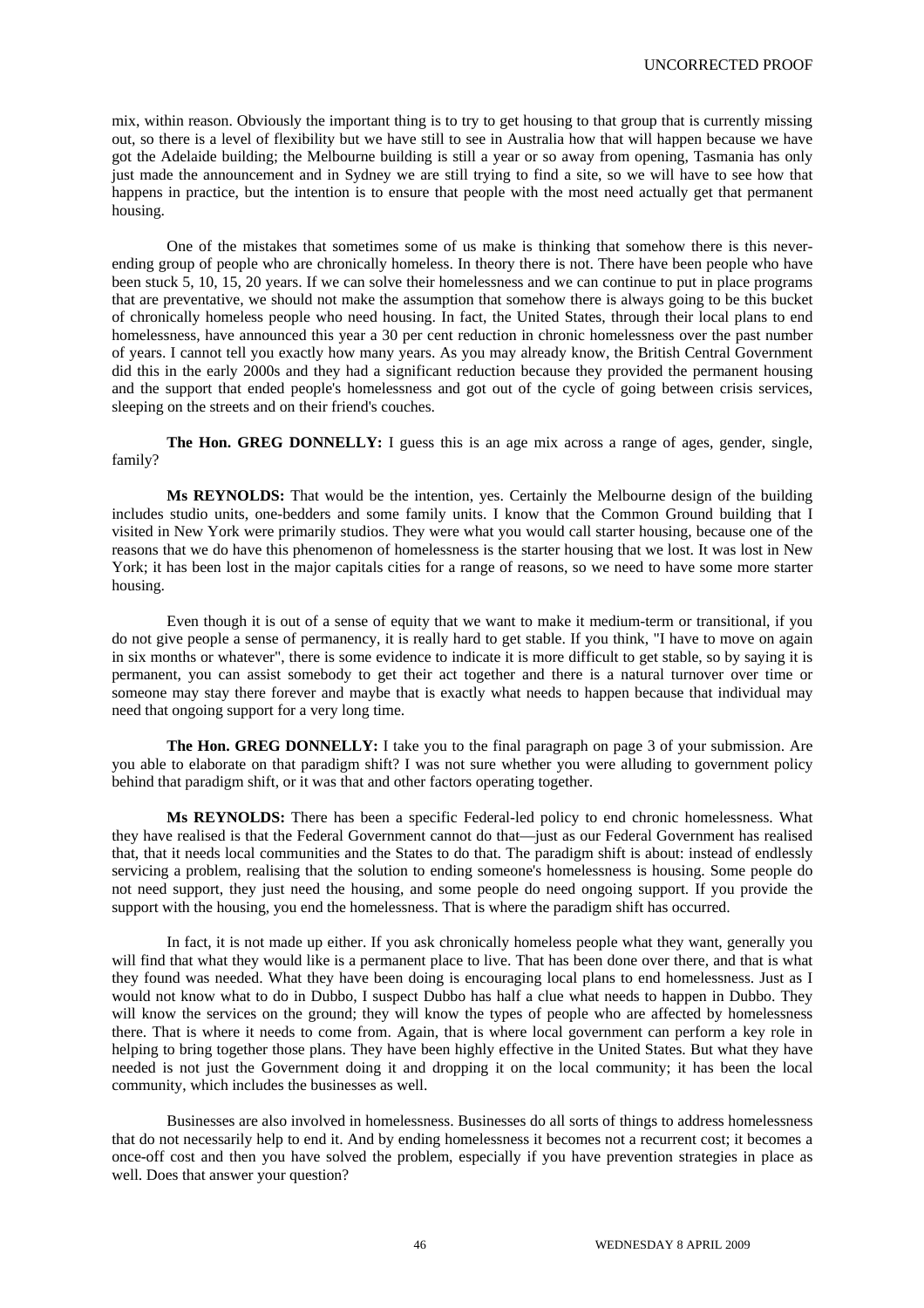**The Hon. GREG DONNELLY:** That is very helpful. Obviously there are people who are in social housing. Let us assume that, in the context of the model that is working at least in parts of New York to which you referred, people get in there, they become settled, they get their lives together, they find themselves employment, and perhaps some of them take education. They get themselves on track, so to speak—hopefully a track that will go forward. An argument could be advanced that there comes a point where they are asked to move on, because in a sense they have been able, to use a colloquial expression, to get their act together. It is done in this way. To the extent that they vacate, it provides prima facie an opportunity for someone to take that room or unit, or whatever the case may be. Is that something that is done in terms of these models, where people in some sense are not allowed to call this their own on an indefinite basis but are encouraged to transition out, ultimately, into something, when they get to the point where they would be able to do that?

**Ms REYNOLDS:** I completely understand where you are coming from. We do not have an endless supply of money and houses to drop on people. However, I think what has been shown is that it can sometimes undermine someone's capacity to get stable by indicating this is transitional. People, when they generally get there act together, will, on the whole—I realise that there are some people who may not—but on the whole they will. If it undermines people's capacity to get stable—

#### **The Hon. GREG DONNELLY:** That is the risk?

**Ms REYNOLDS:** Yes. It is a difficult one.

#### **The Hon. GREG DONNELLY:** I think you have answered that question.

**The Hon. MICHAEL VEITCH:** With regard to your response to the Hon. Trevor Khan's question about case management and the case service delivery mix, do the privacy laws in this country have an impact upon how that is done?

**Ms REYNOLDS:** Yes. I think privacy laws were established, quite rightly, to ensure our privacy. But I think, unfortunately, that has sometimes meant that some very vulnerable people stay very vulnerable because it is very difficult for services to coordinate and wrap around them—not because anyone wants to invade anyone's privacy, but because we want to make sure that people get appropriate assistance, especially where there may be some concern about their ability to give consent. That is an issue that I know has been taken up by some people in inner Sydney, and a bit of a handbook is being done.

Generally the services are full of quite well-meaning people who are working in the social services sector because they want to assist homeless people. They are kind of averse to breaking the law. They just know there is this privacy legislation but they do not necessarily know the ins and outs of it; they are not lawyers. So they err on the side of caution. I think that can sometimes mean that you do not get as good cooperation and coordination around someone, simply because they are trying to do the right thing.

I know for myself, when I have been working directly with people, I use as a rule of thumb: Would I stand up in court and say, "I decided to tell someone to do it because I felt it was in the person's best interests." But it is a difficult one. I think it is something that goes towards providing good support for people who are vulnerable, complex and chronically homeless.

**The Hon. MICHAEL VEITCH:** In your submission, I think in the background to the Mercy Foundation, you talk about a special interest in single women with children who experience homelessness. If I were to ask you what would be the protocol of a typical woman who would access homelessness services from the Mercy Foundation, what would that typical woman be today?

**Ms REYNOLDS:** As I said before, the Mercy Foundation does not provide any direct services. But my understanding is that clearly a number of women who experience homelessness in Australia are women who have experienced domestic violence and have been in domestic violence situations. With single women it may be exactly the same mixture that brings men to homelessness: mental illness, drug and alcohol issues, traumatic brain injury, or physical or other health disabilities. One of the issues when it comes to women—and I am not talking about women with accompanying children; many of them have children but they are not accompanying them because they have already been taken by the time the woman lands on the street, and they are often a lot less visible than the men. In order to stay safe, they are catching trains late at night, they are doing a range of things such as sleeping on friends' couches et cetera—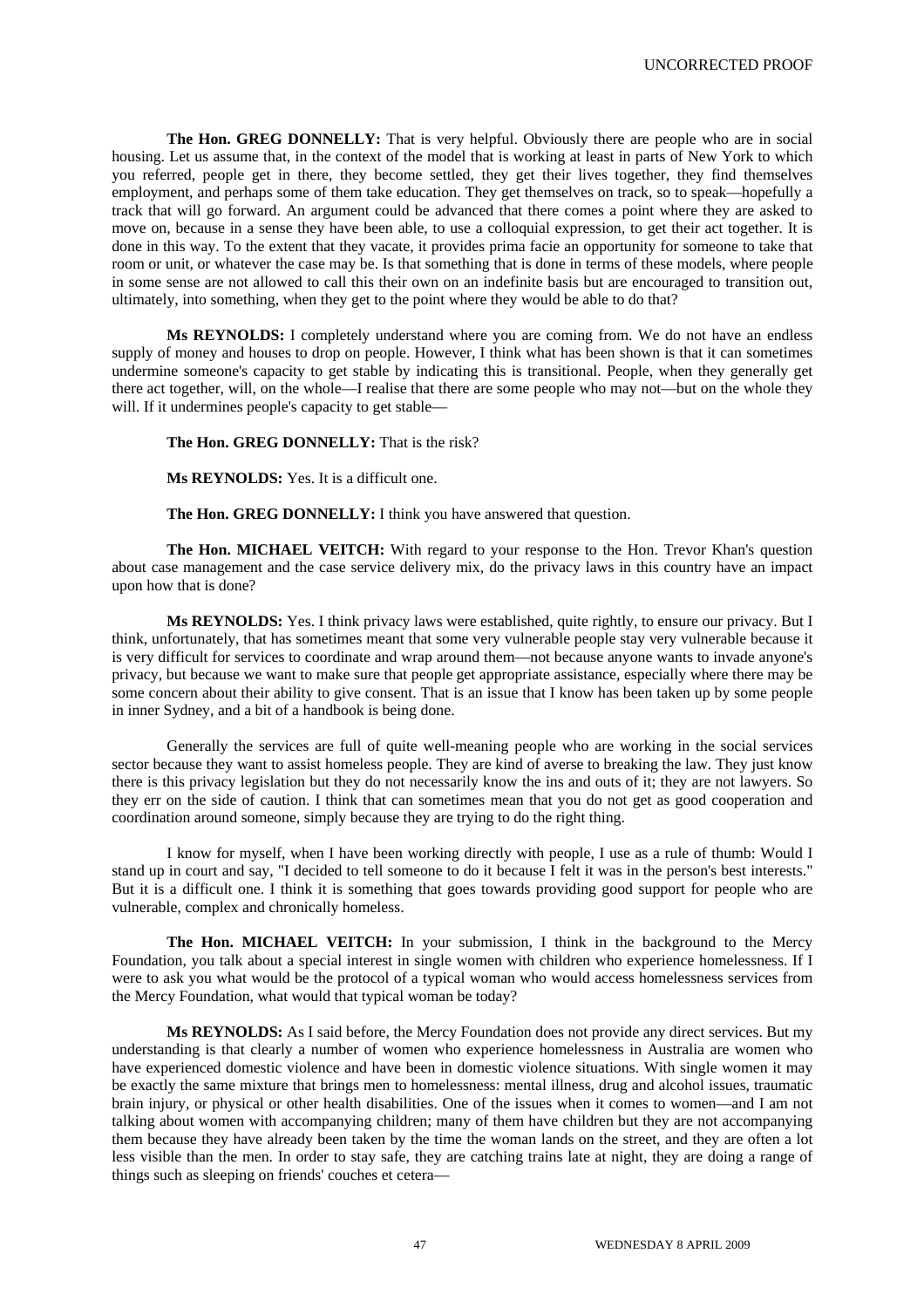**The Hon. TREVOR KHAN:** When you say catching trains late at night, you mean going around and around?

**Ms REYNOLDS:** Going all the way up to the Blue Mountains, or going all the way up the coast and coming back. That is the way some people stay safe. It is very vulnerable for blokes, but it is extra vulnerable for women. I think services for women alone—there is hardly anything. A report done by Catherine Robinson at UTS a couple of years ago indicated there is nothing on the other side of Parramatta for single women without accompanying children.

On the other hand, I would like see a greater emphasis on getting people straight from homelessness into permanent housing because it has been shown to work—and getting those support services to people in that housing. I realise that is not necessarily an easy task, but I think we have seen enough evidence from the United States and Canada that housing first does work. There is an assumption that we have often made here that somehow people need to get better first, and prove that they can manage. But, in fact, it undermines your capacity to get stable if you do not have anywhere stable to be and you do not have a sense of connection with your community. If you are going through a range of crises transitionally, and you are moving through different communities, you do not know what community you are going to end up in. You do not know which one you need to connect with. I guess that flies in the face of social inclusion. Does that answer your question?

The Hon. MICHAEL VEITCH: It does. I am trying to get in my mind a visual of the profile of homelessness in women.

**Ms REYNOLDS:** I think we can all land in homelessness. There is no set rule. But I guess with those who land in chronic homelessness, there are some obvious key features and usually they are multiple disabilities. I would say to you I think the HASI program, which I am sure you have heard of, is fabulous. It has been evaluated as a fabulous permanent, supportive housing program for people with mental illness. However, if you have more than a mental illness—for example, on top of that you have a traumatic brain injury or a neurological deficit, or drug and alcohol issues—you are not necessarily getting into HASI. It is those people who are stuck on the streets. We need some programs in place fairly soon to get those people off the streets. And it does work. We had a forum last Thursday here in Sydney where we had Phillip Mangano, the Executive Director of the United States Interagency Council on Homelessness. Plus, we did a video link with Rosanne Haggerty and Sam Tsenberis from New York. Sam Tsenberis has published widely in academic journals on the success of housing first and the success of getting people straight into housing without any requirements. They do not even have to take medication, or stop drinking or whatever. All they need to do is agree to a visit from the assertive outreach service. They have shown significant results. In fact, if the Committee would like copies of a couple of Dr Tsenberis' articles, I am prepared to supply them. I have brought one with me.

**CHAIR:** Yes, that would be very helpful.

**Ms REYNOLDS:** Would you like the information from the forum, plus Dr Tsenberis' articles?

**CHAIR:** That would be very helpful.

**The Hon. MICHAEL VEITCH:** On the last page of your submission, in the last paragraph, you talk about useful roles and positive community connectiveness and cohesion within buildings and local neighbourhoods. Can you talk about some of the elements that make up that desired outcome?

**Ms REYNOLDS:** I had written, in preparation for today—because I thought there was possibly going to be a question: What do you see as the repercussions of key workers' inability to live in or close to the communities in which they serve? Clearly, one of the problems is that you cannot be that connected to your community if you are travelling for four hours every day to another community. I think that sense of fostering social inclusion can happen only if you are there in the community. I guess that once happened when not everyone worked, when sometimes one of the partners would remain at home, and there was a linking in with other members of the community. So we have to think differently; we have to think a little bit about that now. One of the ways they do that in common ground buildings is in the public spaces in them, through the opportunities to interact with each other. I think there are other ways.

I was quite taken with a program I saw in Canada. As you know, when you want to put in place some programs that assist people who are disadvantaged, sometimes people in the community may oppose that. I have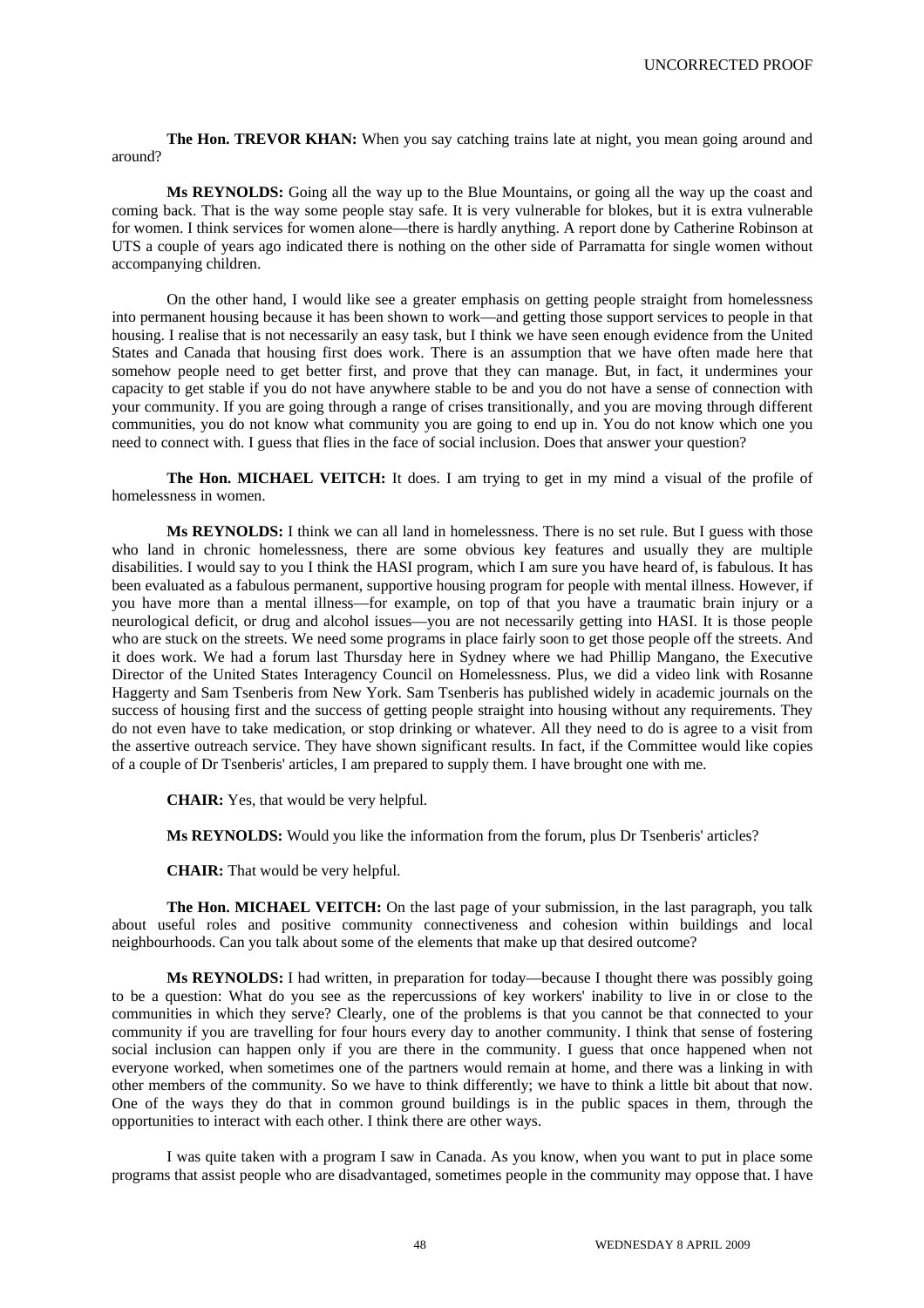worked in local government, so I am familiar with that. I think they are often called NIMBYs. What they have developed in Canada is YIMBYs—yes in my back yard. Often it is people like ourselves who say, "I don't care." In fact, I would really quite like to have a diverse community. I would really like the opportunity for people who have a range of backgrounds to come and live in my community, but I am just not that interested in going to a meeting and shouting about it.

**Ms REYNOLDS:** The people that really do not care do not care enough to go to a meeting and it is often those that do care that do go to a meeting. They have developed consumer advocates and they have got the big "yes in my backyard"; so there are people who go to those meetings and say, "Yes, we do. We want a diverse community. We want people with disabilities to live in our community. We want our communities to reflect the community". It is not easy to do but I think that is where there can also be some local leadership around that kind of thing. Just a final point in regards to addressing homelessness: it really does need local champions to do that; it has to come locally—obviously, with Federal and State resources and pushing, but it has to come locally.

**CHAIR:** Local champions—that is a very important issue. You may be able to expand on that concept for us—not today but we may ask you on notice with the number of questions that we have got—because I think there needs to be some work done in that area; it is very underdeveloped and a key issue for going forward in many areas, this being one.

**The Hon. MICHAEL VEITCH:** Just a very quick question that follows on. You were talking about public spaces within the building. Can you just give us a couple of examples of what the public spaces are used for?

**Ms REYNOLDS:** Maybe a café. I know some of the buildings down in New York have gardens on top of them, like a brick garden, that kind of relaxed space or active space—gyms, et cetera.

**CHAIR:** Thank you very much for being with us. It is quite obvious that your knowledge is quite extensive in this area and very impressive.

#### **(The witness withdrew)**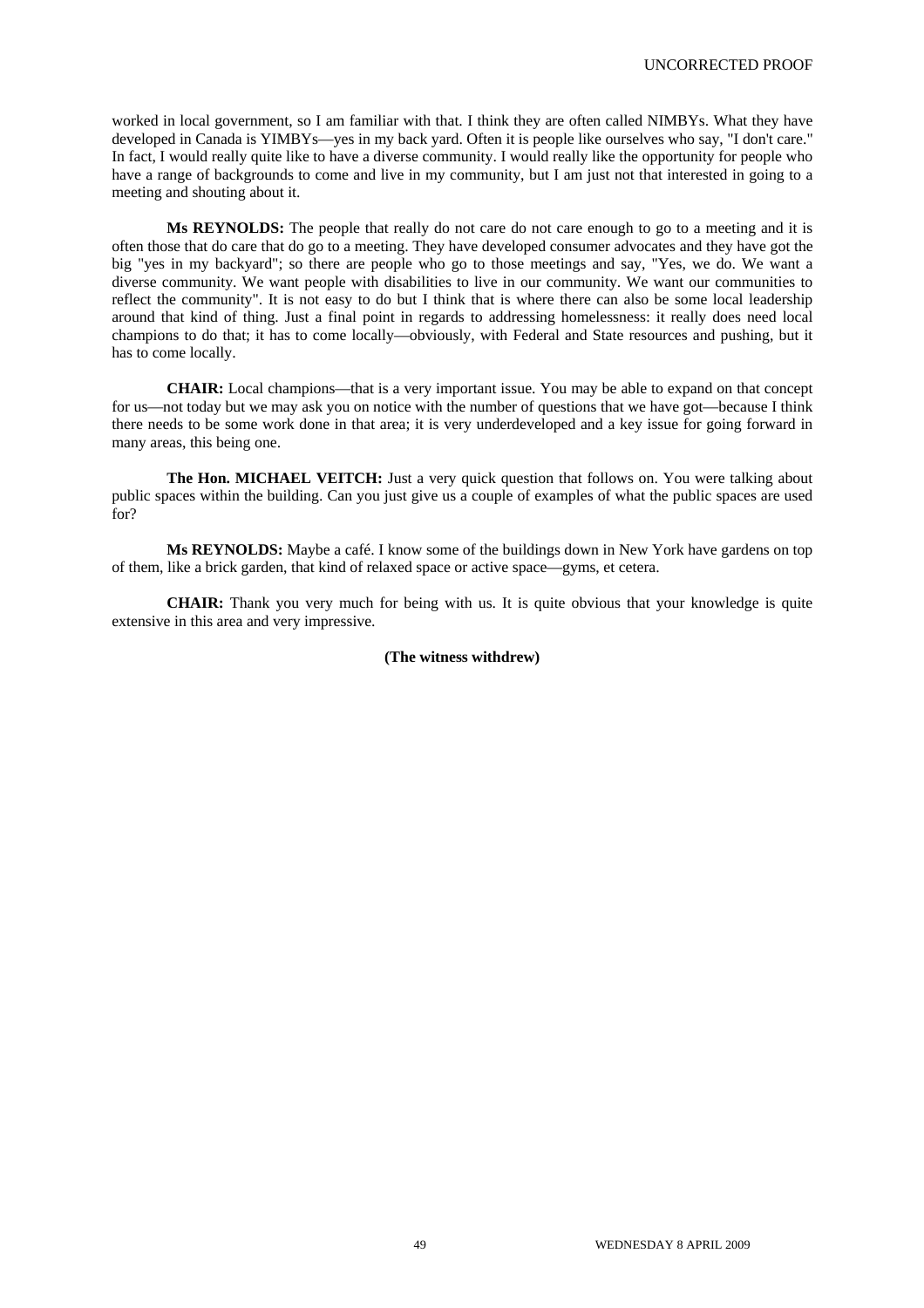**SUE CRIPPS**, Chief Executive Officer, Homelessness NSW, P. O. Box 768, Strawberry Hills, sworn and examined:

**CHAIR:** Would you like to make some opening remarks before we go to questions?

**Ms CRIPPS:** I am here today representing adult homeless services. Thank you very much for the opportunity to come and speak before you. A key message that I would like to communicate on behalf of members is how important the whole issue around affordable housing is for people who are homeless or those who are at risk of homelessness. Several key things are happening at the moment. We have the Federal Government's White Paper called The Road Home, which is obviously looking at how we start to implement that within New South Wales, and a key component of any strategy that we can do in New South Wales has to have access to affordable housing to be able to resolve people's homelessness or prevent people from becoming homeless in the first place. It is a very timely committee to come to and speak before.

Building on that, Homelessness NSW is one of several organisations that is working very closely with the New South Wales Government, and in particular Minister Borger, and the Department of Housing in terms of looking at how we build a homelessness strategy, again within the New South Wales framework, and obviously affordable housing has to be a key component of that.

**CHAIR:** What is the role of Homelessness NSW?

**Ms CRIPPS:** Homelessness NSW has as its mission a goal to end homelessness for all people in New South Wales, which is a very bold and brave aspiration really, and we do that in a variety of ways. We obviously are a member-based organisation, so we represent homeless services, many of whom are funded within government funding programs through the Supported Accommodation Assistance Program, the Department of Community Services. So we represent actual services. We also work and represent the views of homeless people and really generally look at what needs to happen, again within New South Wales, to frame a better response for people.

**The Hon. MICHAEL VEITCH:** There are a couple of interesting points in your submission that I just wanted to tease out a bit further. On page two you say, "When we recognise that homelessness is about more than houselessness". What do you mean by that statement?

**Ms CRIPPS:** What I mean by that statement is that you can get a homeless person a house and I can guarantee that in many instances within a couple of months that person will be homeless again. We need to understand that resolving homelessness is not about just giving somebody a house; it is actually about looking at the supports and services they need and about how people connect to community. One of the most important things around resolving homelessness or preventing people becoming homeless is that connection to community. If people are engaged and have people that they connect with and have activities they do that embeds them within that community, it is likely that the risk reduces of them becoming homeless or losing the house once they are housed. We know that internationally but we also know that from community development regeneration work that Housing NSW has done.

So it is really important that across New South Wales we understand that you do not resolve homelessness by giving somebody a house. You have to give them a house but then there is a whole suite of supports, products, activities that need to wrap around that person in that community to sustain and endure what happens.

**The Hon. MICHAEL VEITCH:** As part of that process, which we teased out a bit earlier today with one of the witnesses, to deliver that suite of programs that you are talking about, do the privacy laws in this country impact on how that can be done?

**Ms CRIPPS:** That is an interesting point. I think they do on a couple of levels. When we look at the Federal privacy legislation and the impact that that has on tenancy databases, and I am sure you would have heard about this over the last two days, there are some obvious issues there that need to be addressed. Many people who come through the adult home services system are known and identified on these tenancy databases, and it could be for things like, for example, women and children escaping domestic violence that the women have been no part of but the tenancy was in their name and so whatever was the issue was attributed to them; it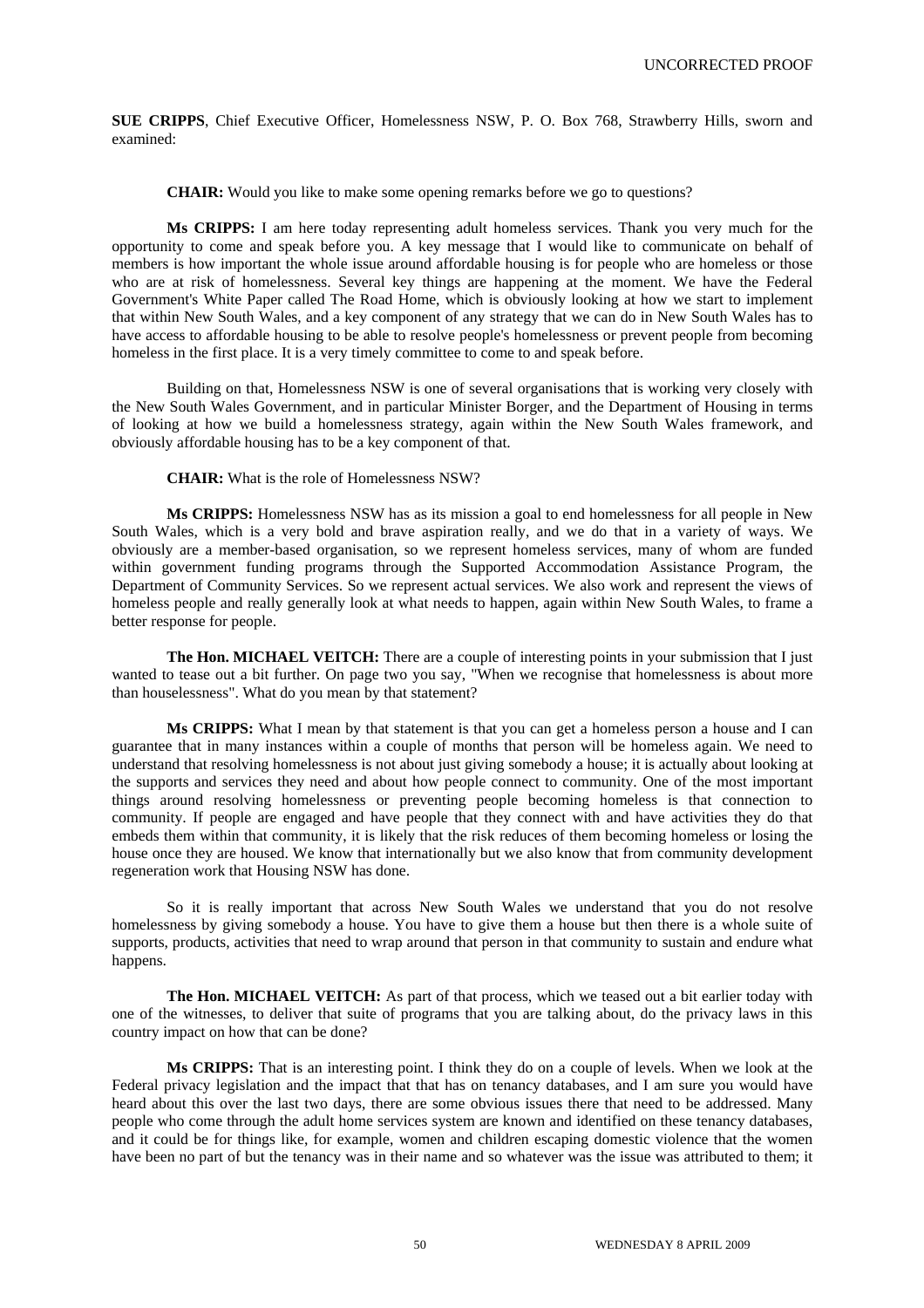could be something as trivial as not mowing lawns. There are all sorts of things that people get tagged with that quite often people do not know that they are actually on a tenancy database.

So there are some real issues around that, around the privacy legislation at the Federal arena and how we start to look at managing that to actually perhaps free up some of the blocks that exist for people currently in terms of accessing. At that State level, in a previous life I was a psychiatric nurse by training and I shudder when I think of the times I used to say this, but using privacy legislation as a tool to not necessarily share patient case planning stories as part of a broader care response, if you like, I believe there is nothing within privacy legislation that stops you, with the client's consent, sharing history and knowledge. But there is a culture and a practice that is inherent in the way health services particularly—that is what I am talking about because that is what I know—are delivered that can cause some real stumbling blocks when you are trying to work with people with quite complex issues and pull together a package of support that requires really clear communication in the sharing of knowledge to help resolve somebody's homelessness or sustain them in their housing. So, yes, I think there are some significant issues around that. I do not know what the answers are but there are definitely some key problems.

# **The Hon. MICHAEL VEITCH:** I was going to ask you what the answers are.

**Ms CRIPPS:** We have in New South Wales the accord, for example, the Housing Homeless Services Accord, and where that has been operating my sense is—and I am on some steering committees but I have not yet seen the actual evaluation report—that it has actually been working quite successfully. I think where you have a group of people who are working closely together with a common goal, and the accord provides them with a framework and some communication tools and some paperwork around client consent and confidentiality and involving the client or the consumer and getting their sign off on what you can and cannot talk about, I think it has been working quite well, from what I have been talking to people and hearing. So I think here in New South Wales we have some good products, good systems, that could be built on quite successfully.

The Hon. MICHAEL VEITCH: Just an important thing we have picked up today, if you go to page 3 of your submission you talk about the Cumnock project. Can you explain a bit more than you have in your submission how the Cumnock project has the capacity to maybe overcome some homelessness issues?

**Ms CRIPPS:** When you are thinking homelessness in regard to the Cumnock project do not think about the people that you would see around here on the streets, think about people who are perhaps at risk of homelessness—they are perhaps working families, people who are at what I would perhaps call the softer end of homelessness or at risk of homelessness, and they are people who have trades: chippies, builders, those sorts of people. It is quite interesting, I found out about the Cumnock project over a dinner party conversation. Some of the best conversations and some of your best knowledge come just through word of mouth.

Basically how the Cumnock project came about was that one of the farmers' wives living in Cumnock, which is a small town in central west, near Orange, was very concerned that her children were about to not be able to go to the Cumnock school because they were going to be losing their teacher because the number of children was dropping, which obviously is a real issue in country New South Wales, and she wanted to do something about this. She was also very conscious that there were lots of farmhouses that, because of the rural downturn, were not being used at all, or workers cottages that were not being used on land. So she got a group of people together—a real estate agent and a local solicitor, so there was a proper legal process and there was a proper tenancy thought about the tenancy rules and what have you—and got a bit of a community working party going together and it has basically been incredibly successful in attracting into Cumnock—I think they have already filled four farm properties and are looking at a few more—people who were coming in with the capacity to renovate the properties, the actual houses, and to add to community.

They had to have a couple of rules: they had to have children at school age and they had to bring a skill. So these are definitely people more at the risk of homelessness end than the people who you would see living on the streets and what have you. But when we were talking to them the people who were applying—they were swamped with applications—four of them were living in caravan parks, so they are technically homeless in that sort of tertiary homelessness: they did not have secure accommodation over their head, and when we asked her what she knew about them, basically they have become homeless because of rental unaffordability. Somebody had got an investment property, they could no longer afford to rent it, they had to sell it, the person got evicted and they could not find any other affordable housing.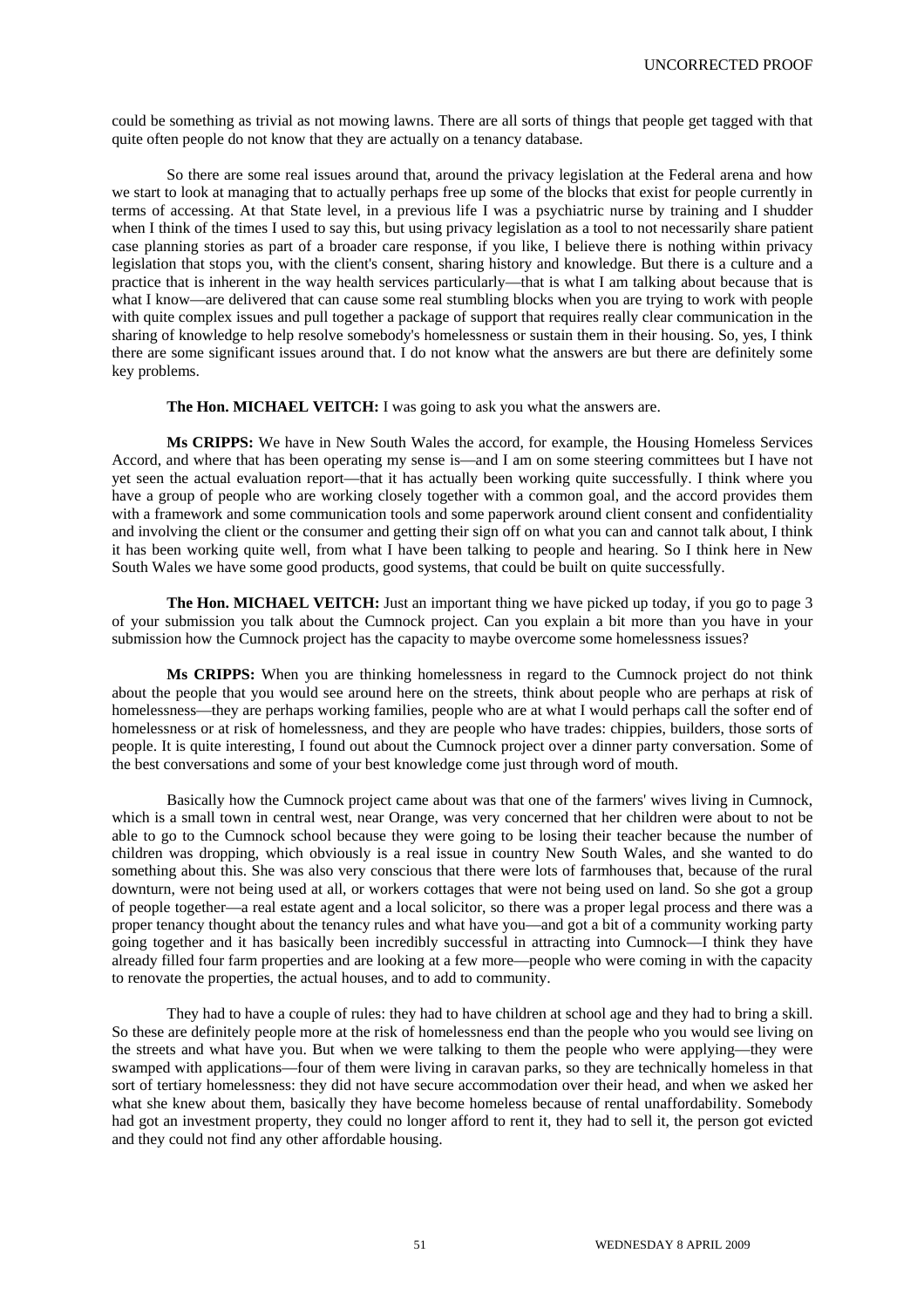I see that as an opportunity to explore further how that could perhaps be replicated elsewhere. I remember it must be 12, 18 months ago I was doing a bit of media work and I had a phone call from down around the Murrumbidgee area.

It was a guy from the Farmers Federation, I cannot remember his name, I am really sorry. He phoned me because he was coming to me with exactly this issue. He said, "You are talking about homelessness. In our region there are these vacant farm houses and they have all got water rights"—not that I understand much about water rights. He said, "There is just something waiting to happen".

From my perspective I think this is something quite exciting for people who are at risk of homelessness or newly homeless who have a real load of skill and capacity, so they are not going to need a lot of support. I think rural communities could actually really build on this model in Cumnock. When we were doing a little bit of literature research we found they are also running a similar approach in one of the country communities in Tasmania. I think it is something that is waiting to take off really, with a little bit of support from government through the Homelessness Action Plan that we are building at the moment. It would be a small amount of seeding grant, I would think, to get communities up and running with such an approach.

**The Hon. MICHAEL VEITCH:** You spoke about the Cumnock project. What role do caravan parks and tenants play in the low rental market in New South Wales?

**Ms CRIPPS:** This is a fraught issue really, a bit of a vexed issue. Caravan parks have for many years played a vital role in providing more affordable accommodation for people either short-term and some people long-term. I will start again. There are two communities that we need to think about. There are people who choose to retire to caravan parks and they have their own fixed environment and that is their house, and lovely, good on them, then there are people who through being homeless end up being placed in caravan parks or seeking caravan parks as a short-term or temporary measure whilst their issues are sorted through and alternate accommodation is sourced. There are several issues. This can never be long-term permanent housing for this group of people. They are caravans, they are not mobile homes first off. Secondly, many of those caravan parks are particularly not actually in just urban areas, I know on the central coast as well, and down in Nowra—

**The Hon. TREVOR KHAN:** That is an urban area.

**Ms CRIPPS:** Yes, it is an urban area. Many homeless people particularly women and children, but also men, will choose to sleep in their car rather than sleep in the caravan park because they feel so vulnerable in caravan parks. I hear stories. About four months ago we were consulting around the State on the white paper and what this might mean. This was down towards Nowra and people talked about how they had their clients tell them that the drug dealer used to come around and door knock every night to see what people wanted in terms of take away. So caravan parks are not safe places so we need to be very clear. It is not holiday caravan parks that we are talking about, these are caravan parks that are quite dangerous for many people and are absolutely not a long-term solution.

**The Hon. TREVOR KHAN:** On page five of your submission the Getsemity community is referred to. What is it?

**Ms CRIPPS:** The Getsemity community is a boarding house style community. It is a really great place. One of the things I think is waiting to be developed in New South Wales—and Getsemity is one of them really and is a really good project. Felicity Reynolds who was here earlier is on its board of management. It is a boarding house style accommodation so basically it is a congregate care model of accommodation so lots of bed sits all in the one building with a support service that is there. But, of course, people have their tenancy rights. You would be aware that in New South Wales we do not have tenancy legislation for boarders and lodgers so somebody in a boarding house as we speak today could actually be evicted and given five minutes notice and be put out on the street.

Obviously I would never advocate development of a boarding house model of accommodation without proper tenancy protection. We definitely believe at Homelessness NSW that there is a community that would welcome boarding house style accommodation—it tends to be single older men or single older women, who want their own space, do not want a large house but want to have some shared living spaces. To be honest, what is needed is a support service that actually manages that property; is there working with the residents of that property which is what Getsemity is about. But you would want people to have proper tenancy protection so that they could not be just evicted with five minutes notice. There is nothing to stop people in those services being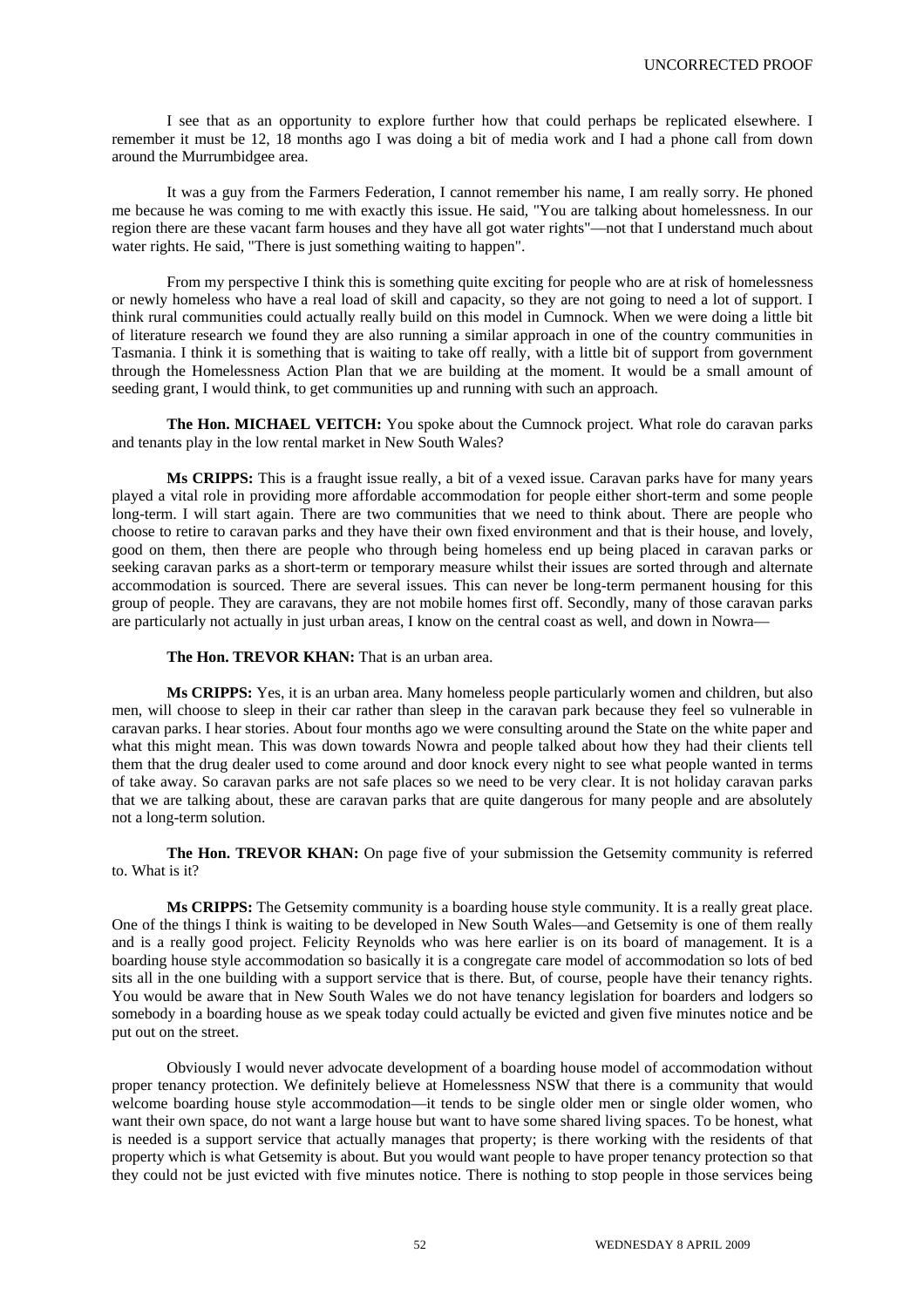put on a proper tenancy agreement, which is what Getsemity does. You do not have to have somebody in that boarding house style of congregate care and not put them on a proper agreement but people choose not to.

**The Hon. TREVOR KHAN:** I do not want to dismiss the legal issues that you have raised. Will you describe the physical nature of the accommodation? What is included in the individual unit, if I can describe it that way, and what is shared or common property?

**Ms CRIPPS:** Getsemity is like bed sits. It is a largish room, which is their bed-sitting area, with a little kitchenette and their own little en suite bathroom, shower. Then there are some shared facilities of sitting room. So some shared sitting rooms and I do believe at Getsemity they have a larger kitchen where they can, should they choose, cook a communal meal. I think it is a good model.

**The Hon. TREVOR KHAN:** How was it funded?

**Ms CRIPPS:** No, I am sorry I do not. Actually I do, I think it is through either the Mercy Foundation or one of the religious institutions and I believe it receives no government funding.

**The Hon. MARIE FICARRA:** It is the Mary MacKillop Foundation that owns it—the founder of St Josephs nuns.

**Ms CRIPPS:** Yes, it is Catholic.

**The Hon. TREVOR KHAN:** Earlier you referred to the State Government preparing a Homelessness Strategy. I do not seek to sound critical but why does it take until 2009 to develop a Homelessness Strategy?

**Ms CRIPPS:** My point exactly. We at Homelessness NSW, with a group of peak colleagues, have been lobbying for many years—in fact, I have actually met several members of this committee as we have been lobbying—to actually have a Homelessness Strategy that is a really broad strategy that involves government and non-government working together. The Government has the Partnership Against Homelessness which is government agencies working together on a place management sort of project approach. Our position has been for a long time that a strategy is required. So we are very heartened that we are at this point now where we will be signing off on a strategy that has a strong capacity to engage with the broader community because government by itself cannot deliver what needs to be delivered to actually address the issue of homelessness across New South Wales. It needs to be a very broad coalition.

**The Hon. TREVOR KHAN:** I suggest from my perspective what has come out of the past two days of hearing is that even within government there seems to be a difficulty in coordinating the provision of services?

**Ms CRIPPS:** I think I would have to agree with that. One of the real challenges for all of us, government and non-government, is how we move from what, if I have my business head on, I call that silo mentality of how we deliver services. So talking to Health but struggling to talk across—it goes to your comment around privacy and all those communication processes. It is one of the biggest challenges that we have in how we actually work across processes and systems rather than thinking about what actually we can do and what we are responsible for. Having that broader view is a challenge.

**The Hon. TREVOR KHAN:** In terms of the Homelessness Strategy do you have any suggestions as to how you overcome those intra-governmental blocks as well as the outside communication lines?

**Ms CRIPPS:** Our position and that of the State Government and Federal Government quite clearly on this is that we believe there needs to be a very strong relationship between government and non-government in terms of the governance mechanisms for the strategy so that there is space for free flowing discussion and debate and review of where we are going and what we are doing. One of the things that I am doing that is going to occur within the New South Wales plan is to pick up on what the Federal Government identified in terms of regional planning. One of the things that over my years I have become very conscious of is that we can be incredibly urban centric when we actually develop these State plans.

I am a reformed character. These last couple of years travelling around New South Wales talking to services and the broader communities around the issue of homelessness, very clearly what you can develop and deliver in Sydney, even in the Greater Metropolitan Sydney, you cannot deliver in Cooma or Tamworth: you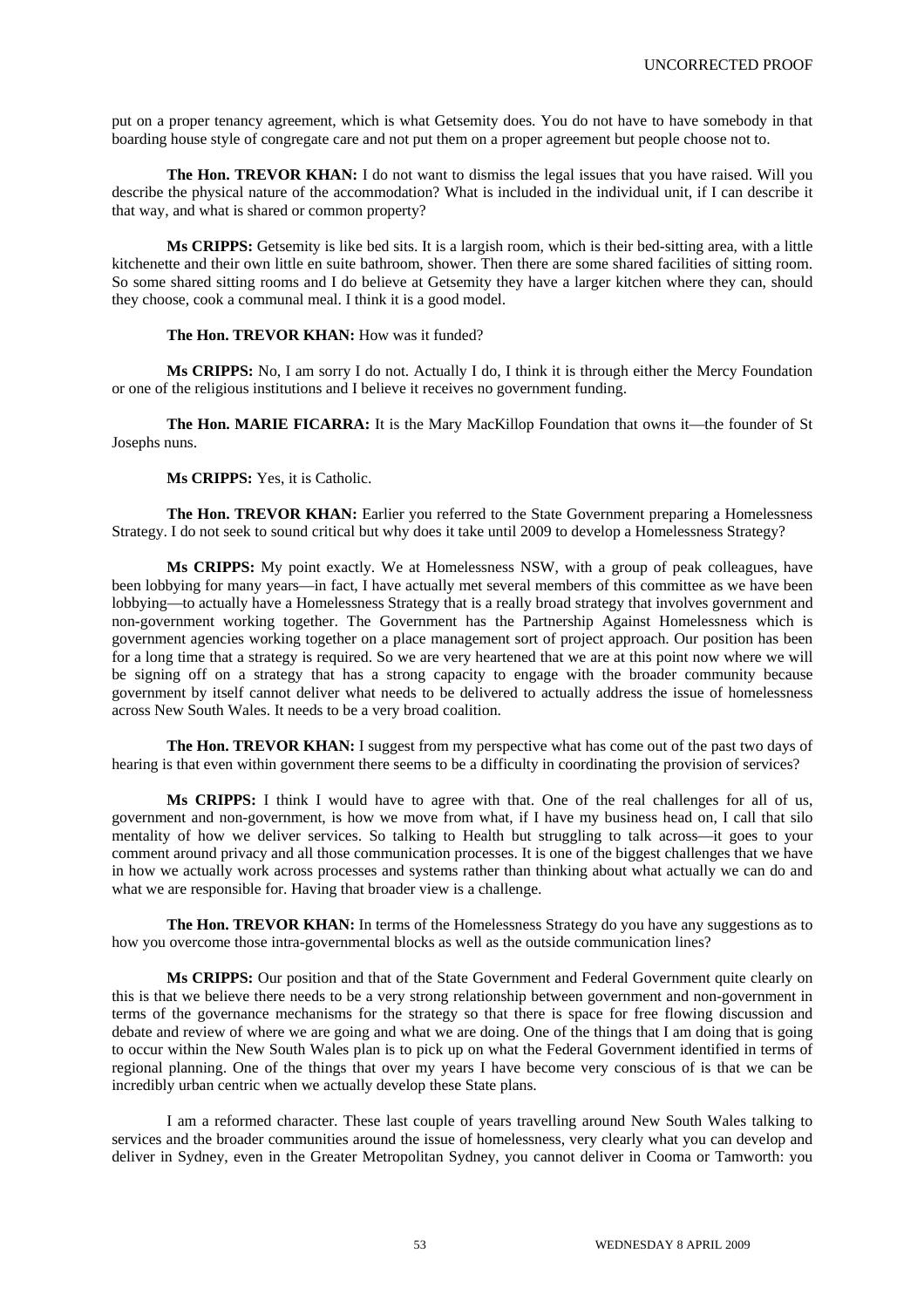just cannot because not only are access to resources so different but the concept of travel and distance is just totally different to anything that you are going to have to deal with when you are in the city.

I am very hopeful that one of the ways that we might start to tackle some of that siloing, if you like, is to actually have a strong regional planning process that is government and non-government working together with a mechanism for that information to flow into the central planning process because I think that is going to be quite critical.

**The Hon. TREVOR KHAN:** I hear what you say with regards to talking what seems to be between departments and organisations. I go back to the question of the Hon. Michael Veitch. If a caseworker cannot find out that a client is not taking their medications are we actually achieving much if we have got two heads of departments talking to each other when the person completely falls off the wagon and disappears out onto the streets again? I suppose I am asking about the micro as opposed to the macro level.

**Ms CRIPPS:** Except I am hopeful that if you have at that high level people talking together when the system falls apart on the ground there will be a mechanism to do the policy change that needs to happen to stop that from happening again. I think if there is a strong planning process that is happening in your patch, in your region, there is going to be more accountability, government and non-government, to actually deliver what is in the plan because you have built it, so your engagement and connection with it is going to be stronger as a community. So it is not something that you can just shaft home to "This happened in head office at Housing". It is something that you have more ownership of. When you look at a lot of the great change work that happens around the world, change comes from the bottom up. It is supported top down but to actually create change you need people on the ground with a passion to actually drive that change in their local area and so they need to be supported to do that.

**The Hon. MARIE FICARRA:** In your submission you talk about boarding houses and a concept of boarding houses perhaps with those regulatory safeguards that do not exist at the moment. Have you put that to the Government?

# **Ms CRIPPS:** Yes.

# **The Hon. MARIE FICARRA:** Over a period of time?

**Ms CRIPPS:** We have talked about it on occasion. It is something that you stop talking about for a while. It is one of those things that actually you seek your moment really. I think with the interest at the moment in homelessness planning and affordable housing there is another moment so we are starting to talk up again more strongly around some of the models that we think need to be in place.

**The Hon. MARIE FICARRA:** There is always a danger that people will say that if we start to legislate heavily and put in all those safeguards there will be a whole lot of closures. That might be stock that you might want to close and redevelop because it is not ideal anyway. We judge what you say about boarding houses by a lot of crappy stock that exists where people are not getting services. What you are talking about is something completely different.

**Ms CRIPPS:** Absolutely. It is quality. I think it is one of those things that we are just going to have to grapple with. Of course you are going to think about refashioning and making changes. My point would be that at the moment boarding houses operate as private-for-profit houses. I am not talking about private-for-profit. I am talking about purpose-built or purpose-renovated resources with a not-for-profit provider providing the support. You are probably looking at rental income that is obviously within the realms of public housing and affordable housing income with perhaps a little extra for support services, but you are not looking at making a profit because this is a not-for-profit initiative. I think that is perhaps the point of grapple.

**The Hon. MARIE FICARRA:** I was very excited by what you said because we have not really done justice to that style of living and asked people what they want, particularly single men and women.

**Ms CRIPPS:** Again, from years of working in the sector and looking at what is working for older people like me, over 45—

**The Hon. MARIE FICARRA:** Is it over 45 now? I thought it was over 55. It is getting younger!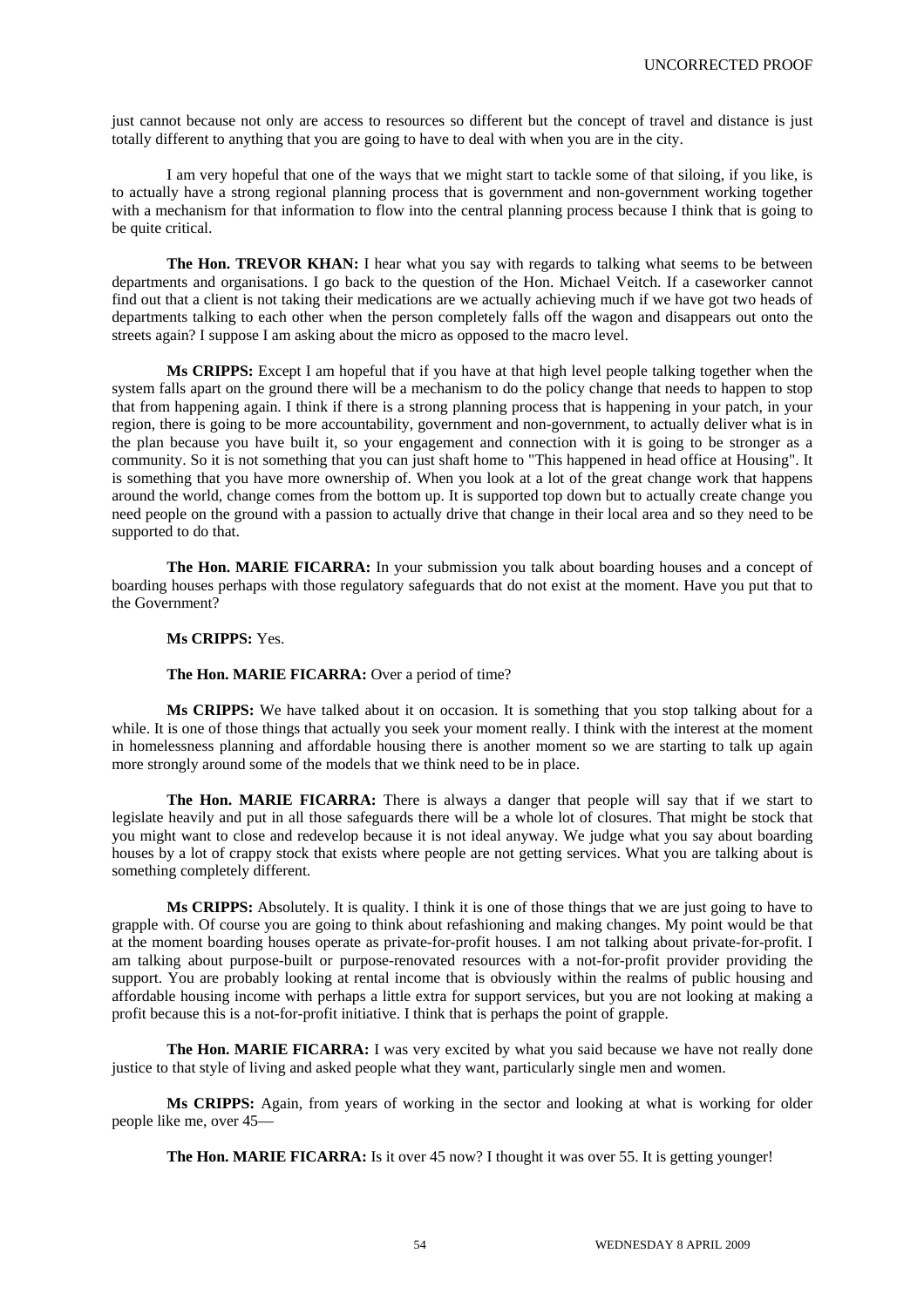**Ms CRIPPS:** You do not want to be part of a shared house or part of a group living situation. You want your own place but you do not necessarily want or need a huge house.

**The Hon. MARIE FICARRA:** Are you satisfied that in the rollout of the stimulus package, the \$6.4 billion for public housing, enough consideration has been given to the non-government sector's delivery of that, not just in delivering support services at the end but in working with the non-government sector and letting it develop some of those properties?

**Ms CRIPPS:** Because we are not property managers like the Federation of Housing Associations and community housing providers I cannot give you a strong answer to that. Time is of the essence with all of this and the pace has been phenomenal. I have been at Government tables with colleagues from the community housing sector being briefed and consulted. I cannot provide fair comment on development versus managementtype issues. I believe from talking to colleagues that they have some issues.

**The Hon. MARIE FICARRA:** Can you provide some strong messages for this Committee in going forth with our recommendations? Now is not the time to be shy!

**Ms CRIPPS:** In my lifetime this is the one opportunity we have to do something meaningful about homelessness, and I am not just talking about people who are homeless but about homelessness prevention. We have to be strong and bold. I really want us to grapple with it and get some good regional mechanisms so that we have meaningful engagement with communities and support those communities that are resourceful and strong as a result of working with these people for many years to build what they need. As well we need to spend this stimulus package wisely and build resources that will make a real difference. I would like to see some very different models rolled out, not just the two-bed flats, and use this opportunity to be quite creative.

**The Hon. MARIE FICARRA:** Using some of the successful models from overseas and adapting them to our circumstances?

**Ms CRIPPS:** Absolutely, but we really need to think about it. The key to all the advocacy around homelessness at the moment is the common ground supported housing model. It is a great model but my concern is that it is an urban model. It works because in New York it is surrounded by people who have perhaps a higher level of tolerance for chaos and who also have access to a whole suite of services at the drop of a hat, which are not available when you get out of metropolitan Sydney. We need to look critically at international models, but then we need to step back and ask what it means for New South Wales or Australia. You cannot just pick something up and put it down here.

## **The Hon. MARIE FICARRA:** And local government involvement?

**Ms CRIPPS:** That is vital. Homelessness NSW is starting to work—obviously Sydney City Council has a strong history of working with homelessness—with Blacktown City Council and we are about to do some work with Parramatta council on homelessness thinking and strategy, which is great. As part of consulting on the green paper and the white paper we have had meetings and talked to some of the workers at Armidale City Council and at Young. We are keen to look at how local councils are engaged more fully in homelessness prevention, planning and response because they have a key role to play. They know the communities.

**The Hon. MARIE FICARRA:** And some of them seemed very keen to be involved.

**Ms CRIPPS:** That is right.

**Dr JOHN KAYE:** Thanks for your submission and your highly enthusiastic evidence. I want to talk about Cumnock for a moment. One fear I have that has arisen both from my experience and from talking to people is that when you put people who generally do not have a job into a rural area they can become isolated from services and jobs. I do not know Cumnock personally but if it is like a million other small rural villages around New South Wales it will not have access to a nearby high school or to reasonable shopping and jobs. Are you concerned with projects like Cumnock where you are taking people out of the city and putting them into those rural areas that you are going to create another set of social problems?

**Ms CRIPPS:** You would if you did not think about that. The Cumnock project is really interesting because the people who have come back are perhaps those who were born in country areas, moved to the city and have now decided they want to go back. They may be people who have had experience of working or living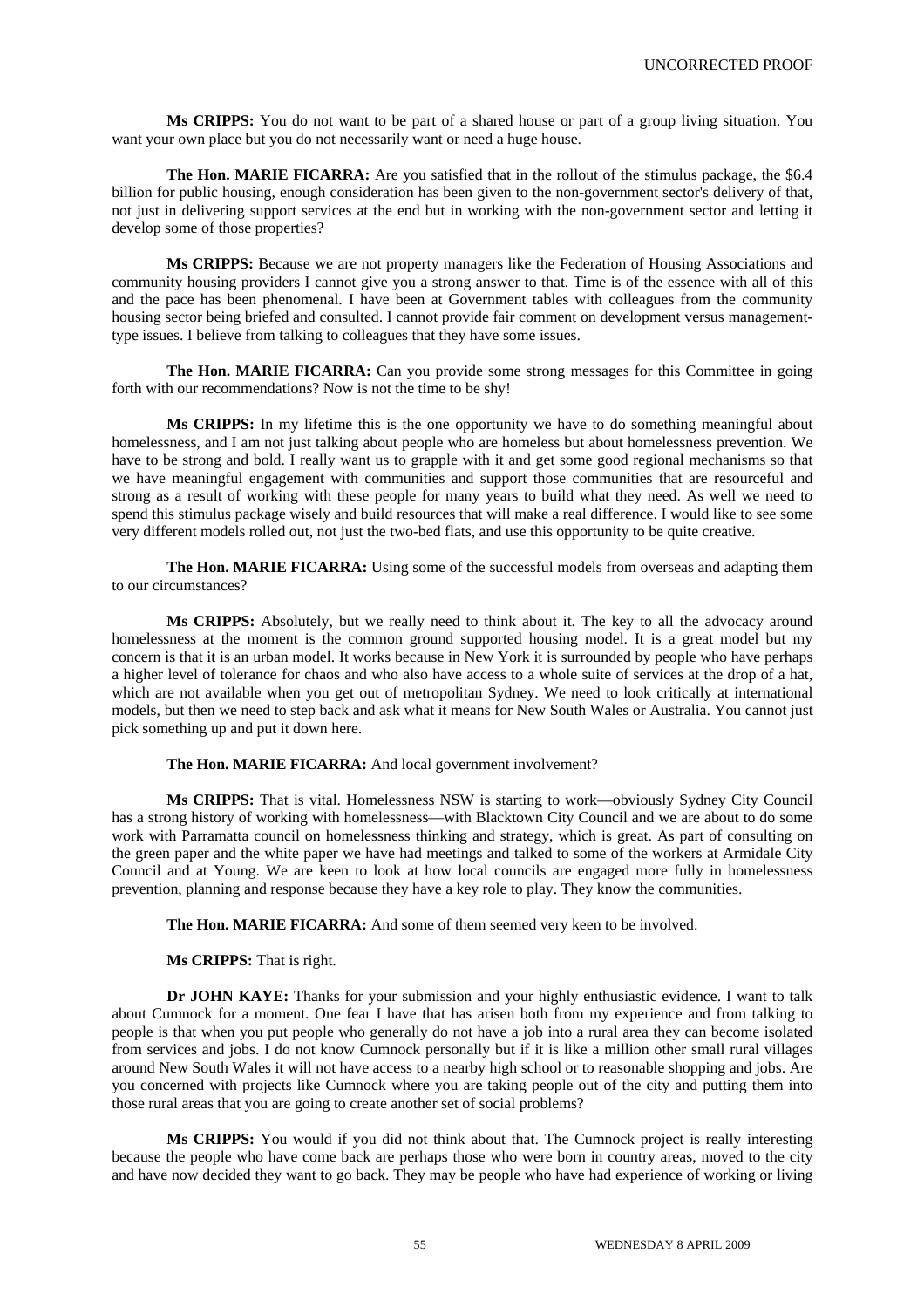in the regional environment for periods of time. I would die living in the country. I could not do it because I am a very city girl. I love being in the country but I just could not live there.

**Dr JOHN KAYE:** A nice place to visit but you would not want to live there!

**Ms CRIPPS:** That is right, but I am clear, I know that. I think it is really important that people are clear about understanding that. One of the things that the Cumnock project did, from my conversations with the woman who set it up—I am sorry I cannot remember her name—was that it raised just that question: how are we going to make that transition? I forgot to say that one of the key components was that Anglicare had an identified worker there—pastoral support is the wrong word, but that sort of support mechanism—to help people make those transitions if they came up with any questions or concerns. Rural communities that have a school and have access to shops—yes, you would have to look and pick where you were going to go, but it is a model that could work. It seems to be working.

**Dr JOHN KAYE:** Have the people who have transmigrated to Cumnock ended up with access to employment?

**Ms CRIPPS:** My understanding is the people have skills that they brought with them, such as electricians and plumbers. They have started by renovating the properties they have moved into but they are building and connecting through the community and getting work. There are a couple of key things: you have to have a skill that is useful in the country and there have to be children so that the school can be kept open.

**Dr JOHN KAYE:** Could I talk about boarding houses for a minute? I preface my question by saying that I live in Waverley where we had a progressive council that focused very strongly on protecting boarding houses but failed dismally at doing so. I can think of only one boarding house that was saved from development in the 10 years that I was actively involved with Waverley council. What hope is there for privately owned boarding houses? Do you think there is no hope at all? Do we need to rethink the whole business of boarding houses and think of them as being either public or community sector and give up on trying to protect private boarding houses? Should we have another shot at securing the future for privately owned boarding houses?

**Ms CRIPPS:** I have to say that from my years of working with very vulnerable people my experience with private-for-profit boarding houses is not positive. I see very vulnerable people becoming very disadvantaged and being treated quite poorly. I think Government has a key role through the not-for-profit sector in providing quality services through boarding houses because I struggle with the lack of quality and rights for people in private-for-profit boarding houses. It is from my professional experience. That is not to say there are not some that are very good.

**Dr JOHN KAYE:** I think you are saying it is a battle that is not worth waging.

**Ms CRIPPS:** I do not think it is.

**Dr JOHN KAYE:** Okay. That is good to hear. The last question I want to ask you relates to the difference between crisis accommodation and crisis services for homeless people, and the longer-term solutions. We have heard a lot of very engaging evidence over the last two days about helping people to make the transition from a homeless lifestyle to a housed and homed lifestyle. We have not heard as much about crisis accommodation or about people suddenly becoming homeless. Is there a conflict between providing those two services? Is there a continuum? How does your organisation see the connection between those services?

**Ms CRIPPS:** I think it is more of a continuum. Even in a new world where we have really got access to affordable housing and all the support services that are needed so people get diverted very quickly into housing with whatever supports they need, we are always going to need a crisis service that will be able to be responsive and available so that people are not on the streets at all. I think we have to be realistic about that. Obviously you and I would want people's time in crisis to be minimal and we would want them to have access to a whole suite of services to help sustain housing and make it long-term and permanent, but the reality is we are always going to need a crisis service.

**Dr JOHN KAYE:** So how is New South Wales doing in the business of getting people who are in crisis accommodation transitioned to a longer-term solution? Are we doing well in that area or are there things we should be doing?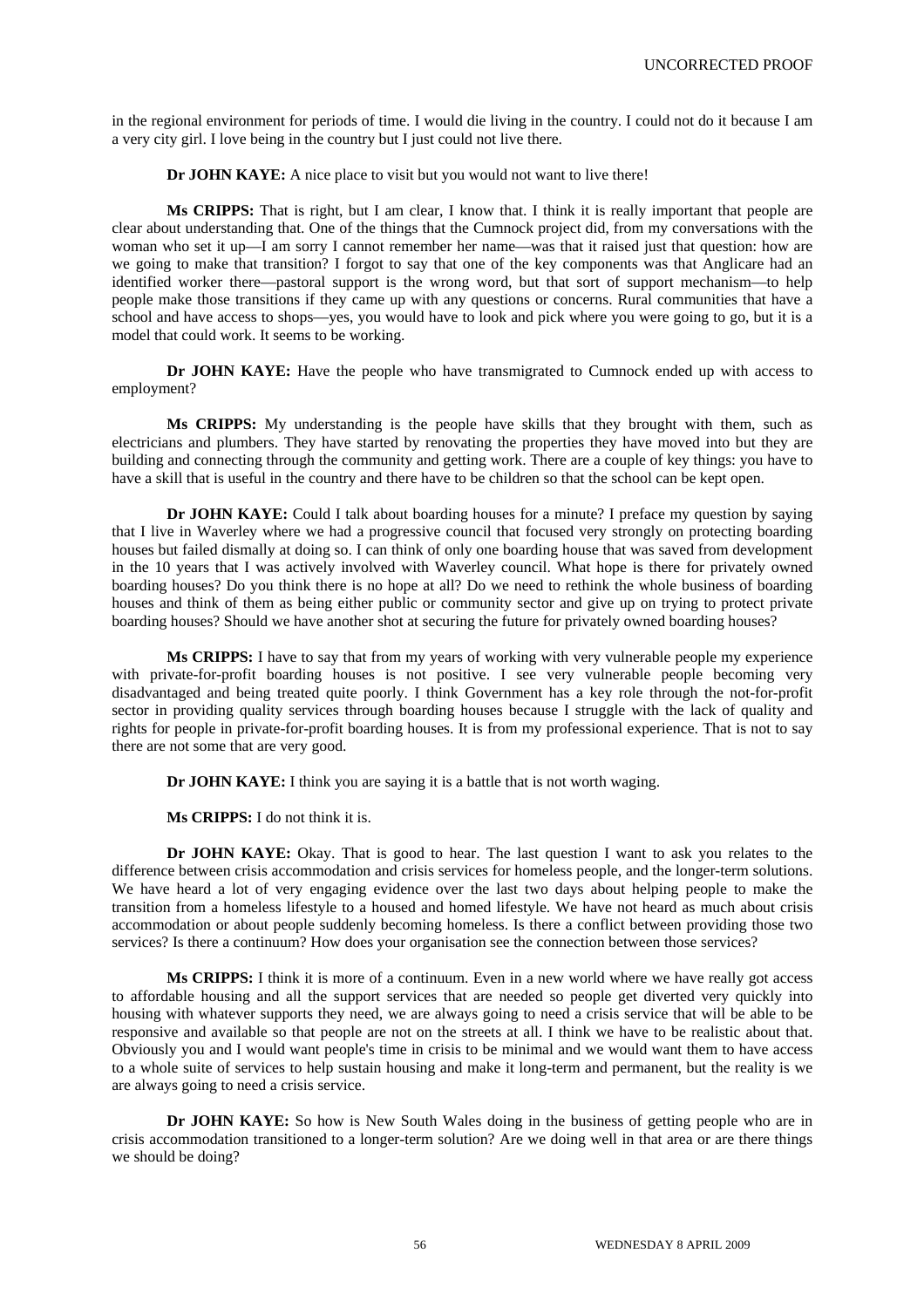**Ms CRIPPS:** Are we doing well? We are doing not too badly. The reality is that the way the Supported Accommodation Assistance Program has been built and structured it has had a strong emphasis on crisis and transitional housing. That is where your resources and support services are. It is really hard for services with no additional resources to expand into longer-term support. Many people who end up getting housed are going to need support for a long time, if not forever, at varying levels to help them sustain their tenancy and connect with the community. We are doing not badly, but we could do much better, and I think that is one of the exciting things around this homelessness planning process: We can build a framework that we can start to move towards.

**Dr JOHN KAYE:** What do we need to do? Where are the gaps in transition from crisis accommodation to ongoing solutions?

**Ms CRIPPS:** Obviously to date it has been access to affordable housing, permanent affordable housing.

**Dr JOHN KAYE:** It is just the number of units of permanent affordable housing?

**Ms CRIPPS:** Yes, that is right. But it has also been around how you put support services on the ground. It is important that people understand that very few of the homeless services currently have the capacity to provide that longer-term ongoing casework support. Many people who have longer-term, real issues around how they resolve their homelessness and the support services that they are going to need will need support for longer than three months or six months—it could be a couple of years or it could be a bit longer—to really help them connect and engage. I think that is one of our stumbling blocks at the moment. We just do not have the resources targeted there.

**CHAIR:** Thank you very much for attending.

**Ms CRIPPS:** It is a pleasure.

**CHAIR:** We have run out of time. We have a number of questions on notice that we wish to send to you, if that is okay.

**Ms CRIPPS:** Absolutely.

**CHAIR:** Thank you for making yourself available today.

**Ms CRIPPS:** Thank you for the opportunity.

## **(The witness withdrew)**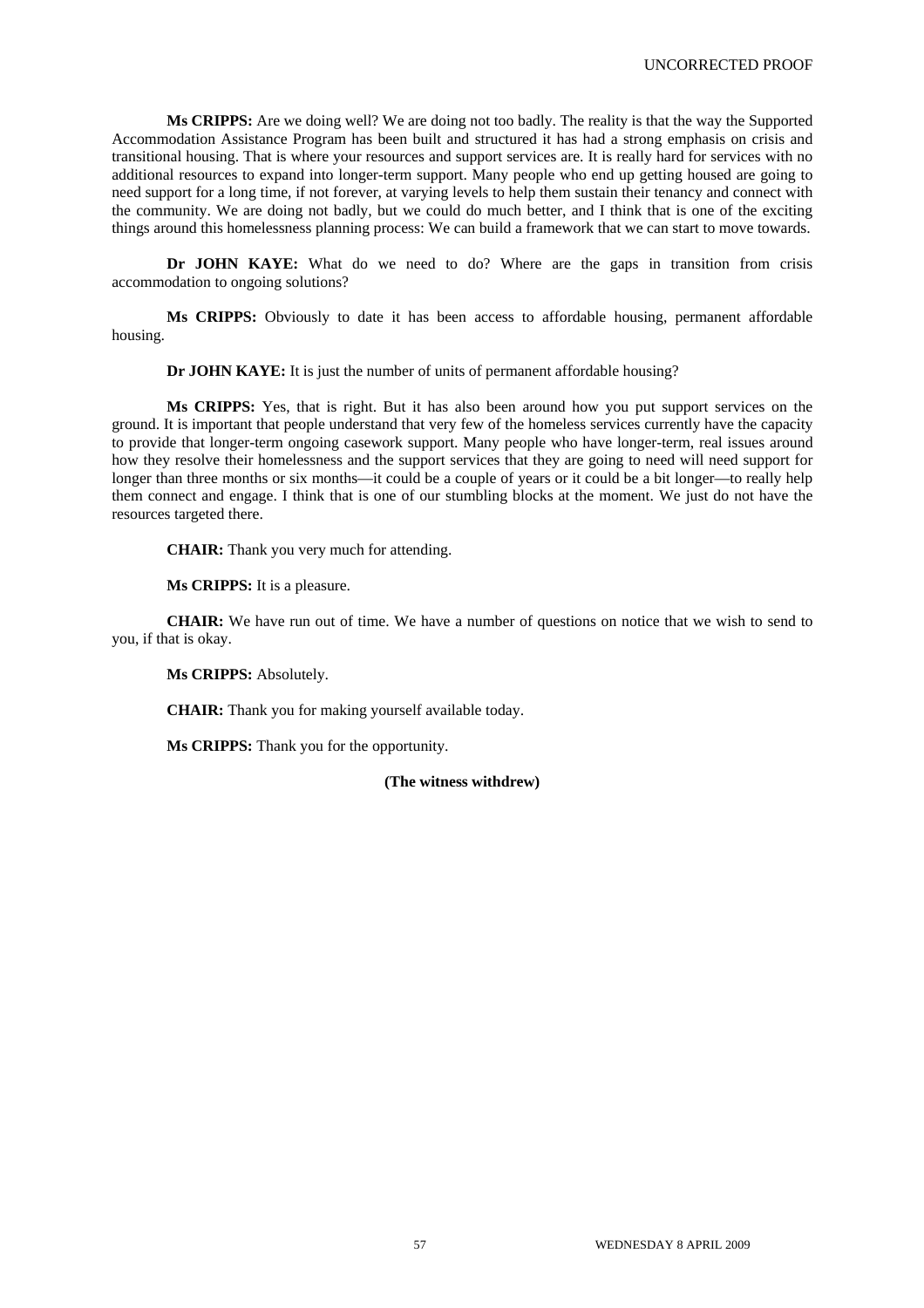**LOUISE VOIGT**, Chief Executive Officer, Barnardos, 60/69 Bay Street, Ultimo, 2007, affirmed and examined:

**CHAIR:** Would you like to make some opening remarks to the Committee before we commence questions?

**Mrs VOIGT:** Yes, I would. Barnardos Australia, for those of you who do not know, is a charity that is particularly concerned with children and young people. Unlike many other charities, we are not involved, for example, with single homeless people who are older. Our particular concern about homelessness relates to its effect on children. In many of the discussions about homelessness, whilst much is said about the tragedy of families, little is acknowledged about the close association of the committal of care of children into State care with homelessness.

Homelessness is the forerunner for many children of losing their entire family. I think it is both a condition of the families that they have poor resources and an inability to maintain secure housing, through poverty, through mental ill-health and sometimes through drug and alcohol, but the homelessness itself compounds the problem. For those children, the experience that they usually have is of constant moves—as the parent tries to find somewhere to stay and which often ends up with the children being removed—and that is the forerunner to a life in care.

That is really where Barnardos starts from in the whole issue of homelessness and housing. It is a critical matter for families and for the capacity to rear children effectively. Barnardos has both crisis housing, because we have motel-style units generally in some of our children's family centres where we can support families and where we attempt to transition those families in permanent housing units, and we also have some medium or longer-stay housing. Of course, as I stated in our submission, we are involved with community housing and often with long-term support programs of community housing.

The families who become known to us, as I heard the previous person say, are not minor problems. They are very often severe and entrenched difficulties which will require sustained support. It is that nexus between support and housing that is important. In the State of New South Wales, it is simply finding housing. It is getting more and more expensive and more and more difficult for people to find housing, especially if you have children. If you have little children and you go to an estate agent, it is darn hard to find anywhere to stay. People get more and more desperate.

**The Hon. GREG DONNELLY:** Thank you for attending. I will ask you some questions in regard to your submission. On page one of your submission in the paragraph beneath point two and about halfway down the page, you nominate the figures of 8,000 families and young people accessing Barnardo's services in that financial year and it indicates that 716 of those had family housing problems. I am just wondering if that can be converted to a percentage. Is that percentage something that has remained about the same, or has it been increasing or decreasing over time?

**Mrs VOIGT:** What is not included in those percentages are the children that we have in care because we run quite considerable programs of foster care. Those are not included because those children, in essence, when they are in foster care are not homeless. Their predominant problem is not homelessness. Otherwise, for one of the more core presenting problems of family, yes that would be usual when they first approach us because we work directly with families trying to prevent children from coming into care and from general family problems as well as foster care. We have a quite significant foster care program.

**The Hon. GREG DONNELLY:** With respect to family centres themselves, in the first paragraph you detail that there is one you have operating in New South Wales.

# **Mrs VOIGT:** Yes.

**The Hon. GREG DONNELLY:** Can you give us an overview of what the typical family centre is like as a building and structure sort of picture?

**Mrs VOIGT:** Yes. It tends to be located in a low-income neighbourhood. It provides things like child care, family day care, and maybe a disability program—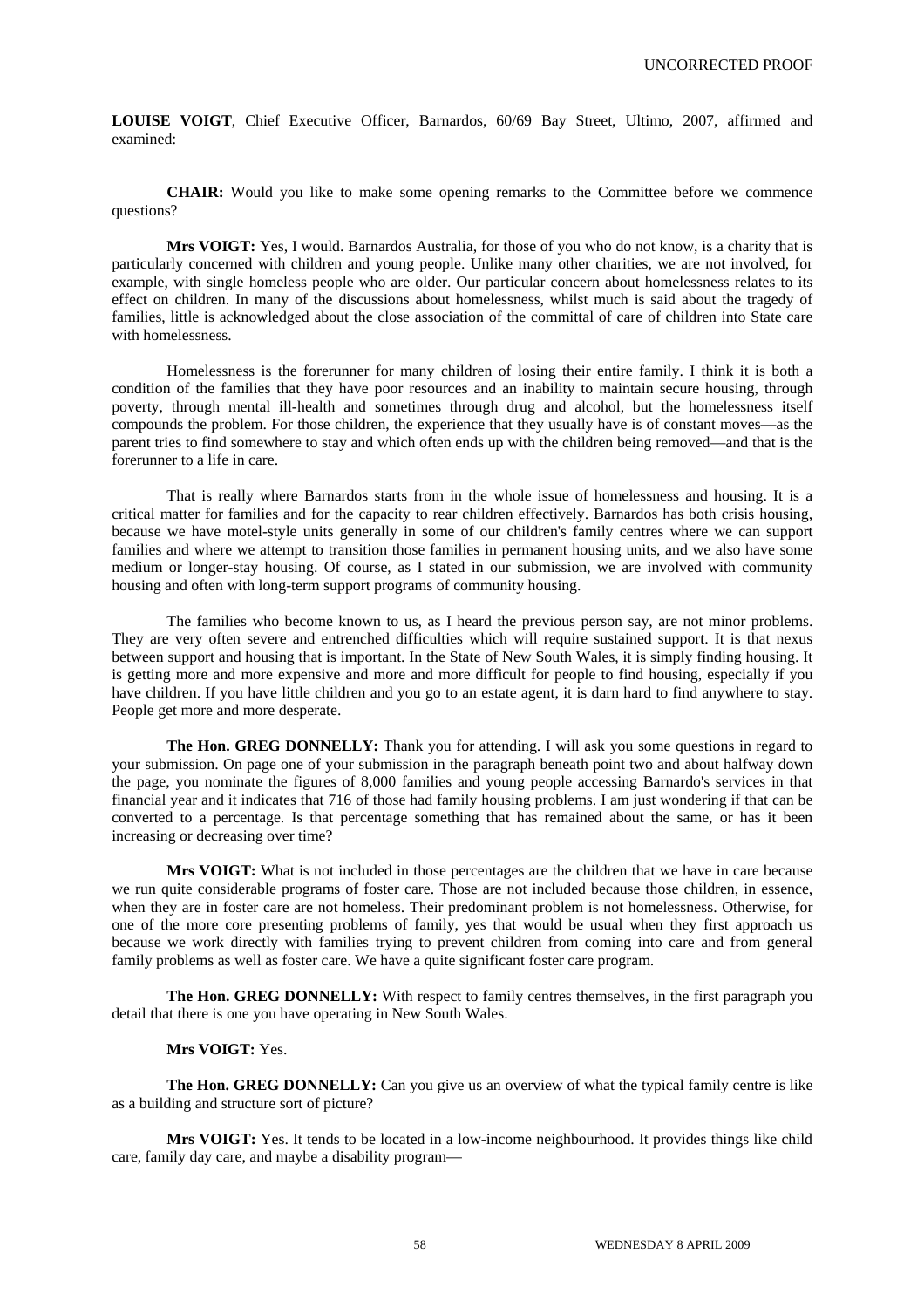#### **The Hon. GREG DONNELLY:** In the same building, is it?

**Mrs VOIGT:** It is in one building—including our family support programs, always a crisis accommodation service, child sexual assault programs, domestic violence programs, and a crisis foster care program. But there might be additional needs because of the particular surroundings of that particular children's family centre because we tend to respond to configurations of non-government service providers around that. We fit in among that configuration because, as you would be aware, non-government service providers are a sort of a network out there in the community.

**The Hon. GREG DONNELLY:** We heard evidence from witnesses today affirming this position. In terms of the model itself when it was set up, the provision of services on-site to provide direct assistance—in other words, being immediately available—is important to the model. Is that right?

**Mrs VOIGT:** It is absolutely critical. There are very few agencies that have developed children's family services to the level that we have. We have been at it for 25 years with a one-stop shop. If you have problems with kids in your community or a young person, you will tend to come in to see us. For instance, we know quite well the mental health services and we may have legal assistance that comes once a week, or something like this. There is a whole range of things that happen. One of the biggest uses, I think, is the fact that we always run an intake service so that whoever presents at a children's family centre can get immediate assessment. We also might be providing things like material aid, a scheme for electricity subsidy and things like this that would be provided there. It often provides a soft entry point for people who have bigger problems.

**The Hon. GREG DONNELLY:** With respect to the centres themselves, presumably you have a centre manager, a person who is responsible?

Mrs VOIGT: We have a senior person, yes, who is responsible. One of our senior managers is responsible.

**The Hon. GREG DONNELLY:** They are employees of Barnardos?

**Mrs VOIGT:** Yes, indeed. They are all employees of Barnardos.

# **The Hon. GREG DONNELLY:** Is that right?

**Mrs VOIGT:** All the programs that are in the children's family centre, and on occasion other service providers, will also utilise Barnardo's premises.

## **The Hon. GREG DONNELLY:** They are invited in, obviously.

**Mrs VOIGT:** Yes. But by far the majority of services are delivered from the children's family centre and outreached from a children's family centre. For example, Auburn has 10 or 12 community houses which are funded through the housing department and where we have some families living. There are some outreach services as well as services inside, and of course we are working out there in the community with programs like foster care and other things.

**The Hon. GREG DONNELLY:** My final question is a rather specific one. In terms of running a family centre where you are providing for the needs of specifically women and children, is the security issue quite important?

**Mrs VOIGT:** On occasion it is. However, we try not only to work with women and children but also with numbers of males in the family. We might be working with adolescent boys. We sometimes get problems with security that come from outside. For example, drug dealers are quite well attracted where we are running crisis housing. It might be a problem for a while. Then we will engage the cooperation of local police. We might even have security guards for a time or something like that. But in the main and generally this is episodic rather than a continuous thing. We might have a really difficult domestic violence problem. Of course, in general we do not tell people that this is crisis domestic violence housing, but on the other hand it is found out.

**The Hon. MICHAEL VEITCH:** Thank you for your submission. I want to ask a few questions around your mention in your submission of people who are not eligible for community housing. Could you talk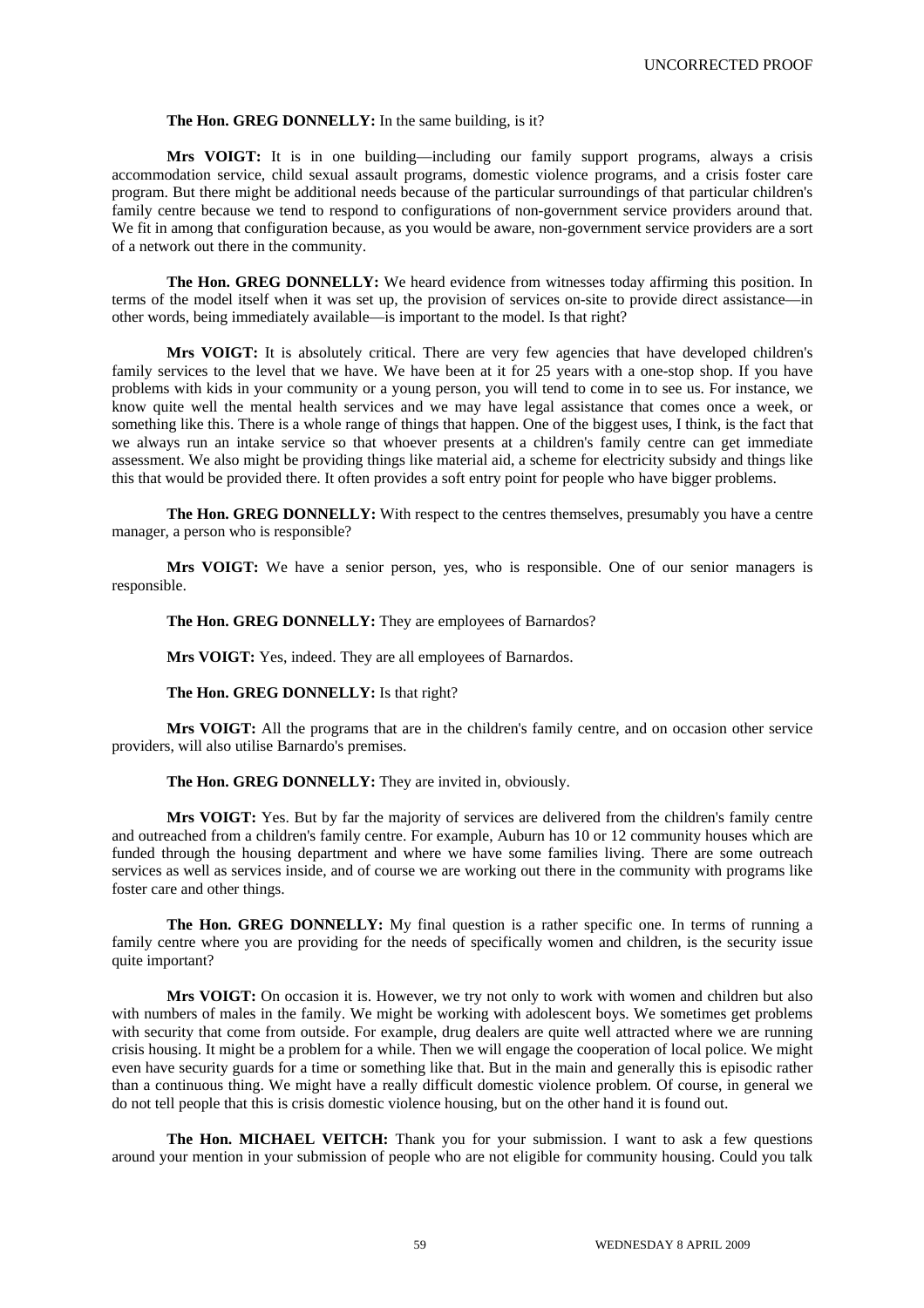about some of the people who are not eligible for community housing and who really do need some sort of community housing?

**Mrs VOIGT:** Yes. Most of the community housing that we are engaged with is where we provide a support system, and of course there is a limit to that. How many clients can you support? For example, in a service we run in Redfern-Waterloo, we have begun to get a bit of a reputation that we can provide housing. It is amazing how quickly this goes round in the community. People are quite desperate. It may be that they are people whom we do not know well, but we are aware that, for example, they have several children and are perhaps sleeping in overcrowded accommodation where they have no housing security. But we cannot take them onto our caseload. They would not be eligible for the sort of accommodation through community housing that we could support. It is just timing, it is caseload, it is numbers. Housing is needed at every single level.

**The Hon. MICHAEL VEITCH:** What about people who come from culturally and linguistically different backgrounds? Is the issue specific to that population?

**Mrs VOIGT:** I think there are issues about access to all services for people. For example, refugees one of our major children's family centres is in Auburn and, as you would see, we get to know quite a number of refugees, some of whom have full Australian rights and some of whom do not, and many of whom have very serious difficulties. I can think of a family of five, we ended up putting them in a motel, because they were Sudanese and nobody would give them accommodation. We just could not get it and we ended up putting them in a motel.

**The Hon. MICHAEL VEITCH:** You talk about the mix of services you operate in the family centres and other ways. Do the current privacy laws in this country create problems?

**Mrs VOIGT:** No, because you ask your clients if you can talk to other people on their behalf. It is really very simple. It is about relationships. I am sorry to answer in rather a rude way but I get quite upset about the level of people talking about privacy as if it is something you do to people rather than with people. In our experience, and we work with some extraordinarily difficult people whose children have been permanently removed from them by the courts, in the main if you treat them with good relationships and ask for cooperation and act in a respectful manner, you get it. Of course, there are occasions, and the children's Act covers those, but in terms of the general issues about privacy—and there is a lot of discussion now about referral centres—most times just ask your client.

**Dr JOHN KAYE:** Can I take you to page 2, paragraph labelled No. 1, where you talk about the situation where families who may lose their children in child protection matters and then you go on to describe how they would then lose their house if they no longer had children, and then the next unfolding part of the disaster is that they cannot get their children restored because they do not have appropriate accommodation.

**Mrs VOIGT:** That is not an unfamiliar story.

**Dr JOHN KAYE:** You would say it is a Catch-22 situation? Would you say that is a regular occurrence?

**Mrs VOIGT:** Not regular, but it does occur, and it is part and parcel of this whole problem of grossly insufficient housing in every single area. For example, there is no single-bedroom accommodation easily available, so if you move from supported accommodation you could go to the open market. That is not there. Housing is a problem right the way through. For many of our clients, their capacity to resolve their problems and get tenancies—usually they have been appalling payers, and so on, so people do not want to give them tenancies. So, they have ongoing problems even if they did not have children, and it is compounded by them having children. Certainly, it is not unfamiliar. We have heard many times of this occurring. Generally, if it is known to us we will attempt to resolve it.

#### **Dr JOHN KAYE:** How do you resolve it?

**Mrs VOIGT:** We resolve it by looking to our own crisis accommodation, for example, because we have united families into that crisis accommodation, because that is the preferred situation for the Department of Community Services, of course, because there is regular monitoring.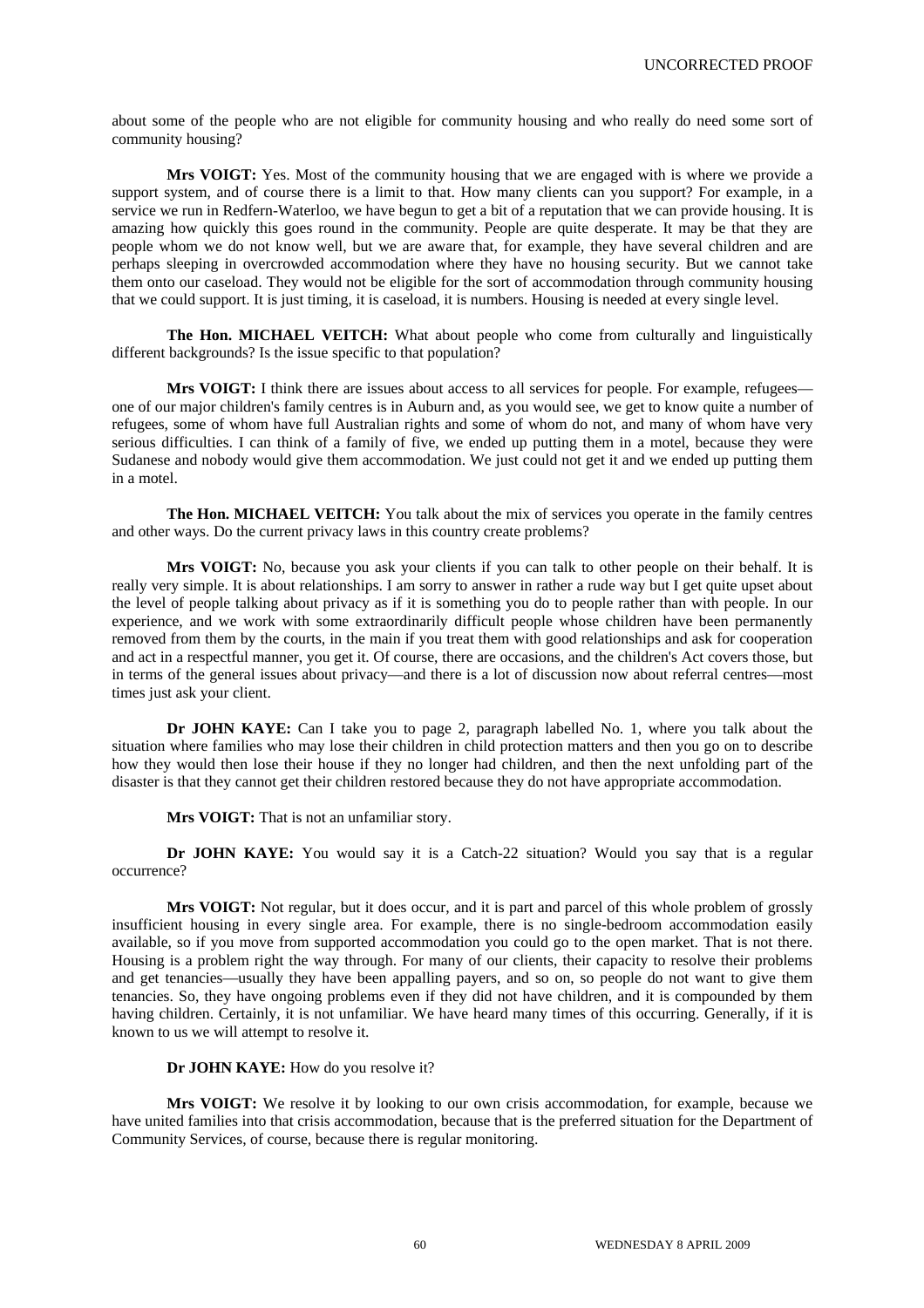**Dr JOHN KAYE:** So, you reunite them into crisis accommodation and then transition them from crisis accommodation into ongoing accommodation?

**Mrs VOIGT:** Yes.

**Dr JOHN KAYE:** It is the crises accommodation that gives you the opportunity of breaking the vicious cycle?

**Mrs VOIGT:** Yes.

**Dr JOHN KAYE:** Are you aware of other organisations that resolve the matter in a similar fashion?

**Mrs VOIGT:** I am aware that some organisations that have crisis housing have this occur. The difference is we are not primarily an adult organisation; we are primarily a children's organisation, so our focus will be towards that. It is not a secondary issue for us, it is a primary issue.

**Dr JOHN KAYE:** At the bottom of page 3 of your submission you talk about the foyer model, and your definition of the foyer model is approximately 80 families in high-rise accommodation supported by services located there. You believe the problem with the foyer model is that it tends to concentrate families experiencing similar problems together?

**Mrs VOIGT:** Yes, absolutely.

**Dr JOHN KAYE:** So, in some senses you are quite critical of the foyer model?

Mrs VOIGT: Certainly I am aware that writers do write that this works. I have been 30 years in this game, and back in Britain before I left we had exactly these situations. Certainly from then and from experience I have had here in New South Wales, including, for example, down in Canberra, where they housed adolescents with serious problems together—that came from the homelessness, they put them all together—the same thing occurred. You do not find improvements in social behaviour; you find deterioration and increasing problems.

**Dr JOHN KAYE:** The counter argument is that by putting people with similar problems in the same place you can provide high-quality services because you have a concentration of that particular need—

**Mrs VOIGT:** I know the argument. I just think you have to put increasing amounts of service in, because you have depressed the social behaviours of the client population. Social behaviours of the client population are very interesting because if you look at some of the housing in the outer west, where they have taken all the single mums and put them all in the same street, you will find far less social capacity than you will were it is a much more mixed group. People are not individuals; they activate one another. For example, if children in the street are taken regularly to school, other mothers see it and they tend to take the children to school.

**Dr JOHN KAYE:** So, you have both positive reinforcement and negative reinforcement?

**Mrs VOIGT:** Yes.

**Dr JOHN KAYE:** Your argument therefore would be that the foyer model in its purest form represents a false economy of scale?

**Mrs VOIGT:** Yes.

**Dr JOHN KAYE:** The reinforcement of negative behaviours overwhelms the benefits?

**Mrs VOIGT:** You have to put more service in.

**Dr JOHN KAYE:** So you do not actually gain anything?

**Mrs VOIGT:** That is right.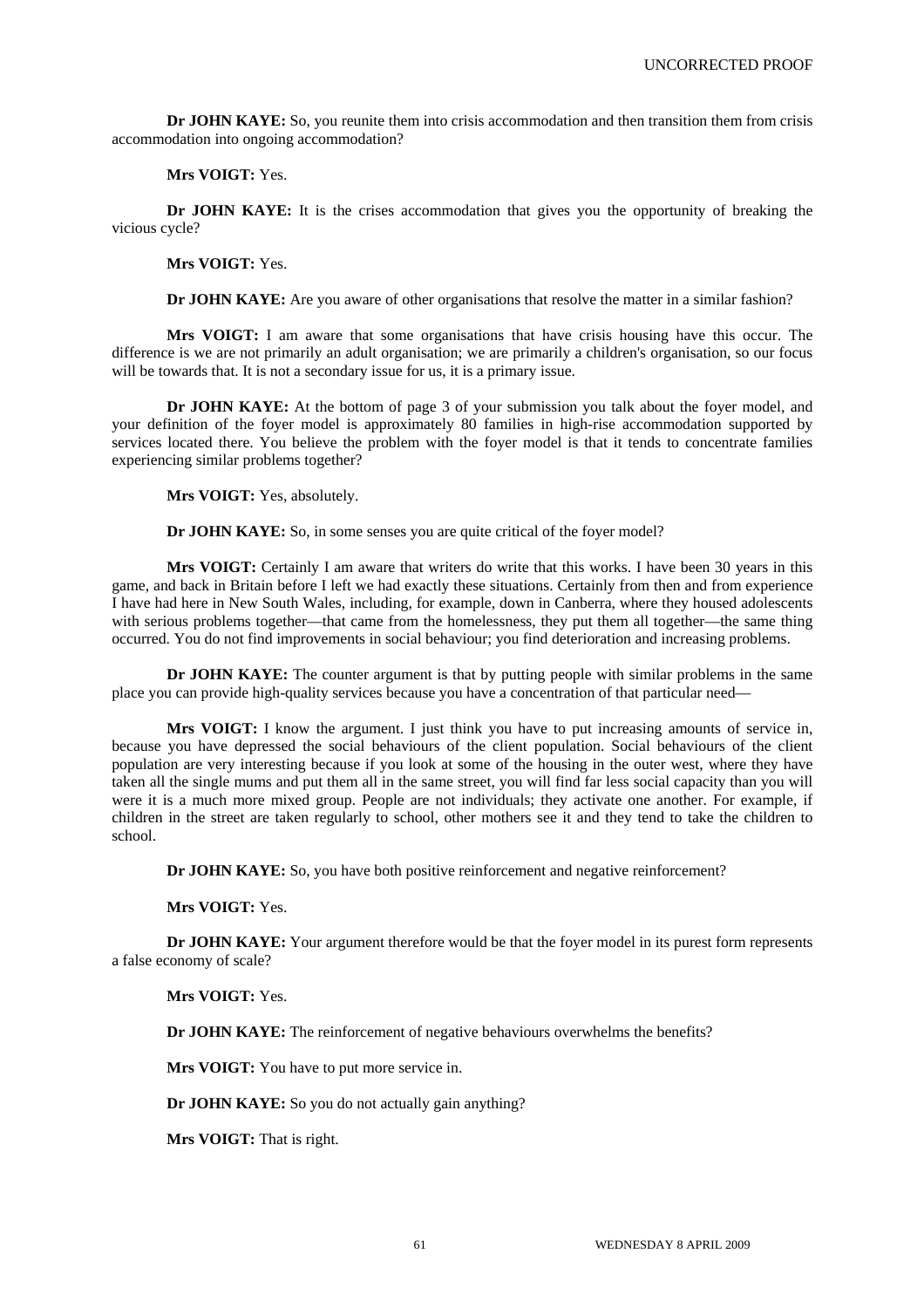**Dr JOHN KAYE:** Can I take you to page 4 of your submission. You talk about the formal tendering process in respect of the Cranebrook Estate and also on the fringe of Wollongong, where, despite a successful service provision, the formal tendering process resulted in the de-funding of a decade-long program.

**Mrs VOIGT:** That is correct.

**Dr JOHN KAYE:** This is a significant issue because obviously we are moving increasingly to competitive tendering for the provision of services.

**Mrs VOIGT:** Absolutely.

**Dr JOHN KAYE:** What seems to emerge from page 4 of your submission is that it looks like the formal tendering process was a least-cost outcome or a greatest number of units of provision outcome, whereas there were other issues, and you talk about the consumer participation and evidence of results needing to be contained in the process.

**Mrs VOIGT:** Absolutely.

**Dr JOHN KAYE:** Can you expand on that? It is a very important issue so if you can expand on that for the Committee that would be useful?

**Mrs VOIGT:** One of the difficulties—and I think they found it also in the Department of Community Services—when utilising the Government's formal tendering process is that it is very restrictive in how it is designed and how it is graded, rather than a more outcome-focused and departmental experienced look at what is occurring. For example, that program was funded for 10 years and not only did all the Ministers visit it during that time, it was used by the Department of Housing to bring overseas visitors to commend. A video was made of it, a DVD was made of it, as being excellent of its type. However, when it was graded—I must say also that we were not up to snuff that this was a formal tender, we thought it was more like a grant process of outcomes, and there are differences in those two things—in the formal tender process you are much more likely to get success by people who are good at writing tender documentation. That does not mean they are necessarily going to be as effective in running good service delivery. This is something the Department of Community Services talks about and it has amended some of its processes to allow for it. We are talking about human relationships here. We are talking about, in that case, long-term relationships with a community that had been established and, for example, vandalism had declined in that area.

I am not beefing particularly about that; it was a good learning experience for us to keep our eyes on the ball a bit more, but I think it is a good thing to note, that when you are putting tenders out it is not the same as it is for washing the windows or building a bridge. They are equally important things and no doubt have their own issues attached to them, but when it is about relationships you really do need to consult the people it is going to be done to.

**Dr JOHN KAYE:** Was it that the terms on which the tender was assessed were too narrow—

**Mrs VOIGT:** Yes.

**Dr JOHN KAYE:** Or was it that the tender process—where I am heading with this is can you fix the tender process? Was it that the terms were too narrow, was it that the people assessing the tender did not really have the on the ground experience or research that you simply cannot tender out these things? There needs to be a more sophisticated instrument than a simple market force tender?

Mrs VOIGT: I think you need, to some degree, to tender out. Agencies the like of mine have become very self-satisfied that what they are doing is the best thing, and it is not always true. Plus, are we giving value for money, another important issue for government. But I think you have to attend, for example, the narrow focus of the tender and the assessment process. I think you have to bring in, as we have said in here, consultation with the community and consultation with the officers of the department who are on the ground and have seen it. I know there will be bias, but there is bias in all sorts of things, you just allow for that. I just think it needs some attention, that is all.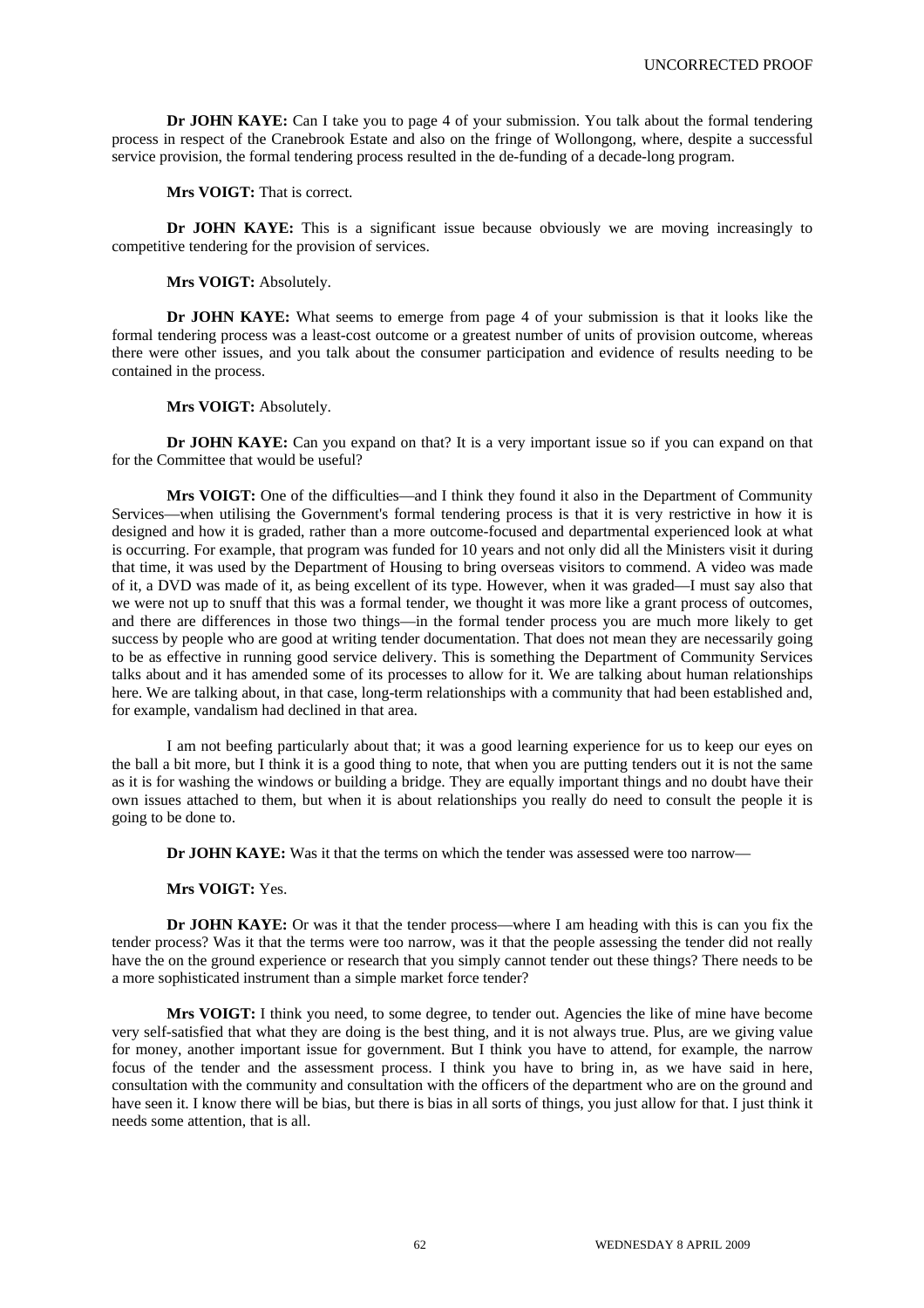**The Hon. MARIE FICARRA:** Some strong feelings for this Committee in terms of formulating our recommendations to the Government, do you have some strong messages, given that the need is so high, the housing stock is so low and the sector has been neglected so long? Do you have any strong messages for us?

**Mrs VOIGT:** Yes. You recently had the Wood inquiry. The Wood inquiry drew attention to the fact that the problem of child protection is not just something that is part of the Department of Community Services but is a whole-of-community response. Equally, it is very important in housing. The message I have is, whatever happens, that the Government look at the housing needs of families with their children in the light of that. So, therefore, for example, collaborative processes occur between Housing and the Department of Community Services, which is not true at the moment, necessarily. These processes need to be really strengthened. For example, there are more support systems to areas where known high-risk families are living, not just from the Department but as a general service to that community from Housing. That sort of work of the Department of Housing has diminished over time. I remember when it was much more than it is now.

**The Hon. MARIE FICARRA:** Were you working in that, or is that your experience?

**Mrs VOIGT:** I was working in the children's area always.

**The Hon. TREVOR KHAN:** I am interested in your last comment, what I take to be a change in the ethos of the Department of Housing of New South Wales. What have you seen change over time?

**Mrs VOIGT:** Clearly, I have been around a long time. We do not have much public housing anymore, for example. That is a huge change—I would say to the detriment of the people of New South Wales. Also, I think there have been some good things, the ways in which they view some of the old mistakes that were made, but also the less human face of the Department of Housing on the estates, I would say. There was a much more human face in the past. Welfare officers were seen much more as being welfare officers not just community development, capacity building. You want people who can talk to people.

**The Hon. TREVOR KHAN:** I am particularly interested in Wollongong where I grew up, where you talk about a development support program on the fringe of Wollongong. Where was that?

**Mrs VOIGT:** It is near Warrawong. We have had this program running there for some time. We have had community development work going on there. I will write to you about it.

**The Hon. TREVOR KHAN:** Was it Oak Flats?

**Mrs VOIGT:** No, it is Bundilia.

**The Hon. TREVOR KHAN:** What did the tenancy support program involve that was operating there?

**Mrs VOIGT:** The tenancy support program that was there has, over time, involved a range of different things, depending on the particular needs of the estate. There have been parenting groups, for example, run on that estate because of the difficulties that many of the children have faced. There have been specialised afterschool facilities developed for the estate because many of the children did not have the sorts of support through education, food, et cetera, at the end of the day that they needed. There has been a range of things. The year before last they were doing things in relation to looking at their past and looking at where they came from. It would depend. Community development tends to be different, whichever our staff is running it, frankly.

**The Hon. TREVOR KHAN:** Again in regards to Wollongong, you used to operate what I took to be a foster home in Coorabell?

**Mrs VOIGT:** Yes.

**The Hon. TREVOR KHAN:** Does that still operate?

**Mrs VOIGT:** No, indeed it does not.

**The Hon. TREVOR KHAN:** Do you still own the property there?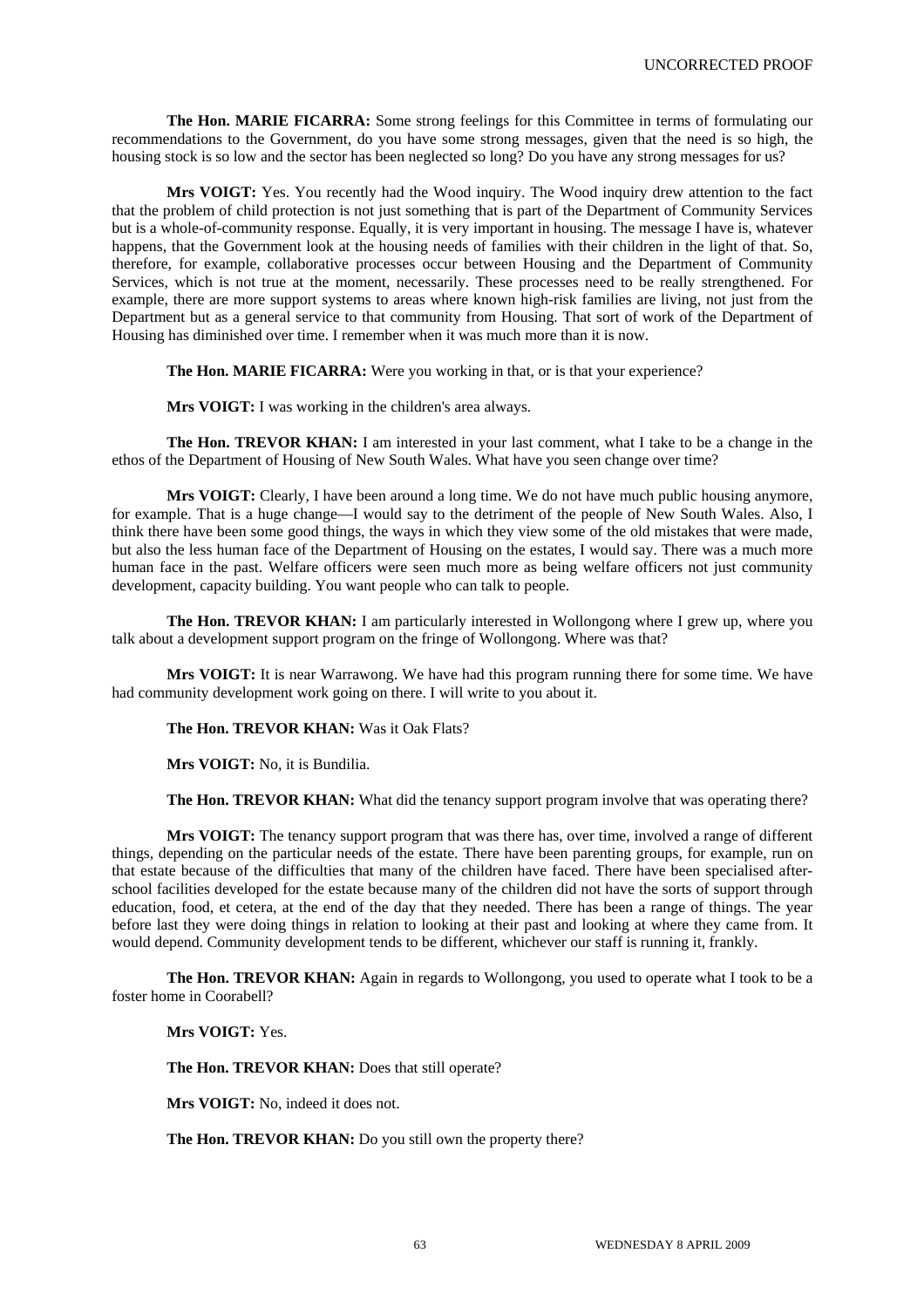**Mrs VOIGT:** No. We run a children's family centre down in Warrawong. It was a partnership between ourselves and Wollongong council. They sold us the land at a reasonable price for us to put up a children's family centre. The children's family centre at Warrawong has a focus particularly on under-fives and some of the focus is on Aboriginal children—you would not know in that area the needs of that area. We have had quite a wide range of programming. We did have, over the last three years, a community children's grant from the Commonwealth Government to extend out beyond the usual area which we would usually service, which is closer in to Warrawong-Port Kembla, out towards Shellharbour into the new estates out there with development for things like parenting programs to break down the isolation of some of the people who are rearing small children out there.

**The Hon. TREVOR KHAN:** Can I go back to what Dr Kaye asked you earlier with regards to the foyer program and your reservations with regards that style of program. If that is not a program that we should find attractive as a model, what is the alternative?

**Mrs VOIGT:** The alternative is having dispersed housing. There are a number of programs like this around the world in which there are not conglomerates of housing, which everybody in the neighbourhood knows "That's where they live", but scattered housing through a neighbourhood because you can also deliver a lot of different services in that style. You have a few units of accommodation in each street so that you do not have this collection of people who are seen as different from others around them. This feeling of being different affects children also; it affects everything that happens. In our view we have managed much better because we do run units like that. As I said up in Auburn we have 18 or 20 and every now and again somebody comes to me and suggests a small block of units might be a good idea. I tend to say, "Let's stick with what we know" and it is much better than the individualised houses.

**The Hon. TREVOR KHAN:** If we can talk about the Auburn experience, in terms of the individual dwelling, how many people are in those dwellings?

**Mrs VOIGT:** In the dwellings for families, often it is quite a sizeable family size. It might be that there are four or five children; some have one or two, but because of our concerns for some of the families where there are larger numbers of children, we tend to use the accommodation we have up there for the slightly larger family groupings, but they are not, as I said, one after another in a street.

**CHAIR:** But you would not see any problem, from a cost-effective point of view, in having one or two units in a block of units?

**Mrs VOIGT:** No I would not, but I would be careful about it because I do not think it is cost effective; I return to that. If you just have to walk around the corner, it does not make a great deal of difference if you are a mental health worker or somebody else.

**CHAIR:** I am not saying you are wrong, but I would imagine that being able to obtain three or four units in a block of units would be cheaper than buying for individual houses?

**Mrs VOIGT:** We sometimes have individual units also. Up in Auburn we tend to have houses, just because of our arrangement with the Department of Housing, but for example down in Canberra—of course we are in New South Wales—but I have many more units down there, we do have the experience of having scattered units in many different blocks and a small group of units in one block and exactly as with a very large block the Government funded down there, we have found the same problem; it is a magnet for dope sellers, it is constantly in trouble, it is frequently visited by the police.

**CHAIR:** I think it is important we get some more detail on what you have just said, after today?

**Mrs VOIGT:** I will be happy to do some background research for you.

**CHAIR:** Yes, that is important because it is different to what we have previously heard.

**The Hon. TREVOR KHAN:** One of the proposals put to us has been Common Ground as a proposition of providing intermediate to long-term housing for people who have been chronically homeless with a variety of problems. In terms of the United States experience it was up to—

**Dr JOHN KAYE:** I think it was 600 in one unit; it was massive.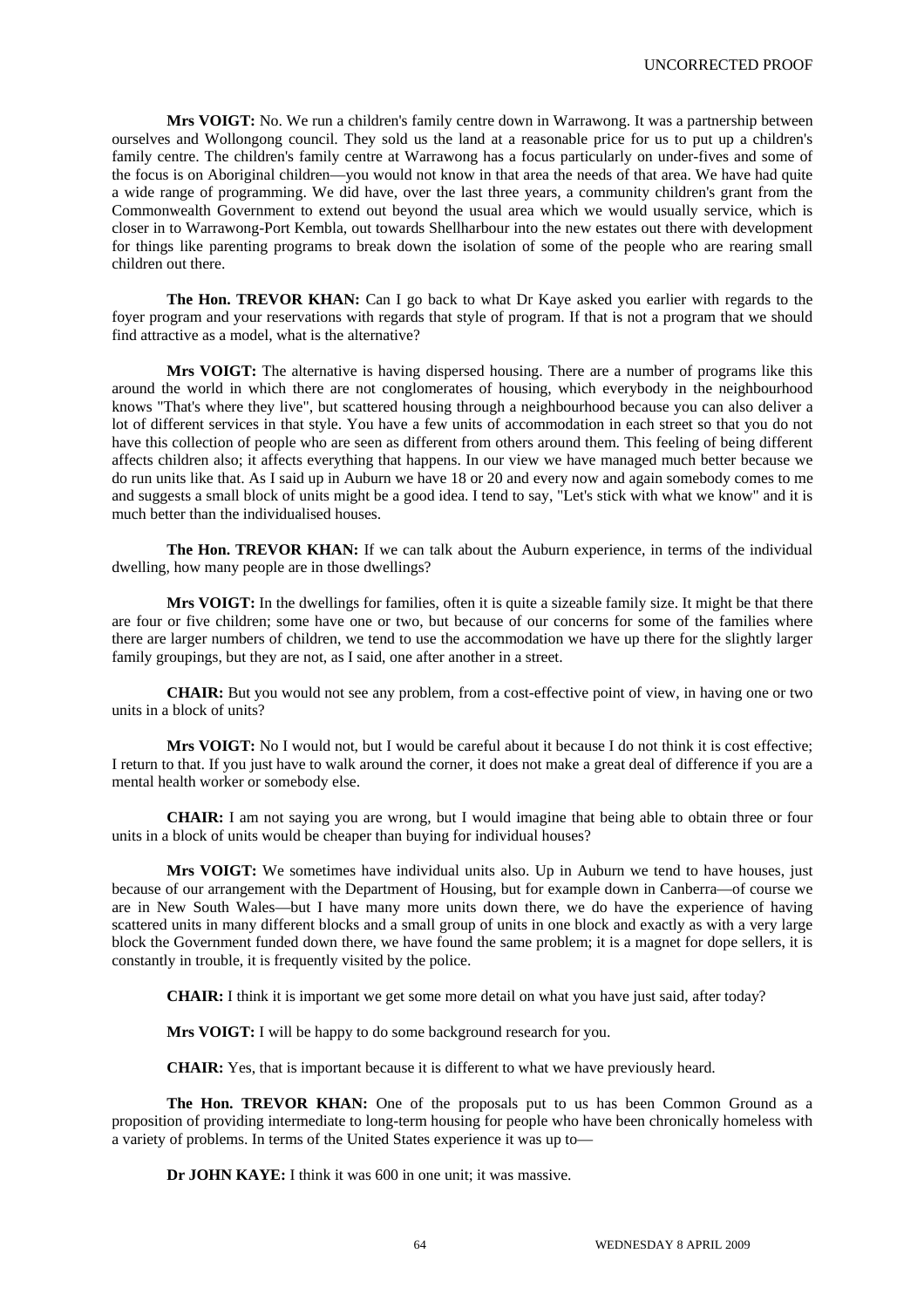**The Hon. MARIE FICARRA:** I thought it was 300.

**The Hon. TREVOR KHAN:** It does not matter; we are talking in the hundreds.

**Dr JOHN KAYE:** But it was mixed.

**Mrs VOIGT:** I would be happy to do some background research for you on that one. I have a worker who could start looking. The United Kingdom would be the place where you would look at some of this experience over time and whether it has worked or not. You want to know whether it has worked or not, not what people say they are doing. Spin is terrific.

**CHAIR:** Evidence-based?

**Mrs VOIGT:** Yes. I would be happy to provide that. I will get my person to look at it.

**Dr JOHN KAYE:** You said there is not as much public housing in New South Wales as there used to be and that is to the detriment of the people of New South Wales—I am paraphrasing you. If it were true that there is less public housing but that the loss of public housing units was made up for by a gain in community housing, would you still make that remark?

**Mrs VOIGT:** No, I would not.

**Dr JOHN KAYE:** So it is not public per se, it is the affordability?

**Mrs VOIGT:** Absolutely, the affordability and the security, because those two elements are the critical elements for families; affordability and security. It is no good having somewhere that you have only got for a year. You need a home. Housing is not just about a place to sleep; it is about creating a home because when families create a home, then they see a future for their children; they have options and opportunities, which they would not have otherwise. Things change for them.

**Dr JOHN KAYE:** You do not believe that necessarily public provision or community sector provision, one or the other, is superior?

**Mrs VOIGT:** No, I do not. I have not seen any difference. I have seen some very bad times on public housing and some not terribly effective community housing. It would depend on who is running it, really.

**Dr JOHN KAYE:** You talked about the human face of public housing and the loss of a human face. I think you were specifically referring to some of the larger estates?

**Mrs VOIGT:** That is true.

**Dr JOHN KAYE:** And you are specifically referring to the fact that there are not the same number of social workers?

**Mrs VOIGT:** Welfare workers.

**Dr JOHN KAYE:** The same number of welfare workers that there used to be. You then made a slightly disparaging remark about community development workers.

**Mrs VOIGT:** I should not say that because we employ them ourselves.

**Dr JOHN KAYE:** I wanted you to have the opportunity to perhaps modify that remark and explain in more detail what you meant by the loss of human face, particularly with respect to welfare workers?

**Mrs VOIGT:** I will explain it by saying that it is about relationship. Community development is about a view of the whole community perhaps taking up issues of the community, which are joint issues and resolving them. Certainly that is very important but for the client population I work with, who are extremely disadvantaged individuals, many of whom come from very traumatised backgrounds, who encounter severe difficulties in parenting, what they need at times is somebody to talk to on a one-to-one basis.